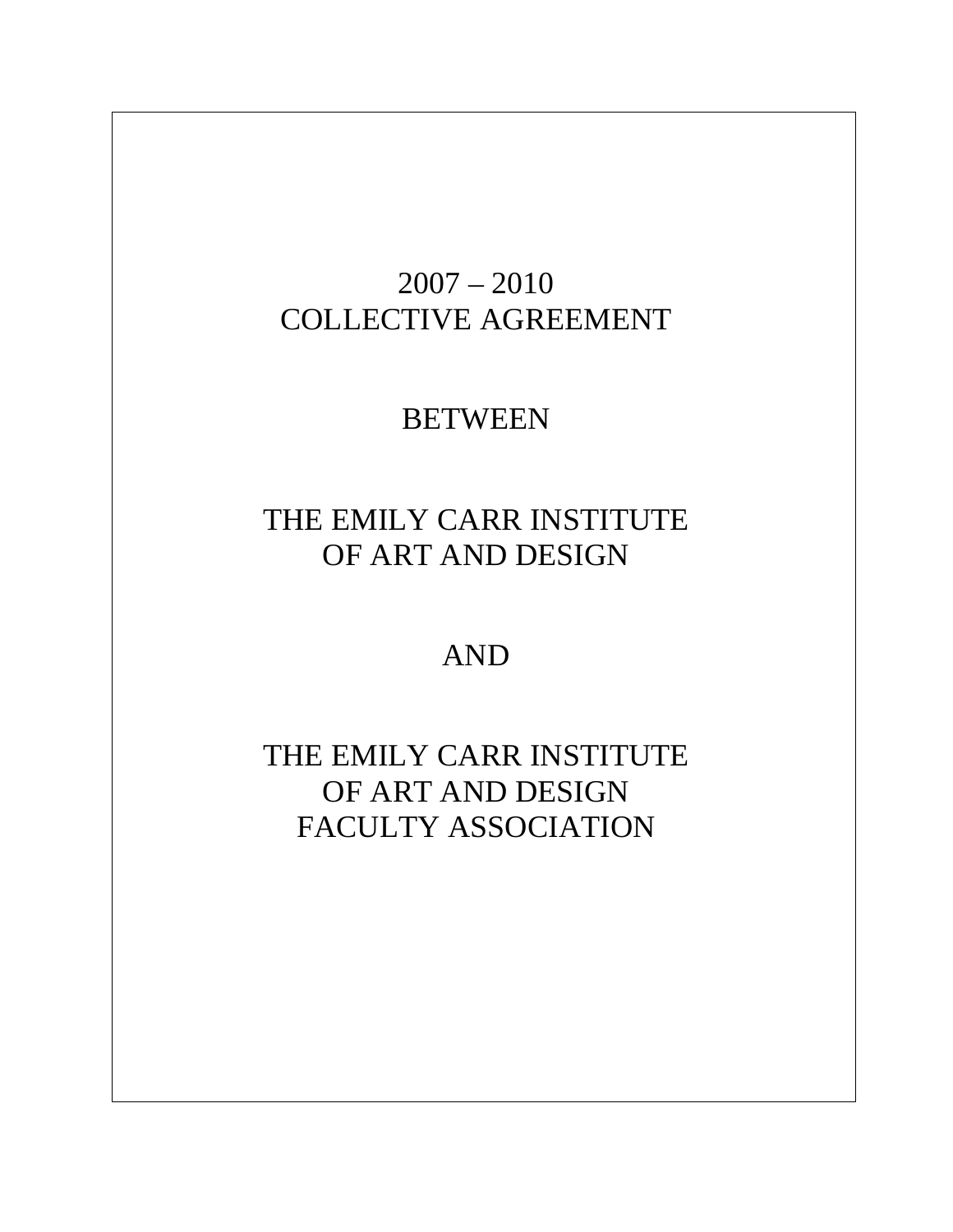## **TABLE OF CONTENTS**

| Preamble   |                                                                        |  |
|------------|------------------------------------------------------------------------|--|
| Article 1  |                                                                        |  |
| Article 2  |                                                                        |  |
| Article 3  |                                                                        |  |
| Article 4  |                                                                        |  |
| Article 5  |                                                                        |  |
| Article 6  |                                                                        |  |
| Article 7  | Movement Between Faculty and Administrative Appointments 14            |  |
| Article 8  |                                                                        |  |
| Article 9  |                                                                        |  |
| Article 10 |                                                                        |  |
| Article 11 |                                                                        |  |
| Article 12 |                                                                        |  |
| Article 13 |                                                                        |  |
| Article 14 |                                                                        |  |
| Article 15 |                                                                        |  |
| Article 16 |                                                                        |  |
| Article 17 |                                                                        |  |
| Article 18 |                                                                        |  |
| Article 19 |                                                                        |  |
| Article 20 |                                                                        |  |
| Article 21 |                                                                        |  |
| Article 22 |                                                                        |  |
| Article 23 |                                                                        |  |
| Article 24 |                                                                        |  |
| Article 25 | Waiver of Fees for Faculty Members Registering in Institute Courses 74 |  |
| Article 26 |                                                                        |  |
| Article 27 |                                                                        |  |
| Article 28 |                                                                        |  |
| Article 29 |                                                                        |  |
| Article 30 |                                                                        |  |
| Article 31 |                                                                        |  |
| Article 32 |                                                                        |  |
| Article 33 |                                                                        |  |
| Article 34 |                                                                        |  |
| Article 35 |                                                                        |  |
| Article 36 |                                                                        |  |
| Article 37 |                                                                        |  |
| Article 38 |                                                                        |  |
| Article 39 |                                                                        |  |
| Article 40 |                                                                        |  |
| Article 41 |                                                                        |  |
| Article 42 |                                                                        |  |
| Article 43 |                                                                        |  |
| Article 44 |                                                                        |  |
| Article 45 |                                                                        |  |
| Article 46 |                                                                        |  |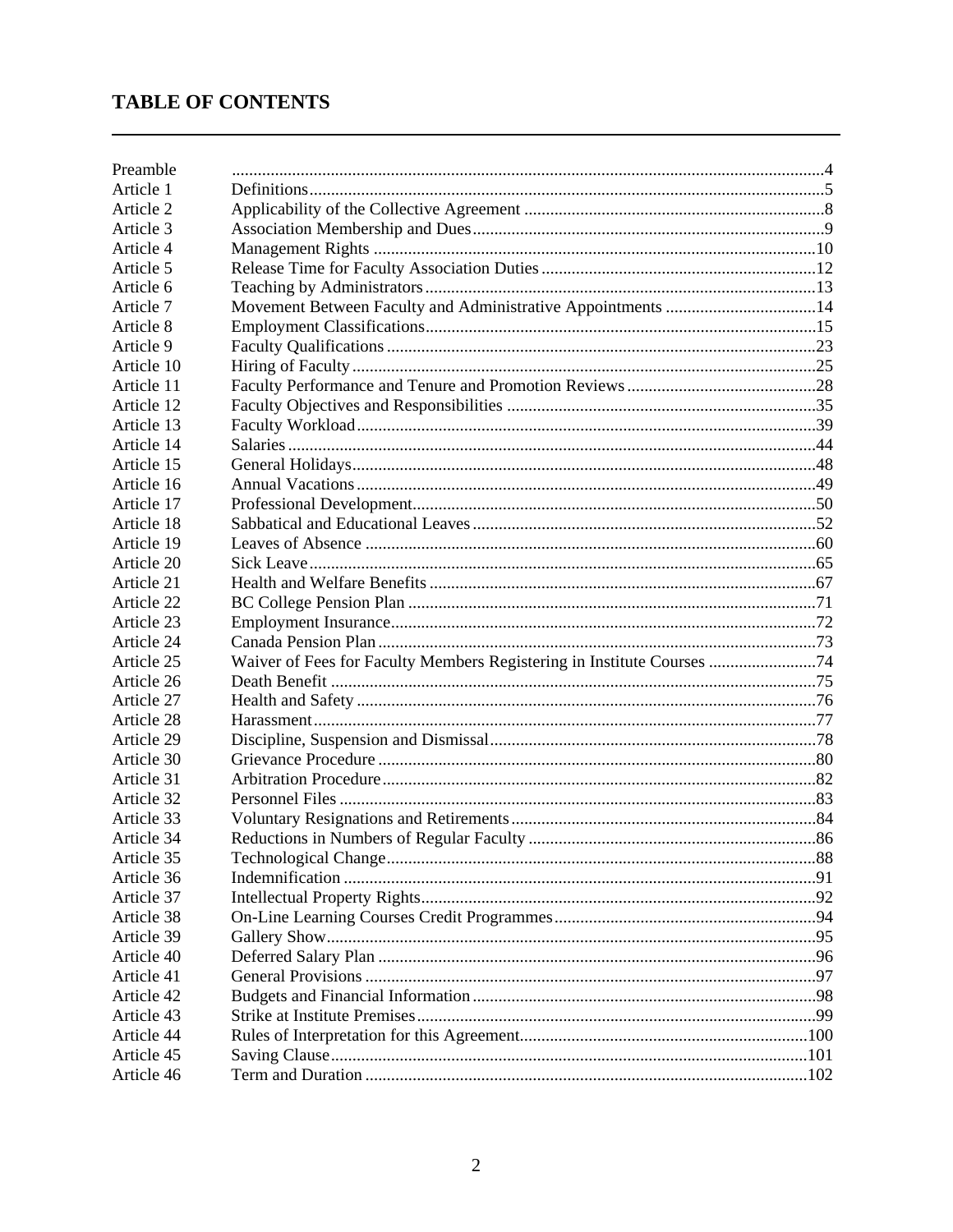## **TABLE OF CONTENTS Cont'd**

l

| Appendix I    |                                                                                           | .104 |
|---------------|-------------------------------------------------------------------------------------------|------|
| Appendix II   |                                                                                           |      |
| Appendix III  | Letter of Understanding: Temporary and Permanent Workload Increases107                    |      |
| Appendix IV   |                                                                                           |      |
| Appendix V    | Letter of Understanding: Grandfathering ROFR for Existing Lecturers112                    |      |
| Appendix VI   | Letter of Understanding: Faculty Members and Non-Bargaining Unit Positions  113           |      |
| Appendix VII  |                                                                                           |      |
| Appendix VIII |                                                                                           |      |
| Appendix IX   |                                                                                           |      |
| Appendix X    |                                                                                           |      |
| Appendix XI   |                                                                                           |      |
| Appendix XII  |                                                                                           |      |
|               | Appendix XIII Letter of Understanding: Graduate Students Studio Credit Course Delivery120 |      |
|               |                                                                                           |      |
| Appendix V    |                                                                                           |      |
| Index         |                                                                                           |      |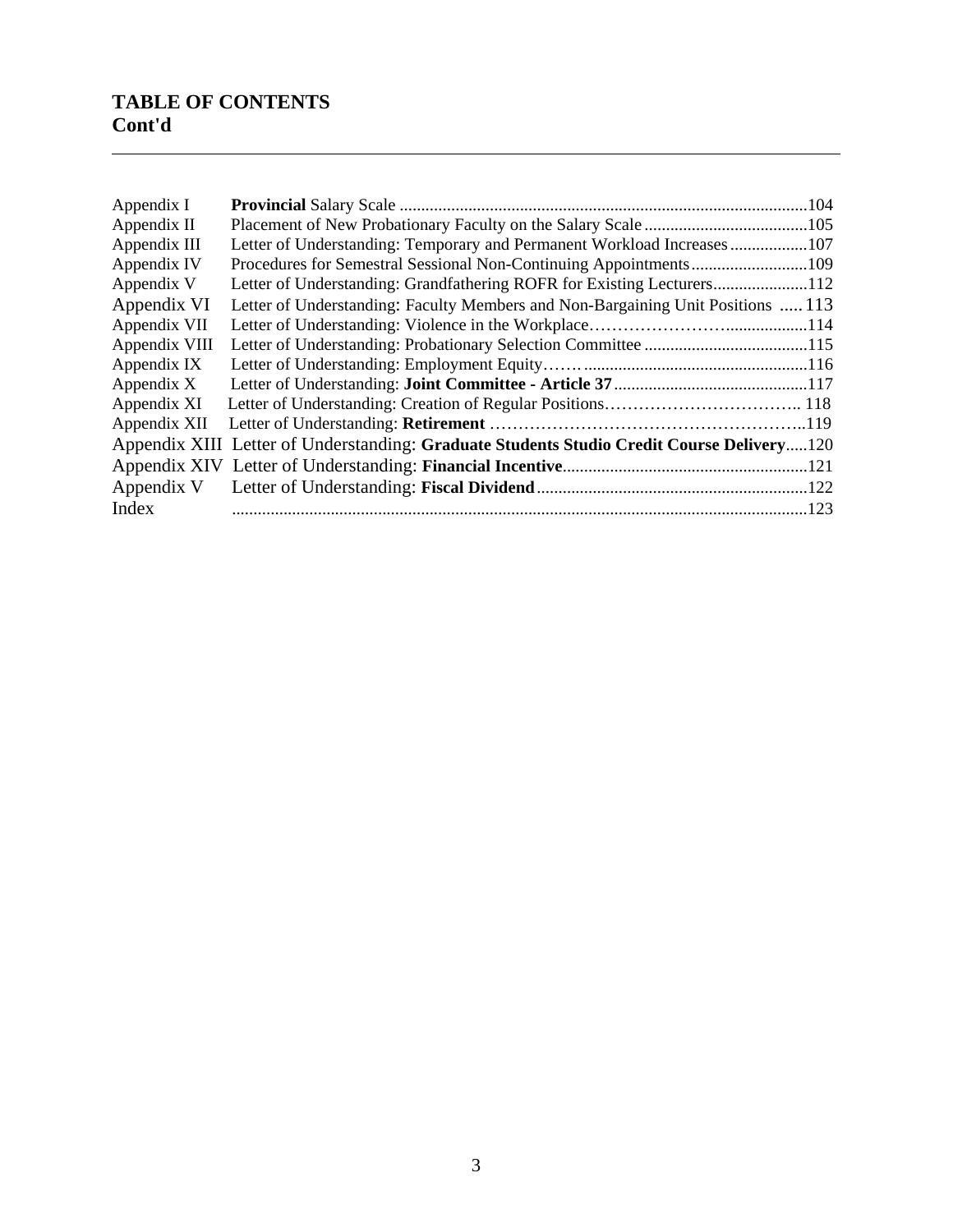## **PREAMBLE**

- A. The Parties agree that it is mutually beneficial and desirable to promote harmonious relations and to set forth herein the Agreement concerning rates of pay, hours of work, and conditions of employment to be observed between the Parties and to provide a method for the orderly adjustment of disputes and grievances.
- B. This Agreement, together with any individual contracts of employment between the Institute and individual Faculty Members which are entered into pursuant to this Agreement, represent all the terms and conditions which govern the relations between the Faculty Association, the Institute, and those employees of the Institute to whom this Agreement applies. No other or further terms and conditions are applicable or enforceable except where, and to the extent of, further mutual agreements are committed to writing by the Parties to this Agreement and are intended, either expressly or by implication, to be incorporated into this Agreement.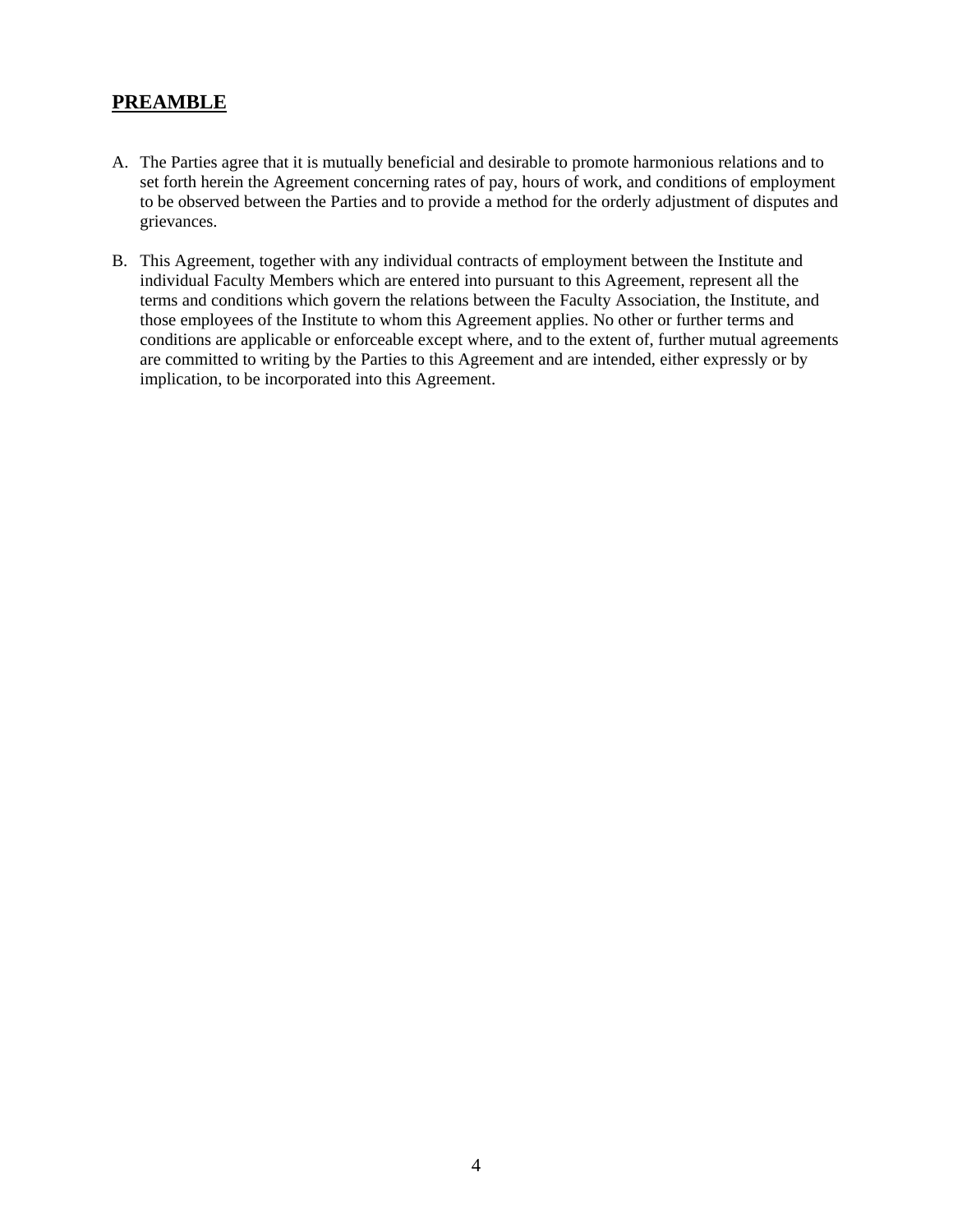## **ARTICLE 1 - DEFINITIONS**

The Institute and Faculty Association agree that where this Agreement stipulates in the membership of certain Institute committees persons who are not members of the Faculty Association (eg students, staff) the following interpretations be used: the Institute and Faculty Association will make every effort to include those persons on the committees. However, non-participation by other groups will not impair the functioning of the committees or their deliberations.

- **1.01 The Board** is the Board of Governors of the Emily Carr Institute of Art and Design as defined by The College and Institute Act, as amended from time to time.
- **1.02 The Education Council (EDCO)** and its committees have representatives from all Institute constituencies. The responsibilities of the Education Council and its committees are defined in The College and Institute Act, and by its own Constitution and Bylaws, as amended from time to time.
- **1.03 Institute Policy,** to the extent that it refers to or impacts on the rights and responsibilities of Faculty Association Members, shall be arrived at jointly by the Institute and the Faculty Association.
- **1.04 The Joint Consultation Committee** consists of up to three members each from the Institute and the Faculty Association. The Vice President Academic and the Vice President Finance and Administration shall sit on the Committee for the Institute and the President and the Vice President of the Faculty Association shall sit on the Committee for the Faculty Association. The Committee is established to review workplace issues at least once every two months as per Articles 53 and 54 of the Labour Relations Code.
- **1.05 The Benefits Committee** is a committee consisting of representatives from each employee group. Each employee group will have a minimum of two members who will be elected/appointed representatives of, and responsible to, their constituencies. New members will be elected/ appointed by their constituencies when a position becomes vacant. Ideally, each constituency's members will serve staggered two-year terms to provide continuity. Ex-officio non-voting members of the committee include the Vice President, Finance and Administration, the Director of Human Resources and the Human Resources Benefits Administrator (Article 21.07.3).
- **1.06 The Sabbatical and Educational Leave Committee** is a committee consisting of the Vice President Academic as chairperson, the Dean, three Regular Faculty representatives chosen by the Faculty Association, one Board member elected by the Board from Ministry appointments, and two external members from other institutions, appointed by the President of the Institute, as required by Article 18.05.2.
- **1.07 The Professional Development Fund Committee** is a committee consisting of an equal number of Faculty Members, appointed by the Faculty Association, and Institute members, appointed by the President or designate, as required by Article 17.03.
- **1.08 The Developmental Review Committee** is a committee consisting of the Dean or a designate selected by the President as Chairperson of the Committee, the Associate Dean or a designate from the area of specialty of the Faculty Member being reviewed, and two Regular Faculty Members as set out in Article 11.02.3. **The Regular Faculty Members will serve no more than two (2) consecutive years on the Committee. The terms of the two Faculty Members will be staggered to ensure continuity of experience.**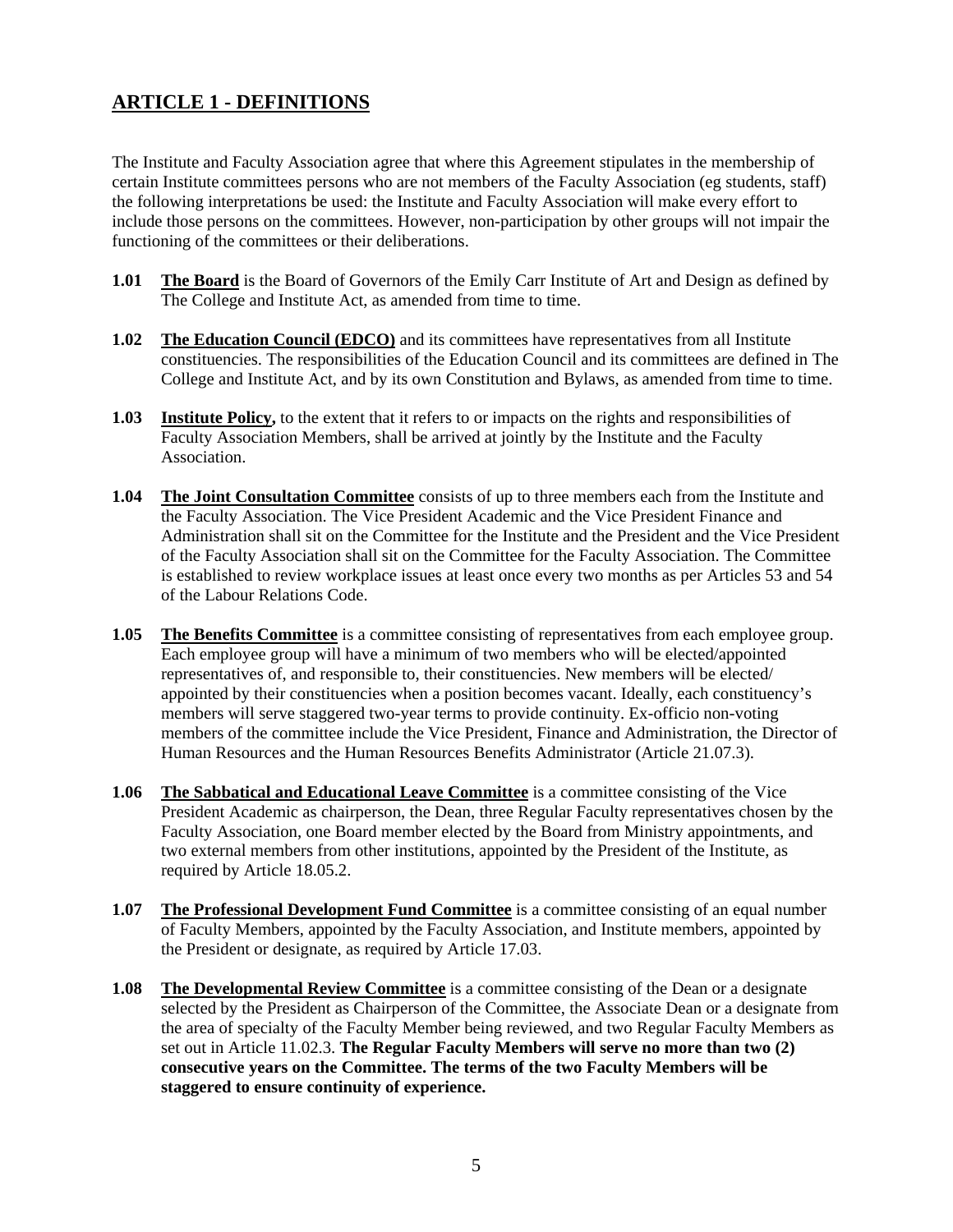## **ARTICLE 1 – DEFINITIONS**

- **1.09** The Evaluation Committee consists of any two of the President, the Vice President Academic (chairperson), and the Dean. Additional members may be included, at the discretion of the committee, when added expertise is required, as set out in Article 11.02.4.
- **1.10 The Probationary Selection Committee Teaching Faculty** is a committee whose purpose is to nominate one candidate for a tenure track Faculty appointment. It shall consist of the Dean or Vice President Academic as Chairperson of the Committee, an Associate Dean appointed by the Vice President Academic, three Faculty Members, normally two from the relevant curriculum area, one of which is appointed by the Faculty in the curriculum area, and one from another area, appointed by the Vice President Academic or designate, up to two students appointed by the Vice President Academic or designate, other members, if invited by the committee, to provide special expertise, and the Director of Human Resources, or a designate, as an ex-officio, non-voting member, as set out in Article 10.02.1.
- **1.11 The Probationary Selection Committee Non-Teaching Faculty** shall consist of the administrative supervisor of the position as chairperson of the committee, two Regular Faculty Members **whenever possible**, appointed by the chairperson of the committee, up to two students appointed by the chairperson of the committee, other members, if invited by the committee, to provide special expertise, and the Director of Human Resources, or designate, as an ex-officio, non-voting member, as set out in Article 10.02.2.
- **1.12 Permanent Workload Increase Committee** is a committee consisting of the Dean as chairperson, three Regular Faculty Members appointed by the Dean (two from the affected curriculum area(s) and one Faculty Member from another curriculum area); and the Director of Human Resources as an ex-officio member. The Permanent Workload Increase Committee membership must include representation with expertise related to the identified position, as set out in Appendix III, 1.1.4.
- **1.13 The Tenure and Promotion Review Committee** is a committee established to recommend conferral of Regular status and/or promotion of rank, consisting of the Vice President Academic or a designate selected by the President as Chairperson of the Committee, the Dean, two Regular Faculty Members selected by the candidate, two Regular Faculty Members selected by the Committee Chairperson who are of equal or higher rank than the candidate, one (non-voting) member from the Human Resources Department to advise on the process, and up to two additional external members who may be added, one at the discretion of the Chairperson of the Committee and one at the discretion of the Committee, for diversity or expertise, as set out in Article 11.03.3.
- **1.14 Placement Committee** shall meet to decide on the placement on the salary scale of a newlyappointed Probationary Faculty Member. The committee shall consist of the Vice President Academic or designate, the Vice President Finance and Administration, Faculty Association President or designate, as set out in Appendix II, 1.6.
- **1.15 The Employment Year for Regular or Probationary Teaching** Faculty Members shall commence on 1 August and continue through 31 July of the following year. The employment year shall consist of two academic teaching semesters and one non-teaching professional development period of twenty working days and an annual vacation of forty-three working days.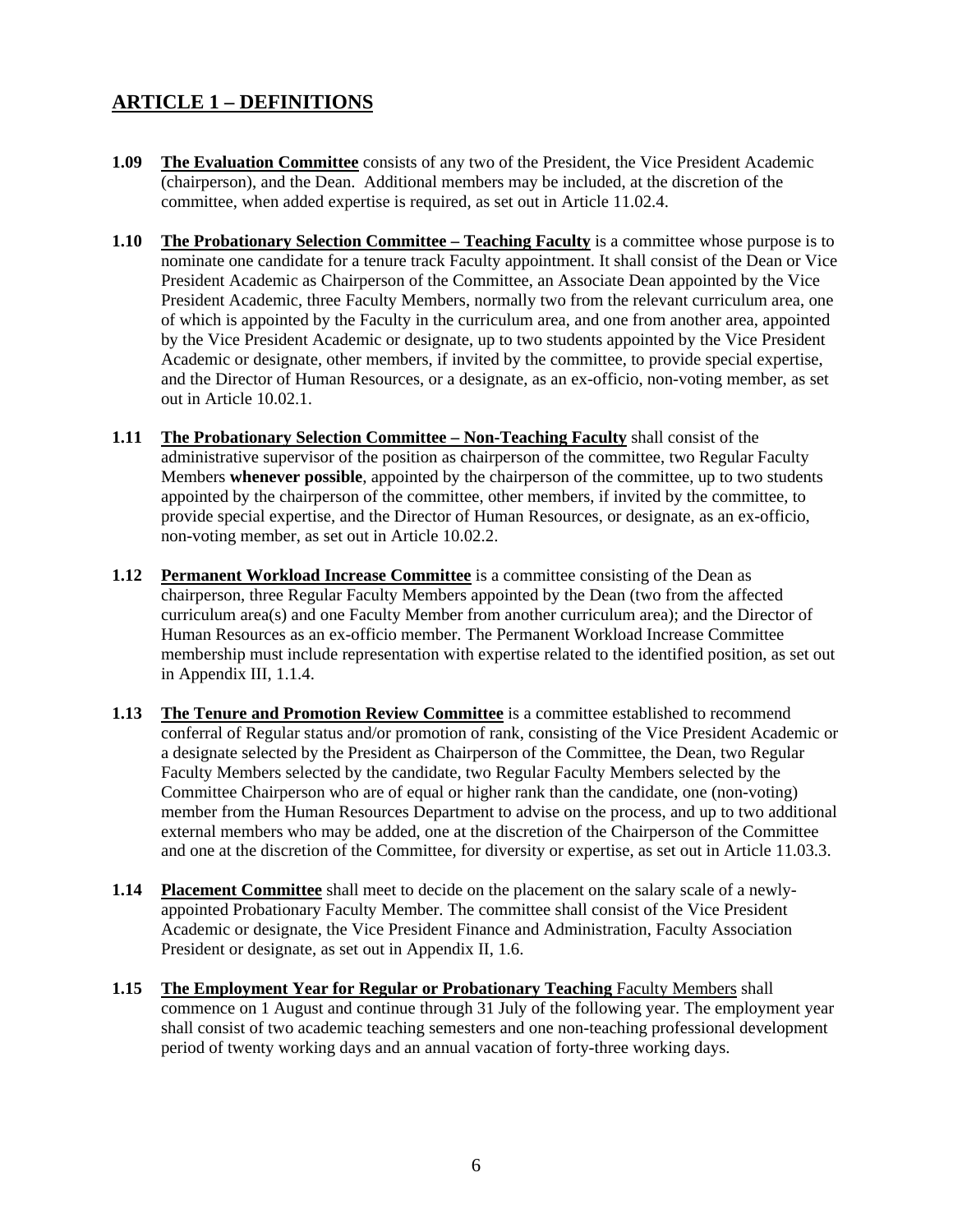## **ARTICLE 1 – DEFINITIONS**

- **1.16 The Employment Year for Regular or Probationary Non-Teaching Faculty Members** shall correspond to the calendar year from the date of hiring. The employment year includes annual vacation (Article 16) and professional development time (Article 17). The date of hiring shall be used as the anniversary date for purposes of salary placement step increases.
- **1.17 The Retirement Date** for Faculty Members will **normally** occur on 31 July following their sixtyfifth birthday.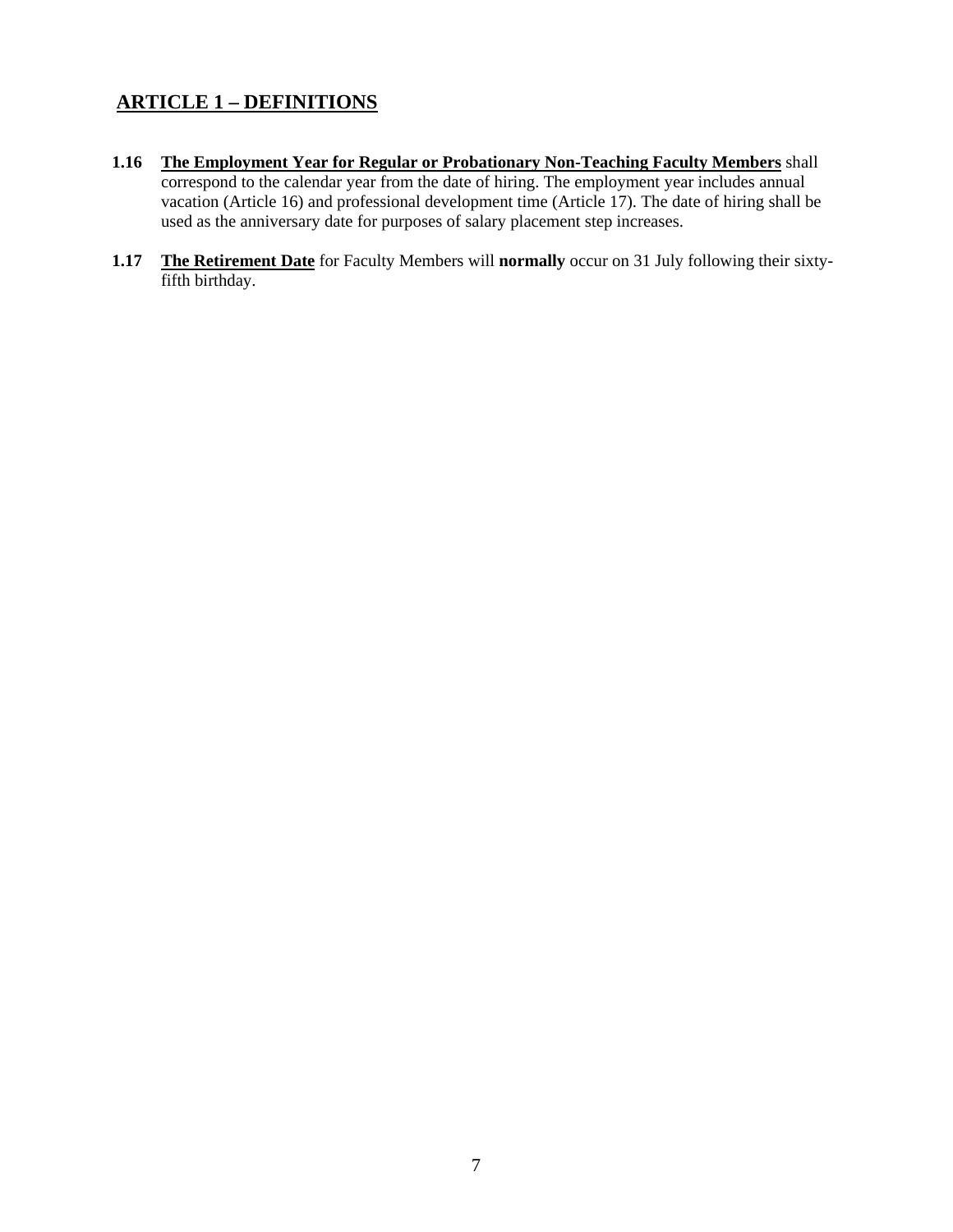## **ARTICLE 2 – APPLICABILITY OF THE COLLECTIVE AGREEMENT**

- **2.01** The Institute recognizes the Faculty Association as the sole and exclusive bargaining unit described in the British Columbia Labour Relations Board Certification, as amended from time to time. This will not prevent agreements being made between individual Faculty Members and the Institute as permitted by this Agreement. However, the Institute shall not make any oral or written agreement with a Faculty Member which conflicts with any items of this Agreement.
- **2.02** The terms of this Collective Agreement shall apply to all Regular, Probationary and Non-Regular Faculty Members, including Artists/Designers/Scholars in Residence and Substitute appointments, whose contracts of employment are in excess of thirty calendar days. No items of this Agreement shall apply to Faculty Members engaged in the Institute's non-credit programs unless such coverage is expressly indicated herein.
- **2.03** The Association shall instruct its members to abide by the terms of the Agreement, and the Institute shall instruct its representatives that they are required to know, apply, and abide by the terms of the Agreement.
- **2.04** If any articles of this Agreement or part thereof is declared invalid or altered by legislation, the remainder of this Agreement shall remain in full force and effect for its term.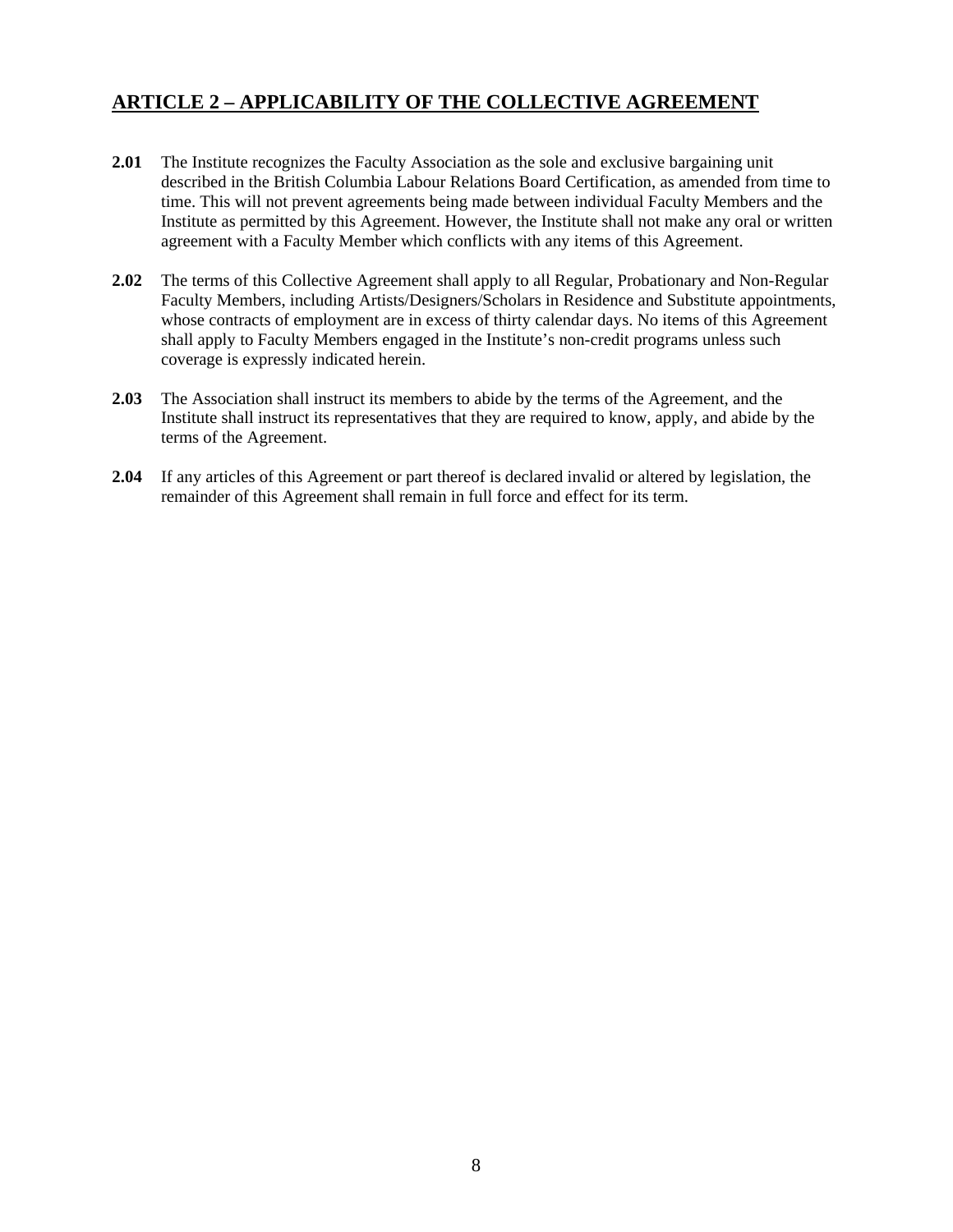## **ARTICLE 3 – ASSOCIATION MEMBERSHIP AND DUES**

- **3.01** As a condition of continued employment, each Regular, Probationary, Non-Regular, Artist/ Designer/Scholar in Residence, full-time or part-time Faculty Member or substitute whose contract of employment is in excess of thirty calendar days shall become a member in good standing of the Faculty Association, and shall maintain such membership while employed.
- **3.02** Prior to or on the date of commencement of employment with the Institute, each Faculty Member covered by the terms of this Agreement shall authorize the Institute, in writing, to deduct the Faculty Association monthly dues by signing the following authorization provision:

 "I hereby assign to the Emily Carr Institute of Art and Design Faculty Association and authorize the Institute to deduct from my salary earned or to be earned as its employee, all dues levied against me by the Faculty Association for each calendar month following the date of this assignment."

- **3.03** Pursuant to the above written authorization, the Institute shall deduct the monthly dues owing to the Faculty Association, on their behalf, from monthly pay cheques of the Faculty Members covered by this Agreement. Such dues shall be forwarded to the Association's Treasurer by the fifteenth of the month following the month of deduction.
- **3.04** Within thirty calendar days following ratification of this Agreement, the Association will provide written notice to the Institute's Vice President, Finance and Administration, of the amount of monthly dues to be deducted. It is also agreed that the Association's Treasurer shall provide the Institute with at least thirty (30) days notice, in writing**,** of any proposed changes to the specified monthly dues, with the understanding that such changes shall not occur more than twice in any contract year.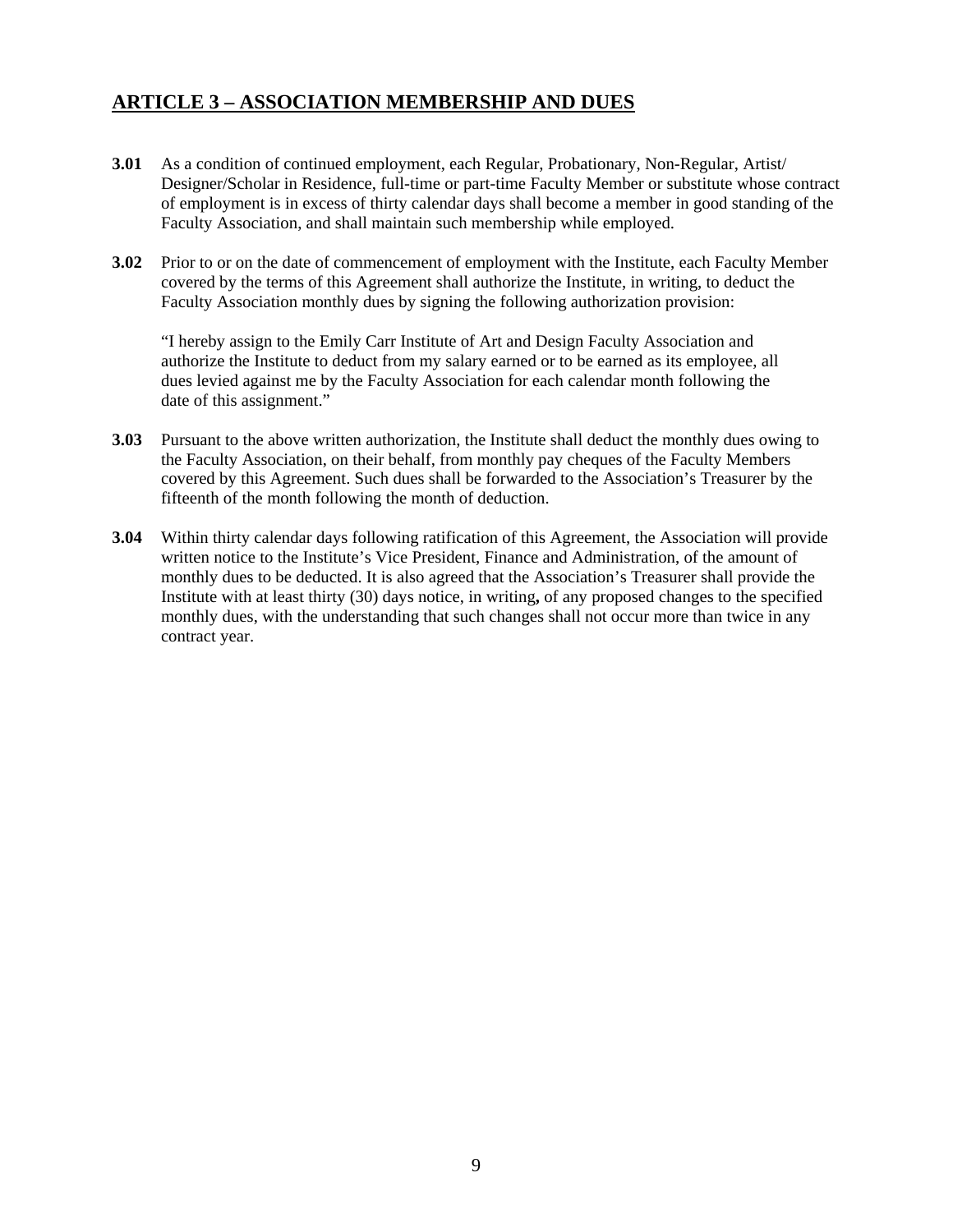## **ARTICLE 4 – MANAGEMENT RIGHTS**

- **4.01** The operation, control and management of the Institute, and all activities of the Institute, and the supervision and direction of the Faculty Members are, and shall continue to be, solely and exclusively the functions and prerogatives of the Management of the Institute. All of the rights, functions, and prerogatives of management which are not expressly and specifically restricted or modified by one or more explicit provisions of this Agreement are reserved and retained exclusively by the Institute.
- **4.02** The Institute shall not make or publish any regulation which is in conflict with this Agreement, and shall forthwith amend any regulation discovered to be so in conflict; but in any case, in the event that there is a conflict between any term of this Agreement and any regulation made by the Institute, or on behalf of the Institute, this Agreement shall take precedence over said regulations.
- **4.03** In the matter of working conditions, the Faculty Association shall have the opportunity to contribute to the development of applicable policies and procedures through the Joint Consultation Committee.

### **4.04 Joint Consultation Committee**

At the request of either Party, the Joint Consultation Committee shall consult during the term of this Agreement for the purpose of discussing issues relating to the workplace (other than grievances or complaints under statutes) that affect the Parties or any Faculty Member bound by this Agreement.

### **4.04.1 Composition of Committee**

The Joint Consultation Committee shall consist of up to three (3) members each from the Institute and the Faculty Association. The three members of the Institute shall include the Vice President Academic and the Vice President Finance and Administration. The three members of the Faculty Association shall include the President and the Vice President of the Faculty Association. Either party may call upon additional persons, as required, provided the other party is provided with at least two (2) business days notice.

### **4.04.2 Purpose of Committee**

The purpose of the Joint Consultation Committee is to promote the cooperative resolution of workplace issues, to respond and adapt to changes in the economy that affect the Institute, to foster understanding between the Institute and the Faculty Association, to foster the development of work-related skills, and to promote workplace productivity. The Committee shall meet at least once every two months for the purpose of discussing issues relating to the workplace that affect the Parties or any Faculty Member bound by this Agreement. In exceptional circumstances the Committee shall meet at the request of either party.

### **4.04.3 Operation**

The Joint Consultation Committee shall meet at a time, date and location mutually agreeable to the Parties.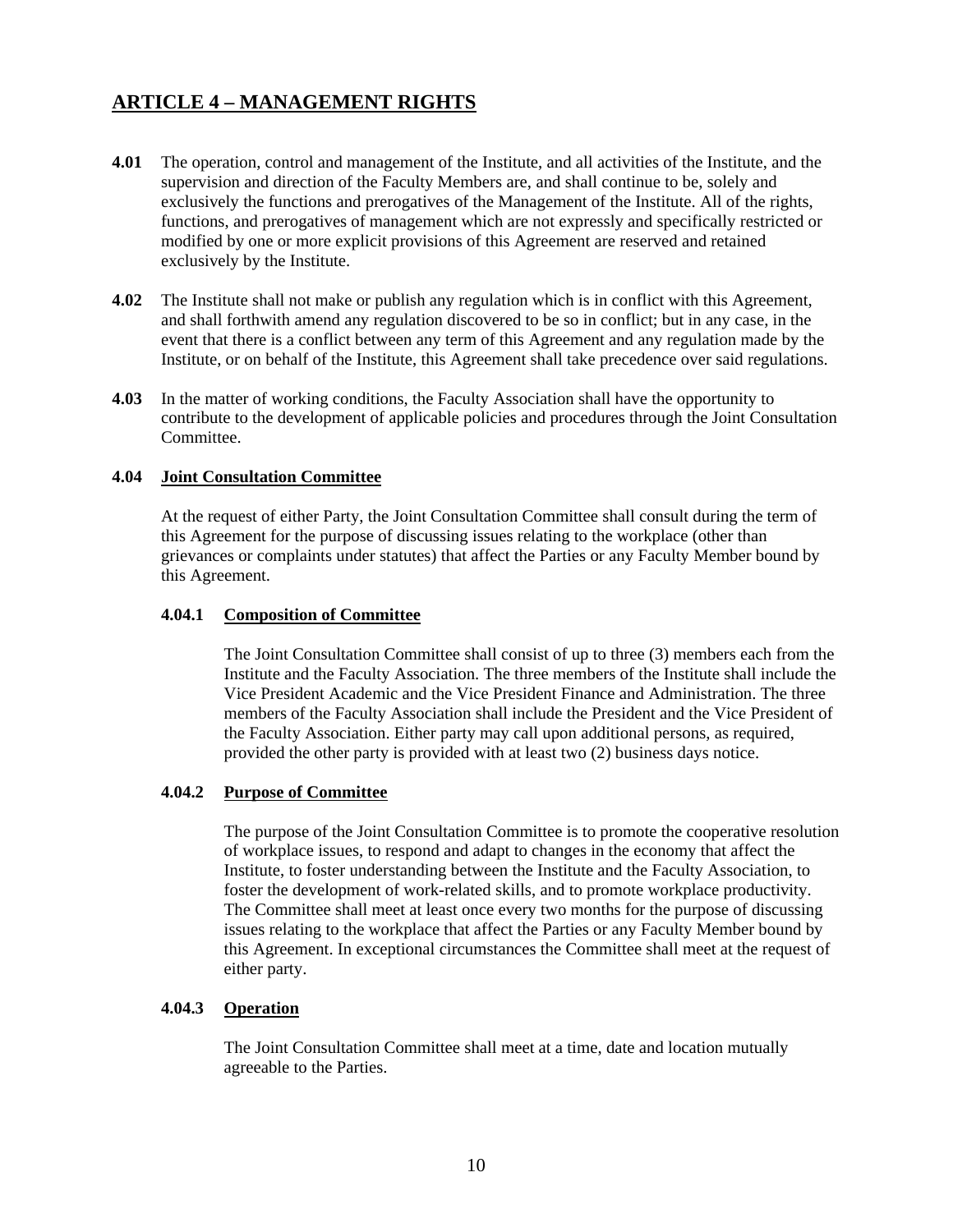## **ARTICLE 4 – MANAGEMENT RIGHTS**

The Party requesting a meeting shall inform the other Party of the reason for the meeting at the time of making the request. Additional proposed agenda items shall be mutually agreed upon.

A quorum shall consist of one member from each Party.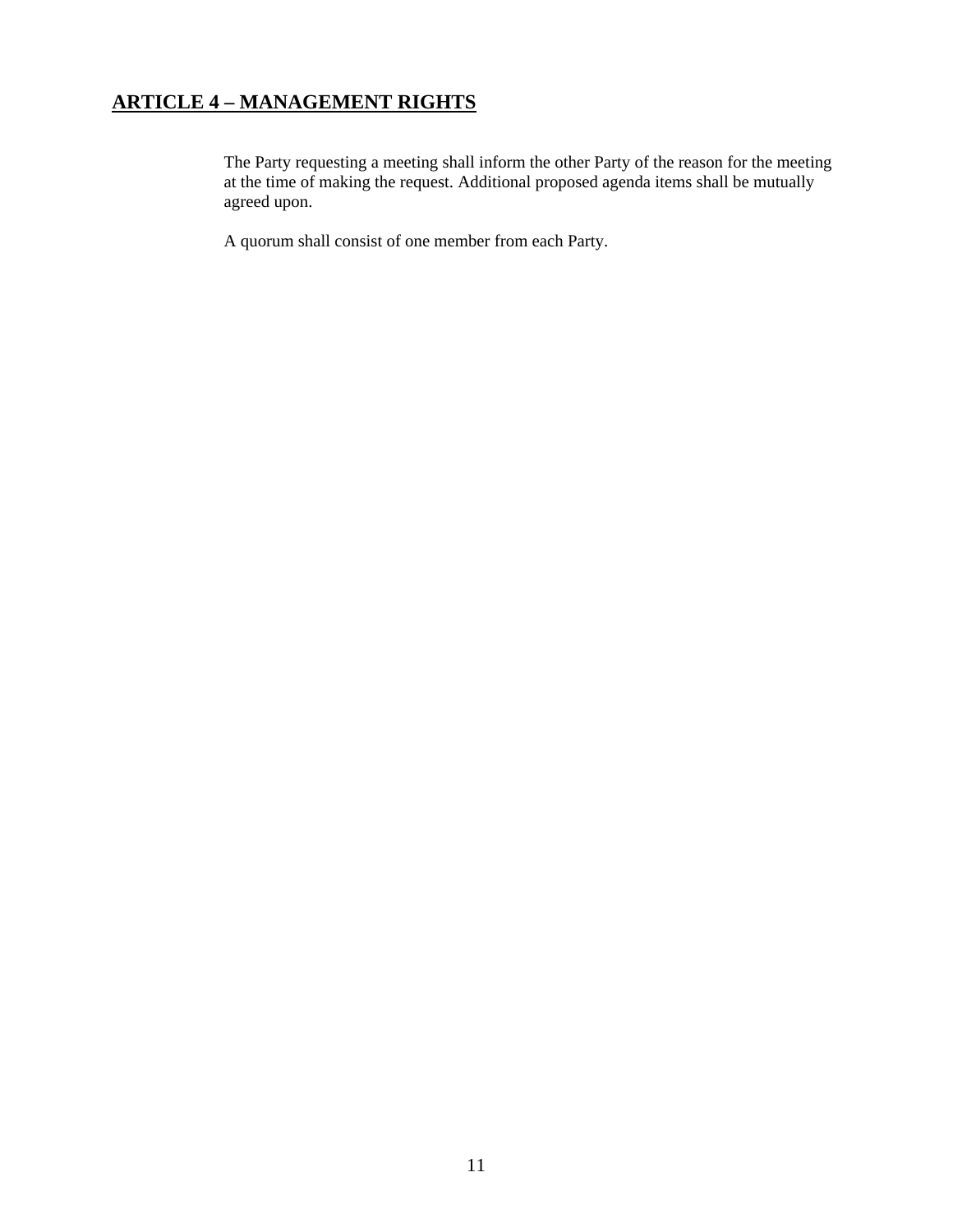## **ARTICLE 5 – RELEASE TIME FOR FACULTY ASSOCIATION DUTIES**

- **5.01** Faculty Association Members required to serve in elected Association positions shall be granted the release time required to conduct the business of the Association, as approved by the Association. Such release time shall be arranged in consultation with the Dean, or designate, to ensure continuing of instructional and other duties. The Faculty Association shall reimburse the Institute for the actual costs of the substitutes or replacements employed to replace Faculty Members engaged in Association business.
- **5.02** The President and Vice President of the Faculty Association shall not normally be required to participate on Institute committees while holding office, with the exception of departmental or area meetings and/or committees.
- 5.03 Service to the Faculty Association shall be considered service to the Institute under Article 12.08.
- **5.04** Members of the Faculty Association Negotiating Committee shall be granted the time off as approved by the Executive of the Association for committee meetings, but in consultation with the appropriate supervisor to ensure continuity of instructional and other duties. The Faculty Association shall reimburse the Institute for the actual costs of the substitutes or replacements employed to replace Faculty Members engaged in Association business.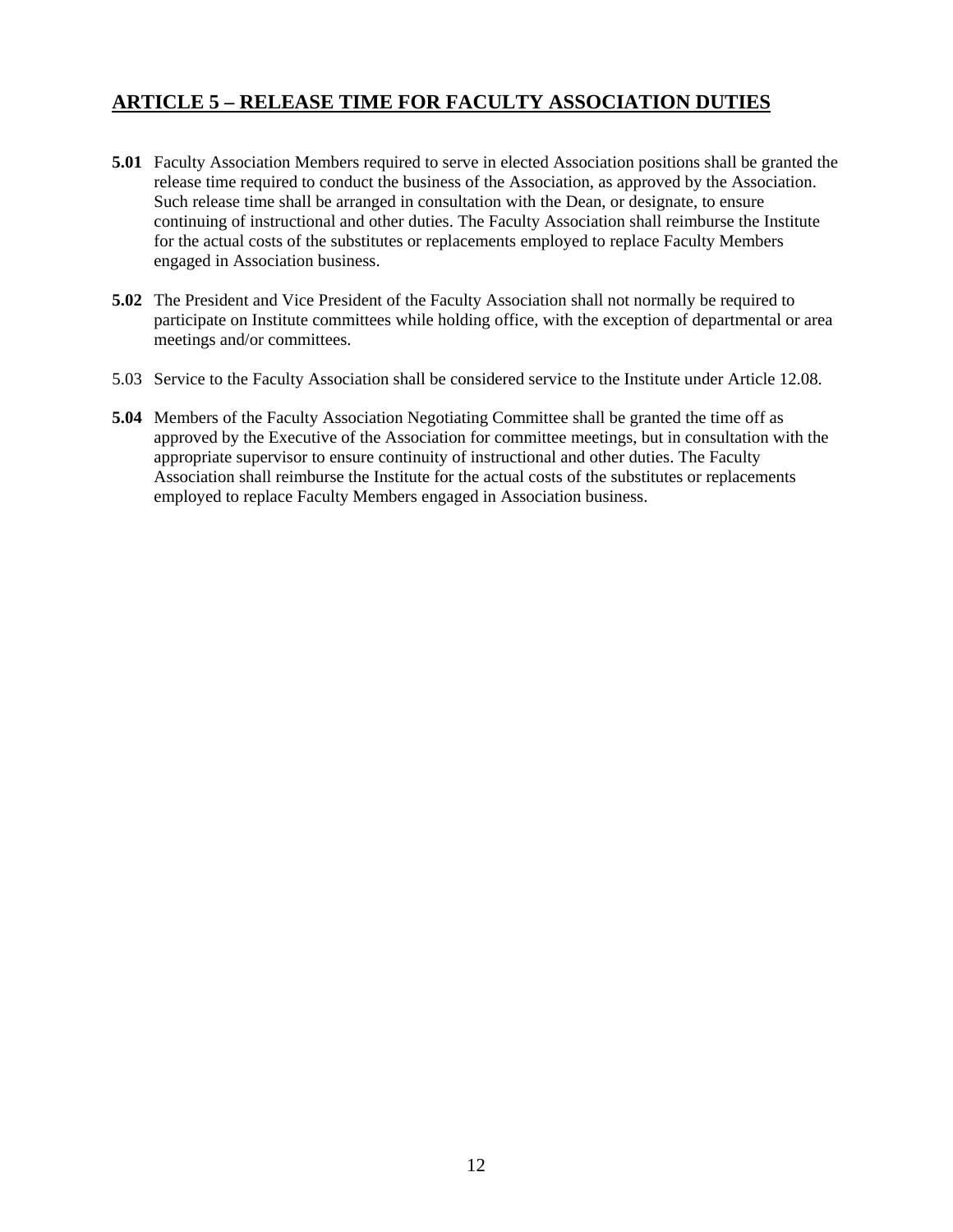## **ARTICLE 6 – TEACHING BY ADMINISTRATORS**

- **6.01** Administrators have the right to teach at any time if the need exists. Such rights shall not operate to displace Faculty Members from their normal teaching load.
- **6.02** When such appointments involve credit programs, they will normally be filled by administrators such as the Dean, the President of the Institute, or the Curator of the Gallery and will be made in consultation with the Dean, the Regular Faculty Members of the affected curriculum area, and the Faculty Association.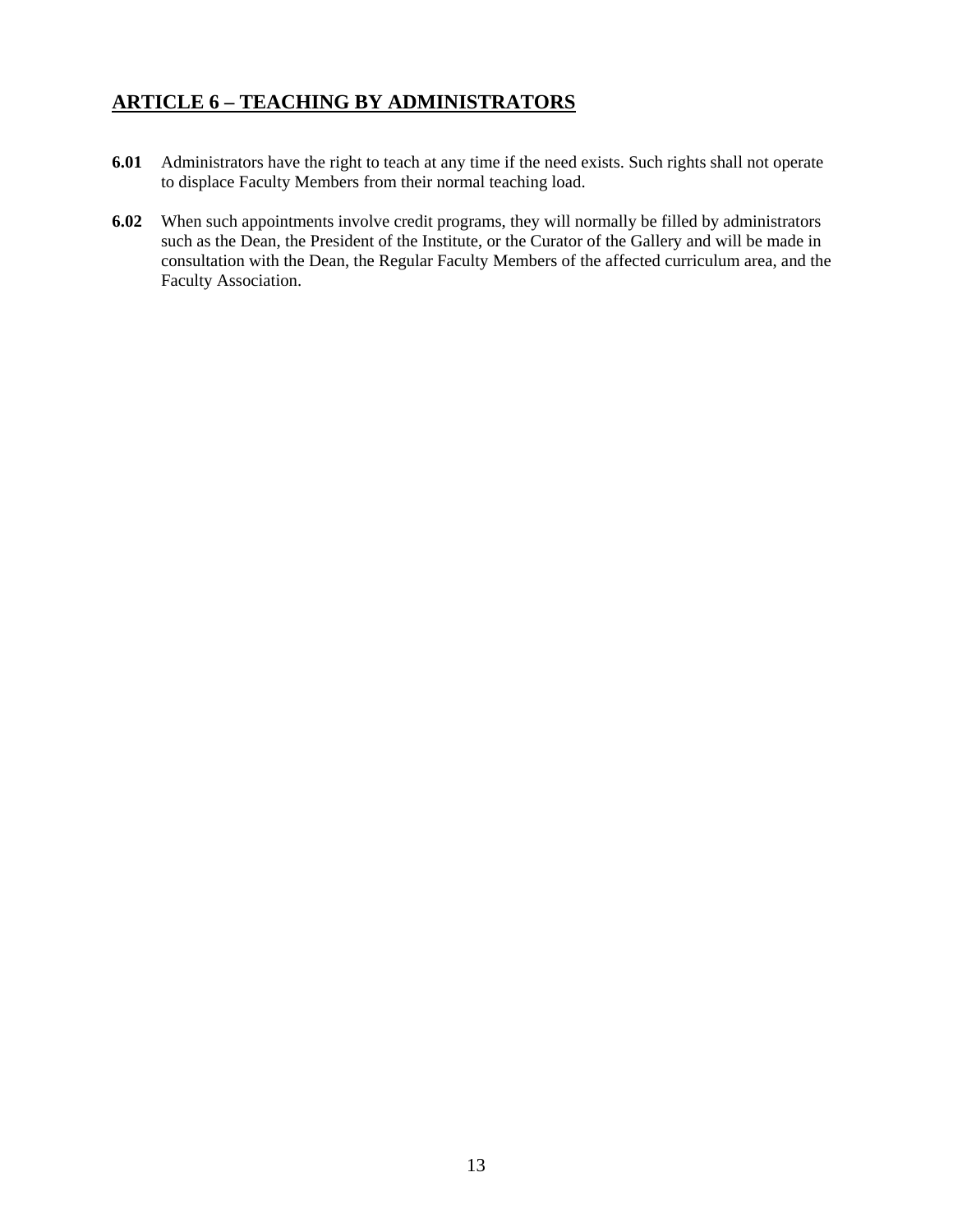## **ARTICLE 7 – MOVEMENT BETWEEN FACULTY AND ADMINISTRATIVE APPOINTMENTS**

**7.01** Any member of the Faculty Association may apply for a position within the administration and be considered along with all other candidates. If hired to the position, the Faculty Member will cease to be a member of the Faculty Association during the period of time the administrative appointment is held. At the conclusion of the administrative appointment, the Faculty Member will be permitted to return to the Faculty position formerly held, with years of service in the administrative position counted towards years of service as a Faculty Member, subject to Article 18.04.2.3.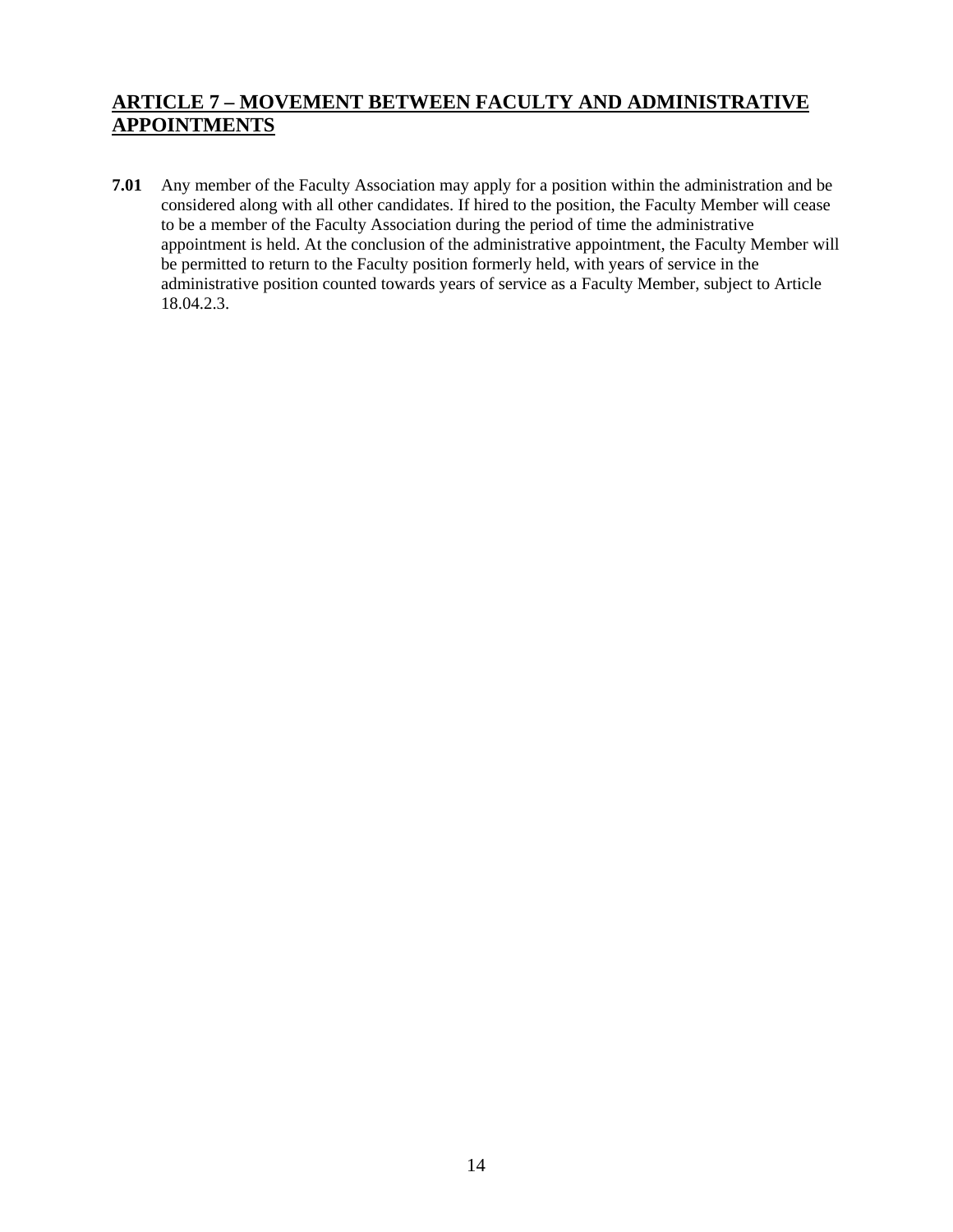### **8.01 Types of Faculty Appointments**

- **8.01.1 Regular Appointments** Tenured full-time or part-time.
- **8.01.2 Probationary Appointments** Tenure track full-time or part-time.

### **8.01.3 Non-Regular Appointments**

Lecturer Sessional Adjunct Substitute Librarian Counsellor Artist/Designer/Scholar in Residence

### **8.02 Faculty Ranks and Positions**

### **8.02.1 Regular and Probationary Positions**

• Teaching ranks:

Assistant Professor Associate Professor Professor

• Non-Teaching ranks:

Librarian Counsellor

### **8.02.2 Non-Regular Positions**

• Teaching positions:

Lecturer Sessional Instructor Adjunct Instructor Substitute Instructor Artist/Designer/Scholar in Residence

• Non-Teaching positions:

 Librarian Counsellor

#### **8.03 Faculty Appointments**

Faculty Members shall be appointed as one of the following: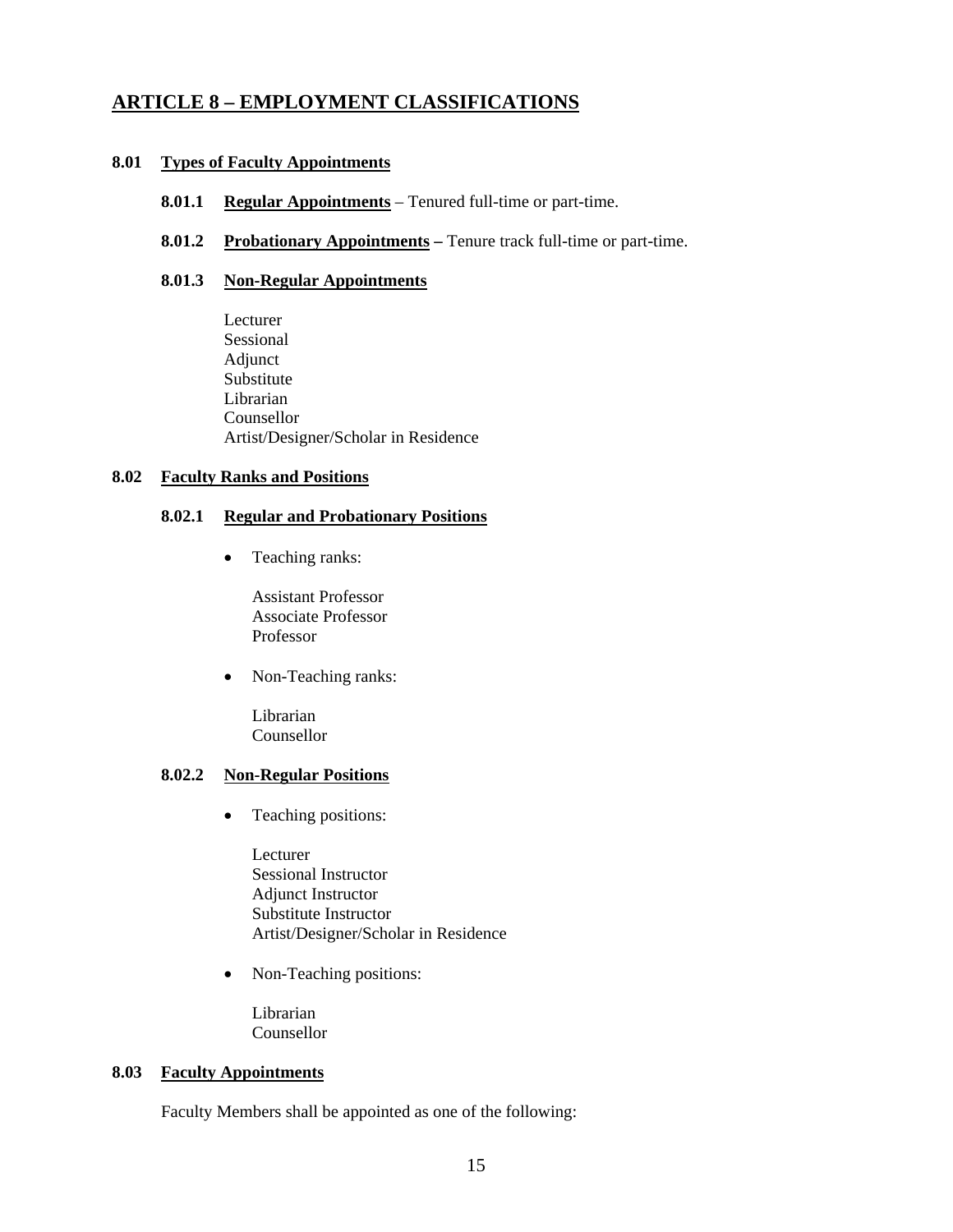### **8.03.1 Regular Appointments**

Regular Faculty Members have successfully completed their Probationary appointments and, through the tenure and promotion review process, have achieved tenure. Regular Faculty Members fulfill teaching and teaching-related duties or Librarian or Counsellor duties, professional practice/research, and service to the Institute and to the community.

Regular Faculty Members:

- shall hold full-time or part-time appointments without term;
- shall be either Teaching Faculty Members holding the rank of Assistant Professor, Associate Professor or Professor; or
- shall be Non-Teaching Faculty Members holding the positions of Librarian or Counsellor;
- may make application through the promotion and tenure review process for advancement in rank;
- shall have a comprehensive performance review every three years, unless extended by approved leaves;
- may have their employment terminated through resignation, retirement, dismissal for just cause, or pursuant to the provisions of Articles 33 or 34.

### **8.03.2 Probationary Appointments**

Probationary Faculty Members are working towards achieving Regular status and fulfill teaching and teaching-related duties, or Librarian or Counsellor duties, professional practice/research and service to the Institute and to the community.

The anniversary date for Teaching Faculty appointments shall normally be 1 August of the year in which the appointment commences. The anniversary dates for Non-Teaching Faculty appointments shall be the dates of hire to the positions.

Probationary Teaching Faculty Members:

- shall hold full-time or part-time appointments;
- shall hold the rank of Assistant Professor, Associate Professor or Professor;
- shall be hired for a maximum of six years, unless extended by approved leave. Regular status may be awarded in less than six years but usually not less than **three**  year**s**. By the end of the sixth year of the appointment, unless extended by approved leave, a recommendation must be made to the President by the Tenure and Promotion Committee to either grant Regular status or to terminate the Probationary Faculty Member's appointment. In exceptional circumstances, the President may approve the appointment of the Faculty Member to Regular status upon hiring following consultation with the Selection Committee. Notification of such an exception shall be sent to the Faculty Association;
- may initiate an application through the tenure and promotion review process (Article 11.04) for advancement in rank and/or for Regular status;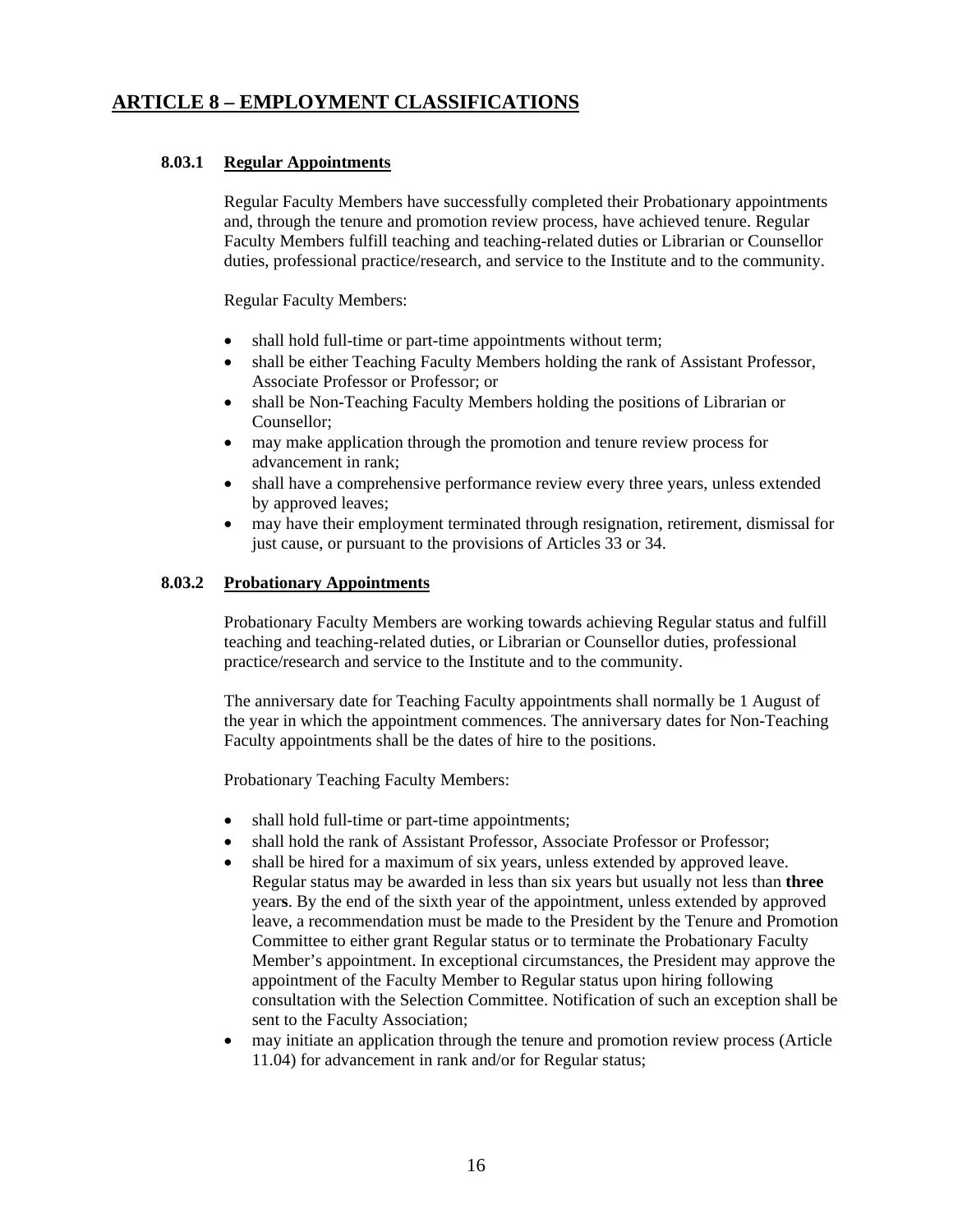- must initiate an application for Regular status through the tenure and promotion review process before 1 October of his/her sixth year of appointment;
- shall have annual reviews through the performance review process;
- shall have tenure and promotion reviews prior to consideration for Regular status;
- may have his/her employment terminated through resignation, retirement, dismissal for just cause, as a result of an unsatisfactory performance review or, subject to appeal under Article 11.08, Tenure Review, or pursuant to the provisions of Articles 33 or 34.

Probationary Non-Teaching Faculty Members:

- shall hold the position of either Librarian or Counsellor;
- shall be hired for a period of two years. Before the end of the second year of the appointment, unless extended by approved leave, the Tenure and Promotion Committee must initiate a tenure review in order to make a recommendation to the President either to grant Regular status or to terminate the Probationary Faculty Member's appointment;
- shall have a twelve month review through the performance review process;
- shall have a tenure and promotion review prior to the completion of his/her Probationary appointment;
- may have his/her employment terminated through resignation, retirement, dismissal for just cause, as a result of an unsatisfactory performance review or, subject to appeal under Article 11.08, tenure review, or pursuant to the provisions of Articles 33 or 34.

### **8.03.3 Non-Regular Appointments**

Non-Regular Faculty Members shall be hired on a per-course basis with commensurate teaching duties. **In the annual hiring cycle, contracts shall be issued for both fall and spring to the degree possible.** 

Non-Regular Teaching Faculty:

- shall hold the position of Lecturer, Sessional Instructor, Adjunct Instructor, Substitute, or Artist/Designer/Scholar in Residence;
- shall have no job security beyond the current contract, except as provided for in Article 8.03.
- shall be available as part of their regular teaching responsibilities for student consultations one (1) hour per three-credit course per week to a maximum of three (3) hours a week, at a time convenient to students as determined by the Faculty Member, and shall post the consultation time(s).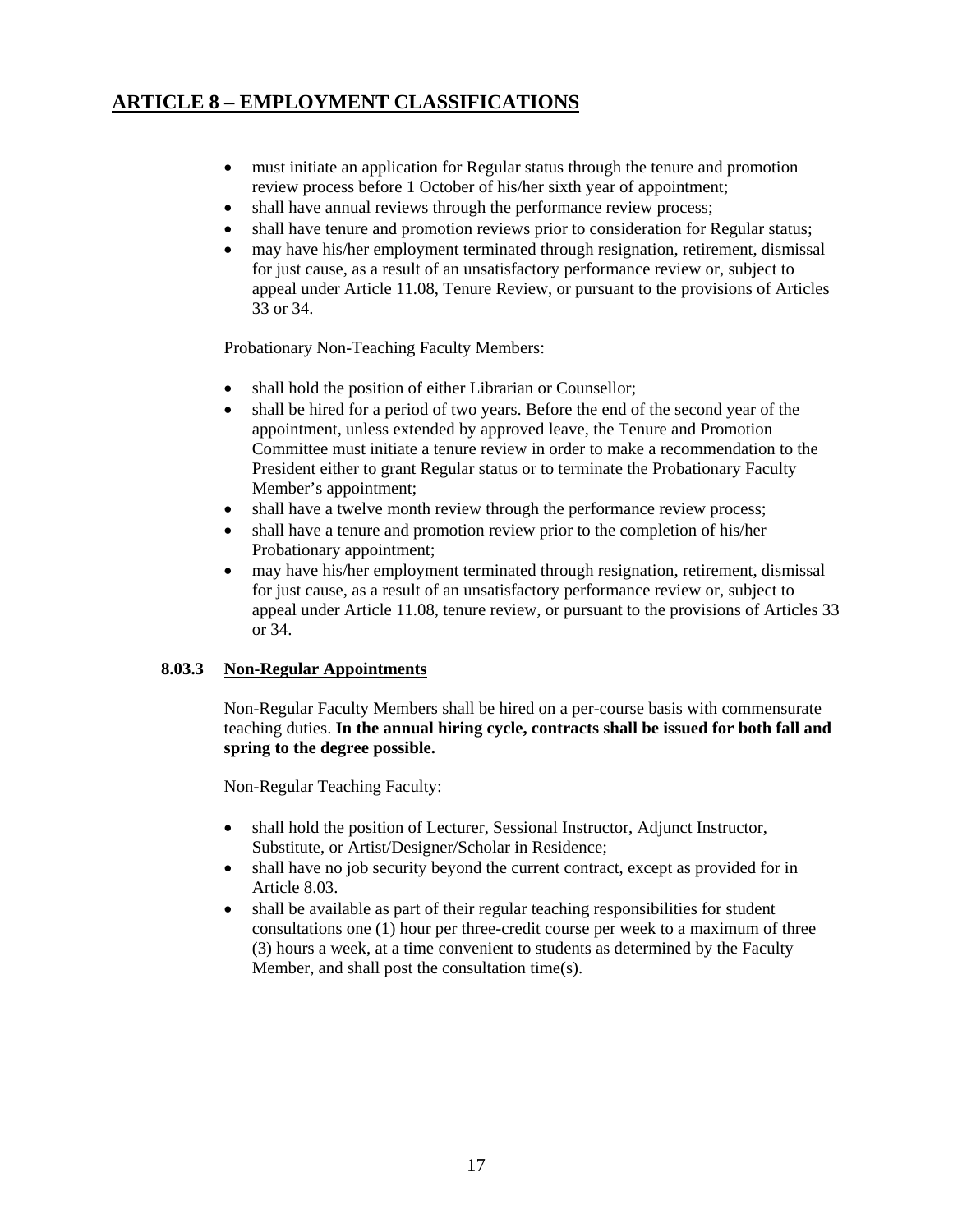### **8.03.4 Lecturer Appointments**

Lecturer Faculty have had Non-Regular appointments and have taught the equivalent of **fifty (50)** percent or more for **four (4)** consecutive years as from the 2003-2004 academic year, are hired on **a** per-course basis, with commensurate teaching and student consultation, provide service to the Institute, but have no requirement regarding professional practice/research. **In the annual hiring cycle, contracts shall be issued for both fall and spring to the degree possible. Sections taught under an Adjunct contract are excluded from qualifying time.** 

 To retain the position of Lecturer, Lecturers must teach at least four (4) sections in each academic year. However, they may retain their status for one (1) academic year in the event that there are fewer than four (4) sections available to them, or if they have given written notification to the Dean that they will be unavailable to teach for up to one (1) academic year.

Lecturer Faculty:

- shall hold the position of Lecturer;
- shall acquire the right of first refusal to courses in accordance with the provisions of Article 8.03.6.
- shall have right of first refusal to teach courses they have taught continuously at the Institute which are the same or substantially similar, provided that they have the qualifications to teach the required subject matter, to a maximum of three (3) sections of any three (3) credit course workload;
- shall be hired on yearly contracts;
- shall have performance reviews annually to determine suitability for renewal of appointments;
- shall be eligible for the following benefits:
	- an additional two percent vacation pay added to their base salary;
	- leaves of absence as outlined in Article 19:
	- sick leave as outlined in Article 20.02:
	- health and welfare benefits as outlined in Article 21, with the exception of longterm disability benefits. If the workload for a lecturer drops below forty percent in any contracted semester, a payment of ten percent of the current stipend shall be made in lieu of benefit coverage. During any semester with no contract, the lecturer may elect either to pay the full premiums to maintain coverage or drop the coverage until a new contract comes into effect. Lecturers may only choose to drop or begin their coverage once in any twelve (12) month period. All benefit plans are subject to the terms of the benefit providers;
	- the College Pension Plan as outlined in Article 22.03;
	- death benefits as outlined in Article 26:
	- annual progression through the salary scale to a maximum of Step 4 of the **Provincial Salary** Scale.

### **8.03.5 Sessional Appointments**

Appointments are normally offered on a per-course basis **each semester** in the credit program. **In the annual hiring cycle, contracts shall be issued for both fall and spring to the degree possible.**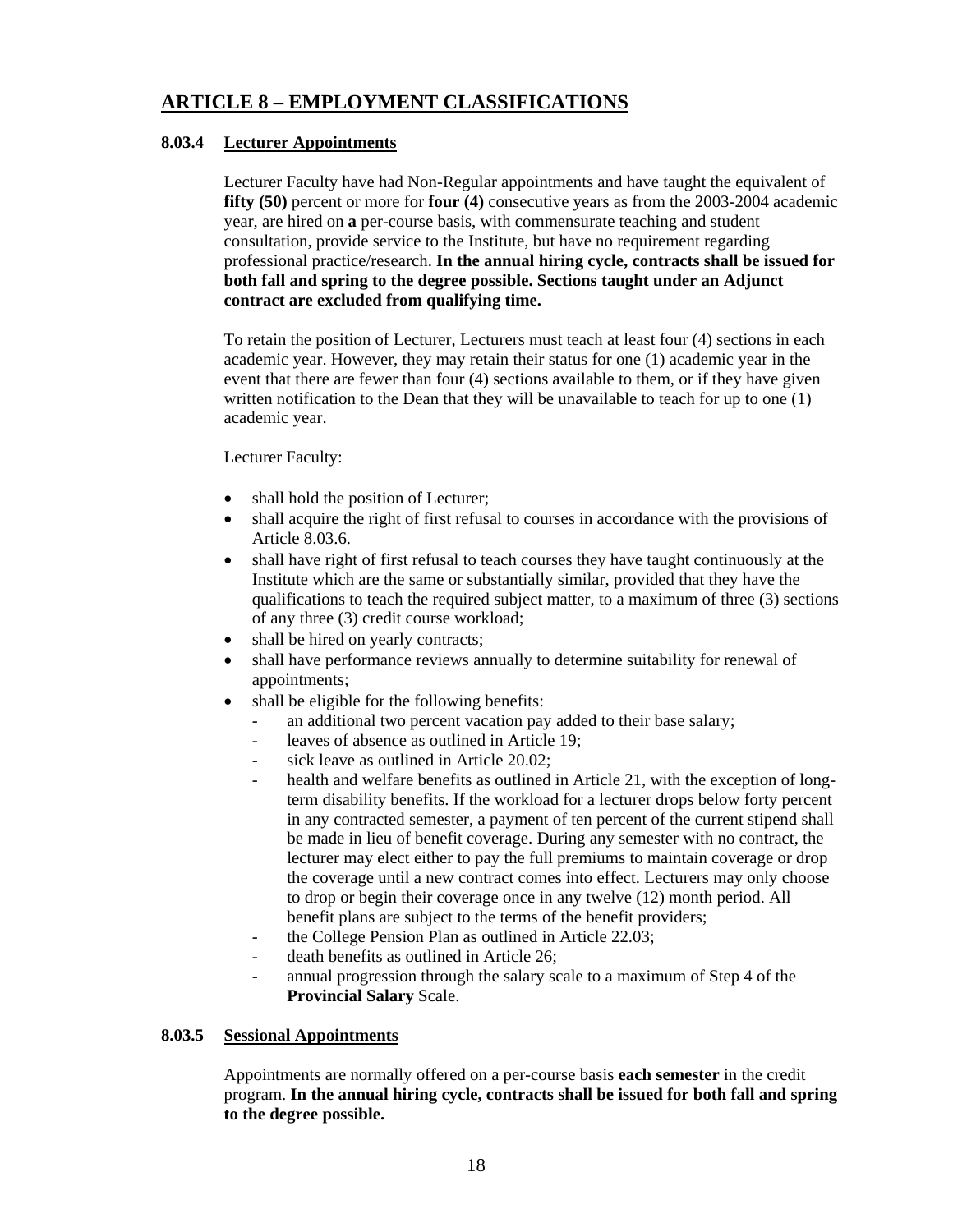Sessional Faculty Members have teaching and teaching-related duties that include preparation, student consultation and student assessment, but no requirement regarding professional practice, research or service to the Institute, nor committee or administrative work not directly related to their teaching duties unless otherwise contracted.

Sessional Faculty:

- shall hold the position of Instructor;
- shall have no job security beyond the current contracts;
- shall have performance reviews annually to determine suitability for renewal of appointments;
- are eligible for the following benefits:
	- two percent in lieu of benefits, effective 1 September 2008 six percent in lieu **of benefits;**
	- sick leave as outlined in Article 20.02;
	- leaves of absence as outlined in Article 19:
	- death benefits as outlined in Article 26;
	- stipends, which include vacation pay.

### **8.03.6 Right of First Refusal**

A Sessional Faculty shall acquire the Right of First Refusal to specific courses offered during the academic year as follows:

### **8.03.6.1 Qualifications**

A Sessional Faculty Member who has taught four (4) consecutive (not concurrent) course deliveries of the same or substantially similar course shall have Right of First Refusal, to the identical or substantially similar course, if such course continues as a curriculum offering and is made available for nonregular appointment, to a maximum of three (3) sections of any three (3) credit course workload.

 Course catalogue descriptions and not course number**s** shall be used to identify those courses which are identical or substantially similar for the purpose of Right of First Refusal.

 The Human Resources Department shall maintain a list of Sessional Faculty Members who have Right of First Refusal, the courses to which they have such rights, and, for the purpose only of determining priority rights if two or more sessional applicants have Right of First Refusal to the same course, length of service from first dates of hire. A copy of the list will be available to the Faculty Association upon request.

If a Sessional Faculty Member fails to maintain satisfactory performance reviews his/her Right of First Refusal shall be revoked.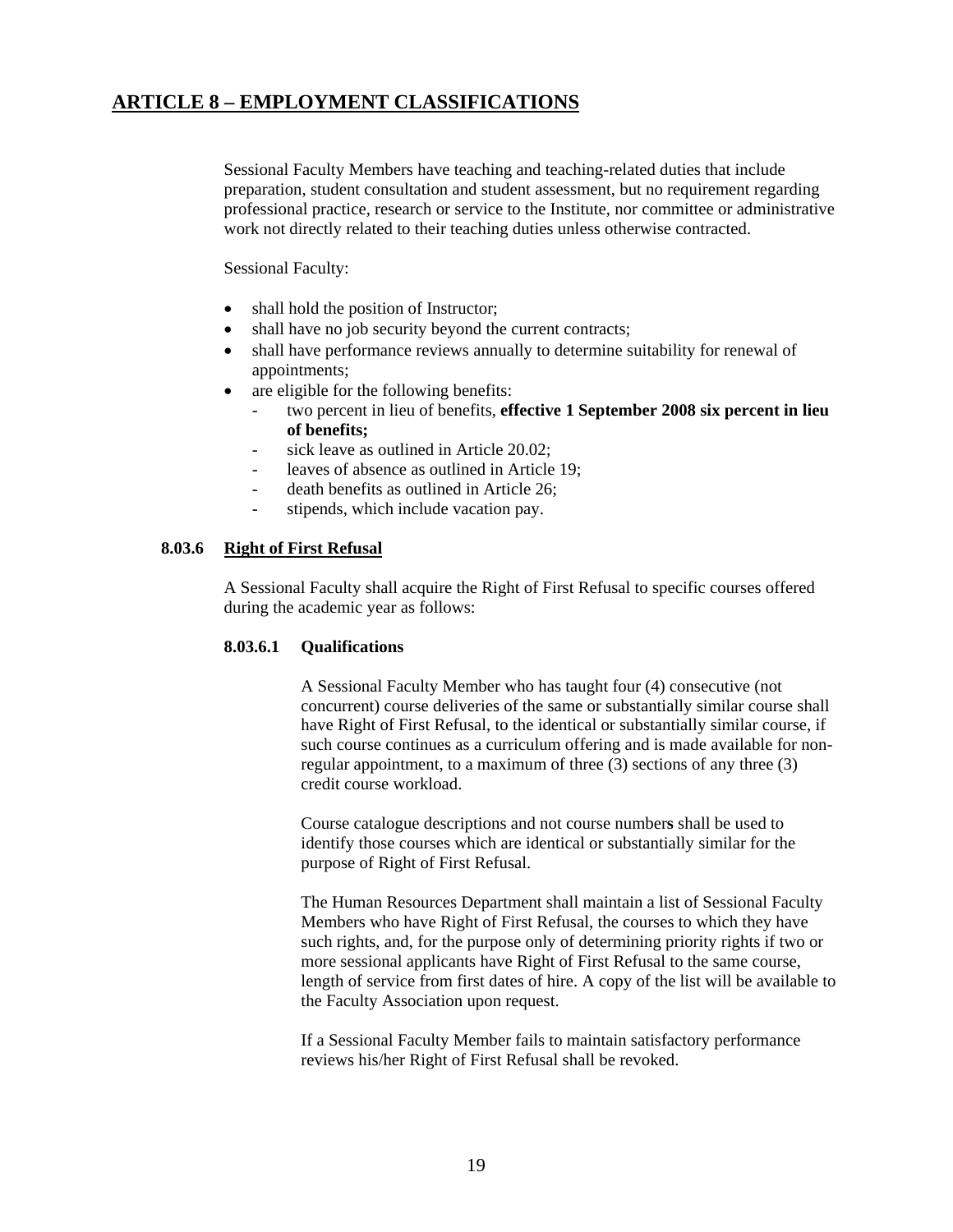### **8.03.6.2 Priority Basis for Course Allocation**

 Courses available for offer for sessional appointments, including those subject to Right of First Refusal, are those remaining after allocation to Regular Faculty for permanent or temporary workload increases, artists/designers/scholars in residence, and lecturers and adjuncts, as determined by the Vice President Academic.

### **8.03.6.3 Retention of Right of First Refusal**

Sessional Faculty Members with Rights of First Refusal shall retain such rights:

- for up to one (1) academic year if there are no courses available to which they would otherwise have been entitled to exercise their Rights of First Refusal; or
- if they have given written notification to the Dean that they will be unavailable to teach for up to one academic year.

For the purpose of attaining or losing Right of First Refusal, only courses offered during the academic year (fall/spring) shall be considered. However, Faculty Members with Right of First Refusal may exercise their rights in any semester.

**In the event a contract for a course to which a Non-Regular Faculty has the Right of First Refusal is cancelled, every effort will be made to offer another available section of that course in either the Fall or Spring semester. In the event other sections of the course are being delivered by lower ranked sessionals or sessionals without ROFR on the course, the Faculty shall not lose ROFR that would have been maintained by teaching the course.** 

### **8.03.7 Adjunct Appointments**

 Appointments are offered for two to five years, subject to confirmation annually, on a per-course basis in the credit program. Appointments are for not more than two sections/courses at any one time, or four courses/ sections in an academic year. Adjunct Faculty Members have specialized skills and knowledge required for teaching specific courses, supplementary to the resources and expertise within the Faculty. Adjunct Faculty Members have teaching and teaching-related duties that include preparation, student consultation and student assessment, but no requirement regarding professional practice, research or service to the Institute, nor committee or administrative work not directly related to their teaching duties unless otherwise contracted.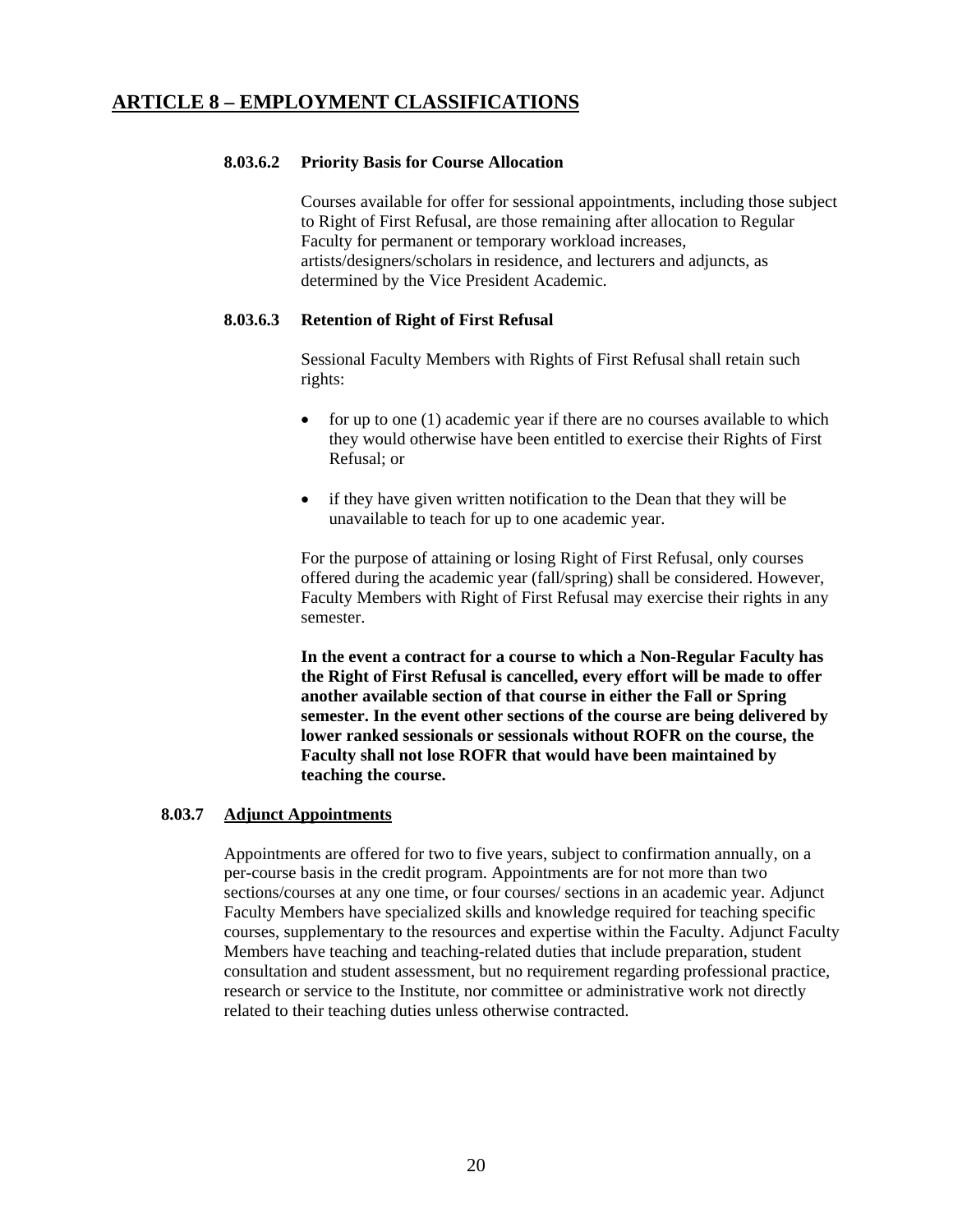- Adjunct Faculty
	- shall hold the position of Instructor;
	- shall have no job security beyond the current contracts;
	- shall have performance reviews annually to determine suitability for confirmation or renewal of appointments;
	- are hired on contracts, confirmed annually, for no less than two and no more than five years;
	- are eligible for the following benefits:
		- two percent in lieu of benefits, **effective 1 September 2008 six percent in lieu of benefits;**
		- sick leave as outlined in Article 20.02:
		- leaves of absence as outlined in Article 19;
		- death benefits as outlined in Article 26;
		- stipends, which include vacation pay.

### **8.03.8 Substitute Faculty Member**

A Substitute Faculty Member shall be appointed to replace a Regular, Probationary or Non-Regular Faculty Member who is absent due to illness or other unforeseen circumstances as described in Articles 19.01, 19.02, 19.03 and Article 19.04.

- The appointment shall be on an hourly, daily, weekly, monthly or semestral basis.
- Compensation shall be based on an hourly substitute rate pursuant to Article 14.
- A substitute appointment shall be made according to Institute policy.

### **8.03.9 Artist/Designer/Scholar in Residence Appointments**

Artist/Designer/Scholar in Residence Faculty may be appointed by the President in consultation with the Vice President Academic or designate and the President of the Faculty Association, supplementary to the classifications described above, for appointments not to exceed one year. Candidates shall be recognized as outstanding practitioners within their fields who will make valuable contributions to the Institute. An individual appointment as an Artist/Designer/Scholar in Residence shall not be given a successive appointment.

 The conditions of employment for Artist/Designer/ Scholar in Residence shall be specified on an individual basis between the candidate and the President prior to commencement of employment. The Faculty Association shall be notified in writing of all such conditions of employment.

### **8.03.10 Non-Regular, Non-Teaching Appointments**

Appointments as Librarians or Counsellors are pro-rated according to workloads performed and stipulate commencement and termination dates. Hiring decisions shall be determined by the Institute. The Faculty Association shall be provided with copies of all appointment letters.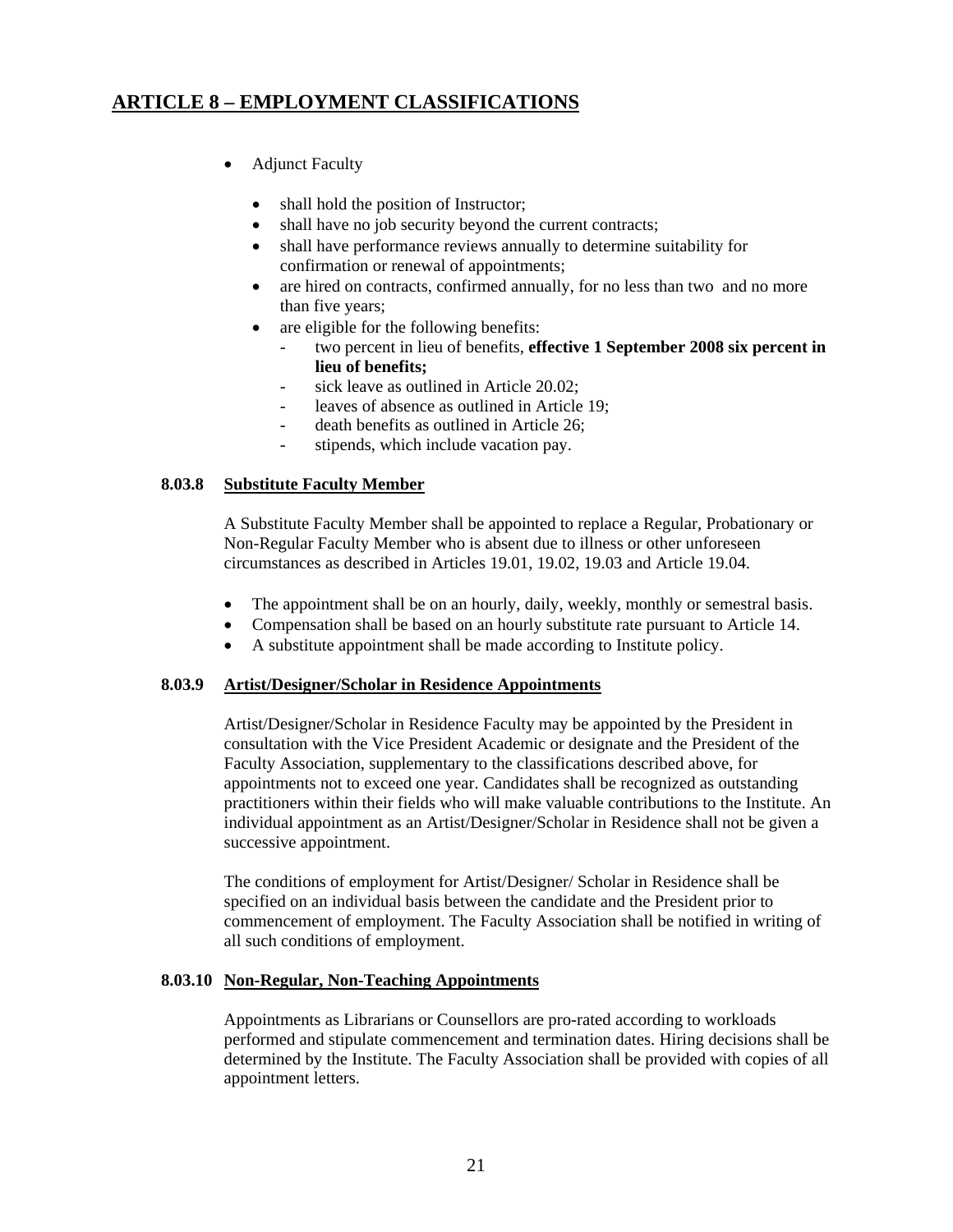Non-Regular Librarians and Counsellors:

- shall be hired on term appointments, with start and end dates;
- shall be eligible for the following benefits:
	- compensation based on hourly rates for Librarians and Counsellors;
	- two percent in lieu of benefits; **effective 1 September 2008 six percent in lieu of benefits;**
	- four percent vacation pay or time in lieu of vacation pay;
	- sick leave as outlined in Article 20.02;
	- leaves of absence as outlined in Article 19;
	- death benefits as outlined in Article 26.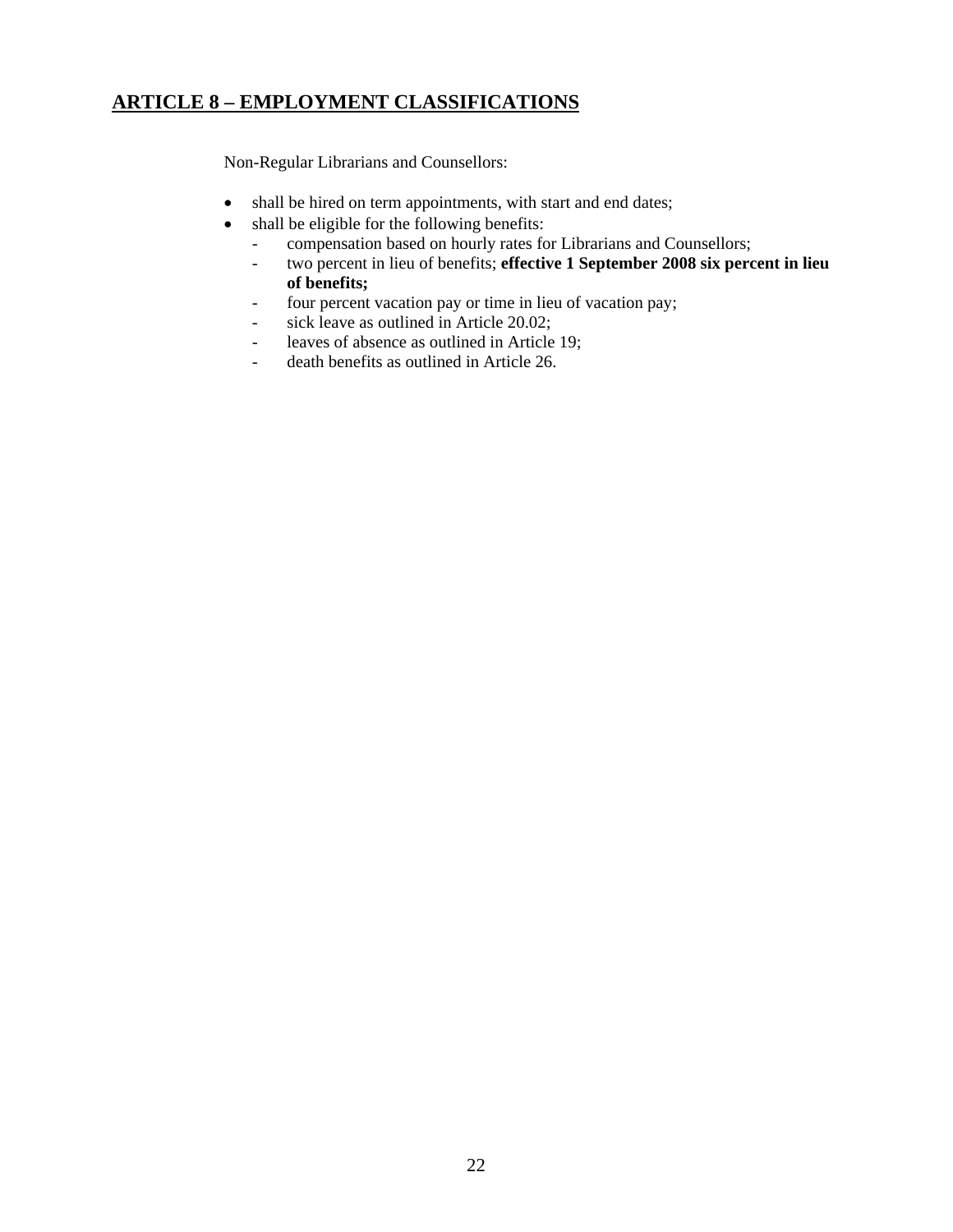## **ARTICLE 9 – FACULTY QUALIFICATIONS**

### **9.01 Teaching Faculty Qualifications - Probationary and Regular Appointments**

 To qualify for appointment to Teaching Faculty ranks, Teaching Faculty Members shall have the following qualifications:

### **9.01.1 Assistant Professors**

- Appropriate academic qualifications in the discipline for which the Faculty Member has been hired, such as a Masters or PhD Degree, or an equivalent combination of education, experience and professional practice;
- normally, a minimum of two years relevant teaching experience at the post-secondary level;
- a suitable record of professional practice or scholarly activity.

An Assistant Professor may apply for the rank of Associate Professor after a minimum of three years as an Assistant Professor. In exceptional circumstances, a lesser period may be considered. Progression is subject to the tenure and promotion review process.

### **9.01.2 Associate Professors**

- The highest degree or its equivalent generally required for the discipline in which the Faculty Member has been hired to teach, or equivalent professional qualifications;
- normally a minimum of five years relevant teaching experience at the post-secondary level as an Assistant Professor or equivalent;
- a suitable professional record of practice and/or scholarly activity.

An Associate Professor may apply for the rank of Professor after a minimum of three years as an Associate Professor. In exceptional circumstances, a lesser period may be considered. Progression is subject to the tenure and promotion review process.

### **9.01.3 Professor**

- Associate Professor qualifications (as above); and
- an outstanding and sustained record in teaching and professional practice and/or scholarly activity; and
- major regional, national or scholarly recognition.

Length of service shall neither automatically entitle nor exclude a Faculty Member for consideration for the rank of Professor.

### **9.02 Teaching Faculty Qualifications – Non-Regular Teaching Faculty**

### **9.02.1 Lecturer, Sessional, Adjunct or Substitute Appointments**

- Appropriate academic qualifications in a relevant discipline; and/or
- relevant professional practice and experience.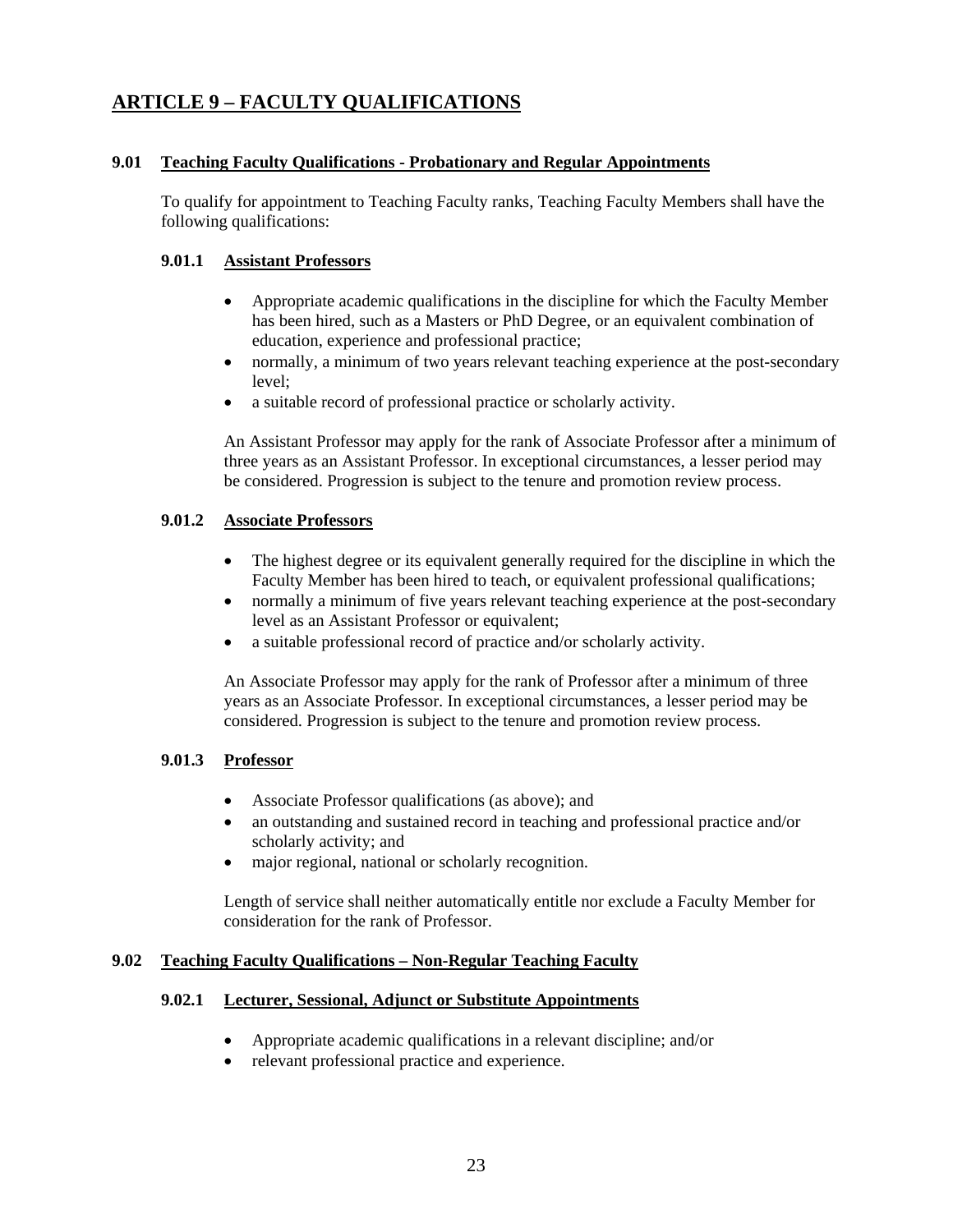## **ARTICLE 9 – FACULTY QUALIFICATIONS**

### **9.03 Non-Teaching Faculty Qualifications**

Appropriate academic and professional qualifications in a relevant discipline; and relevant professional practice and experience.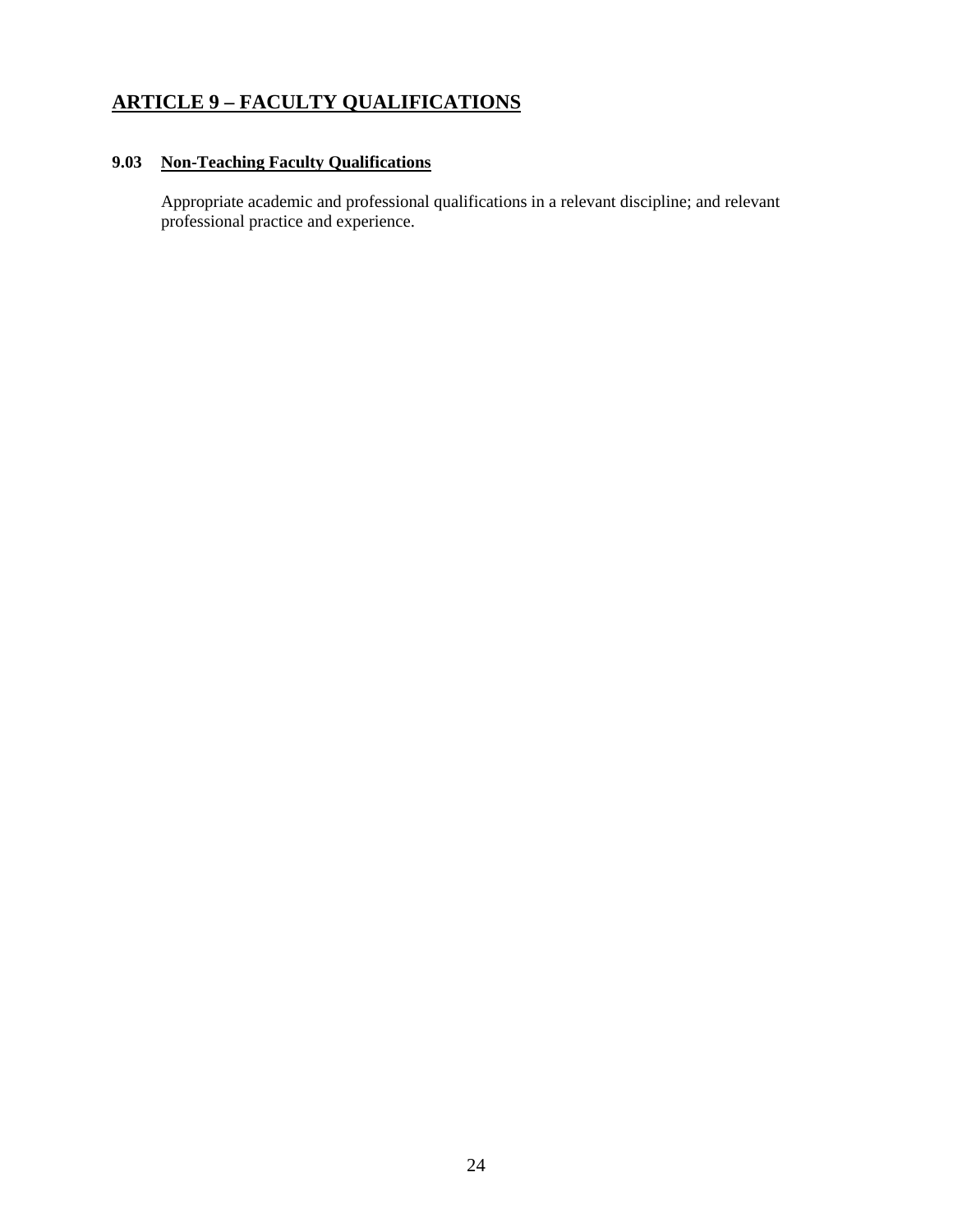## **ARTICLE 10 – HIRING OF FACULTY**

### **10.01 Hiring Procedures for Probationary Appointments**

Whenever a hiring need for a permanent Faculty position occurs by reason of retirement, resignation, dismissal, creation of new courses, non-renewal of contract, or other cause, the following shall apply:

- **10.01.1** In the case of a teaching position, the Dean and Vice President Academic, **after**  consultation with Curriculum Area Heads and Regular Faculty in the specific curriculum area(s), shall recommend a search plan to the President **which shall include the description and qualifications for the position and the process for advertising the position internally and nationally.**
- **10.01.2** In the case of a non-teaching position, the administrative supervisor of the position, **after**  consultation with **Faculty Members in the relevant administrative area, and the Associate Deans and Curriculum Area Heads whenever possible**, shall recommend a search plan to the President.
- **10.01.3** Upon approval by the President, a Probationary Appointments Selection Committee shall be convened and the Faculty Association shall be notified of the approval to fill the vacancy.

### **10.02 The Probationary Selection Committee**

 The Vice President Academic, or designate, shall be responsible for managing a probationary hiring process following the approval to fill a vacancy. The Vice President Academic shall appoint the members of the Probationary Selection Committee and meet with the committee to outline the criteria for the position, and shall notify the Faculty Association.

The purpose of the Probationary Selection Committee is to recommend one candidate for a probationary appointment.

**10.02.1** A Probationary Selection Committee for a teaching position shall consist of:

- the Dean or Vice President Academic, as Chairperson of the Committee;
- an Associate Dean appointed by the Vice President Academic;
- two (2) teaching Faculty Members appointed by the Vice President Academic;
- one Faculty Member appointed by the Faculty Members in the curriculum area;
- up to two (2) students from the relevant curriculum area, appointed by the Vice President Academic or designate;
- other members, if invited by the Committee, to provide special expertise; and
- the Director of Human Resources, or a designate, as an ex-officio, non-voting member.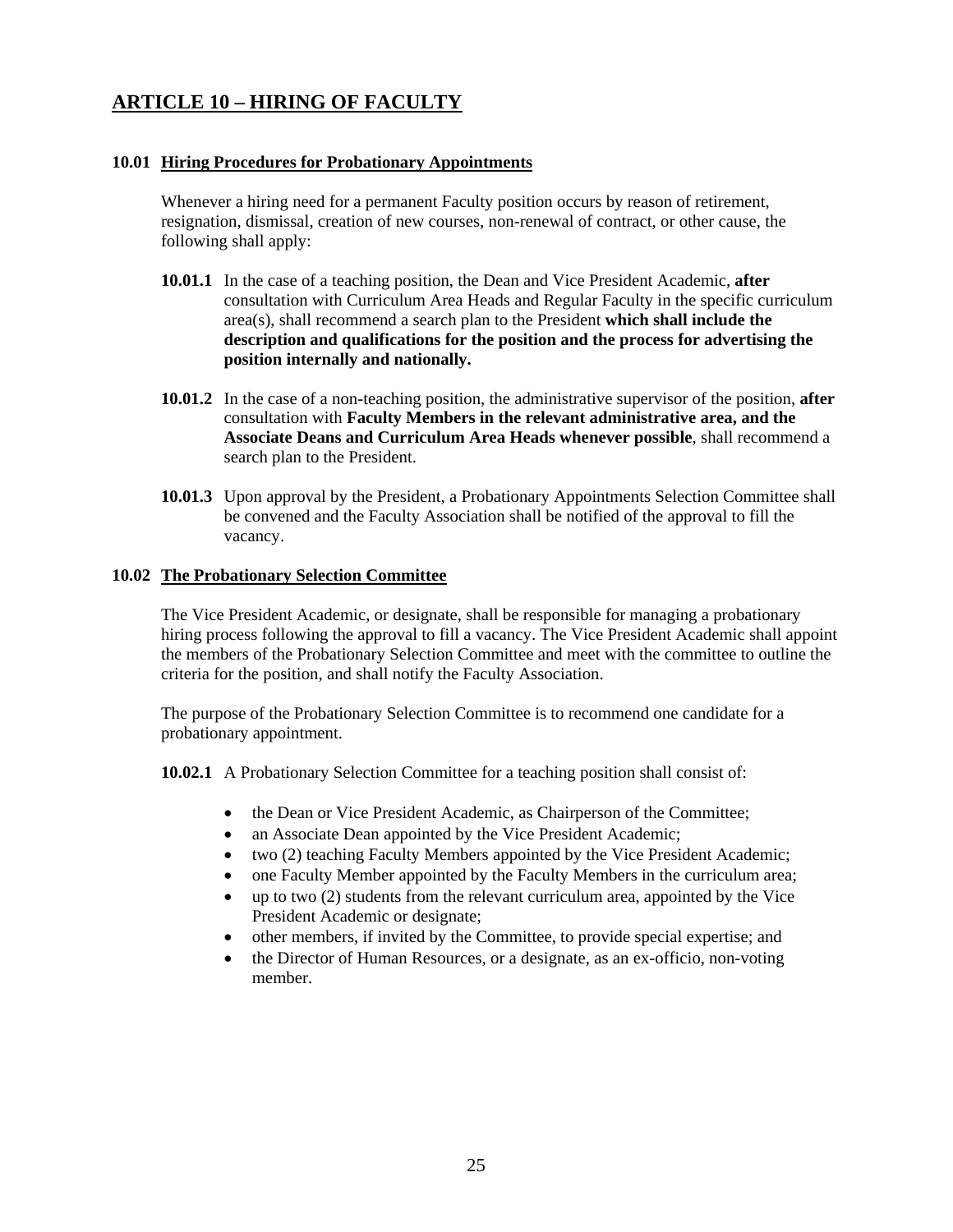## **ARTICLE 10 – HIRING OF FACULTY**

**10.02.2** A Probationary Selection Committee for a non-teaching position shall consist of:

- the administrative supervisor of the position, as Chairperson of the Committee;
- two Regular Faculty Members, **whenever possible**, appointed by the Chairperson of the Committee;
- one student appointed by the Chairperson of the Committee;
- other members, if invited by the Committee, to provide special expertise; and
- the Director of Human Resources, or designate, as an ex-officio, non-voting member.
- **10.02.3** The Committee shall prepare a **selection** plan for the vacancy which shall include:
	- the process for considering and evaluating candidates, and
	- the process to ensure a similar routine for each candidate to visit the Institute and to be interviewed by the Committee, meet with Faculty and students, and/ or to present lecture or slide presentations, or whatever is deemed necessary and appropriate.
- **10.02.4** When the **selection** plan is complete and all applications are received, the Probationary Selection Committee shall review the applications and identify a shortlist of candidates to be interviewed.
- **10.02.5** Following the interview process with all short listed candidates, the committee shall decide on a recommended candidate for the position. The Chairperson of the Committee shall present a written recommendation to the President for consideration.
- **10.02.6** The President may approve or reject the recommendation. In the event that the President of the Institute does not accept the Committee's recommendation, a written statement shall be made to the Probationary Selection Committee indicating the reasons for the President's decision. The position may be filled as a Non-Regular Faculty position or reopened at the discretion of the President.
- **10.02.7** Offers of employment to prospective Probationary Faculty Members shall include the curriculum areas, percentage of workload, rank, step placement and Probationary term. Copies shall be sent to the Faculty Association.

### **10.03 Placement of New Probationary Faculty on the Salary Scale**

### **10.03.1 Placement Committee**

**Placement** Committee shall meet to **recommend** the placement of newly-appointed Faculty **and shall be made up of the:** 

- Vice President Academic or designate
- Vice President Finance and Administration
- **President of the Faculty Association or designate**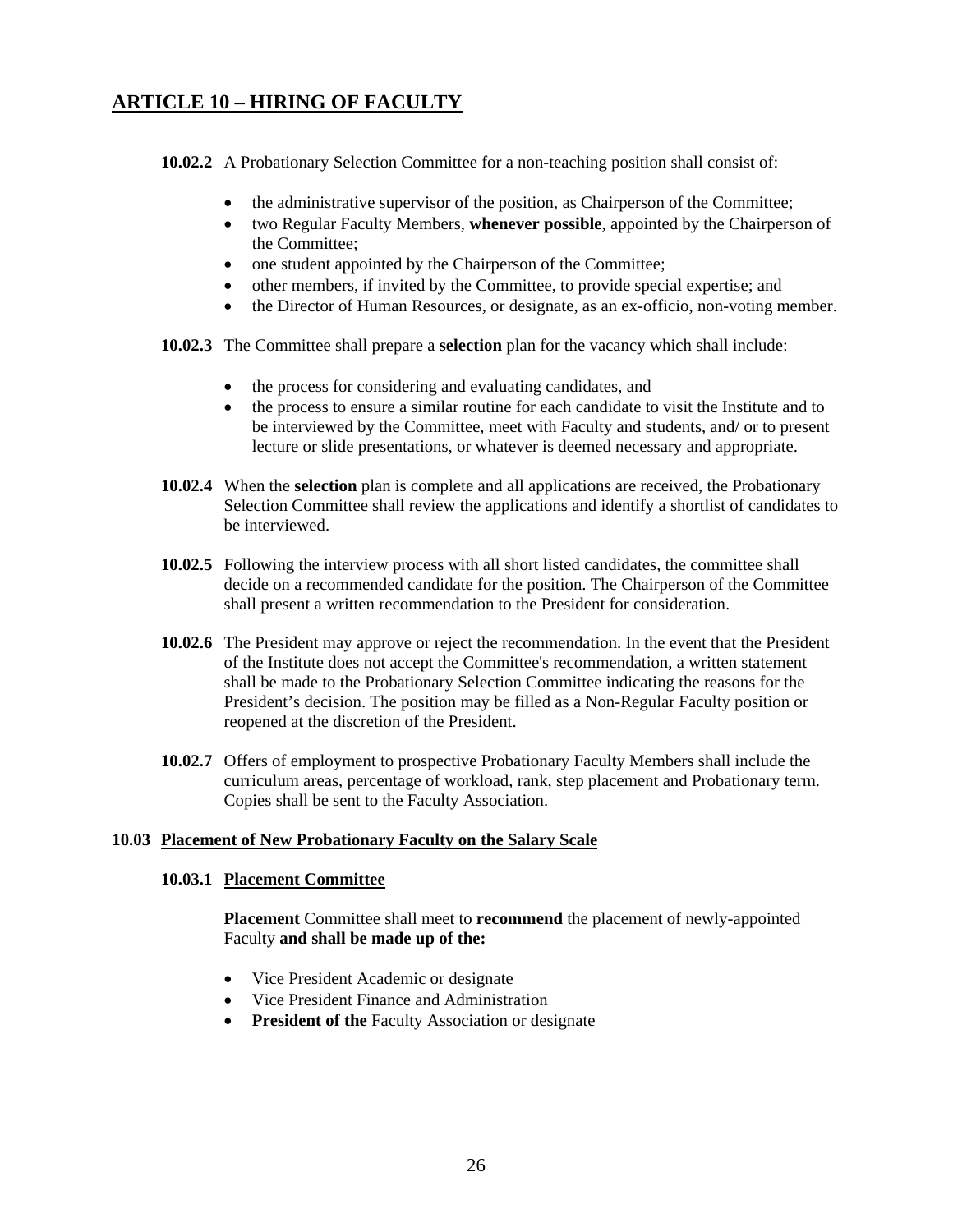## **ARTICLE 10 – HIRING OF FACULTY**

### **10.03.2 Appeals**

The Institute reserves the right to place Faculty positions on the salary scale at its sole discretion, but agrees that alterations to this placement policy will be made in consultation with the Faculty Association.

 Following their initial step placement, Faculty Members shall be eligible to have their starting salary reconsidered on the basis of new information or re-interpretation of existing information for the first four months following their appointment date. Such appeals shall be initiated in writing to the Director of Human Resources with a copy to the Faculty Association stating with details the reasons for the appeal.

 The Committee for Placement of Probationary Faculty shall reconvene to decide upon the appeal. The decision of the Committee shall be final. The Faculty Member shall be notified in writing concerning the decision with a copy to the Faculty Association.

- **10.04** The following appendices will continue to apply until the Institute and the Faculty Association agree upon new hiring guidelines and methods of calculating placement for new appointments:
	- Appendix II Placement of New Probationary Faculty on the Salary Scale.
	- Appendix III Letter of Understanding: Temporary and Permanent Workload Increases.
	- Appendix IV Procedures for Semestral Sessional Non-Continuing Appointments.

### **10.05 Equity Hiring**

In accordance with the Letter of Understanding on Employment Equity, the parties are committed to identifying and removing any barriers which may prevent access to equal opportunity in employment.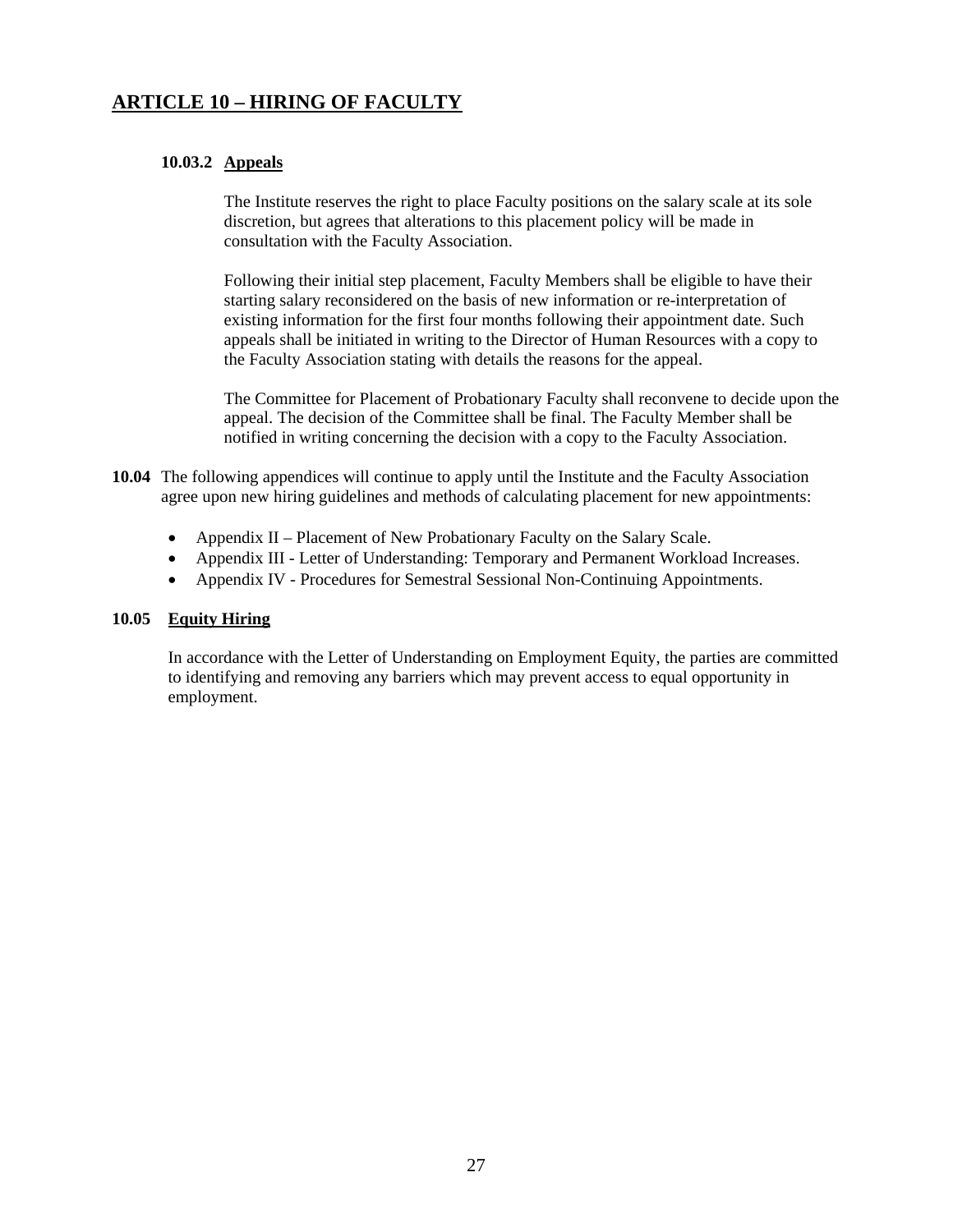### **11.01 Performance and Tenure and Promotion Reviews**

Faculty Members shall have the following types of reviews:

- Performance reviews
- Tenure and promotion reviews

### **11.02 The Performance Review Process**

### **11.02.1 General**

 The purpose of the performance review process shall be to support the Faculty Member's development and performance in the areas of teaching, professional practice, community and Institutional involvement, and to provide the information and constructive criticism necessary to meet the objectives and responsibilities set out in Articles 8 and 12.

 The performance review process is designed to provide the Institute with performance information which may be used:

- to determine the continuation of Probationary appointments;
- in the tenure and promotion review process;
- to determine eligibility for renewal of Non-Regular appointments; and
- for Faculty development.

### **11.02.2 Performance Review Process**

The Institute shall be responsible for the performance review process and shall ensure fair and reasonable treatment of any Faculty Members being reviewed.

Student course evaluation forms shall be completed for each assigned credit course prior to the end of each academic semester.

At the conclusion of each semester, the Institute shall produce a summary of all numerical ratings along with a record of all written comments from every student course evaluation form. This documentation shall be placed in each Faculty Member's personnel file, with a copy to the Vice President Academic.

For each Non-Teaching Faculty Member, an administrative assessment shall be completed annually by the Non-Teaching Faculty Member's direct administrative supervisor and placed in the Faculty Member's personnel file.

The Developmental Review Committee shall review **Probationary** Faculty Members annually. **Regular Faculty Members may be reviewed by the Developmental Review Committee annually, and no less than once within a three year period.**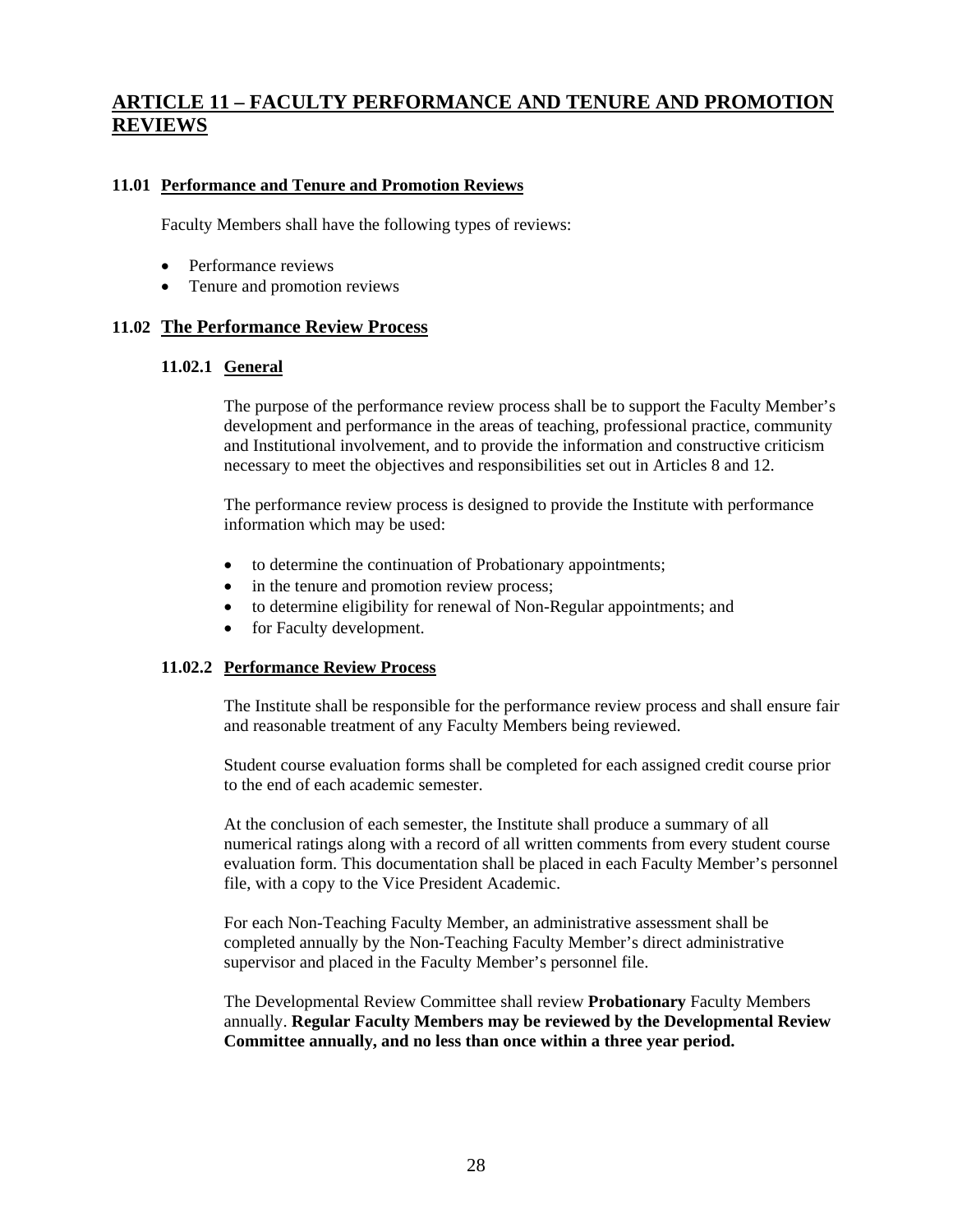### **The Dean, the Associate Dean of the curriculum area and the Curriculum Area Head shall review Non-Regular Faculty Members annually.**

### **11.02.3 The Developmental Review Committee**

The Committee shall be composed of the following:

- the Dean or a designate selected by the President as Chairperson of the Committee;
- the Associate Dean or a designate from the area of specialty of the Faculty Member being reviewed, and two Regular Faculty Members, who are not undergoing evaluations that year, elected by the Regular Faculty Members. **The Regular Faculty Members will serve no more than two (2) consecutive years on the committee. The terms of the two Faculty Members will be staggered to ensure continuity of experience.**

The Developmental Review Committee shall consider the following:

- summaries of student course evaluations placed in the Teaching Faculty Member's personnel file;
- written administrative assessments completed by administrative supervisors for Non-Teaching Faculty Members;
- annual reports for professional development month;
- current curriculum vitae on file with the Institute;
- a statement and/or documentation provided by the Faculty Member of teaching, scholarly and/or professional activities, research, and service to the Institute and community;
- other relevant information as determined by any member of the Committee.

The Developmental Review Committee shall produce a report, **including recommendations**, regarding any Faculty Members whose performance review indicates a need for performance development or improvement **in meeting the Faculty objectives and responsibilities outlined in Article 12.** 

The report developed by the Developmental Review Committee, together with the relevant performance review files, shall be forwarded to the Evaluation Committee for further action.

All Faculty Members shall be notified when their summaries of course evaluations (for Teaching Faculty) or written administrative assessments (for Non-Teaching Faculty) are available for examination and shall be required annually to examine their own summary or assessment and to sign an affidavit confirming that they have done so.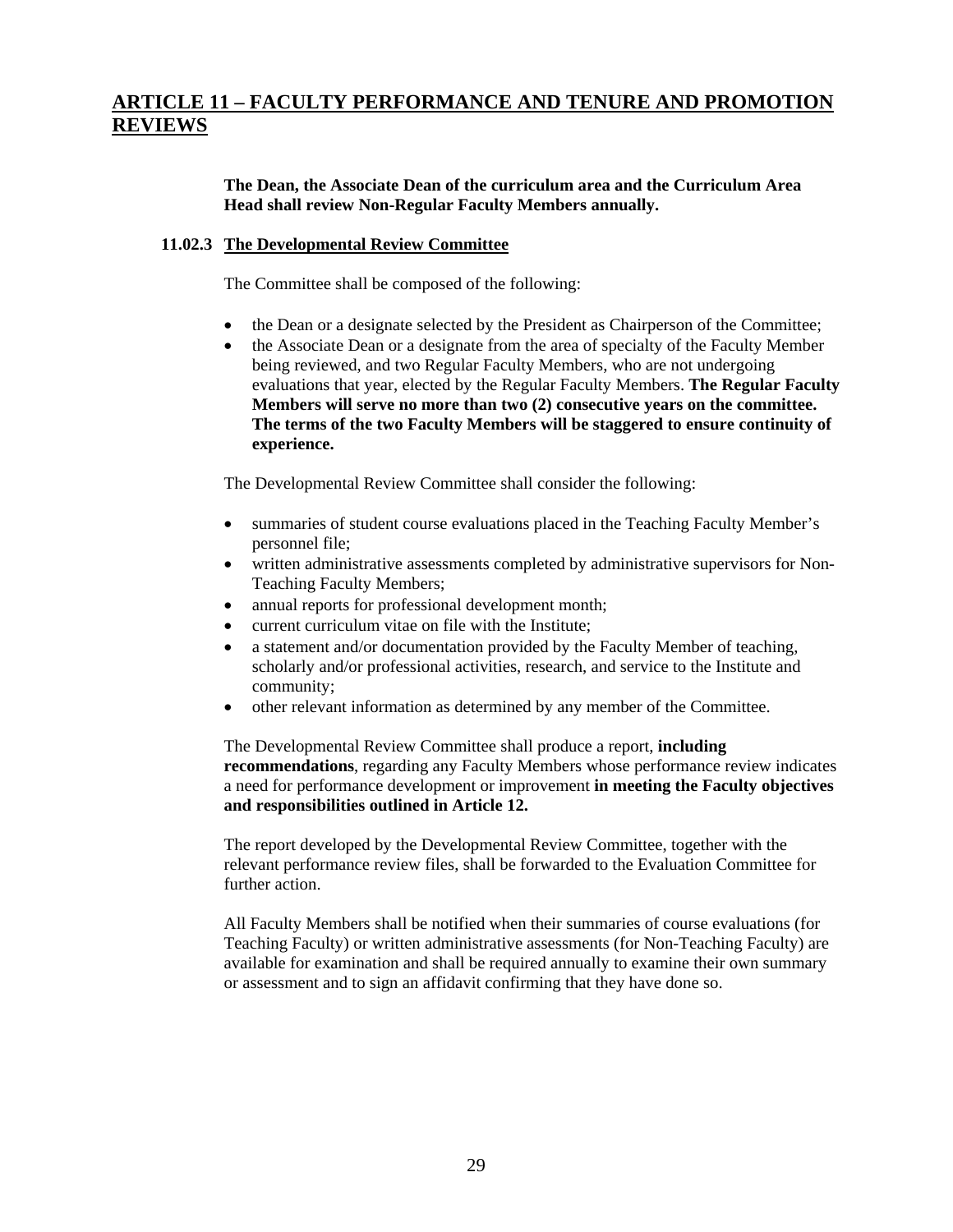### **11.02.4 The Evaluation Committee**

The Evaluation Committee shall consist of two of the following three people:

- the President:
- the Vice-President Academic (chairperson);
- the Dean:
- additional members may be included, at the discretion of the Committee, when added expertise is required.

The Evaluation Committee shall send a letter to each Faculty Member named in the report from the Developmental Review Committee as needing performance development or improvement. This letter shall identify those areas of performance requiring development or improvement and shall schedule a meeting with the Evaluation Committee in order to work out a strategy which effectively responds to the performance issues indicated.

The Chairperson of the Evaluation Committee, or designate, shall meet with each Faculty Member named in the report as needing performance development or improvement, and, in consultation with the Faculty Member, shall devise a plan to address the areas of concern which may stipulate a specific term and/or time frame for improvement. The Faculty Member shall be provided with a summary of the meeting and the strategy for improvement, with the time frame for resolution. A copy of the summary shall be forwarded to the Faculty Association.

The Evaluation Committee, or its designate, shall reconvene with the Faculty Member at the end of the stipulated period described above, to discuss the progress and outcome regarding the plan. Based on this review, the Committee shall then notify the Faculty Member, in writing, with a copy to the Faculty Association, that:

- the Faculty Member has satisfied the stated criteria for improvement;
- the Faculty Member has failed to show the required level of improvement, and further improvement is required;
- if a Probationary Faculty Member, and he/she has not satisfied the criteria for improvement, the Faculty Member's employment will not be continued.

When a disagreement arises concerning the nature or existence of a problem, the Faculty Member may write a letter of dissension and submit affidavits and testimony contrary to any finding of the Evaluation Committee, or of the Developmental Review Committee, and request inclusion of same in his/her personnel file.

### **11.03 Tenure and Promotion Reviews**

The purpose of tenure and promotion reviews shall be to assess overall performance and make the following recommendations: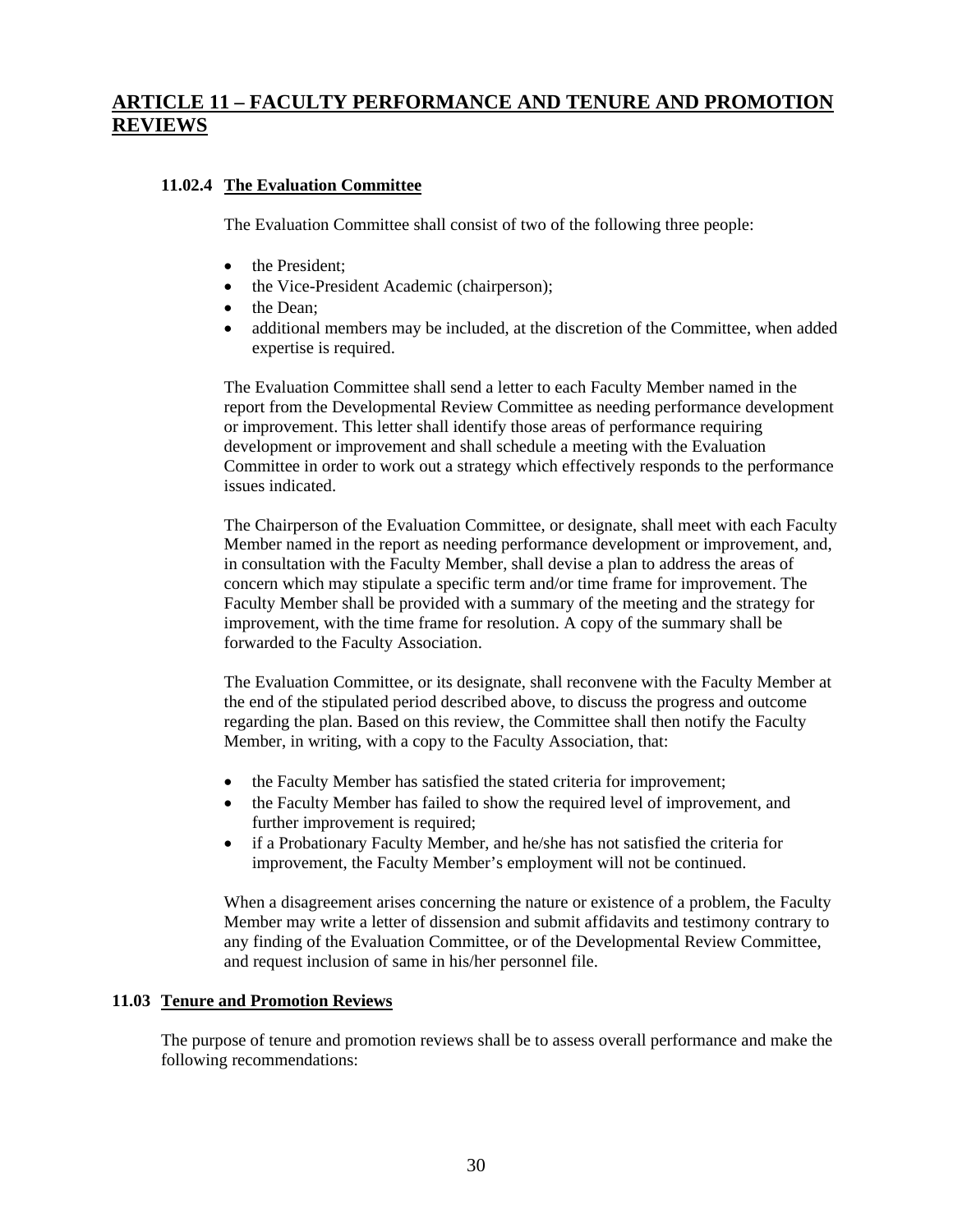- **11.03.1 Probationary Faculty Appointments –** Tenure and promotion reviews shall be conducted to recommend conferral of Regular status and/or promotion of rank. The recommendations for Regular status and promotion of rank are distinct.
- **11.03.2 Regular Faculty Appointments** Tenure and promotion reviews shall be conducted to recommend promotion of rank.

### **11.03.3 The Tenure and Promotion Committee**

The Tenure and Promotion Committee shall consist of the following:

- the Vice President Academic or designate selected by the President as Chairperson;
- the Dean
- two Regular Faculty Members selected by the candidate;
- two Regular Faculty Members selected by the Committee Chairperson who are of equal or higher rank than the candidate;
- one (non-voting) member from the Human Resources Department to advise on the process;
- up to two additional external members who may be added, one at the discretion of the Chairperson of the Committee and one at the discretion of the Committee.

### **11.04 Procedure for Tenure or Promotion of Rank**

### **11.04.1 Promotion of Rank**

Assistant Professors and Associate Professors are eligible to apply for promotion to the next rank after a minimum of three years in their current ranks at the Institute. Candidates must submit an application in writing to the Vice President Academic, no later than 1 October for promotion during that academic year.

### **11.04.2 Tenure Reviews – Faculty Members**

Probationary Faculty Members may apply for tenure review anytime **following completion of a minimum of two academic years of employment** but must apply no later than the sixth year. Candidates must submit an application in writing to the Vice President Academic, no later than 1 October for tenure review during that academic year.

### **11.04.3 Tenure Reviews – Non-Teaching Faculty Members**

At least four months before the end of the second year of employment, the Tenure and Promotion Committee must initiate the tenure review. The review must be complete by the end of the second year.

**11.04.4** The Tenure and Promotion Review Committee shall meet to review the application and documentation prior to meeting with the candidate.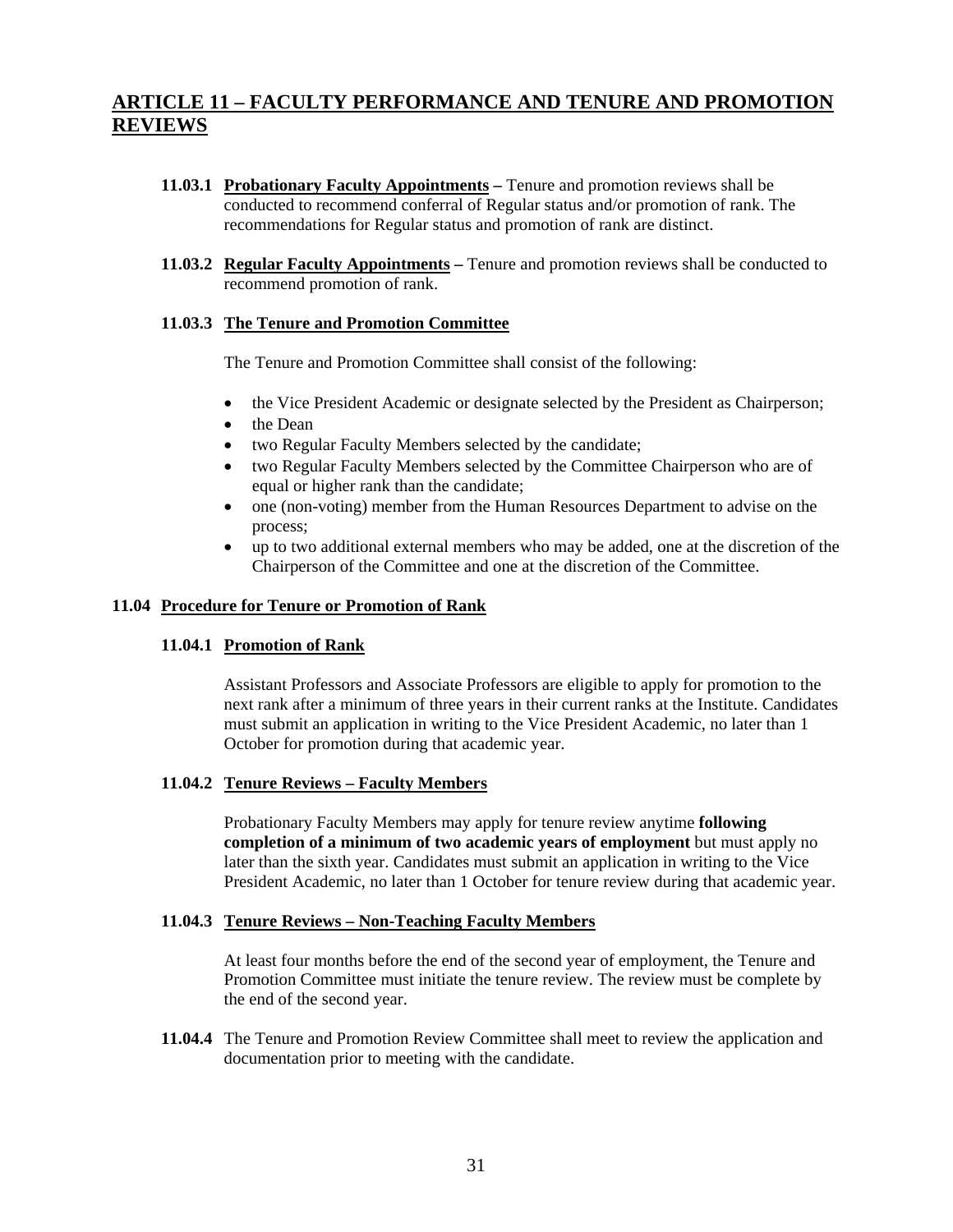- **11.04.5** A meeting shall be scheduled between the candidate and the Tenure and Promotion Review Committee, at which details of the application shall be discussed.
- **11.04.6** The Tenure and Promotion Review Committee shall decide on the application, and submit its recommendation to the President for a decision.
- **11.04.7** The Vice President Academic, or designate, shall meet with each Faculty Member reviewed, to discuss the outcome of his/her tenure and promotion review. The results of the review shall also be communicated to the Faculty Member in writing following this meeting, including an overall assessment of his/her strengths, and/ or, recommendations for improvement, when applicable. A Faculty Member who disagrees with the results of his/her review has recourse to the appeal process as outlined in Article 11.08, below.
- **11.04.8** Candidates who are unsuccessful in applying for promotion of rank may reapply after a minimum of two years.

### **11.05 Standards of Performance**

Candidates for promotion or tenure review, in addition to the appropriate educational qualifications, are judged according to the objectives and responsibilities outlined in Article  $12 -$ Faculty Objectives and Responsibilities.

### **11.06 Documentation Required for Tenure or Promotion Review**

**11.06.1** The Institute shall assemble the following documentation components:

- personnel files covering the period since hiring, ranking or last promotion, whichever is appropriate;
- three confidential letters of appraisal from colleagues at the Institute which have been solicited by the chairperson of the committee from the list of names submitted by the candidate;
- confidential letters on the quality and significance of the artistic, creative or scholarly achievements of the candidate, solicited by the chairperson of the committee from external, professional colleagues in the field, at least half of whom shall be from a list of names and addresses submitted by the candidate.
- **11.06.2** The candidate shall provide the following documentation components:
	- a complete, current curriculum vitae;
	- an artist statement or equivalent statement about scholarly work/ research;
	- a report on professional development, professional practice and Institute service activities carried out during the evaluation period, including, but not limited to, a listing of exhibitions, design commissions and projects, courses taught and/or developed, committee work, publications, reviews, residencies, visiting-artist presentations, work as an editor or juror, and any additional service to the Institute or community;
	- a statement of teaching philosophy;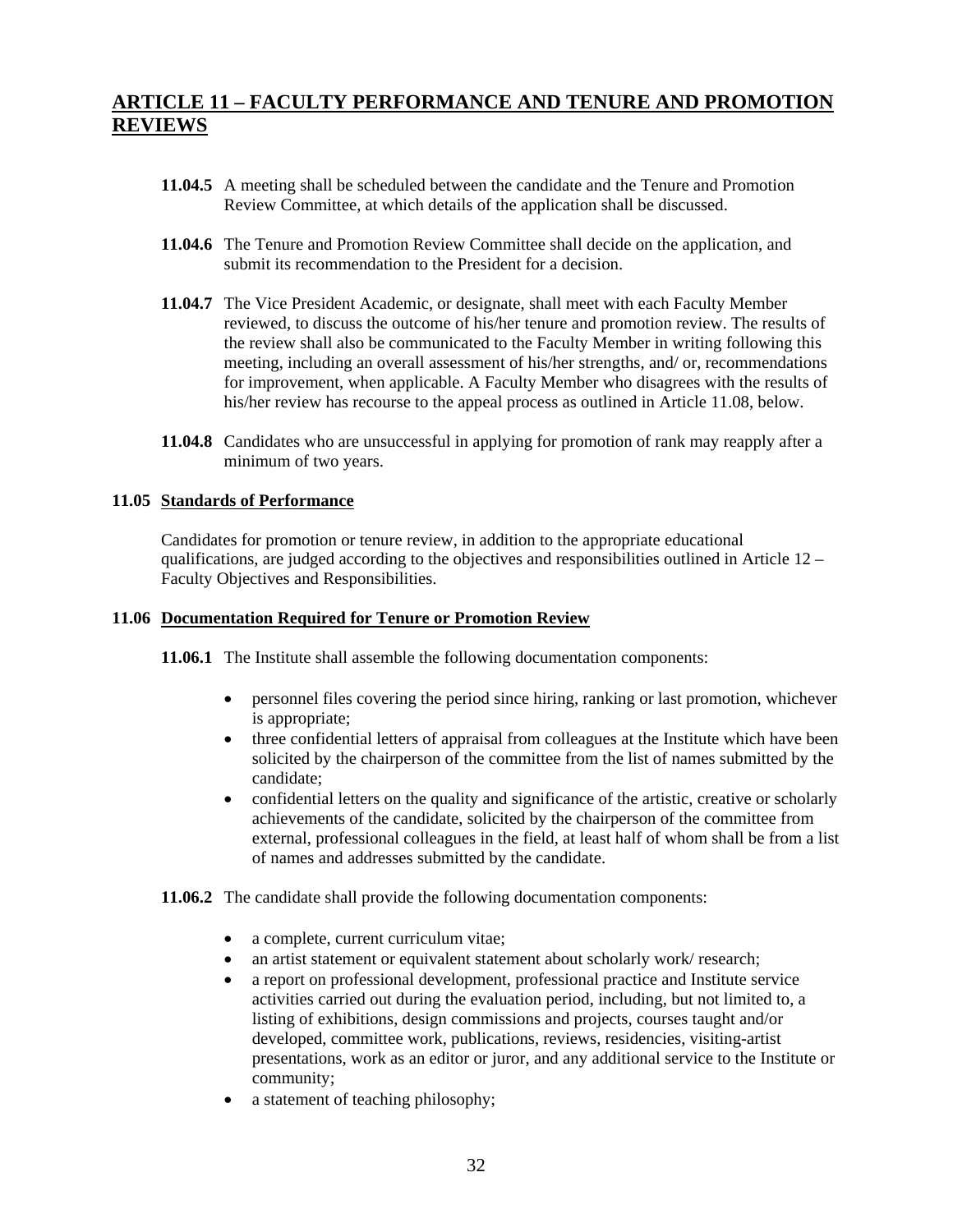• documentation of personal work, published articles or work and exhibitions, catalogues, along with any additional documentation which may be applicable, including student work.

### **11.07 Confidentiality and Conflict of Interest or Bias**

 By participating on the Tenure and Promotion Committee, each Committee member shall agree to respect the immediate and ongoing confidentiality of the process, and to identify to the Chairperson of the Committee any perceived or actual conflict of interest or bias as soon as it arises.

- **11.07.1** A conflict of interest and/or bias exists when a current or former relationship with a candidate or some other matter could improperly influence the Committee member's judgement, and/or could reasonably create a perception of bias.
- **11.07.2** Faculty Members who are under consideration for tenure and promotion reviews have a right to declare to the Chairperson of the Committee a belief that a member of the Committee has a conflict of interest and/or bias. Such a declaration must be made as soon as it is known and should be made in advance of the relevant Committee meeting or at the outset of the meeting, whichever comes first, unless the conflict of interest and/or bias could not have been reasonably known at that time.
- **11.07.3** The Committee shall make the determination about whether or not a conflict of interest and/or bias or perceived conflict of interest and/or bias exists. In the case of a tie vote, the Chairperson of the Committee shall cast the deciding vote. The decision shall include whether or not the Committee member can continue to sit on the Committee and if any special considerations are required. Special consideration could include the Committee member absenting him/herself from specific discussions or decisions.

### **11.08 The Appeal Process**

**11.08.1** The appeal process provides a mechanism to review decisions made by the Tenure Track and Promotion Review Committee that result in:

**Probationary Faculty Members:** Failure to confer Regular status and/or denial of promotion of rank;

**Regular Faculty Members:** Denial of promotion or rank.

**11.08.2** The appeal process is initiated when a Faculty Member submits a request to appeal the tenure and promotion review decision within ten working days following receipt of the written copy of the decision.

### **11.08.3 The Appeal Committee**

The Appeal Committee shall consist only of members who have not sat on the Tenure and Promotion Committee. The Appeal Committee shall consist of the following: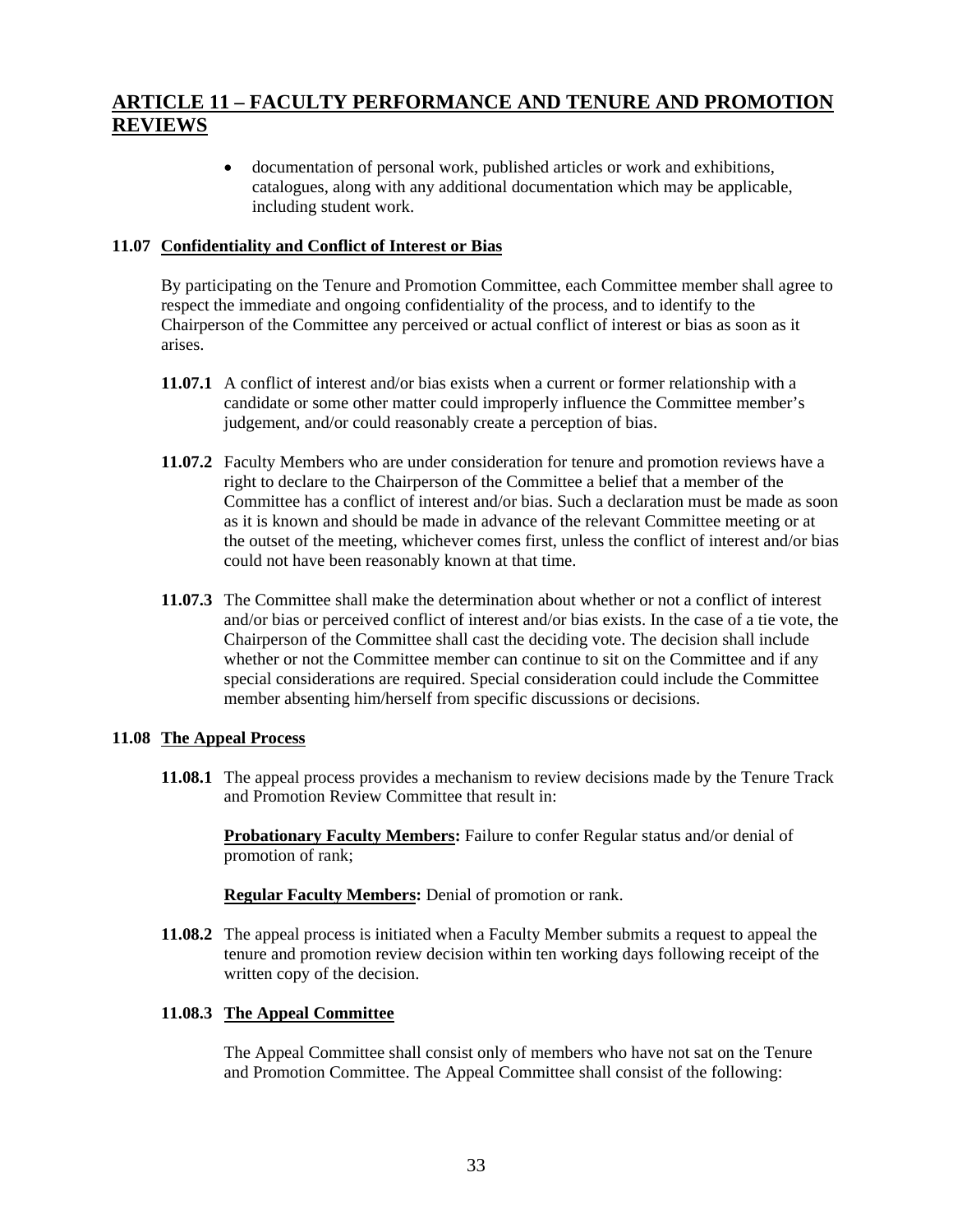- President of the Institute, or designate, (Chairperson, non-voting);
- Vice President Academic:
- two Regular Faculty Members selected by the Chairperson, in consultation with the Faculty Association, from the appealing Faculty Member's discipline, who were not on the original Committee, both of whom must be of equal or higher rank than the Faculty Member appealing;
- one Regular Faculty Member selected by the appealing Faculty Member.

### **11.08.4 The Tenure and Promotion Appeal Process**

A recommendation may be appealed on the following grounds:

- a significant irregularity or unfairness has occurred in the procedure, or in the selection of the Committee members;
- there has been bias or motive on the part of a Committee member;
- there has been bias or motive on the part of any person whose opinion may have materially influenced the decision; or
- the decision is unreasonable in the light of the evidence which was available or should have been available, and in light of the standards applied in other similar instances under this Article.
- The Appeal Committee shall hear the appeal and either:
	- direct the matter to be reconsidered should it decide the appeal has merit and provide specific direction as to what must be undertaken upon the reconsideration. The Committee shall adjourn the hearing until the reconsideration has occurred; or
	- where grounds of bias, motive, or unreasonableness form the basis for the appeal, and is such that it is not deemed possible for the appeal to be fairly dealt with upon reconsideration, the Appeal Committee shall reverse the decision where evidence warrants; otherwise the appeal shall be denied.
- **11.08.5** If a grievance under this Article proceeds to arbitration, the arbitrator's decision shall be limited to a finding that the Tenure and Promotion Committee did, or did not, violate the criteria outlined in Article 11.08.4. If the arbitrator finds that the committee did violate the criteria, the arbitrator shall have the authority to render a decision, including but not limited to referring the matter back to the Tenure and Promotion Committee or the Appeal Committee, whichever is appropriate, or, where the grievor has demonstrated that he/she has satisfied the criteria for successfully completing his/her probation period, recommending that a candidate be offered a Regular position.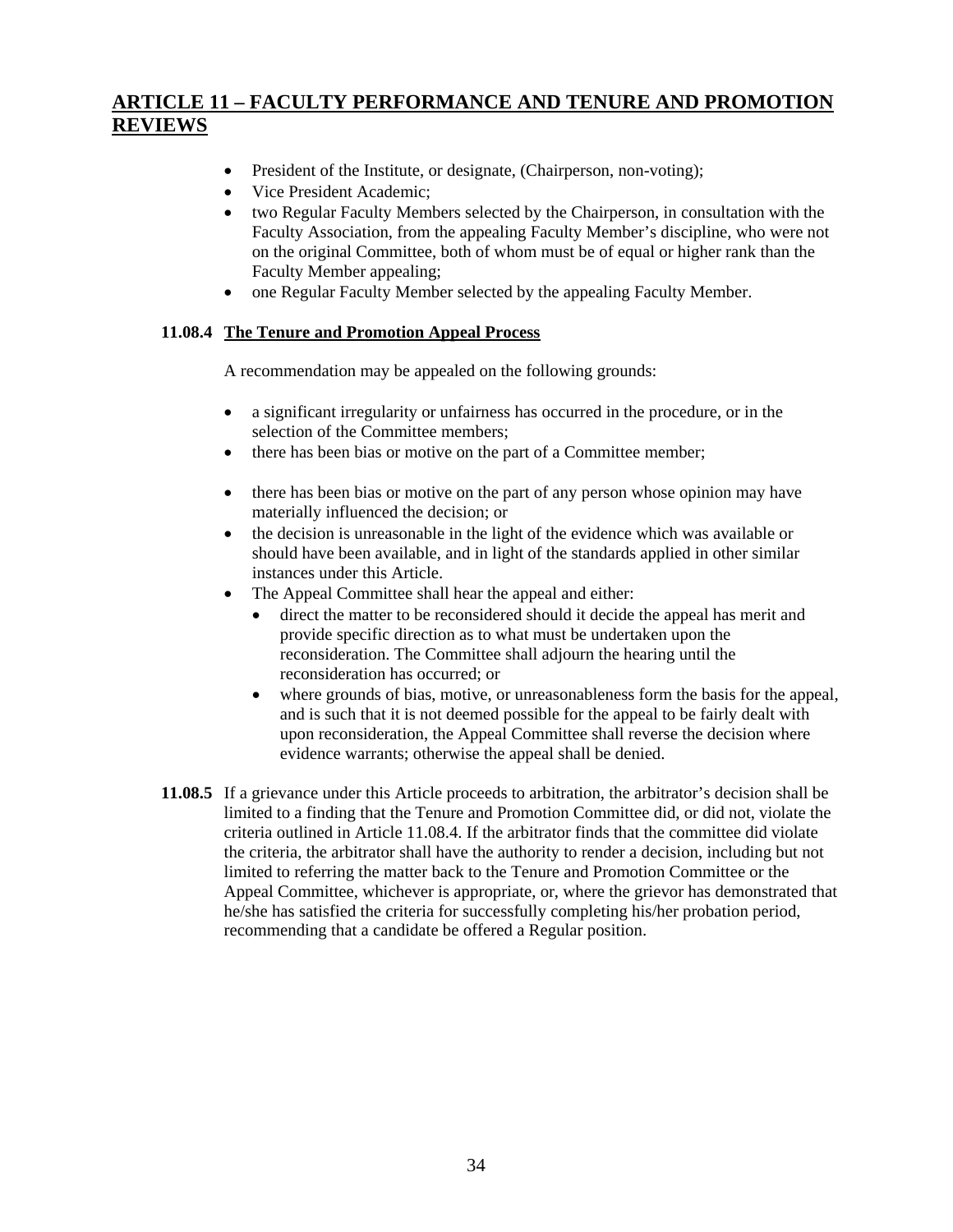## **ARTICLE 12 – FACULTY OBJECTIVES AND RESPONSIBILITIES**

### **12.01 Teaching Faculty Members**

 The primary duties and responsibilities of each teaching Faculty Member shall be to teach educational program(s) and course content as described in the curriculum assigned to the Faculty Member and shall include, but not be limited to, the specific responsibilities listed in the following applicable sub-articles:

### **12.02 Definition of Teaching**

Teaching is defined as the responsibility for the research, design, preparation, coordination, delivery, grading, evaluation, assessment and supervision of scheduled curriculum course content, and, for Regular Faculty Members, curriculum development.

Teaching includes presentation, whether through lectures, seminars, tutorials, workshops, demonstrations, audio visual presentations, individual or group discussion, supervision of students' work, or other means by which students learn.

### **12.03 Teaching Faculty Members and Instructional Duties**

Responsibilities shall include, but are not limited to, the following:

- **12.03.1** Faculty Members shall develop an approach to learning designed to meet student needs.
- **12.03.2** Faculty Members shall treat all students fairly, with respect and genuine interest and in a non-discriminatory manner.
- **12.03.3** Faculty Members shall be clear and effective in dealing with all communication components of their scheduled curriculum; written, visual and oral.
- **12.03.4** Faculty Members shall supervise students within their teaching areas, shall respond to student needs and questions, and shall publish and keep office hours.
- **12.03.5** Faculty Members shall complete written course outlines and in the case of Regular and Probationary Faculty Members, carry out effective course and program planning and development.
- **12.03.6** Faculty Members shall arrange for access to relevant resources and equipment for the research, preparation, design and delivery of their education program(s) and course content.
- **12.03.7** Faculty Members shall evaluate students' work constructively and grade it fairly and consistently, according to Institute policy and the grading system described therein.
- **12.03.8** Faculty Members shall encourage the attendance of all students.
- **12.03.9** Faculty Members shall initiate, design and supervise the delivery of demonstrations pertaining to professional studio and workshop practices, including technical processes which support their scheduled curriculum course content, and shall coordinate with studio and technical support staff.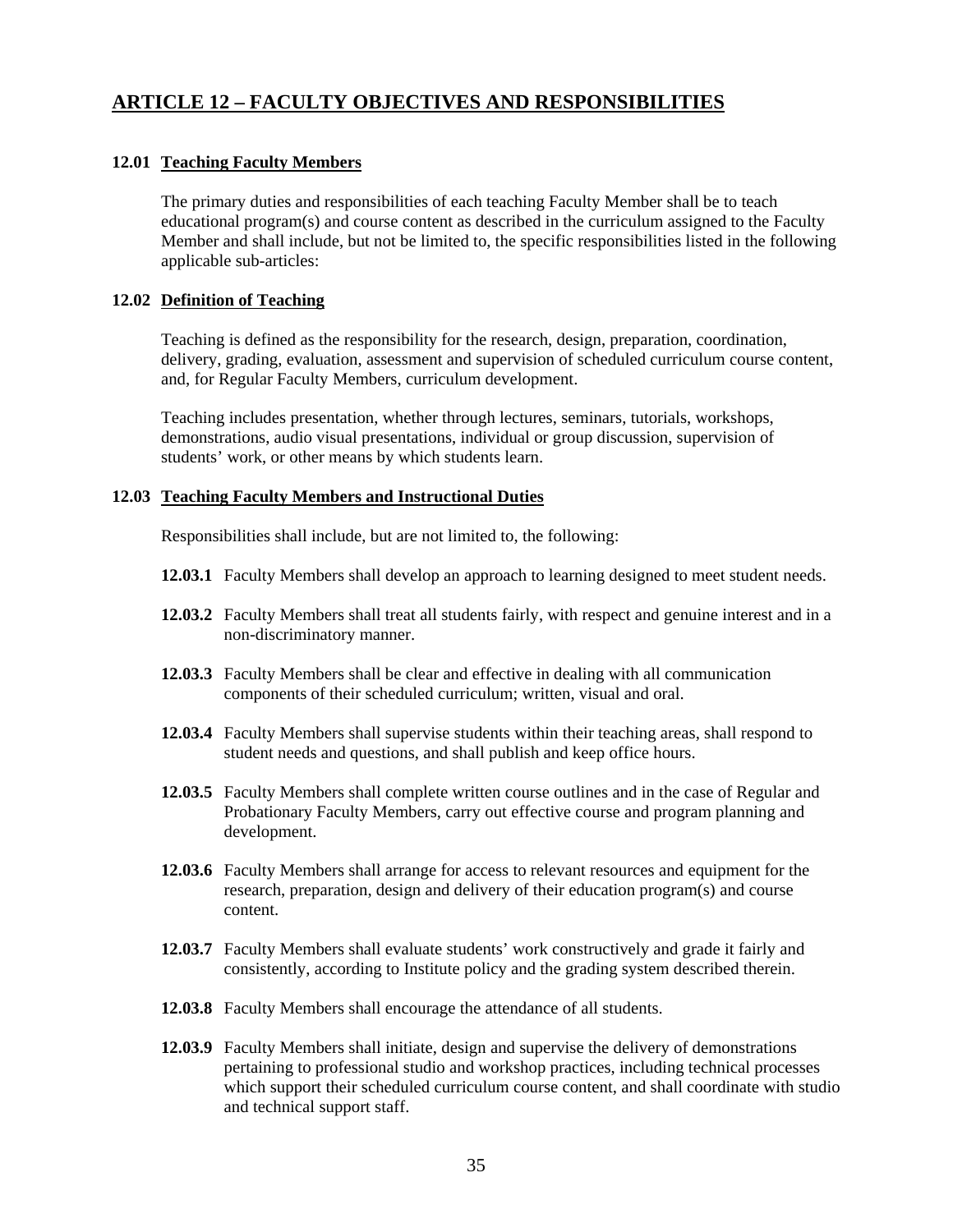## **ARTICLE 12 – FACULTY OBJECTIVES AND RESPONSIBILITIES**

- **12.03.10** Faculty Members shall ensure that students receive instruction in studio, lab and workshop safety, including teaching, modeling and enforcing proper health and safety standards. They shall advise the Institute when and where unsafe working conditions may exist, and shall participate with the Institute in the provision of a safe and secure environment consistent with the Workers' Compensation Board Act and Regulations.
- **12.03.11** Faculty Members shall influence the intellectual, creative and scholarly development of students.

### **12.04 Non-Teaching Faculty Members**

### **12.04.1 Librarians**

Librarians' duties and responsibilities shall include, but not be limited to, those duties listed in the following applicable sub-articles:

- The primary duties and responsibilities of Librarians shall be to ensure that library services meet the multiplicity of user needs.
- Librarians shall work with other Faculty Members, administration and staff in support of curriculum and Institutional goals.
- Librarians shall encourage library users in achieving their educational objectives.
- Librarians shall understand and be current in the latest development within the field of library sciences, information management and related subjects.
- Librarians shall support students in their learning and assist them with developing relevant skills.
- Librarians shall work within instructional goals and methods; develop and organize library collections which meet curriculum needs; design and provide information and orientation services; and perform the technical functions necessary to provide efficient library services to all users.
- Librarians shall work towards developing services appropriate to meeting curriculum and user needs.
- Librarians shall treat all members of the Institute community fairly, with respect, and in a professional and non-discriminatory manner.

### **12.04.2 Counsellors**

The primary duties and responsibilities of Counsellors shall be to offer personal counselling to students, on a full range of issues, in order to assist them to deal effectively with academic, social and life pressures. Personal counselling shall include, but not be limited to, crisis intervention, psychological adjustment and development, student success strategies, and referral advice. Personal counselling may be provided on an individual basis and/or in a group workshop format. The range of issues shall include, but not be limited to, stress management, depression, career uncertainty, relationship issues, family problems, psychological disorders, and addictive behaviour. Duties include, but are not limited to, the specific responsibilities listed in the following sub-articles:

• Counsellors shall provide consultation to administration, Faculty Members and staff in order to assist them in dealing with student concerns.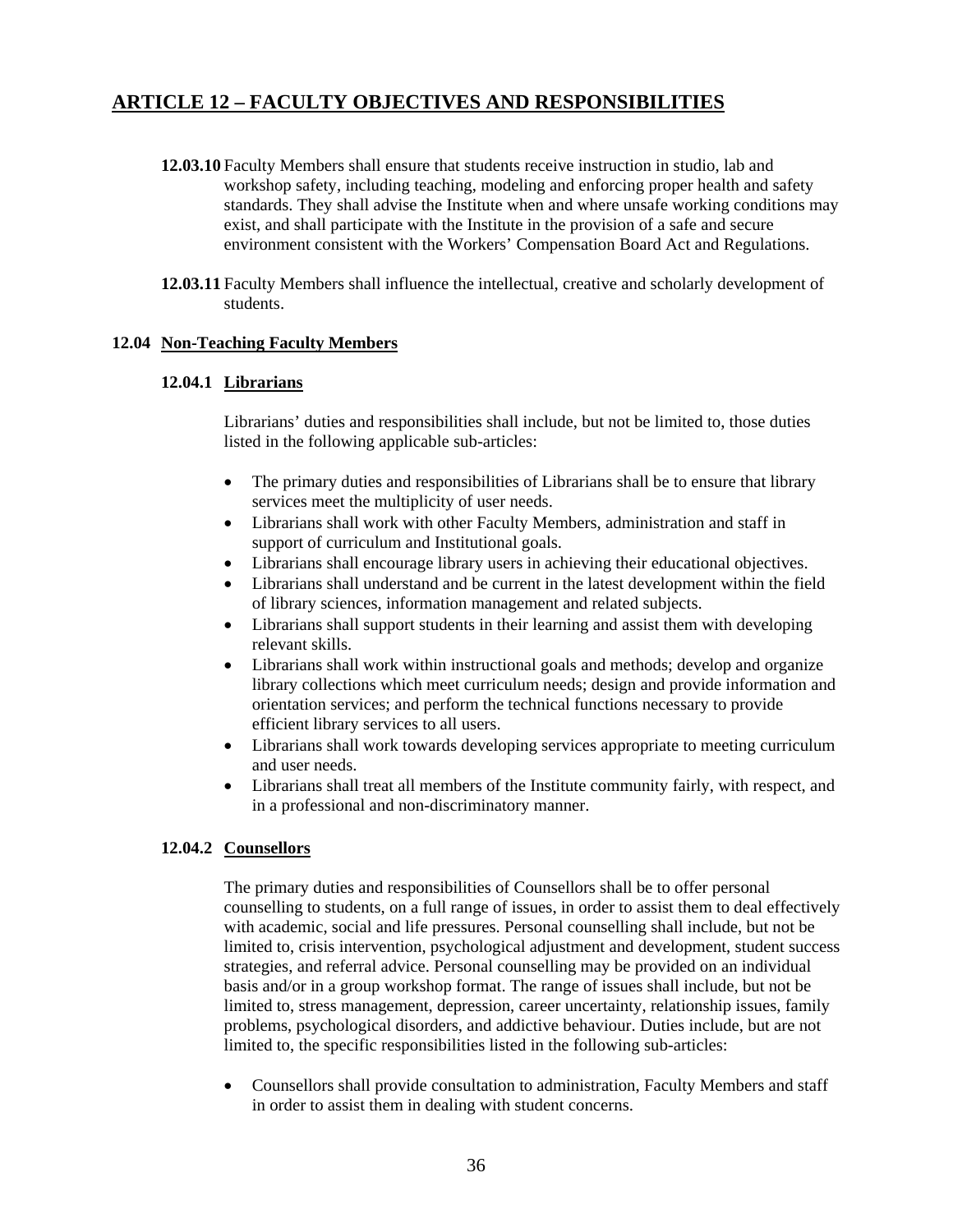# **ARTICLE 12 – FACULTY OBJECTIVES AND RESPONSIBILITIES**

- Counsellors shall maintain professional competence and qualifications in the area of counselling psychology and maintain currency with the developments in their field.
- Counsellors shall adhere to the professional code of ethics and standards of practice for their professional field as recognized by their professional counselling association.
- Counsellors shall work toward developing services appropriate to meeting curriculum and user needs.
- Counsellors shall treat all members of the Institute community fairly, with respect, and in a professional and non-discriminatory manner.

## **12.05 Faculty Members and their Subject Areas**

- **12.05.1** Faculty Members shall understand and be current in the latest developments within their fields or subject areas.
- **12.05.2** Faculty Members shall maintain their effectiveness within the Institute and the wider cultural and professional communities through pedagogical research, professional practice and scholarly activity.

### **12.06 Faculty Members' Professional Practice and Research**

Faculty Members are part of a community of artists, designers and scholars whose essential functions are the dissemination and advancement of artistic and scholarly knowledge within the public domain through research, teaching and artistic pursuits. Professional practice and research may include, but are not limited to, the following activities:

- art and/or design practice;
- research, writing, publication and scholarship;
- public and commercial exhibitions/presentations/performances/media activity and other forms of dissemination of art/design or scholarship;
- curating and criticism;
- participation in conferences, symposia, etc;
- delivering guest/special lectures;
- active participation within professional bodies and other relevant organizations;
- serving on external boards, juries, committees or as thesis or program advisors;
- creative or scholarly consulting work related to the art, design, education, private, corporate or government sectors;
- maintaining currency as a professional artist/designer, teacher, counsellor, librarian or academic researcher.

### **12.07 Faculty Members and the Faculty Community**

**12.07.1** Faculty Members are expected to exchange ideas and to assist each other professionally.

**12.07.2** When dealing with students, Faculty Members shall not denigrate the teaching, work or reputation of a fellow Faculty Members. However, this clause shall not be used to limit the academic freedom of Faculty Members to criticize the teaching or work of other Faculty Members.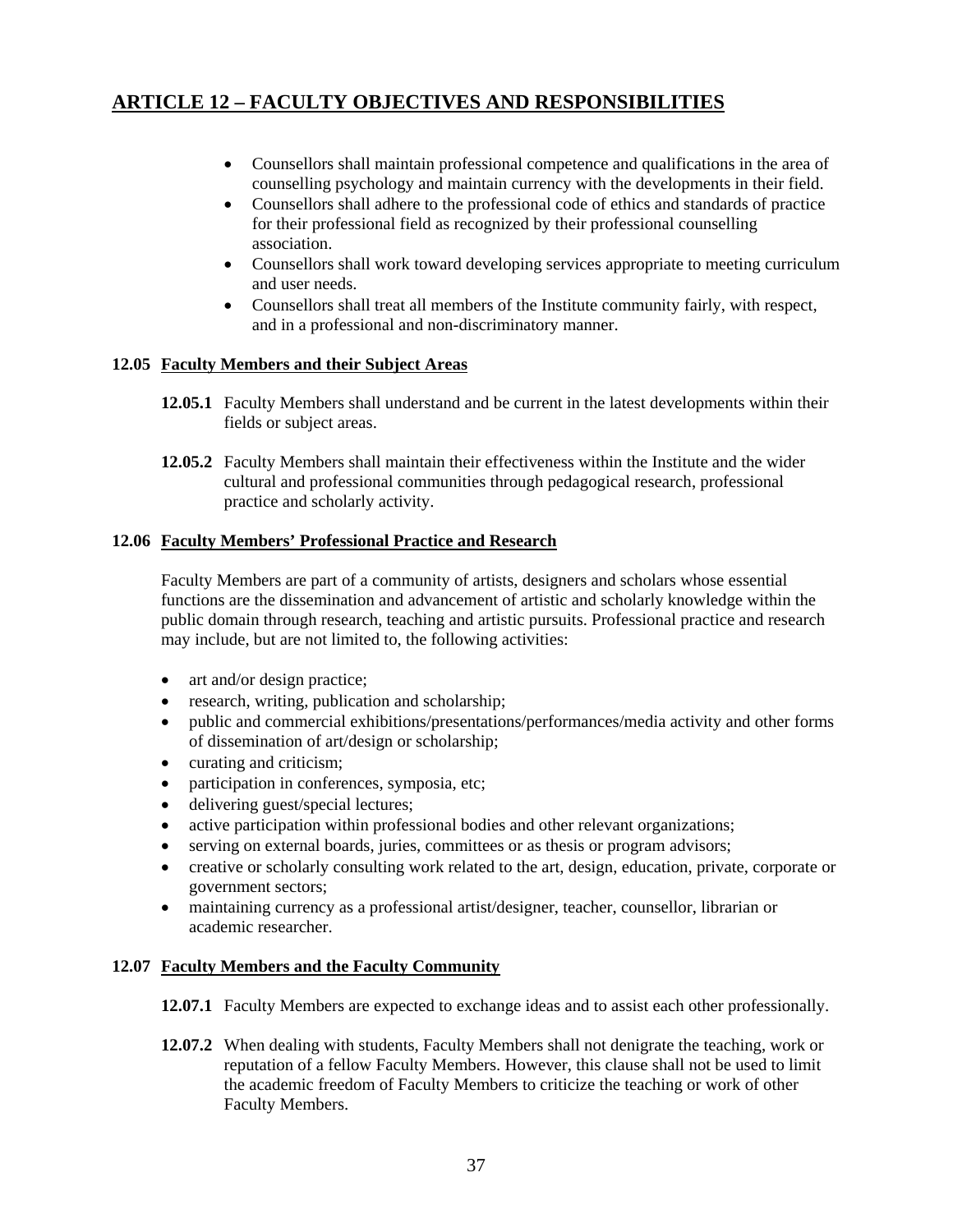## **ARTICLE 12 – FACULTY OBJECTIVES AND RESPONSIBILITIES**

### **12.08 Faculty Members and the Institute**

- **12.08.1** Regular and Probationary Faculty Members shall participate in planning, administrative and committee meetings as assigned by the Dean or appropriate administrative supervisor, consistent with their workload, and perform student consultation and other such activities.
- **12.08.2** Faculty Members shall keep informed on current issues directly related to their work at the Institute.
- **12.08.3** Faculty Members shall have the ability and demonstrated willingness to work within the Institute and shall conscientiously fulfill their duties and responsibilities.
- **12.08.4** Faculty Members shall participate in the review processes as defined in Article 11 of this Agreement.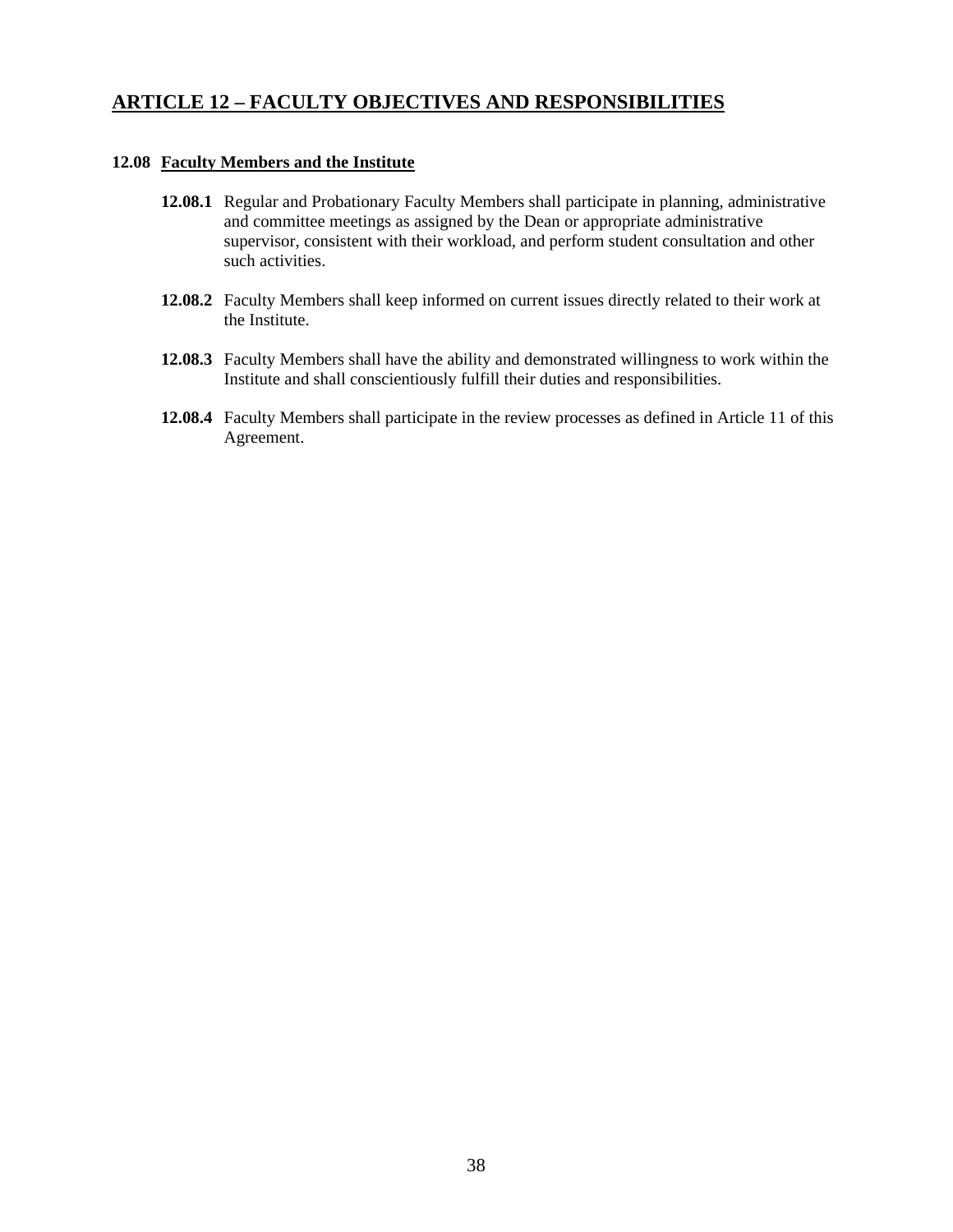### **13.01 Regular and Probationary Teaching Faculty**

- **13.01.1** The employment year for Regular and Probationary Teaching Faculty Members normally begins on 1 August and continues through 31 July of the following year. The employment year consists of two academic teaching semesters, one non-teaching, professional development month, and an annual vacation period.
- **13.01.2** Full-time Regular and Probationary Faculty Members are required to fulfill workloads as set out below. Workloads shall be pro-rated for part-time Regular and Probationary Faculty Members.
- **13.01.3** Prior to the commencement of each academic year, the Dean and/or designate shall assign workloads in consultation with each Regular and Probationary Faculty Member. Workload assignments shall consider:
	- class size and total number of students under supervision;
	- course levels:
	- the nature of the courses, including method of measuring learning outcomes;
	- mode of delivery;
	- course-related responsibilities (eg course preparation);
	- whether or not courses are new;
	- number of different courses per term (versus multiple sections of the same course);
	- other unusual expectations (eg special projects or assignments);
	- cross appointments with other disciplines or departments;
	- the Faculty Member's qualifications and abilities; and
	- grading and evaluation requirements of academic teaching assignments.

### **13.02 Librarians and Counsellors**

- **13.02.1** The employment year for Librarians and Counsellors begins with the anniversary of the date of hiring. The employment year includes an annual vacation period and professional development time.
- **13.02.2** Full-time Regular and Probationary Librarians and Counsellors are required to fulfill a weekly workload of thirty-five hours, which may include evening or weekend shifts. Prior to commencement of each academic year, workload schedules shall be assigned in consultation with the Librarian or Counsellor.

## **13.03 Teaching Responsibilities**

### **13.03.1 Contact Hours**

 The course load required of full-time Faculty each term is normally twelve contact hours for Faculty teaching academic studies courses and fifteen contact hours, depending on the delivery model, for Faculty teaching studio courses. Scheduled contact hours are defined as a Faculty Member's formal class time spent teaching students in the subject area(s) of his/her course assignments.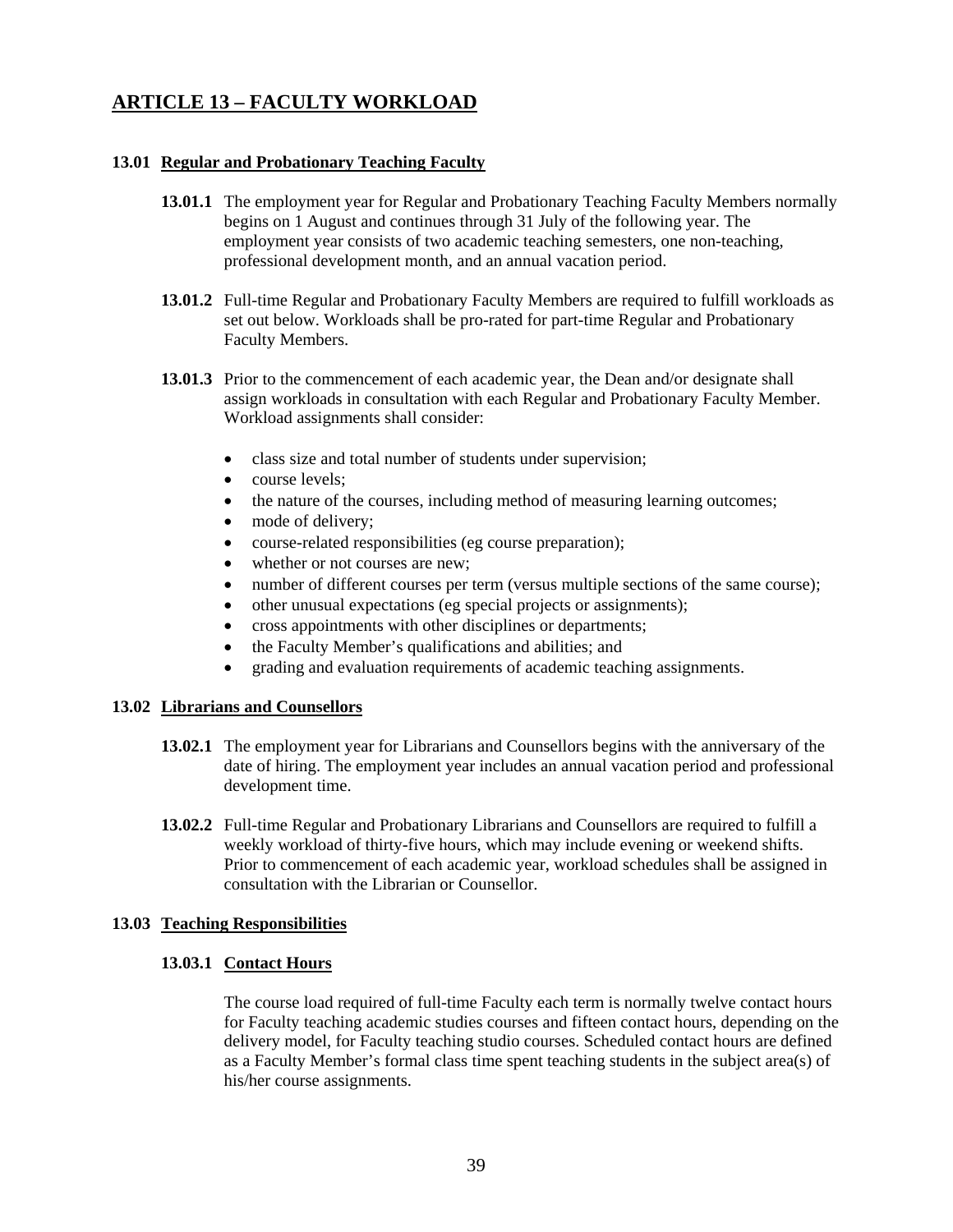In addition, outside of scheduled contact hours, Regular and Probationary Faculty Members shall make themselves available not less than three posted office hours a week for student consultation, as part of their regular teaching duties.

 Non-Regular Faculty Members shall make themselves available for student consultation in accordance with Article 8.03.3.

 The Vice President Academic or delegate may approve course release time for special projects or assignments.

#### **13.04 Administrative Responsibilities**

Administrative responsibilities include:

- course outline preparation for each course assignment;
- program and Institutional planning;
- committee participation;
- student assessments:
- student intake interviews and portfolio reviews; and
- other responsibilities which may be assigned by the Vice President Academic or Dean.

Faculty Members shall be responsible for developing course outlines consistent with Institute policy and for distributing course outlines to students at the commencement of classes.

#### **13.05 Course Preparation**

 No Faculty Member shall normally be assigned more than three courses or course preparations of different subject matter within the workload in any one semester, without his/her consent.

#### **13.06 Reduced Workload**

 The Institute shall consider, on a case by case basis, written requests for temporary voluntary reduction in workloads for Regular Faculty. If granted, the terms shall be agreed upon in writing between the Faculty Member, the Faculty Association, and the Institute, consistent with the current Collective Agreement.

#### **13.07 Teaching Assignments**

- **13.07.1** In exceptional circumstances and upon consultation and agreement with the Faculty Association, a Faculty Member may request and, at the discretion of the Dean, be assigned a work overload in one semester of an academic year with a comparable reduction in the subsequent semester.
- **13.07.2** Scheduled contact hours each day shall not exceed six hours and not span a period greater than ten hours without the consent of the Faculty Member.
- **13.07.3** Scheduled classes on successive days shall require a fifteen hour break between teaching assignments unless otherwise requested by the Faculty Member.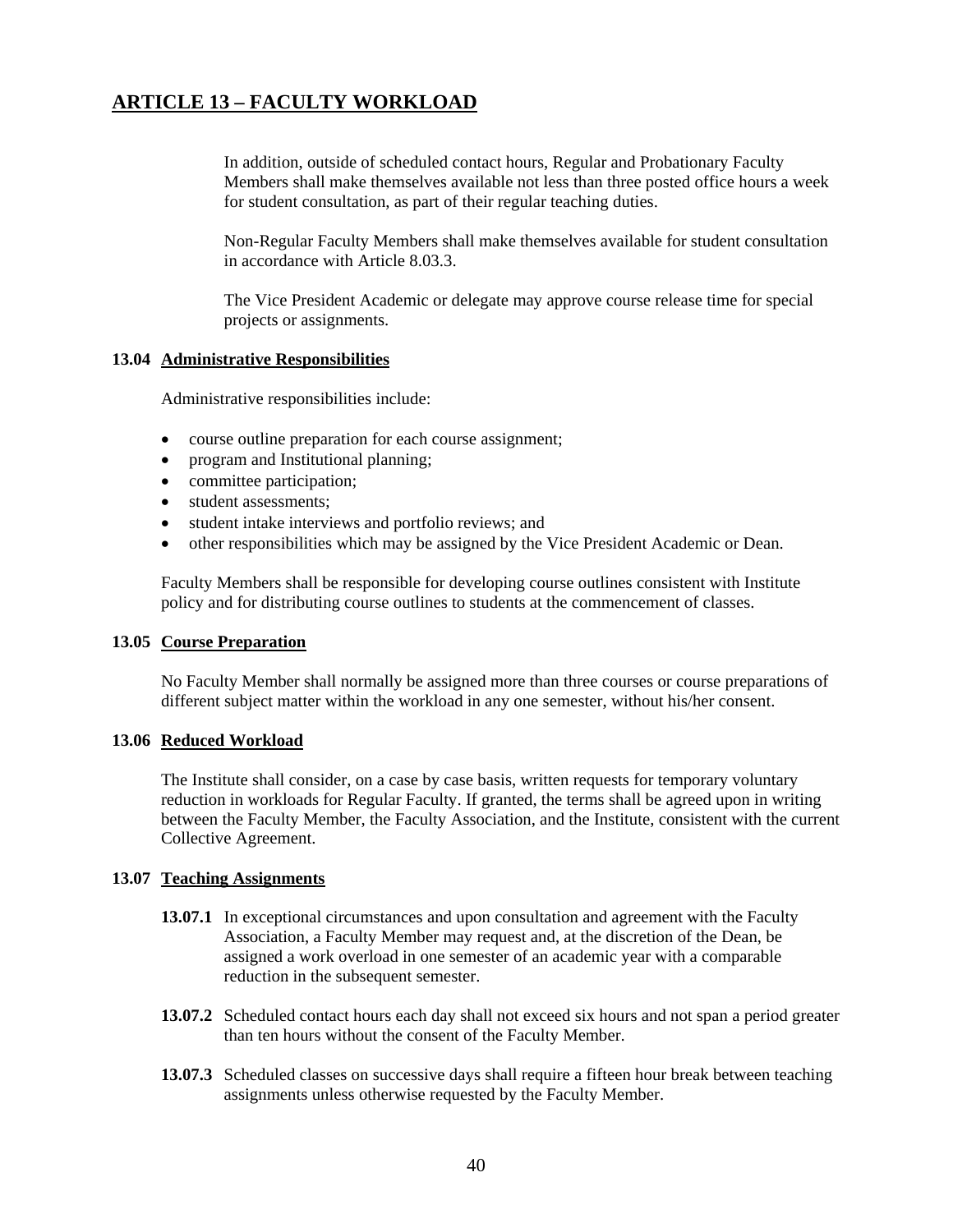## **13.08 Joint Consultation Committee**

 For the period of the Agreement, the Joint Consultation Committee shall be responsible for developing and recommending policy concerning the implementation of the equitable allocation of workload as described in this Agreement.

 The Committee shall receive and recommend to the President resolutions to written appeals submitted by Faculty Members on workload issues, and shall make recommendations about the equitable allocation of workload to the President and the Faculty Association.

### **13.09 Pro-Rata Faculty Workloads**

### **Faculty Workloads (Studio)**

contact hours for two semesters. **Workload Total Semester A Semester A Semester B Semester B Percentage Weekly Hours Contact Hours Additional Hours Contact Hours Additional Hours** 

Faculty (studio) – contact hours may vary by semester but shall not generally exceed the total

| <b>Percentage</b> | Weekly       | <b>Contact Hours</b> | <b>Additional</b> | <b>Contact Hours</b> | <b>Additional</b> |
|-------------------|--------------|----------------------|-------------------|----------------------|-------------------|
|                   | <b>Hours</b> |                      | <b>Hours</b>      |                      | <b>Hours</b>      |
| 100.0%            | 35           | 15                   | 20                | 15                   | 20                |
| 90.0%             | 31.5         | 12                   | 19                | 15                   | 16                |
| 83.3%             | 29           | Year $1-15$          | Year $1-14$       | Year $1 - 12$        | Year $1-17$       |
|                   |              | Year $2 - 12$        | Year $2 - 17$     | Year $2 - 12$        | Year $2-17$       |
|                   |              | Year $3-12$          | Year $3-17$       | Year 3 - 12          | Year $3-17$       |
| 80.0%             | 28           | 12                   | 16                | 12                   | 16                |
| 70.0%             | 24.5         | 12                   | 12.5              | 9                    | 15.5              |
| 60.0%             | 21           | 9                    | 12                |                      | 12                |
| 50.0%             | 17.5         |                      | 8.5               |                      | 11.5              |

Additional hours include:

- Preparation, student consultation and assessment.
- Administration responsibilities.
- Professional practice, pedagogical research and scholarly activity.

### **Faculty Workloads (Academic)**

 Faculty (academic) – contact hours may vary by semester but shall not generally exceed the total contact hours for two semesters.

| <b>Wor</b><br>kload<br><b>Percentage</b> | <b>Total</b><br><b>Weekly</b><br><b>Hours</b> | <b>Semester A</b><br><b>Contact</b><br><b>Hours</b> | <b>Semester A</b><br><b>Additional</b><br><b>Hours</b> | <b>Semester B</b><br><b>Contact</b><br><b>Hours</b> | <b>Semester B</b><br><b>Additional</b><br><b>Hours</b> |
|------------------------------------------|-----------------------------------------------|-----------------------------------------------------|--------------------------------------------------------|-----------------------------------------------------|--------------------------------------------------------|
| 100.0%                                   | 35                                            | 12                                                  | 20                                                     | 12                                                  | 20                                                     |
| 80.0%                                    | 28                                            | Year $1-12$                                         | Year $1-16$                                            | Year $1-9$                                          | Year 1 - 19                                            |
|                                          |                                               | Year $2 - 9$                                        | Year $2-19$                                            | Year $2-9$                                          | Year $2 - 19$                                          |
|                                          |                                               | Year $3 - 9$                                        | Year $3 - 19$                                          | Year $3-9$                                          | Year 3 - 19                                            |
| 75.0%                                    | 26.25                                         | Q                                                   | 17.25                                                  |                                                     | 17.25                                                  |
| 62.5%                                    | 22                                            | 9                                                   | 13                                                     | 6                                                   | 16                                                     |
| 50.0%                                    | 17.5                                          | 6                                                   | 11.5                                                   | 6                                                   | 11.5                                                   |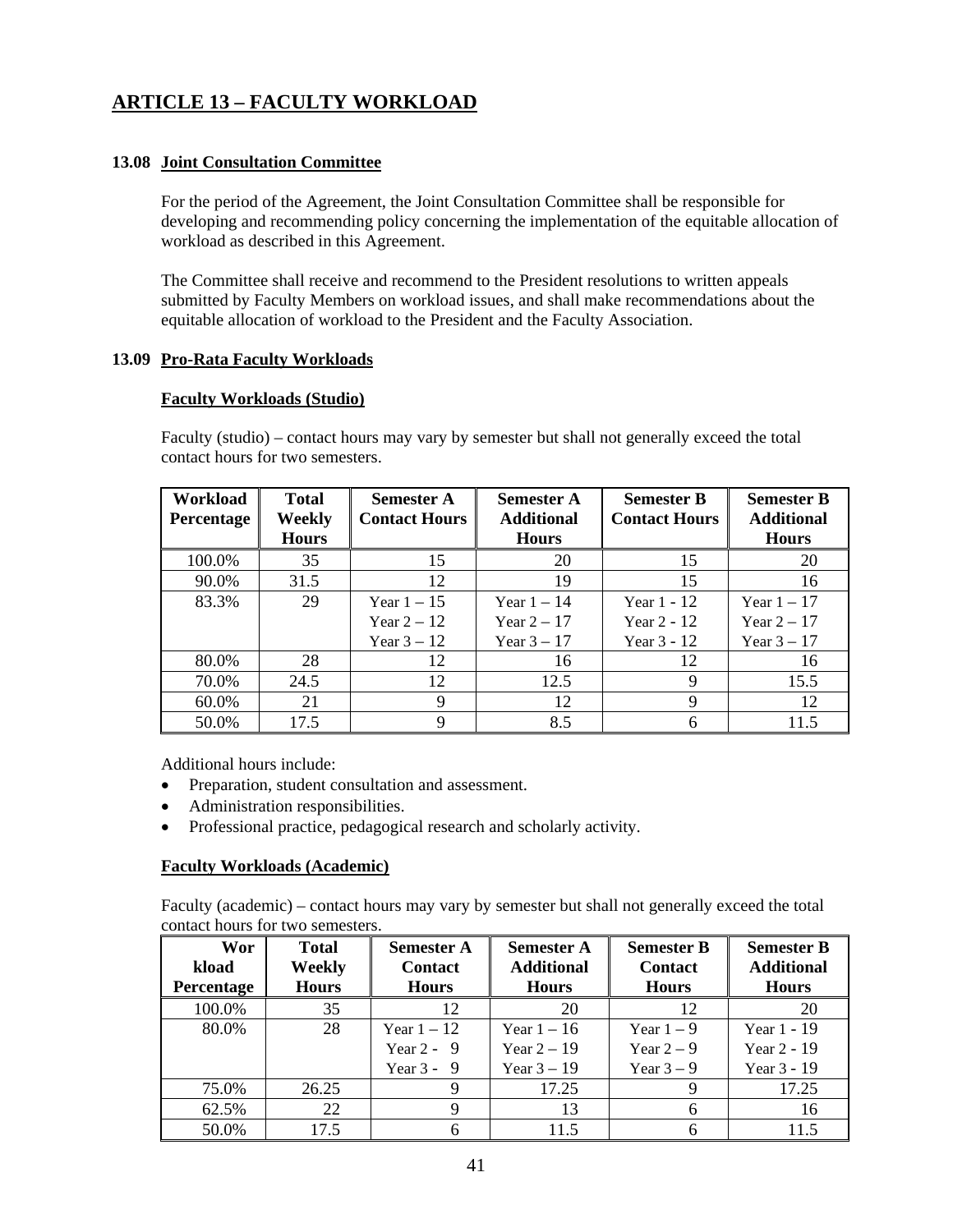Additional hours include:

- Preparation, student consultation and assessment.
- Administration responsibilities.
- Professional practice, pedagogical research and scholarly activity.

### **13.10 Combined Studio/Academic Faculty Workloads**

In the event that Faculty Members teach a combined workload of studio and academic courses in an academic year, the workload plan shall be based on the following combinations. These combinations are to be regarded as guidelines and will take into account Article 13.01.3 in order to optimize an equitable distribution of work among all Faculty Members.

| 100%     | Semester A* | Semester B <sup>*</sup> |
|----------|-------------|-------------------------|
| Academic | 4 Sections  | 3 Sections              |
| Studio   | 0 Sections  | 1 Section               |
| Academic | 3 Sections  | 3 Sections              |
| Studio   | 1 Section   | 1 Section               |
| Academic | 3 Sections  | 2 Sections              |
| Studio   | 1 Section   | 3 Sections              |
| Academic | 2 Sections  | 2 Sections              |
| Studio   | 3 Sections  | 2 Sections              |
| Academic | 2 Sections  | 1 Section               |
| Studio   | 3 Sections  | 3 Sections              |
| Academic | 1 Section   | 1 Section               |
| Studio   | 4 Sections  | 4 Sections              |
| Academic | 0 Sections  | 1 Section               |
| Studio   | 5 Sections  | 4 Sections              |

• Semesters A and B may be either semester in one academic year.

| 80%      | Semester A* | Semester B* |
|----------|-------------|-------------|
| Academic | 3 Sections  | 3 Sections  |
| Studio   | 0 Sections  | 1 Section   |
| Academic | 2 Sections  | 3 Sections  |
| Studio   | 1 Section   | 1 Section   |
| Academic | 2 Sections  | 2 Sections  |
| Studio   | 2 Sections  | 1 Section   |
| Academic | 1 Section   | 2 Sections  |
| Studio   | 3 Sections  | 2 Sections  |
| Academic | 1 Section   | 1 Section   |
| Studio   | 3 Sections  | 3 Sections  |
| Academic | 0 Sections  | 1 Section   |
| Studio   | 4 Sections  | 3 Sections  |

• Semesters A and B may be either semester in one academic year.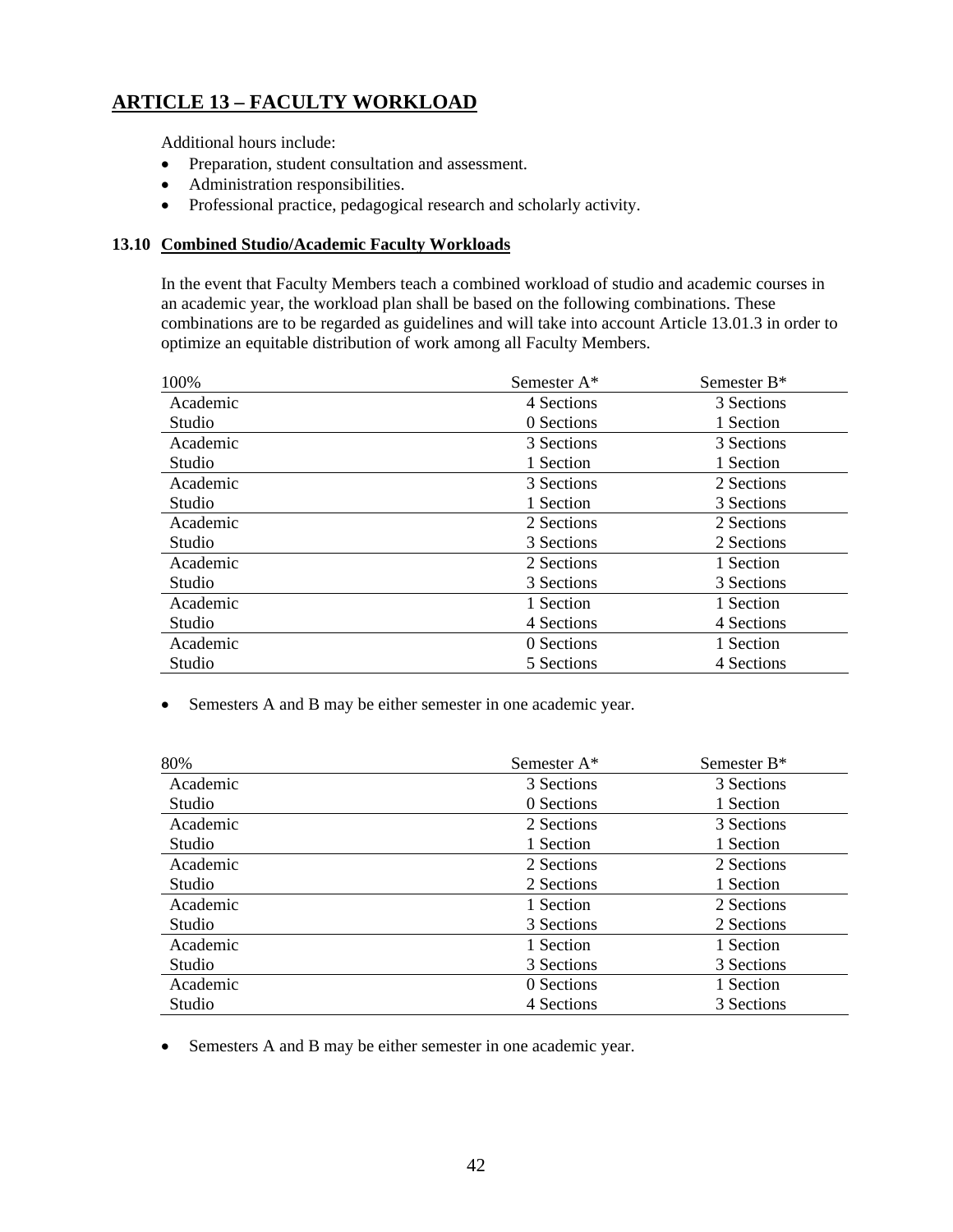| 75%      | Semester A* | Semester B <sup>*</sup> |
|----------|-------------|-------------------------|
| Academic | 3 Sections  | 3 Sections              |
| Studio   | 0 Sections  | 0 Sections              |
| Academic | 3 Sections  | 2 Sections              |
| Studio   | 0 Sections  | 1 Section               |
| Academic | 2 Sections  | 2 Sections              |
| Studio   | 1 Section   | 1 Section               |

• Semesters A and B may be either semester in one academic year.

#### **13.11 Split Workload Averaging for Studio and Academic Courses**

- **13.11.1** Regular and Probationary Teaching Faculty Members whose workload is split between academic and studio shall be averaged over four (4) terms.
- **13.11.2** For Regular and Probationary Faculty Members who teach more than their normal percentage course load, adjustments will be made in course load, not in salaries.
- **13.11.3** When Regular and Probationary Members teach less than their normal percentage course loads, adjustments will be made in course loads, not in salaries.
- **13.11.4** If Regular or Probationary Members leave or retire from the Institute, the Institute shall make any required wage adjustments.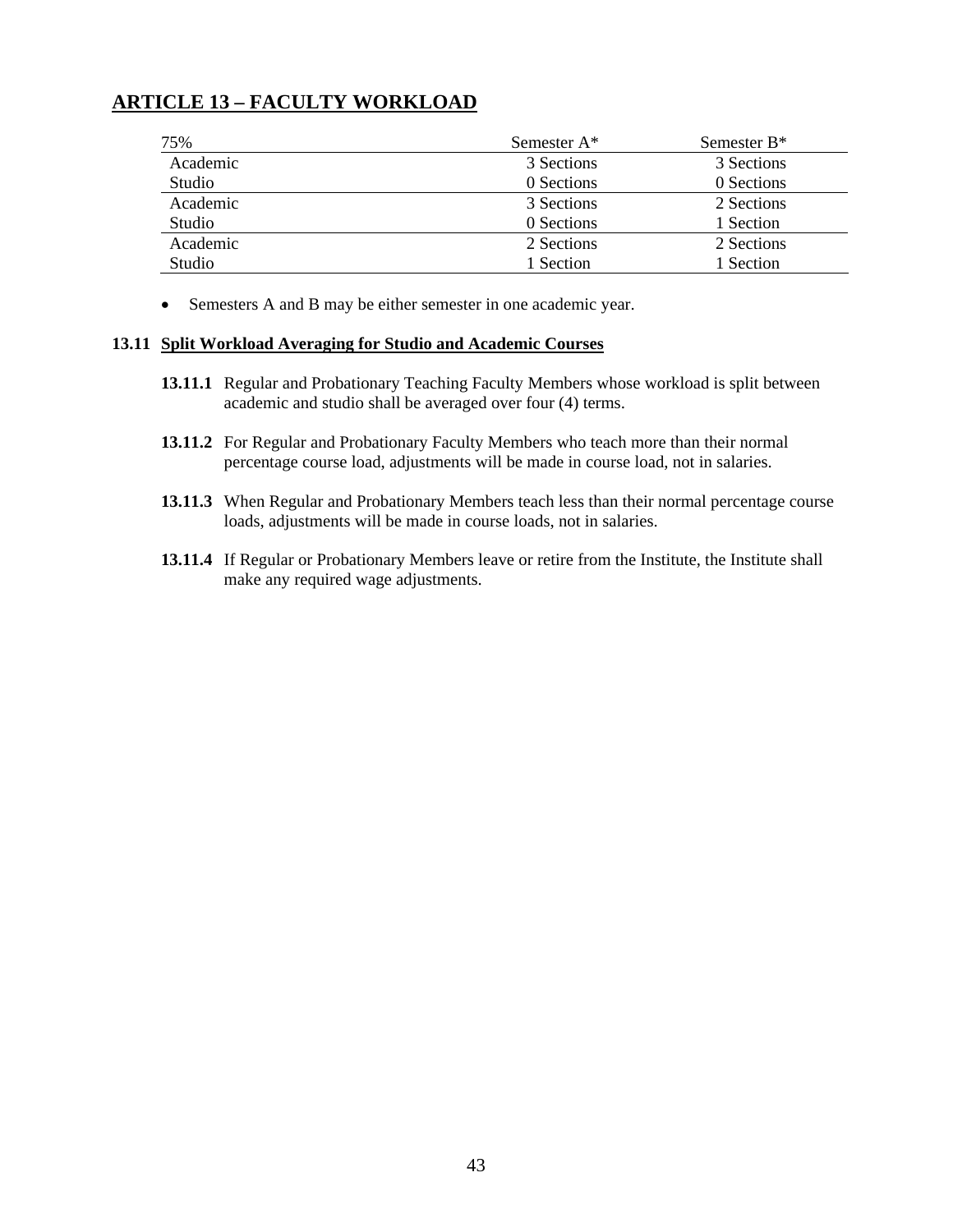### **14.01 General**

The salary scales for Regular and Probationary Faculty Members for the period 1 April 2004 to 31 March 2007 shall be listed as Appendix 1.

#### **14.02 Pro-rating of Salaries for Part-Time Regular and Part-Time Probationary Faculty Members**

 Part-time Regular and part-time Probationary Faculty Members shall be paid on a pro-rated basis according to their percentile workloads and step levels.

#### **14.03 Regular and Probationary Faculty Pay Periods**

Faculty Members shall be paid semi-monthly.

#### **14.04 Incremental Step Increases**

- **14.04.1** Regular and Probationary Teaching Faculty Members shall normally have their step placement increased by one step increment annually, on 1 August of each year.
- **14.04.2** Upon qualifying for the rank of Lecturer, Faculty Members shall move up one increment step effective 1 August of the next academic year and shall have their step placement increase by one step increment annually on 1 August of each year upon receiving new contracts, up to the maximum level for Lecturers.

#### **14.05 Part-Time Regular Faculty Temporary Workload Increases**

Remuneration shall be based on the following formulae:

#### **14.05.1 Stipend – Studio Instruction**

Per three credit studio course:  $1/10<sup>th</sup>$  of the Faculty Member's 100% annual stepped salary multiplied by 0.75. However, the stipend shall not be lower than the base stipend for studio Sessional/Adjunct Faculty Members.

#### **14.05.2 Stipend – Academic Instruction**

Per three credits academic course: 1/8 of the Faculty Member's 100% annual stepped salary multiplied by 0.75. However, the stipend shall not be lower than the base stipend for academic Sessional/ Adjunct Faculty Members.

#### **14.06 Sessional and Adjunct Non-Regular Appointments**

#### **14.06.1 Stipend – Studio Instruction**

Remuneration will be based on the following formula and includes preparation time and student consultation:

 **Effective 1 April 2007** – 75% of 1/10 of Step 8 of the **Provincial** Salary Scale.

The above stipend includes a four percent allowance in lieu of vacation.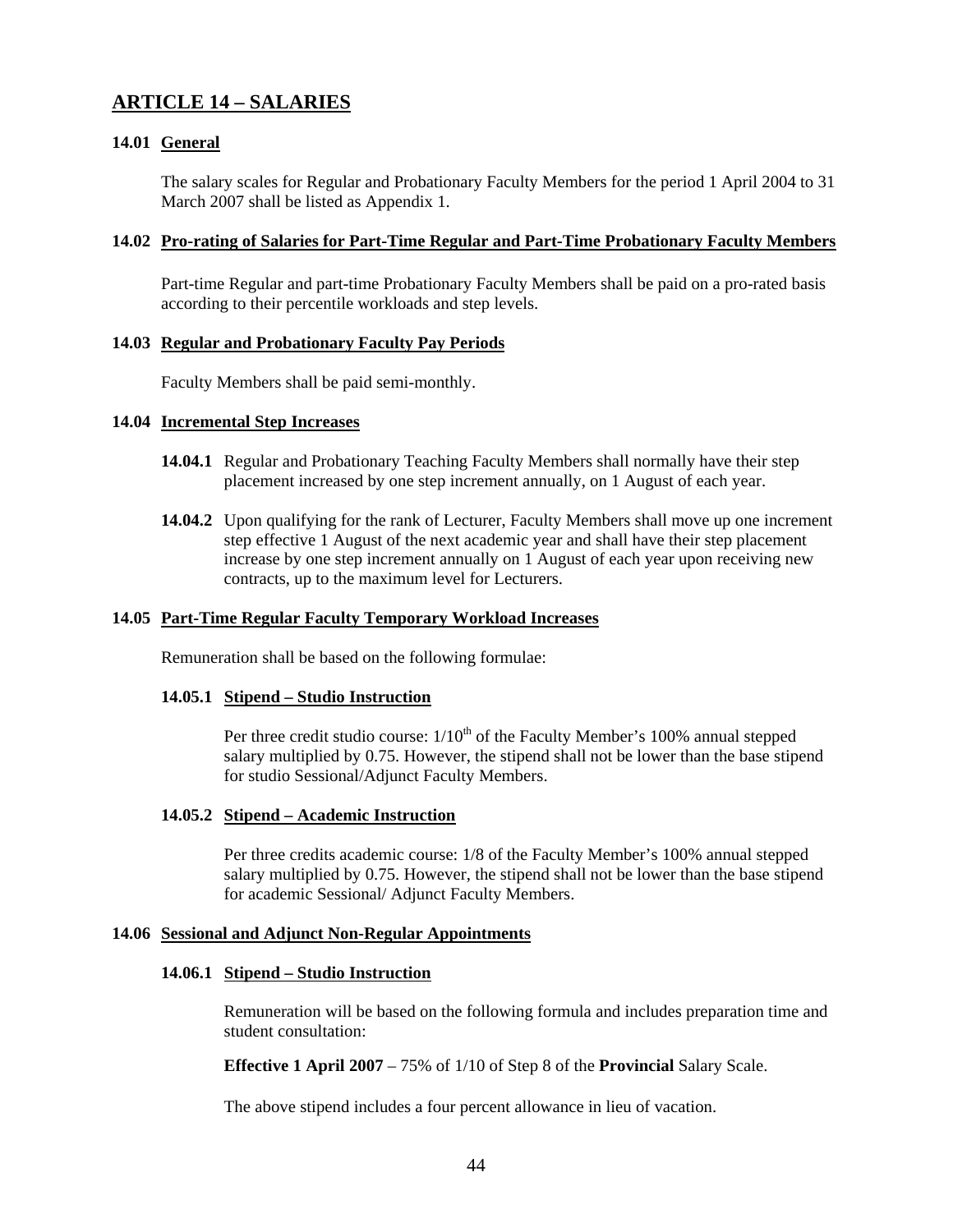### **14.06.2 Stipend - Academic Instruction**

Remuneration will be based on the following formula and includes preparation time and student consultation:

**Effective 1 April 2007** – 75% of 1/8 of Step 8 of the **Provincial** Salary Scale

The above stipend includes a four percent allowance in lieu of vacation.

### **14.06.3 Benefits**

 Adjunct and Sessional Faculty Members shall receive a two percent cash payment calculated on their base stipend. Monies received for additional or assigned duties are not subject to the benefit calculation.

 **Effective 1 September 2008, Non Regular Faculty are eligible for six percent (6%) of stipend rate in lieu of benefits.** 

### **14.07 Lecturer Appointments**

**14.07.1** Remuneration will be based on the following formula and includes teaching related duties and service to the Institute.

Per three credit studio course 1/10 of the Faculty Member's eligible annual step salary multiplied by  $0.75$  = the stipend.

Per three credit academic course 1/8 of the Faculty Member's eligible annual step salary multiplied by  $0.75$  = the stipend.

**14.07.2** The stipend includes a four percent vacation pay per three credit course and, in addition, a further two percent vacation pay shall be paid on the stipend, for a total of six percent vacation pay.

#### **14.08 Additional Compensation for Non-Regular Teaching Faculty**

#### **14.08.1 Additional Duties**

Additional duties may be authorized by the Dean. Payment shall be as follows:

- an additional payment of \$300 maximum per three credit course may be authorized for additional duties specified by the Dean, not generally to exceed six hours per three credit course;
- a payment of \$50 an hour may be authorized by the Dean for additional specified duties.

#### **14.08.2 Assigned Duties**

 An additional payment of \$300 may be authorized for assigned duties as specified in the letter of appointment, not generally to exceed six hours.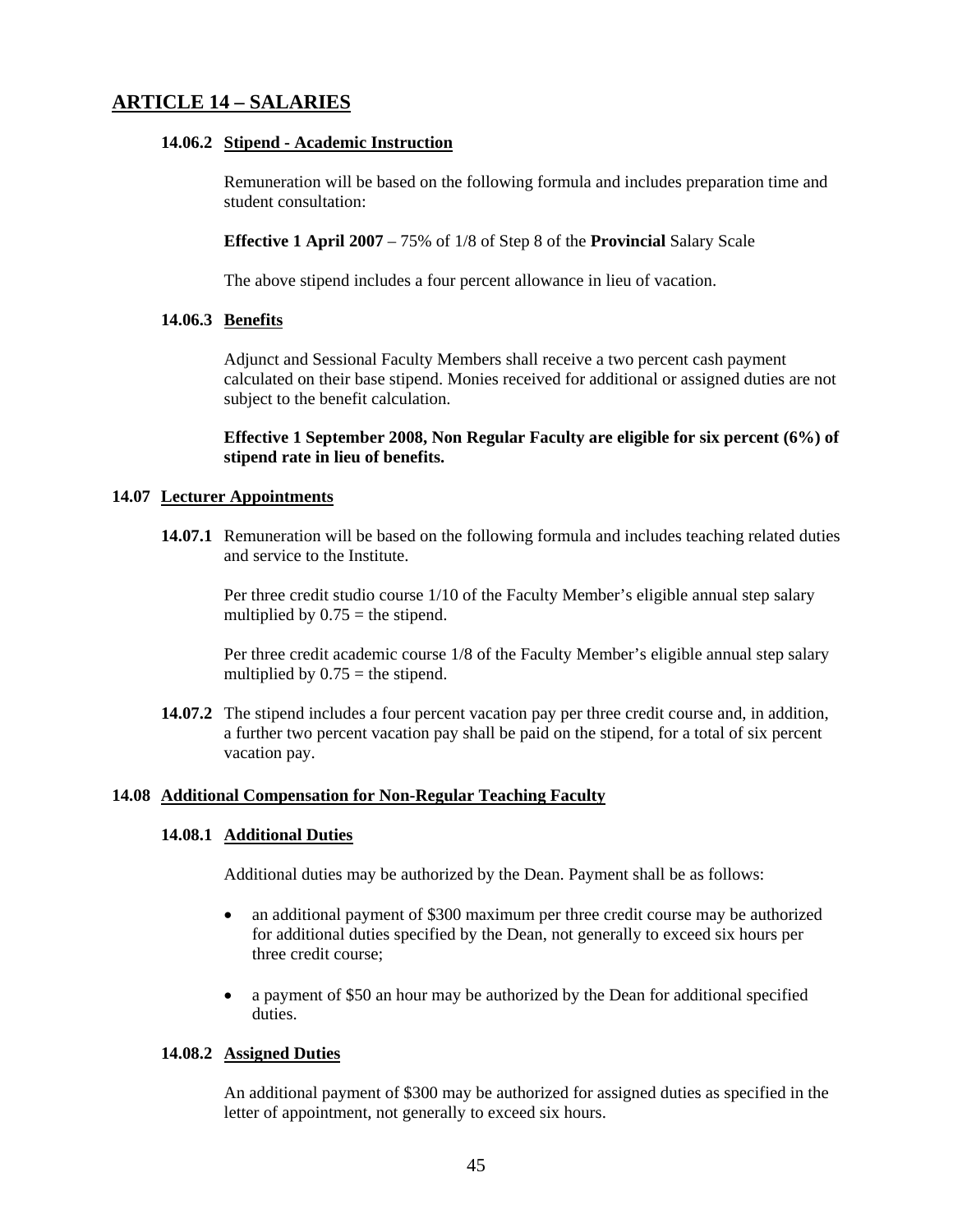#### **14.09 Substitute Appointments**

**14.09.1** Substitute Faculty shall be paid a remuneration rate which reflects direct instruction time together with appropriate course preparation time.

#### **14.09.2 Studio Course Substitutes**

The hourly rate will be  $1/60<sup>th</sup>$  of the three credit base stipend payable for studio Adjunct and Sessional courses as outlined in Article 14.06.1.

- Remuneration for each three hour studio class shall be for four hours. This shall include payment for three hours of instructional time plus one hour of preparation time.
- The above rate shall be adjusted to reflect future salary increases.

#### **14.09.3 Academic Course Substitutes**

The hourly rate will be  $1/60<sup>th</sup>$  of the three credit base stipend payable for academic Adjunct and Sessional courses as outlined in Article 14.06.2.

- Remuneration for each three hour academic class shall be for four hours. This shall include payment for three hours of instructional time plus one hour of preparation time.
- The above rate shall be adjusted to reflect future salary increases.

### **14.09.4 Librarian and Counsellor Substitutes**

 Substitute Librarians and Counsellors shall be paid at a minimum hourly rate based on the Librarian and Counsellor entry step level.

#### **14.10 Non-Regular Librarian and Counsellor Appointments**

Remuneration shall be based on the following formulae:

**14.10.1** A minimum rate based on **entry step** of the salary scale, pro-rated according to workload.

### **14.10.2** A two percent allowance shall be added to the base stipend in lieu of employee benefits; **effective 1 September 2008 six percent allowance shall be added in lieu of employee benefits.**

**14.10.3** At the option of the Faculty Member, vacation will be taken as paid time off or as pay in lieu of vacation, either on each pay cheque or as a lump sum at the end of the calendar year or their contract at the rate of four percent of gross earnings.

#### **14.11 Cancellation Fees for Non-Regular Faculty**

 The Institute may terminate the individual contract of a Non-Regular Faculty Member. However**,**  the Institute shall endeavour to give as much advance notice as possible if terminating a contract.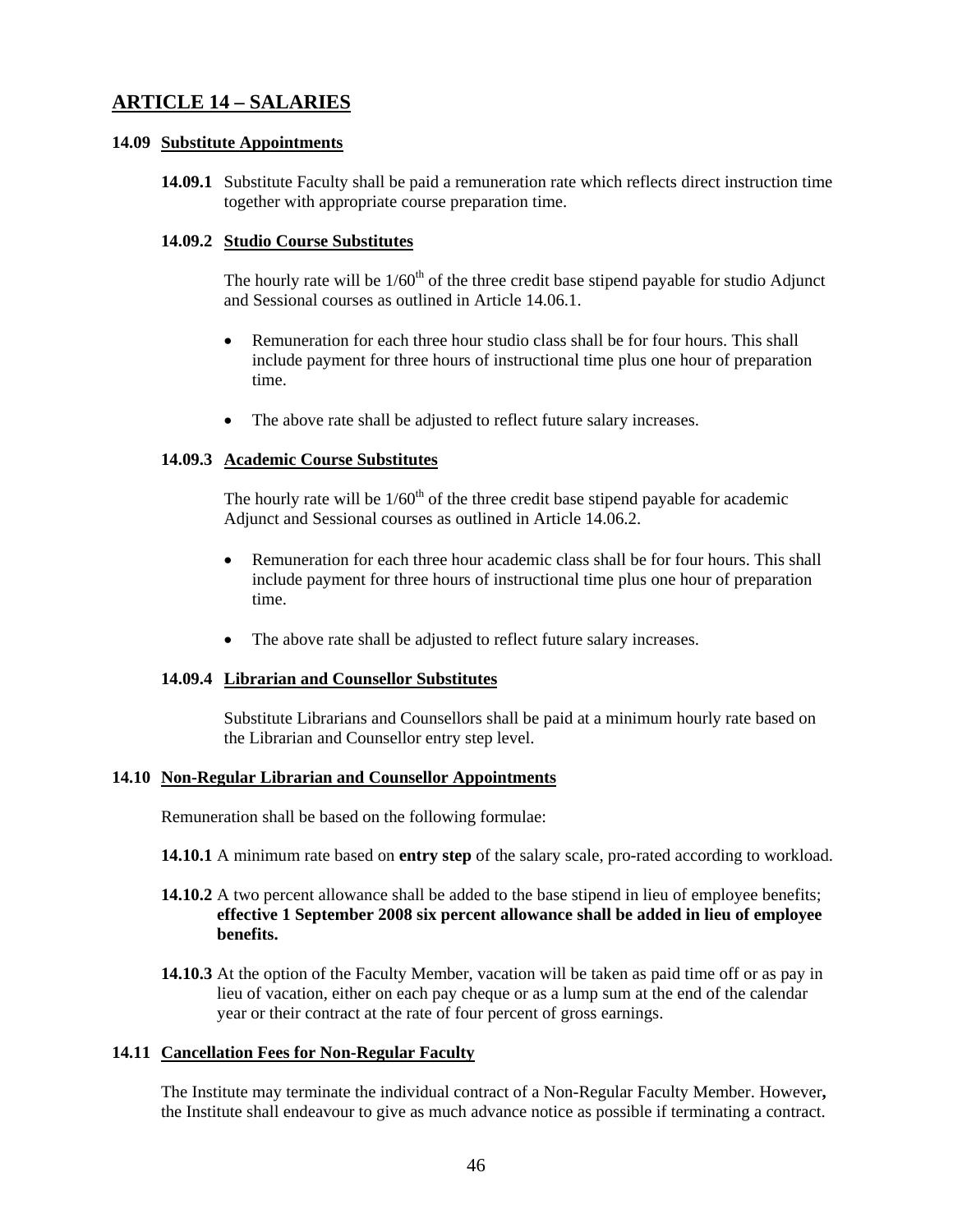- **a.** If a contract is terminated after 1 August but before the beginning of term, the Institute will pay the Faculty Member two (2) weeks salary in lieu of notice.
- **b.** If a contract is terminated during the first three (3) weeks of the term because of insufficient student enrolment, the Institute will pay three (3) weeks salary in lieu of notice to the Faculty Member to compensate for preparation time, in addition to normal compensation for classes and duties completed at the time the contract is terminated.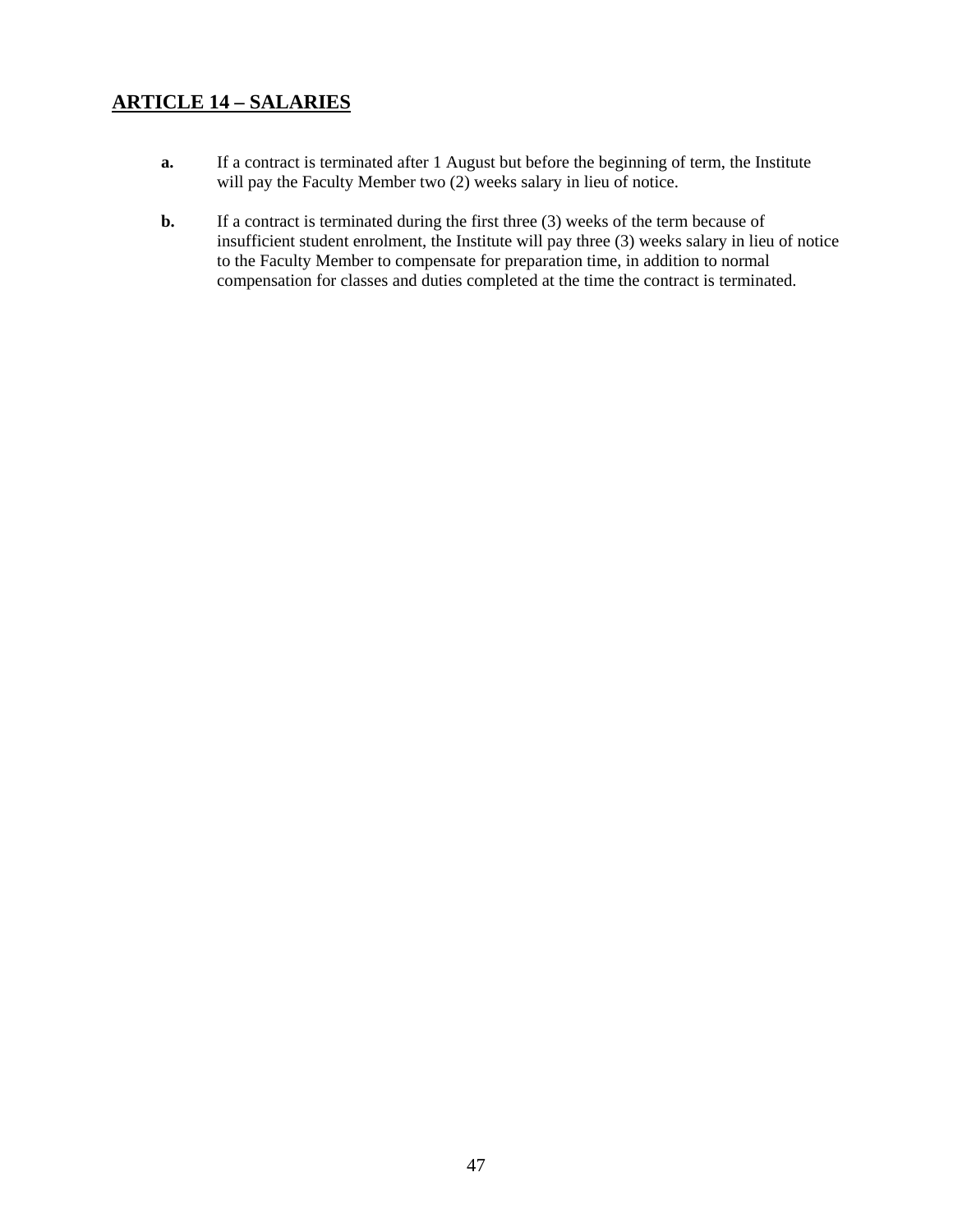# **ARTICLE 15 – GENERAL HOLIDAYS**

**15.01** Faculty Members shall receive the following Statutory Holidays:

| New Year's Day       | 1 January   |
|----------------------|-------------|
| Good Friday          |             |
| <b>Easter Monday</b> |             |
| Victoria Day         |             |
| Canada Day           | 1 July      |
| <b>BC</b> Day        |             |
| Labour Day           |             |
| Thanksgiving Day     |             |
| Remembrance Day      | 11 November |
| Christmas Day        | 25 December |
| <b>Boxing Day</b>    | 26 December |
|                      |             |

 Any additional Statutory Holidays proclaimed by the Province of British Columbia shall also be observed.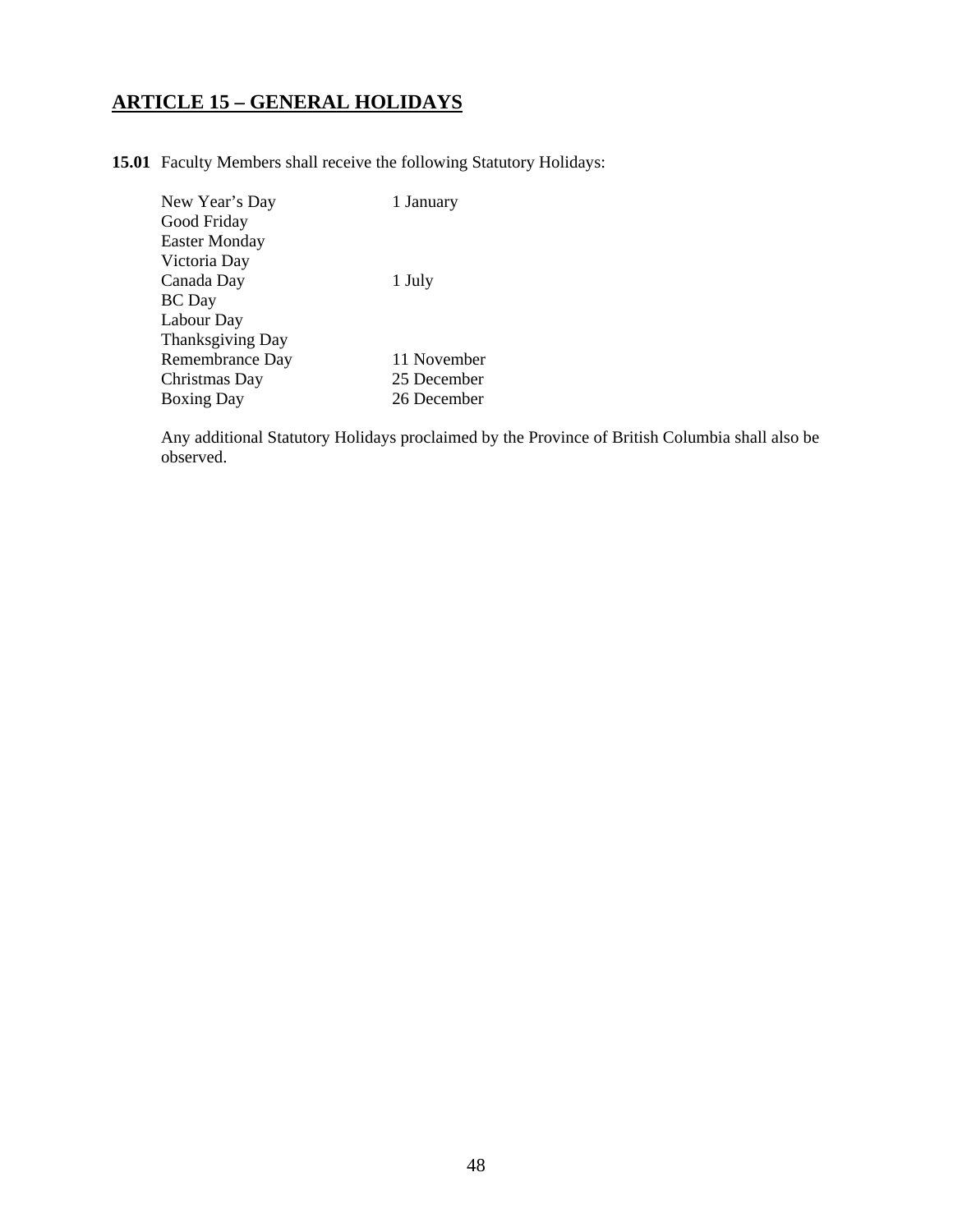## **ARTICLE 16 – ANNUAL VACATIONS**

#### **16.01 Teaching**

- **16.01.1** All Regular and Probationary Teaching Faculty Members are entitled to an annual vacation of forty-three working days with pay per year at their contracted salary.
- **16.01.2** The annual vacation shall normally be taken in the period between the professional development month and the first duty day of the Fall semester of each year.
- **16.01.3** In the event that a Faculty Member is on any type of leave of absence, paid or unpaid, or on sick leave, LTD claim or WCB claim during the period normally assigned for annual vacation, no additional annual vacation time will be provided to compensate for such.
- **16.01.4** Annual vacation periods will not be curtailed for time spent on any type of leave of absence, paid or unpaid, sick leave or WCB claim during the previous year.
- **16.01.5** The base salary for Non-Regular Faculty Members includes compensation equal to four percent in lieu of paid annual vacation. Lecturers shall receive an additional two percent in lieu of Regular and Probationary Librarians and Counsellors are entitled to annual vacation totaling six weeks with pay at their contracted salary, per year. Vacation scheduling shall be done in consultation with the administrative supervisor and may occur at any agreed time throughout the year.

#### **16.02 Non-Teaching Regular and Probationary Faculty**

**16.02.1** All Regular and Probationary Non-Teaching Faculty Members are entitled to annual vacation totalling six weeks with pay at their contracted salary, per year. Vacation scheduling shall be done in consultation with the administrative supervisor, and may occur at any agreed time throughout the year.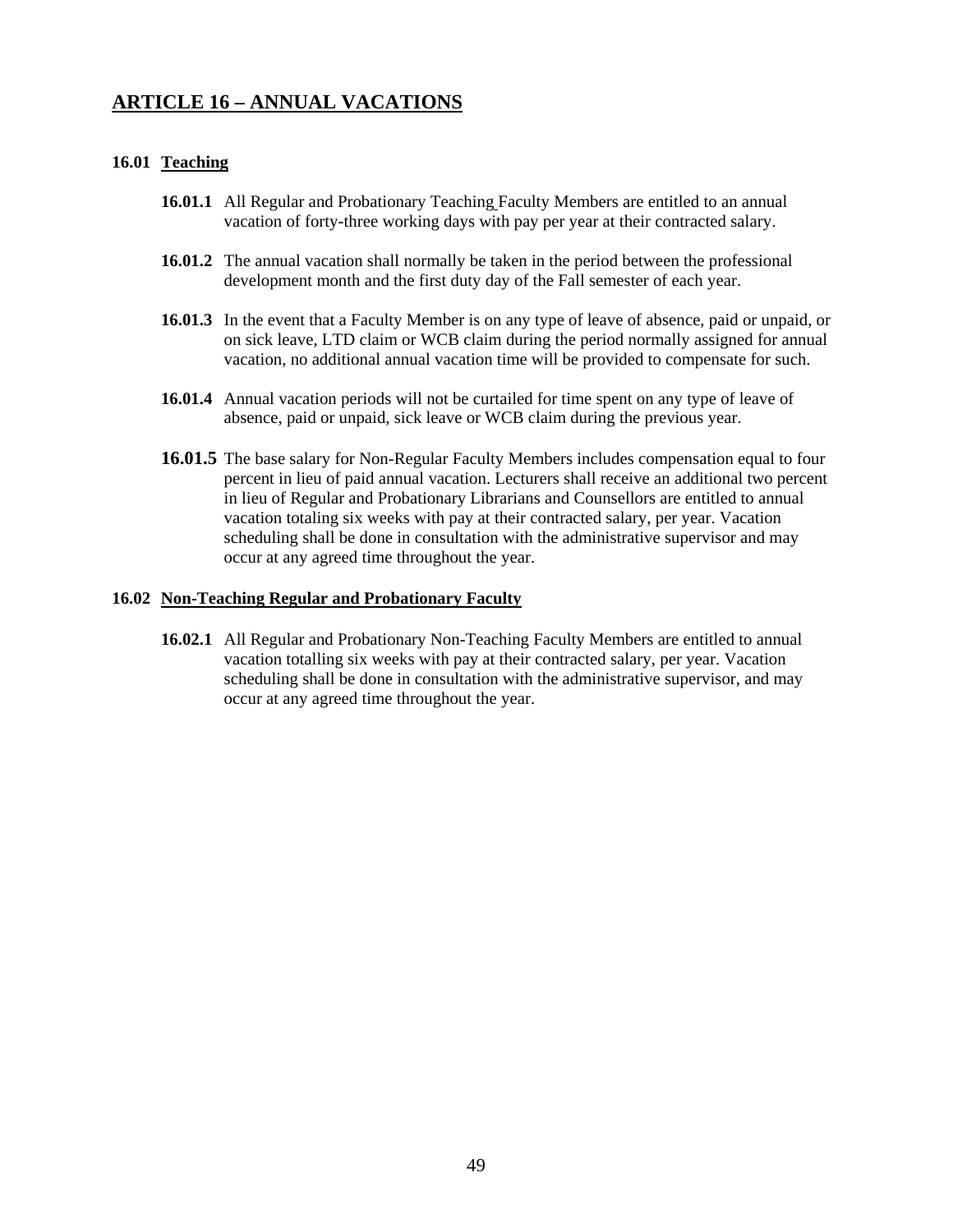## **ARTICLE 17 – PROFESSIONAL DEVELOPMENT**

#### **17.01 Professional Development Month – Teaching Faculty Members**

- **17.01.1** Between the last duty day of the Spring semester and the first duty day of the Fall semester of each employment year Regular and Probationary Teaching Faculty Members shall be granted one non-teaching month for professional development, which is considered to be of mutual benefit to both the Faculty Member and the Institute.
- **17.01.2** Evidence of the professional development project(s) undertaken during the non-teaching professional development month shall be submitted in the form of a report by each Faculty Member to the Developmental Review Committee by 15 October following.
- **17.01.3** Such reports shall conform to Institute policy.
- **17.01.4** Where the President or Vice President Academic is not satisfied that the Faculty Member's professional development project was beneficial to the Institute, or where the Faculty Member fails to respond in a timely manner to the Developmental Review Committee's request for additional information, the President or Vice President Academic may determine to withhold one month's salary from the Faculty Member, subject to the Faculty Member's right to grieve the decision.

### **17.02 Professional Development – Non-Teaching Faculty Members**

- **17.02.1** Regular and Probationary Non-Teaching Faculty shall have up to twenty working days per year for professional development activities, which are considered to be of mutual benefit to both the Faculty Member and the Institute, and are in keeping with the objectives and responsibilities outlined in Article 12.04. These include, but are not limited to attendance at workshops, courses, conferences, or development of special projects. Professional development is not restricted to off campus activities.
- **17.02.2** Professional development may be undertaken at any time during the year in consultation with their administrative supervisor.
- **17.02.3** Evidence of the professional development activities undertaken shall be submitted in the form of a report to the Developmental Review Committee by 15 October each year.
- **17.02.4** Such reports shall conform to Institute policy.
- **17.02.5** Where the Developmental Review Committee is not satisfied that the Faculty Member's professional development project was beneficial to the Institute, or where the said committee is not satisfied with the details of the Faculty Member's report and the Faculty Member fails to respond quickly and reasonably to the committee's request for additional information, the committee may recommend to the President of the Institute who, in turn, may determine that the Institute withhold one month's salary from the Faculty Member concerned.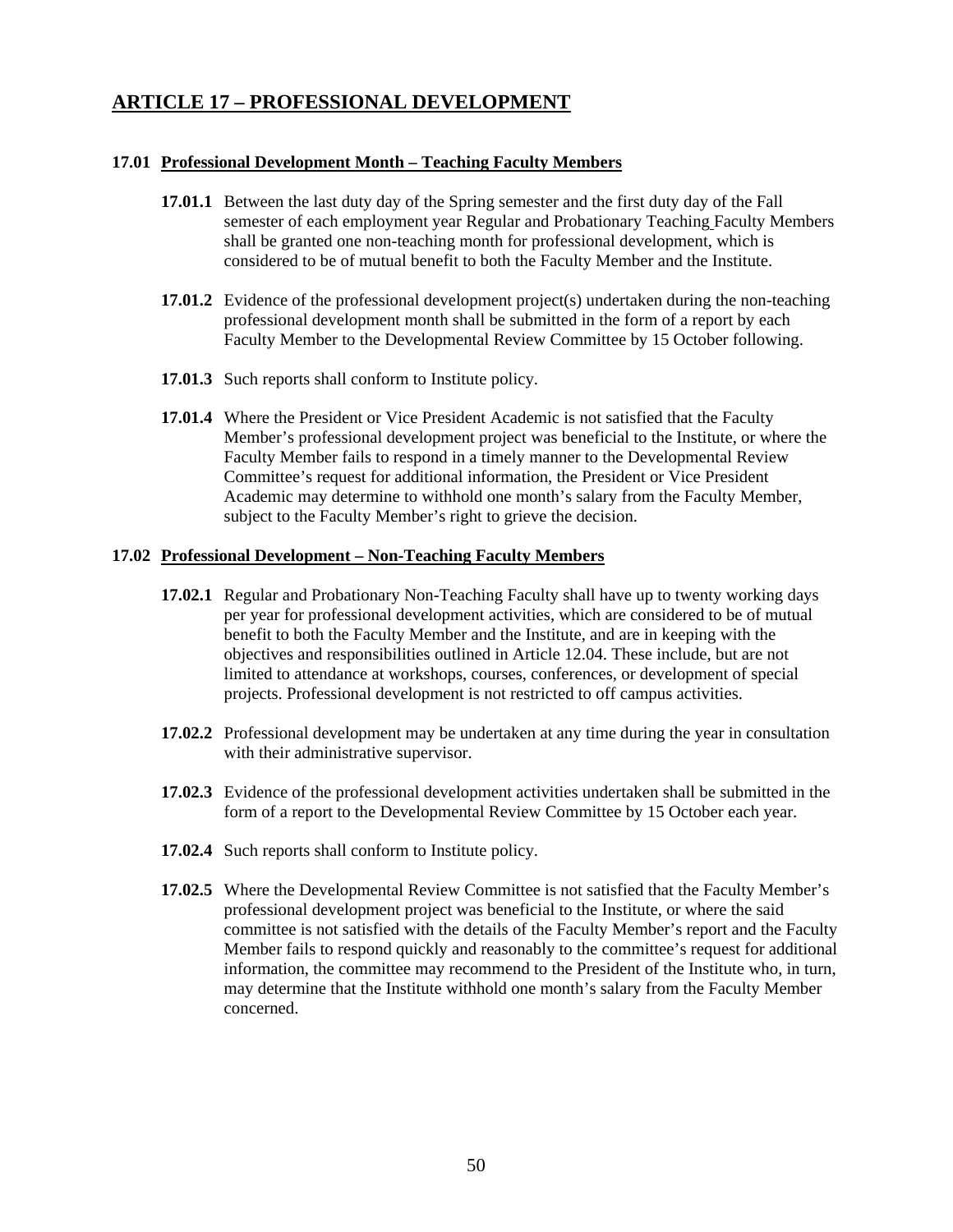## **ARTICLE 17 – PROFESSIONAL DEVELOPMENT**

#### **17.03 Professional Development Fund Committee**

- **17.03.1** Effective 1 April 2006, the Institute will establish a Professional Development Fund of six-tenths of one percent (0.6%) of the salaries of Faculty Members. This will be the total amount of any funds the Institute is obligated to contribute to professional development, and will replace any and all other professional development commitments.
- **17.03.2** The Professional Development Committee will agree on a process and criteria for the review and adjudication of employee applications for disbursement of professional development funds to Faculty Members to support proposed professional development activities.
- **17.03.3** The Professional Development Committee will review applications and make recommendations to approve requests for funds to the Vice President Academic.
- **17.03.4** The Vice President Academic may approve, modify, reject or request more information about applications from the applicants.

Note: The funds committed to professional development, as per the 18 March 2003 Settlement Agreement, for the years ending 31 March 2007/2008 and 2009 less amounts pre-allocated from this fund as at 31 March 2006 will be applied to increase the total amount of Sabbatical Leave available per year from up to 42 months to up to 48 months until such funds are exhausted. This additional Sabbatical time shall be allocated in accordance with Article 18. Costing of Sabbatical Leaves will be based on the total costs to Emily Carr of replacement, which includes stipend and all statutory and contractual payments.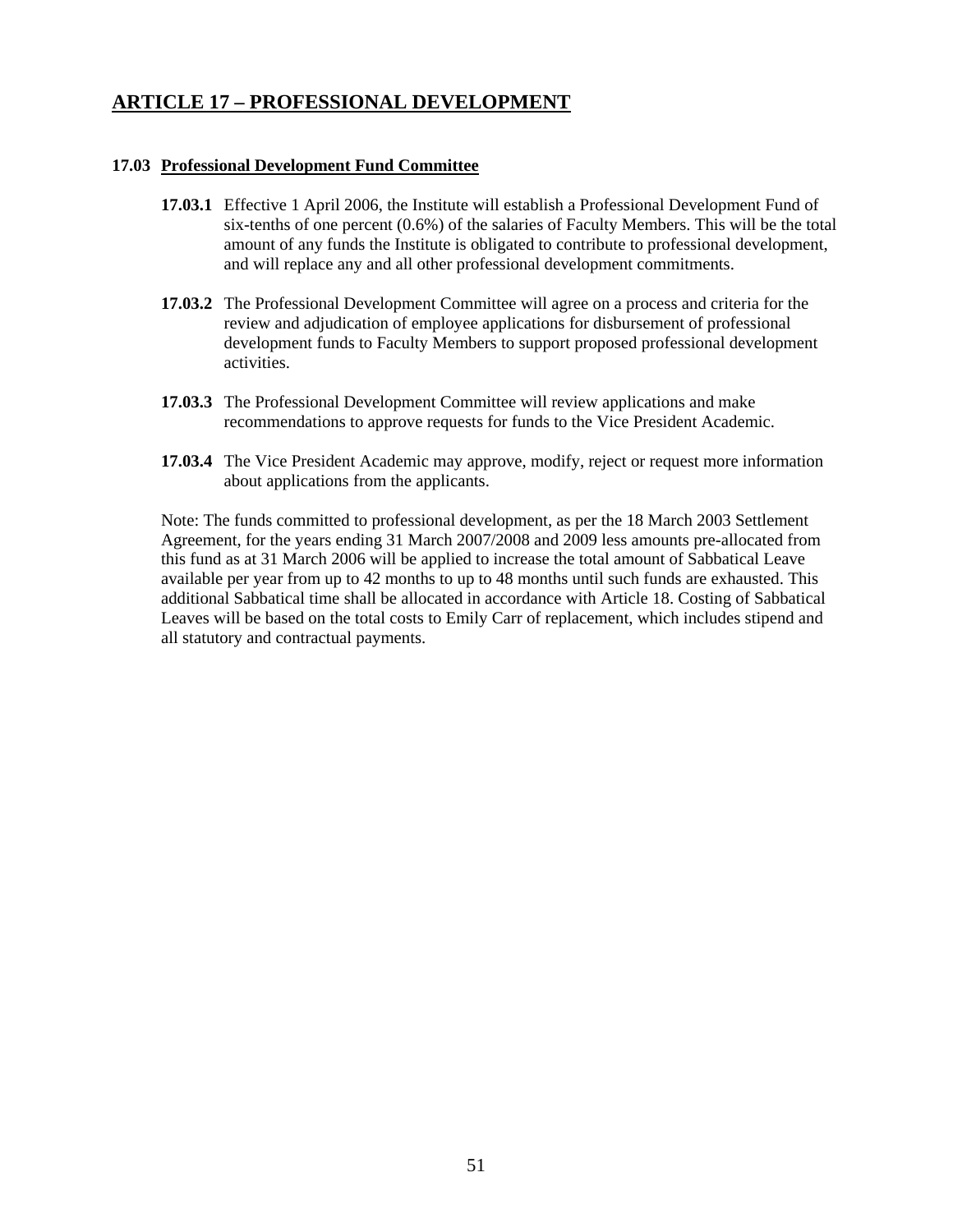### **18.01 Preamble**

 Sabbatical and educational leaves are granted for the purpose of furthering the qualifications, scholarship, professional practice, and/or teaching ability of Regular Faculty Members when they are considered to be of mutual benefit to the Faculty Member and the Institute.

#### **18.02 Sabbatical Leaves**

- **18.02.1** The granting of sabbatical leaves shall be based on the merit of the application as well as on the service of the applicant. Detailed written applications shall outline the proposed programs of work and shall contain the information detailed in Article 18.06.
- **18.02.2** Long term (twelve month) sabbatical leaves shall be taken either in the period 1 January to 31 December or **1 August to 31 July**.
- **18.02.3** All Faculty Members shall make every reasonable effort to fulfill the programs of work for which their sabbatical leaves were granted. Within two months of returning to work, Faculty Members shall be required to submit a detailed written and, if applicable, illustrated report outlining the results of their sabbatical leaves.
- **18.02.4** Prior to the granting of a sabbatical leave for a Teaching Faculty Member, the Vice President Academic shall confirm that the absence of the Faculty Member requesting sabbatical leave will not adversely affect the level and quality of teaching in the curriculum area(s).
- **18.02.5** Prior to the granting of a sabbatical leave for a Non-Teaching Faculty Member, the appropriate administrative supervisor shall confirm that the absence of the Faculty Member on sabbatical leave will not adversely affect the quality of service.
- **18.02.6** The Institute shall grant annually up to forty-two months of sabbatical leaves.
- **18.02.7** Three month sabbatical leaves shall be available to qualified Non-Teaching Faculty Members and shall not be fixed to time periods during the academic year. Such leaves may be taken in conjunction with vacation and professional development leave. Such leaves shall be in addition to the leaves granted under the provisions of Article 18.02.
- **18.02.8** Short term (six month) sabbatical leaves shall be taken either in the period 1 July to 31 December or 1 January to 30 June.

#### **18.02.9 Intent of Sabbatical Leaves**

 Sabbatical leaves are extended periods of time when Faculty Members are away from the Institute and are to enhance the ongoing professional, creative and scholarly development of Regular Faculty Members and so benefit the Institute.

Sabbatical leaves may be used for the following purposes:

- studio work related to professional practice as an artist or designer;
- pedagogical research;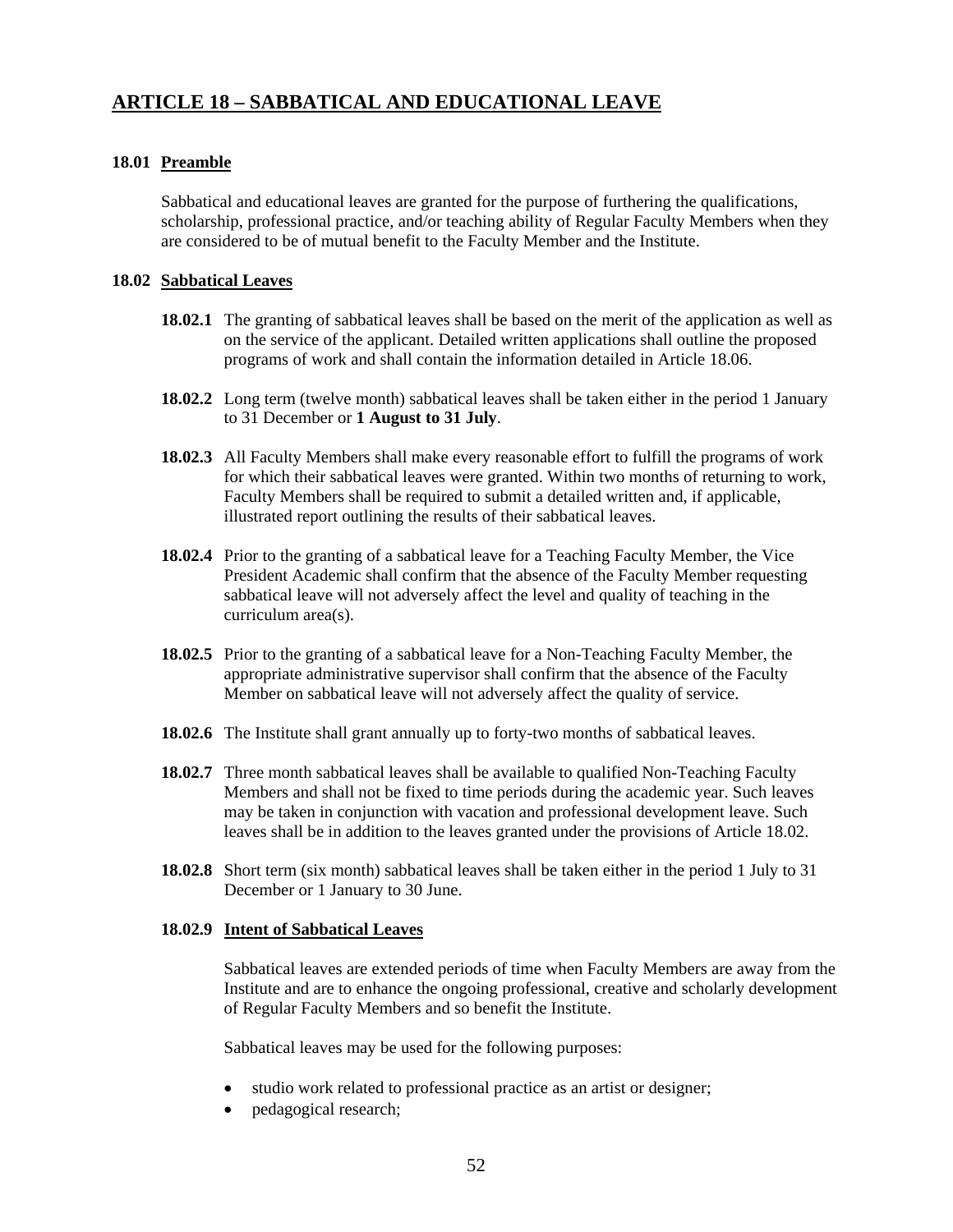- skills development or credential upgrading;
- scholarly research and/or critical writing;
- in-depth study of comparative systems and methods at different educational institutions;
- studies in pursuit of activities relevant to the Institute curriculum;
- studying new technological developments, related to the academic or administrative role of the applicant;
- in the case of Non-Teaching Faculty Members, practice-related skills development or credential upgrading;
- other activities considered to be mutually beneficial to the Institute community and the applicant.

### **18.03 Funding**

- **18.03.1** The Institute and the Faculty Association will annually negotiate the funding required to finance the cost of the recommended sabbatical leaves, including the salary costs of Substitute Faculty where applicable.
- **18.03.2** The Institute and the Faculty Association will work together to establish policies and procedures regarding sabbatical leave funding formulae and the application of funds to the sabbatical leave program.
- **18.03.3** Discretion to grant sabbatical leaves shall reside with the Institute which shall make every reasonable effort to grant appropriate requests. Operational requirements, budgetary priorities, and financial constraints are factors which shall be considered in the approval process.

### **18.04 Eligibility**

- **18.04.1** Regular Faculty Members with a minimum of six years of qualifying service are eligible for sabbatical leave.
- **18.04.2** Qualifying service is defined as a term of consecutive employment as a Regular and Probationary Faculty Member, subject to the following:
	- **18.04.2.1** Leaves of absence without pay beyond an accumulated maximum of six weeks do not count as qualifying service.
	- **18.04.2.2** Leaves of absence with pay in excess of three months do not count as qualifying service unless approved by the President.
	- **18.04.2.3** Secondment from Faculty Association Membership to take up administrative positions in excess of six months does not count as qualifying service.
	- **18.04.2.4** All qualifying service is cancelled on resignation or termination of employment.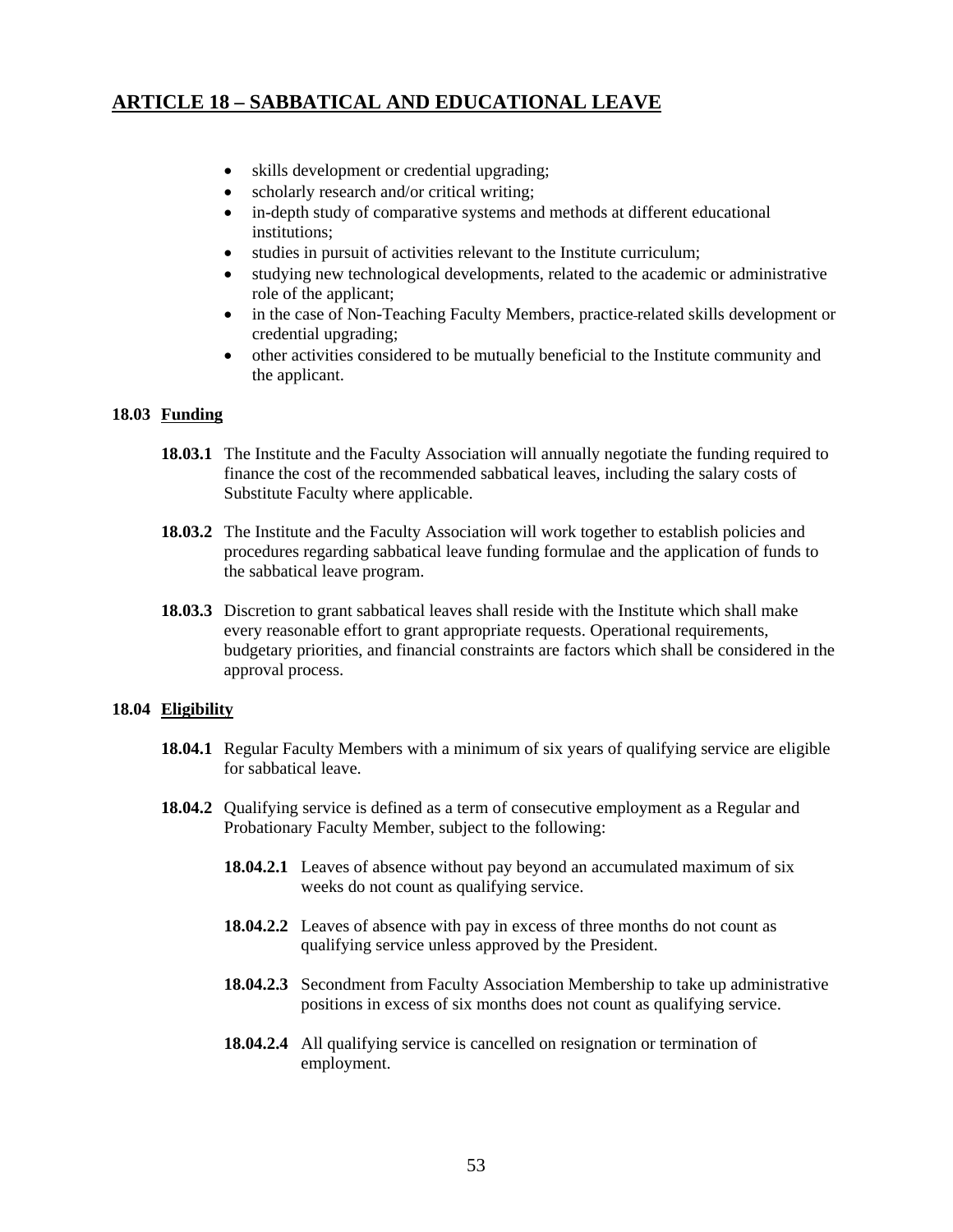- **18.04.2.5** Following completion of a sabbatical leave, the Teaching Faculty Member shall be eligible for another long term sabbatical leave after completion of an additional six years of qualifying service; or shall be eligible for a short term sabbatical leave after completion of an additional three years of qualifying service.
- **18.04.2.6** Following completion of a sabbatical leave, the Non-Teaching Faculty Member shall be eligible for another three months sabbatical leave after the completion of an additional six years of qualifying service.

#### **18.05 The Sabbatical and Educational Leave Committee**

- **18.05.1** The Sabbatical and Educational Leave Committee (the committee) shall be convened annually by the second week of October in order to review applications and prepare recommendations to be submitted to the President of the Institute by the end of October. All applications must be submitted by 1 September of the academic year prior to the intended sabbatical leave.
- **18.05.2** The committee shall be composed of the following:
	- the Vice President Academic (as Chairperson);
	- the Dean:
	- three Regular Faculty Members chosen by the Faculty Association;
	- one Board member elected by the Board from Ministry appointments;
	- two external members from other institutions, appointed by the President (the external members of the Committee shall have expertise related to the positions of Non-Teaching Faculty Members when assessing such applications).
- **18.05.3** The Committee shall consider all applications for sabbatical leaves submitted by Regular Faculty Members and by Probationary Faculty Members in their fifth year of probation.
- **18.05.4** The Committee shall:
	- **18.05.4.1** Acknowledge receipt of applications by date and ensure that all required information is submitted in order to accommodate thorough assessment.
	- **18.05.4.2** Review applications in accordance with established assessment criteria and time lines.
	- **18.05.4.3** Recommend disposition of applications in writing to the President of the Institute.
	- **18.05.4.4** Review procedural guidelines, on an annual basis, to ensure fair and consistent treatment of applicants, respect for the principles of natural justice, and compliance with conflict of interest legislation. The resolutions of the Committee regarding procedures shall annually be forwarded to the Faculty Association.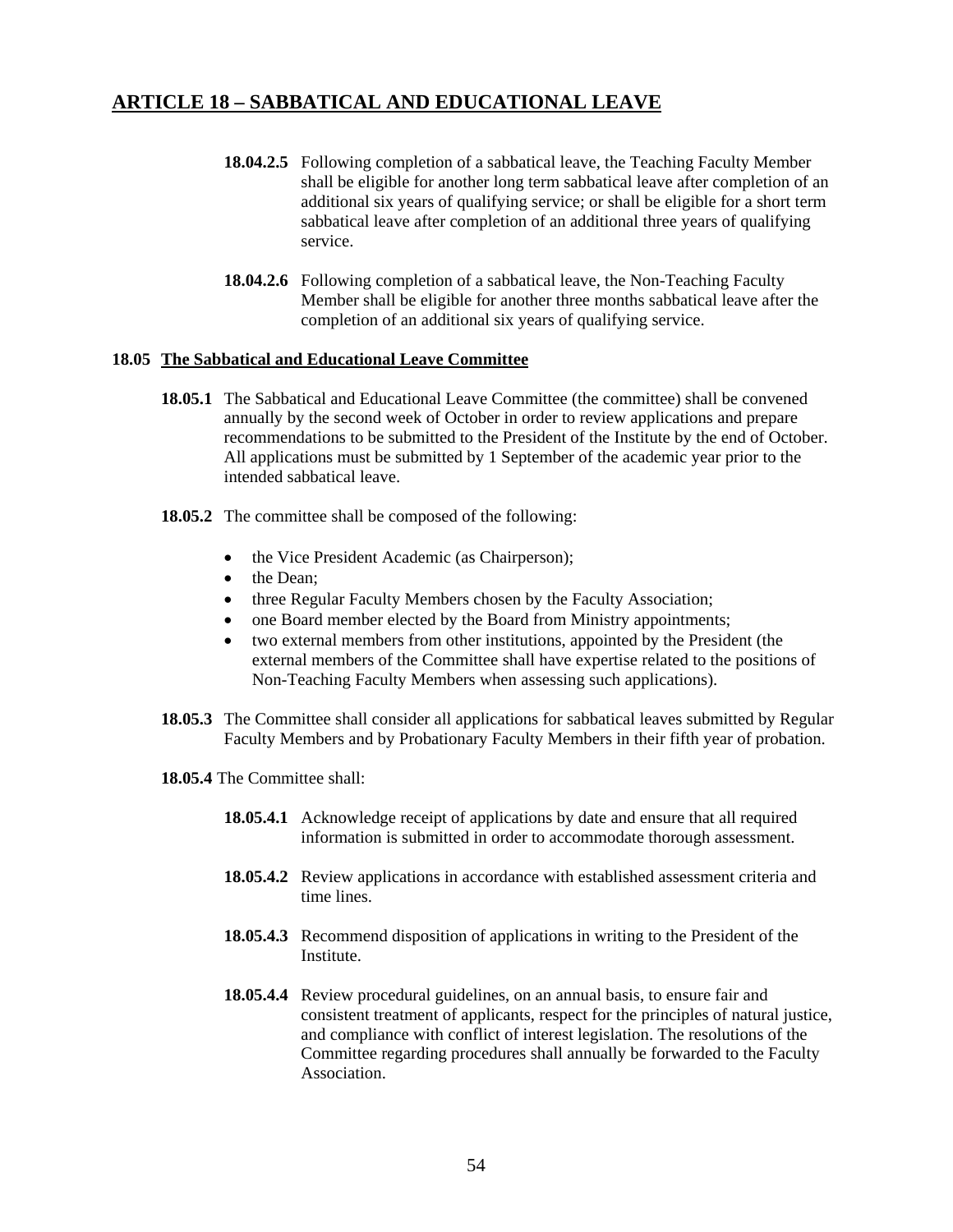#### **18.06 Application Format**

To support the program of work planned for the sabbatical leave, the application shall include the following:

- **18.06.1** a description of the artistic, professional or scholarly purpose and activities of the proposed project of work, with the stated objective of the proposed project, anticipated outcome and the potential benefit to the Faculty Member and the Institute;
- **18.06.2** a detailed project description;
- **18.06.3** details of any outside institutional participation, including endorsements, and/or invitation, if applicable;
- **18.06.4** evidence of achievement of Faculty Objectives and Responsibilities as described in Article 12;
- **18.06.5** a current curriculum vitae and the length of time, if any, since the last sabbatical leave;
- **18.06.6 previous professional development reports since the applicant's last sabbatical leave will be provided by Human Resources;**
- **18.06.7 any** appropriate supporting materials such as visual media or publications;
- **18.06.8** for Non-Teaching Faculty Members, a letter of evaluation of the sabbatical leave application may be submitted by the appropriate administrative supervisor upon request;
- **18.06.9** the Committee, or the President may request additional information should they deem it necessary in order to complete their assessment of the application;
- **18.06.10** a statement regarding any paid compensation expected by the Faculty Member during the sabbatical leave, outside of salary from the Institute, including details of any anticipated grants, bursaries, leaves, etc, or invitations or appointments related to the sabbatical period.

#### **18.07 Application Submission and Notification of Disposition**

- **18.07.1** Application for sabbatical leave shall be made to the Vice President Academic by 1 September of the academic year prior to the intended sabbatical leave.
- **18.07.2** The Committee shall assess all applications and submit a written recommendation for review by the President of the Institute by the end of the second week of October.
- **18.07.3** The President of the Institute shall advise each applicant, in writing, by the end of the first week in November of the committee's recommendation regarding their application which will be submitted to the Institute Board at its December meeting.
- **18.07.4** The President of the Institute shall submit his/her sabbatical leave recommendations to the Institute Board for its decision at its December meeting.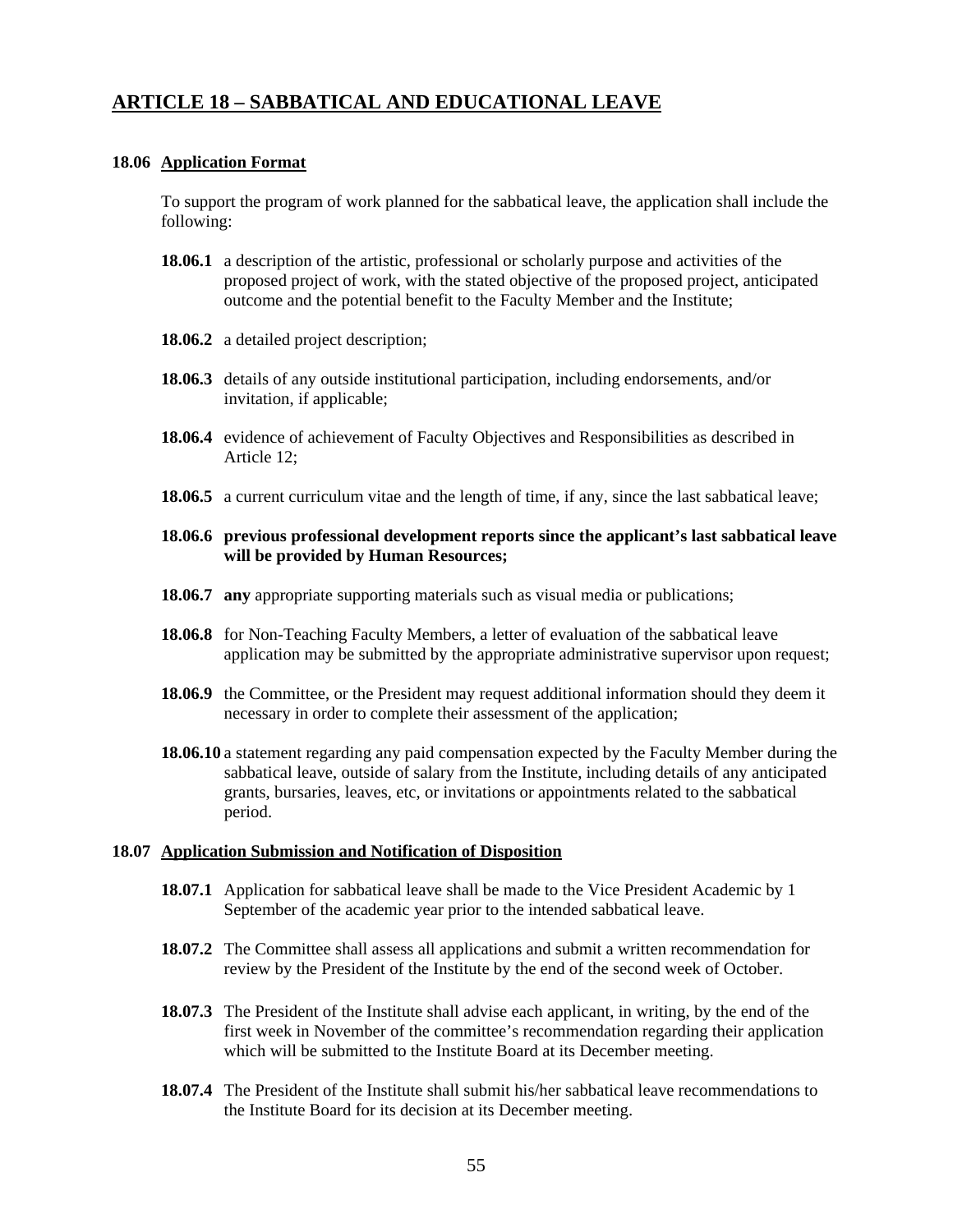**18.07.5** The President of the Institute shall advise applicants, in writing, of the decision of the Institute Board no later than 31 December each year.

#### **18.08 Application Assessment**

Applications shall be assessed based on the following criteria:

- **18.08.1** the merit of the proposed project, program of work or study;
- **18.08.2** the anticipated significance of the proposed project, program of work or study to both the applicant and the Institute;
- **18.08.3** the feasibility of concluding the project, program of work or study, as described;
- **18.08.4** confirmation that the project, program of work or study is beyond the scope of normal employment expectations;
- **18.08.5** achievement of Faculty Objectives and Responsibilities as described in Article 12.

#### **18.09 Appeal**

- **18.09.1** An applicant may appeal the Committee's recommendations to the President of the Institute. The appeal shall be in writing and must be received by the President within seven working days of the date the Faculty Member received his/her copy of the Committee's recommendations.
- **18.09.2** The President shall consider the appeal and advise the applicant, the Committee and the Faculty Association of the decision regarding the recommendation of the Committee prior to submission of that recommendation to the Board.
- **18.09.3** The decision of the President of the Institute regarding the final disposition of the appeal is final and is not subject to further appeal.

#### **18.10 Conditions**

- **18.10.1** Faculty Members granted sabbatical leave shall be paid the equivalent of eighty percent (80%) of their annual salaries for the approved duration of the leave. Health and welfare benefits payments and other statutory contributions made on behalf of the Faculty Member shall be maintained by the Institute throughout the approved sabbatical leave. The Faculty Member shall continue to accrue salary increments and other benefits during sabbatical leaves.
- **18.10.2** For the purposes of this clause only, annual salary shall be defined as the salary for the salary step the Faculty Member worked during the sabbatical multiplied by the average teaching load of the Faculty Member's six (6) best years or since the last sabbatical was taken.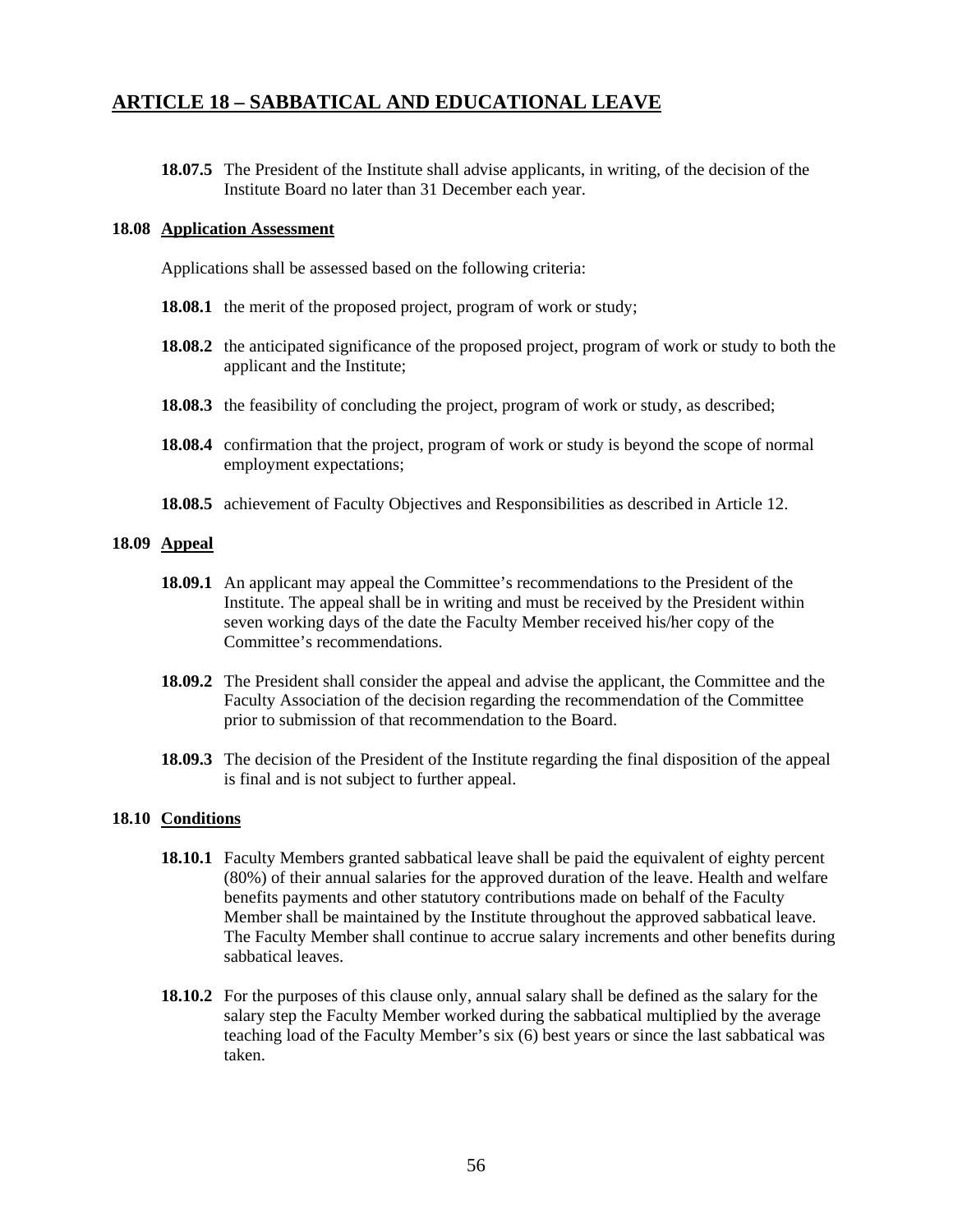- **18.10.3** No Faculty Member shall be granted a cumulative total of educational and sabbatical leaves in excess of thirty-six months during the entire period of employment with the Institute, effective 1 April 1988.
- **18.10.4** Within two months of return from a sabbatical leave, the Faculty Member shall submit a detailed, written and, if applicable, illustrated report to the Sabbatical and Educational Leave Committee for approval. **The report shall include a detailed description of the project, program of work or study as completed and include a statement of the research and/or professional development benefit and benefit to the Institute the sabbatical achieved.** The Committee may request further information required to evaluate the program of work undertaken during the sabbatical leave.
- **18.10.5 The Committee shall assess the report on the basis of:**
	- **Achievement of originally stated sabbatical activities and objectives, including any variances from the sabbatical proposal as approved.**
	- **Demonstrated enhancement of professional, creative and/or scholarly development.**
	- **Mutual benefit to the Faculty Member and the Institute.**

The Committee's findings together with a copy of the report will be submitted to the President.

- **18.10.6** The Faculty Member shall be required to publicly present his/her sabbatical activity report to the Institute community. **The Institute Board shall be invited to attend all presentations.**
- **18.10.7** The Faculty Member shall submit a copy of any published material produced as a result of the sabbatical leave to the Institute for inclusion in the library holdings.
- **18.10.8** In the event of the Faculty Member failing to comply with Articles 18.10.4, **18.10.5, 18.10.6 or** 18.10.7, **and/or the Committee does not approve the report,** the Faculty Member, on written request from the President of the Institute, shall immediately refund any amount paid by the Institute during the sabbatical leave.
- **18.10.9** Should the Faculty Member fail to remain in the employment of the Institute for at least one year immediately following return from such sabbatical, the Faculty Member shall refund to the Institute the amount of salary paid during this sabbatical leave less any amount pro-rated for that portion of the year served subsequent to the leave.
- **18.10.10** If applicable to the proposed program of work, a Faculty Member may receive bursaries, grants, scholarships, salary, travelling expenses, etc, which supplement financial resources while on sabbatical leave. However, a Faculty Member shall not engage in any employment for compensation while on sabbatical leave unless authorized in writing by the President of the Institute, prior to the commencement of the leave.
- **18.10.11** Where employment for compensation is authorized, the annual sabbatical salary otherwise payable by the Institute shall be decreased so the amount of financial assistance, together with outside compensation, shall not exceed 125% of the Faculty Member's salary step for the sabbatical leave, plus reasonable travel and other expenses.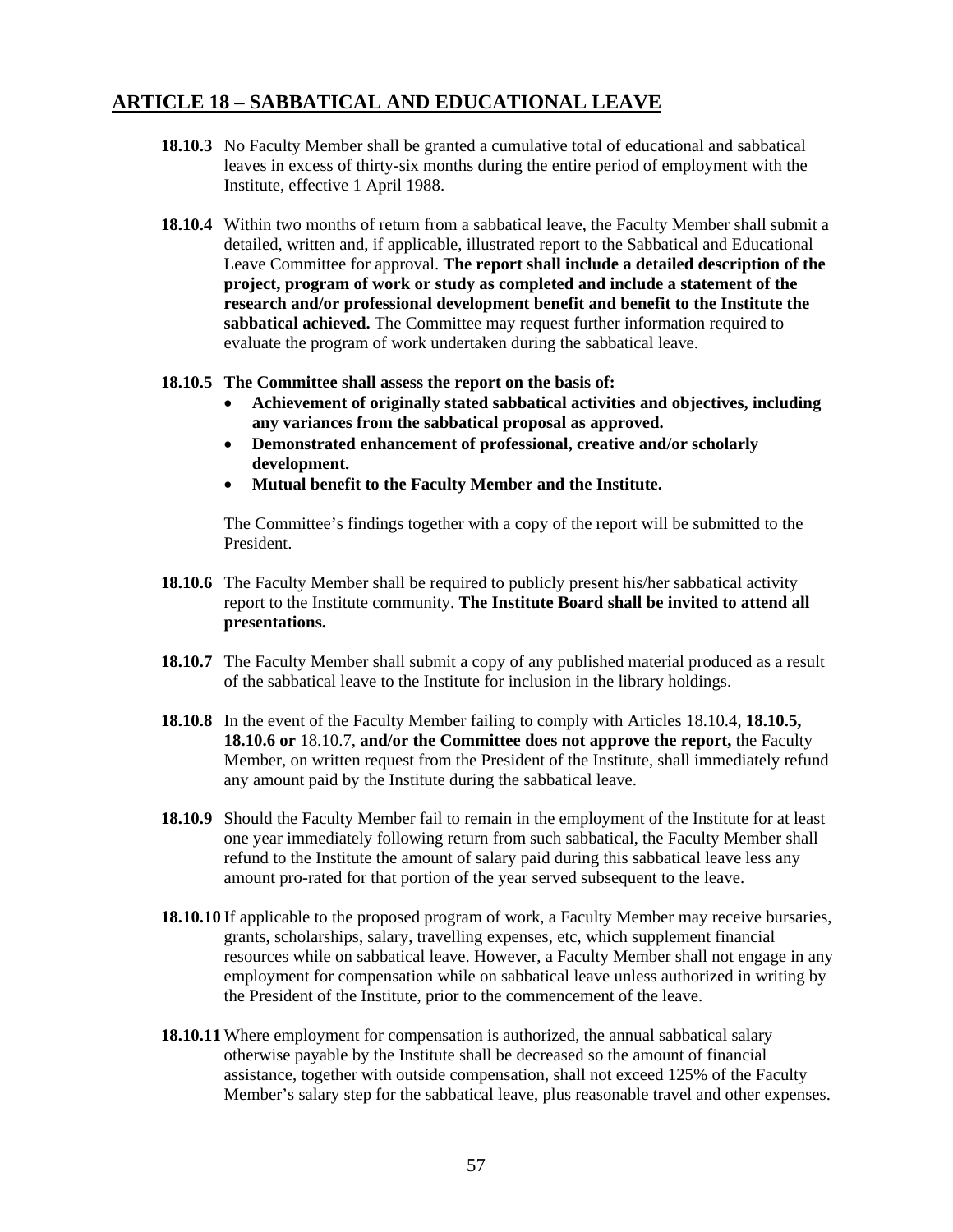### **18.11 Educational Leaves**

**18.11.1** An educational leave shall be defined as a leave of not less than eleven days and not greater than four months in duration.

### **18.11.2 Funding**

Educational leaves shall be granted subject to available funds.

### **18.11.3 Eligibility**

 Regular Faculty Members shall be eligible to apply for such leave after they have been employed by the Institute for the equivalent of two continuous years at the time of application.

### **18.11.4 Application Format and Assessment Process**

- **18.11.4.1** The application format, application submission and notification of disposition, assessment procedures and appeal shall conform with those for sabbatical leave described in Articles 18.06 to 18.10 above, in the case of applications which are for a period of four months in duration.
- **18.11.4.2** When the application is for less than a four month period, the application format above shall apply with the exception that such submission be made two months prior to the proposed commencement date. This application will be reviewed at a special meeting of the Sabbatical and Educational Leave Committee who will inform the applicant of its decision at least one month prior to the proposed commencement date of the leave.

### **18.11.5 Conditions**

- **18.11.5.1** Faculty Members granted educational leaves shall be paid the equivalent of seventy five percent of their annual salary during the approved duration of the leave. Health and welfare benefit payments and other statutory contributions made on behalf of the Faculty Member shall be maintained by the Institute throughout the approved educational leave.
- **18.11.5.2** Within one month of returning to the Institute from an educational leave, the Faculty Member shall submit to the Committee a written and, if applicable, illustrated report as evidence of having carried out the purpose for which the leave was granted.
- **18.11.5.3** In the event of non-compliance with Article 18.11.5.2 the Faculty Member shall, on written request from the President of the Institute, immediately refund any amount paid by the Institute during the approved educational leave.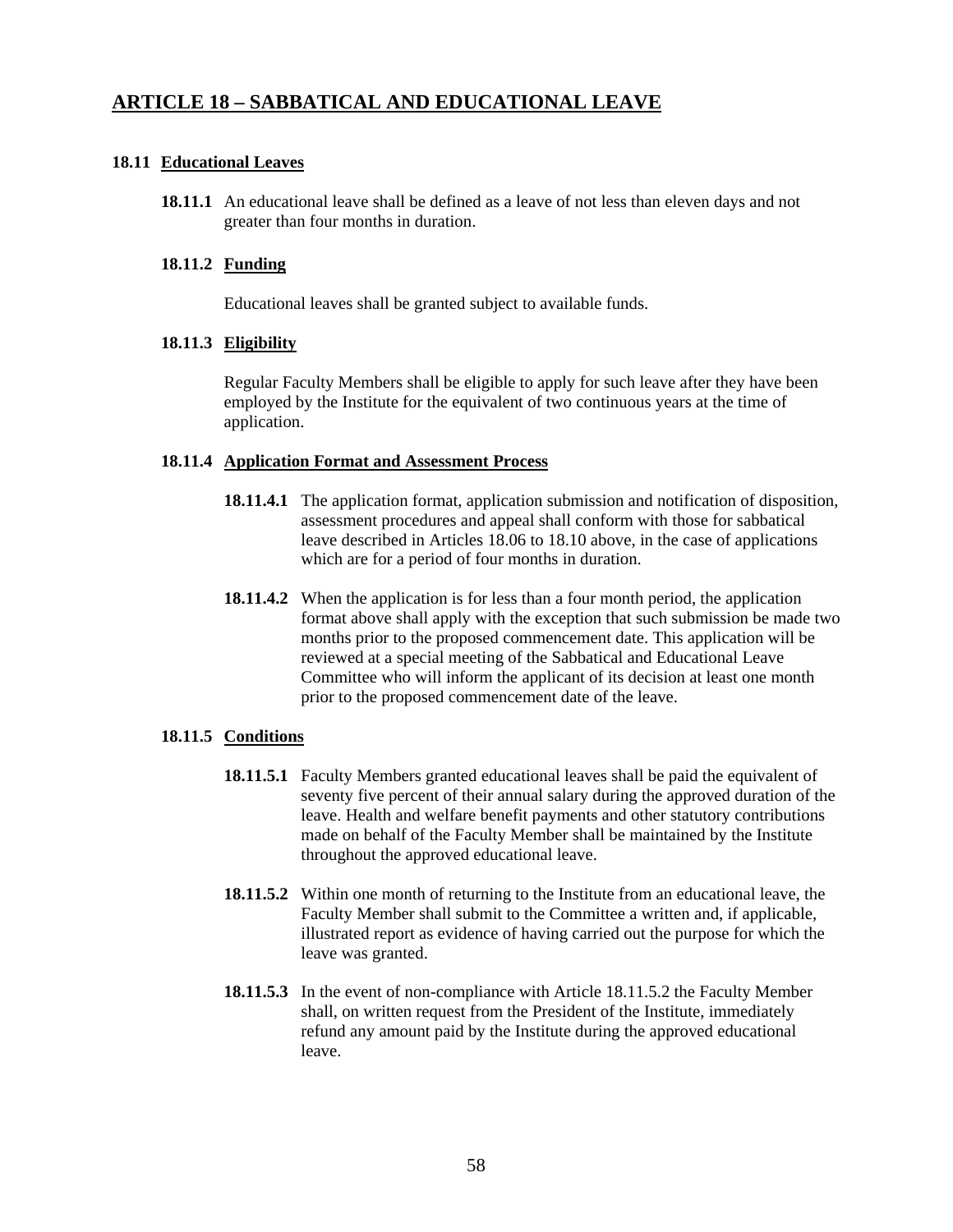**18.11.5.4** Should the Faculty Member fail to remain in the employment of the Institute for at least one year immediately following return from such educational leave, the Faculty Member shall refund to the Institute the amount of salary paid during this leave less any amount pro-rated for that portion of the year served subsequent to the educational leave.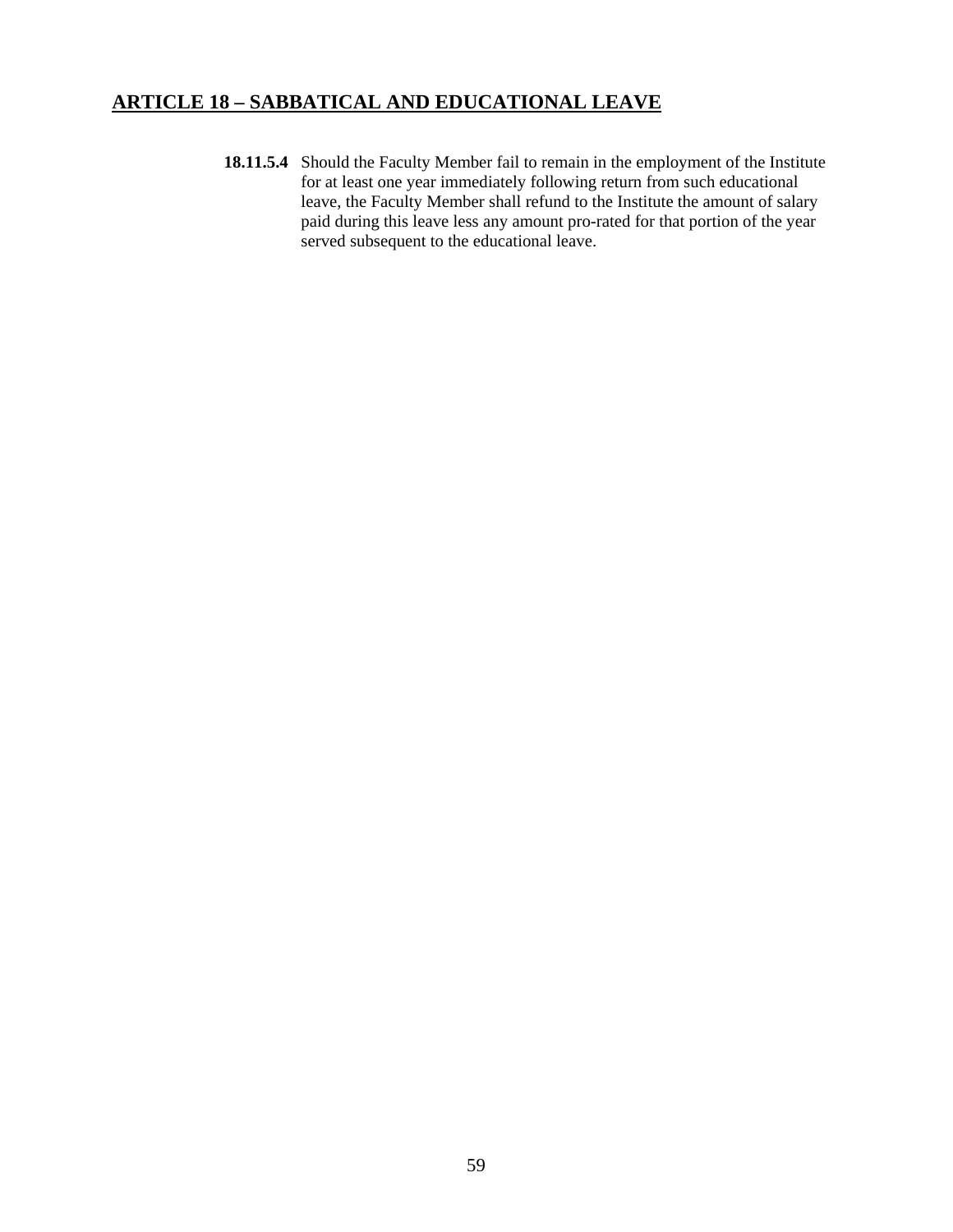#### **19.01 Leave of Absence Without Pay**

 Leave of absence without pay may be granted to Regular or Probationary Faculty Members at the discretion of the President of the Institute. Applications are to be made to the Dean (or the administrative supervisor in the case of a Librarian or Counsellor). Such leave shall not be withheld unreasonably.

- **19.01.1** When leave of absence without pay is granted it will be on the understanding that normal remuneration will be deducted on a per diem basis.
- **19.01.2** When leave of absence without pay exceeds thirty calendar days, Article 21.07.7 will apply.

#### **19.02 Leave of Absence With Pay**

- **19.02.1** Leave of absence with pay shall be granted to Faculty Members who would otherwise be working on that calendar day or portion thereof in the following amounts and for the following purposes.
	- **19.02.1.1** Up to a maximum of five consecutive working days upon a death in the immediate family of the Faculty Member or his/her spouse or partner. Immediate family includes spouse, common-law spouse, partner, parent-inlaw, parent, child, brother, sister, grandparent or grandchild. The President of the Institute may grant additional leave in extenuating circumstances.
	- **19.02.1.2** One day to attend funeral as a pallbearer.
	- **19.02.1.3** When summoned or subpoenaed as a juror in any proceedings under any federal or provincial statute. Faculty Members may retain the small sum paid to them by the courts in lieu of expenses incurred.
	- **19.02.1.4** When summoned or subpoenaed as a witness in any proceedings under any federal or provincial statute, if not a party to the action.
	- **19.02.1.5** When appearing as a defendant in a criminal or traffic case, if acquitted.

#### **19.03 Maternity and Parental Leave**

#### **19.03.1 General Provisions**

**19.03.1.1** The services of a Faculty Member on maternity leave will be considered continuous for the purpose of any pension, medical or other plan benefit to the employee and for the purposes of Article 34. The Institute will continue to make payments to the benefit plans in the same manner as if the employee were not absent. Where the employee shares or pays for the cost of benefit premium, she will have the option of continuing the coverage for the duration of the leave. All benefit plan coverage, terms, conditions and eligibility requirements will at all times be covered by the actual terms and conditions of the benefit plan contracts.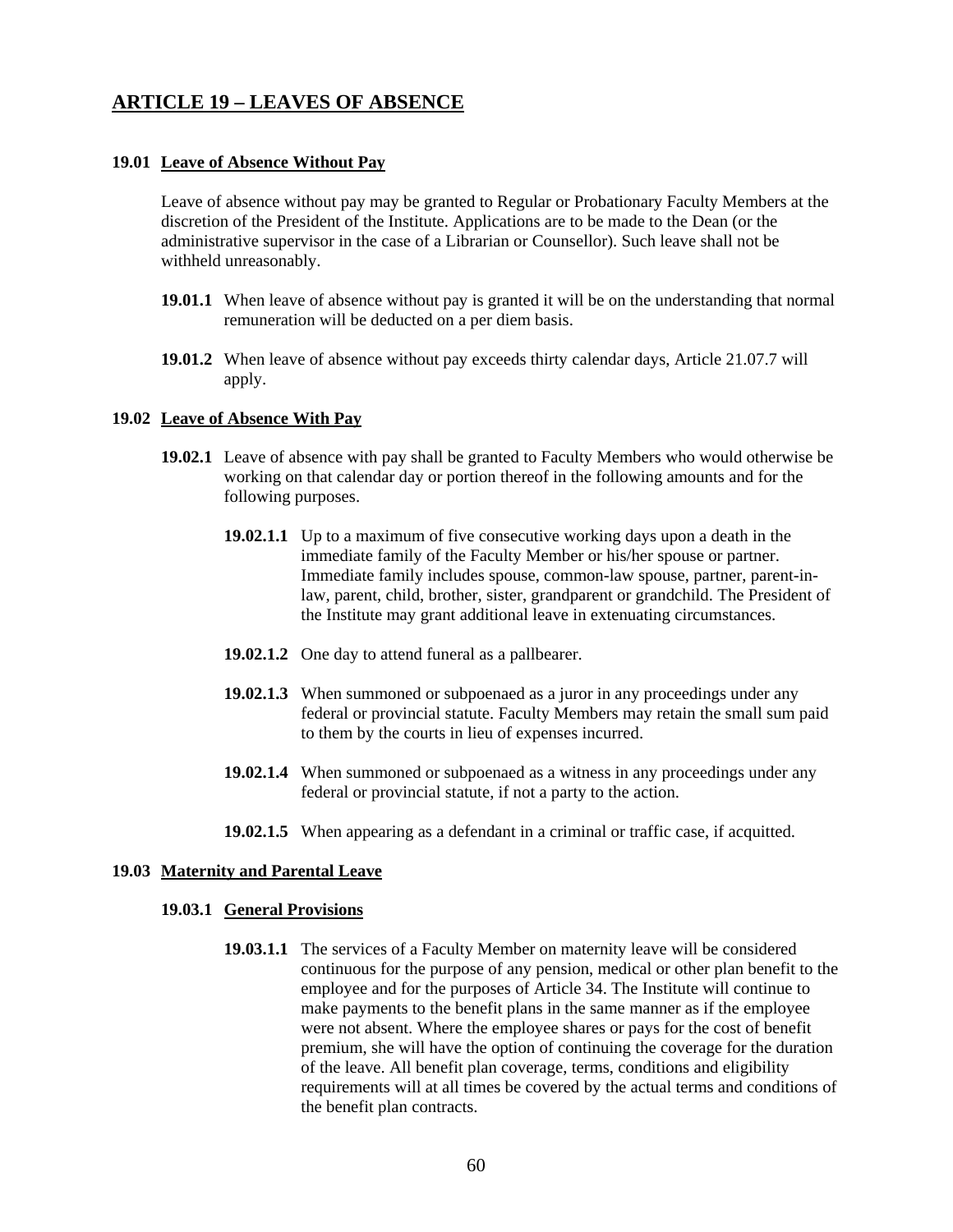- **19.03.1.2** An employee who returns to work following a maternity or parental leave, shall be placed in the position the employee held prior to the leave or in a comparable position.
- **19.03.1.3** An employee who has taken leave under this provision is entitled to all increases in wages and benefits the employee would have been entitled to had the leave not been taken.
- **19.03.1.4** A Faculty Member on maternity or parental leave will accrue vacation time during the period of the leave but will not receive vacation pay for vacation time accrued during the unpaid leave.
- **19.03.1.5** Where the proposed commencement of the leave or return to work does not coincide with the instructional calendar the Institute and the Faculty Member may negotiate a mutually acceptable return date.
- **19.03.1.6** The Human Resources Department will make available information regarding Employment Insurance benefits, the College Pension Plan and the Supplementary Employment benefits.
- **19.03.1.7** Upon written request and provided the Institute is given reasonable notice to enable it to hire a suitable replacement, an employee may be entitled to a leave of absence without pay of up to six (6) consecutive months, in addition to statutory requirements, provided the return date coincides with the instructional calendar.

#### **19.03.2 Maternity Leave**

- **19.03.2.1** A pregnant full-time or part-time Regular or Probationary Faculty Member is entitled to unpaid maternity and parental leave for a combined total of up to fifty-two consecutive weeks.
- **19.03.2.2** A Lecturer, Adjunct or Sessional Faculty Member is entitled to an unpaid maternity leave for the duration of her current contract.
- **19.03.2.3** A Faculty Member who takes maternity leave will also be eligible for parental leave as provided for in Article 19.03.3.
- **19.03.2.4** The Institute may require an employee to commence a leave of absence without pay, vacation leave or maternity leave where the duties of the employee cannot reasonably be performed because of the pregnancy and to continue the leave of absence until the Faculty Member provides a certificate from a medical doctor stating that she is able to perform her duties.
- **19.03.2.5** In the event that a Faculty Member gives birth before the request for a maternity leave is made and she provides a certificate from her medical doctor stating the birth date, the Institute will grant her maternity leave as provided for in Article 19.03.2, 19.03.3. If the pregnancy has terminated and she provides a certificate from a medical doctor, the leave will be for a period requested by the Faculty Member to a maximum of six weeks.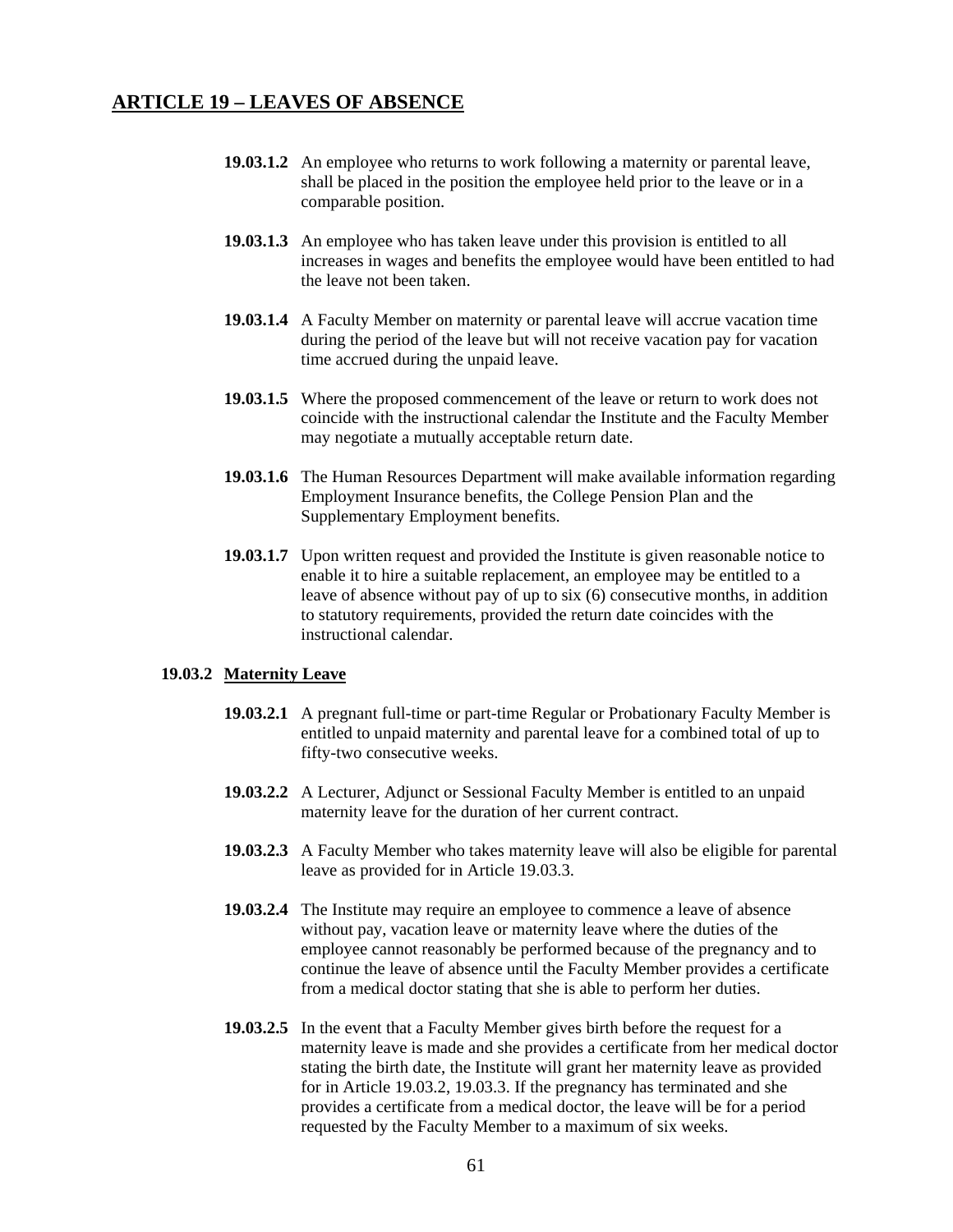- **19.03.2.6** A Faculty Member will apply in writing for maternity leave at least four weeks prior to the leave, stating the duration of the leave. A Faculty Member will provide a certificate from a medical doctor stating the estimated date of birth.
- **19.03.2.7** Maternity leave will normally commence eleven weeks prior to the estimated date of delivery. Upon request, a Faculty Member may commence maternity leave at a later date.
- **19.03.2.8** A Faculty Member has the option of deferring the commencement of her maternity leave by electing to first take all or part of any annual vacation at full salary to which she is entitled at the commencement of the leave, provided the Institute is given reasonable notice of her intention to do so.

#### **19.03.3 Parental and Adoption Leave**

- **19.03.2.1** Unpaid parental leave of up to thirty-seven weeks shall be granted to Regular and Probationary Faculty Members upon written request subject to the other provisions of this Article 19.03.
- **19.03.2.2** A Lecturer, Adjunct or Sessional Faculty Member is entitled to an unpaid parental or adoption leave for the duration of his/her current contract.
- **19.03.2.3** The Faculty Member shall provide the Institute with a minimum of four weeks written notice of intent to take parental or adoption leave and will provide as much information regarding the assumption of custody as possible.
- **19.03.2.4** A natural father or adopting parent may take parental leave any time within one year of the birth or adoption but must take the leave at one time. A birth mother shall take parental leave immediately following her Employment Insurance maternity benefit.

#### **19.03.4 Supplemental Employment Benefit for Maternity and Parental Leave**

- **19.03.4.1** The Institute will provide a Supplementary Employment Benefit (SEB) Plan for Regular and Probationary Faculty Members on maternity leave.
- **19.03.4.2** The SEB plan is intended to supplement the Employment Insurance benefits received by Faculty Members for temporary unemployment caused by maternity leave.
- **19.03.4.3** Except as provided in Article 19.03.5, Special Supplementary Employment Benefits (SSEB), the SEB plan will provide Faculty Members on approved maternity leave with \$125 per week for seventeen weeks.
- **19.03.4.4** If a Faculty Member receives Special SEB payments as provided for in Article 19.03.5, she is eligible to receive regular SEB payments from time not used under the Special SEB plan, but the maximum received from the two plans will be for seventeen weeks. At no time shall a Faculty Member receive more than 100% of net salary from these plans and Employment Insurance.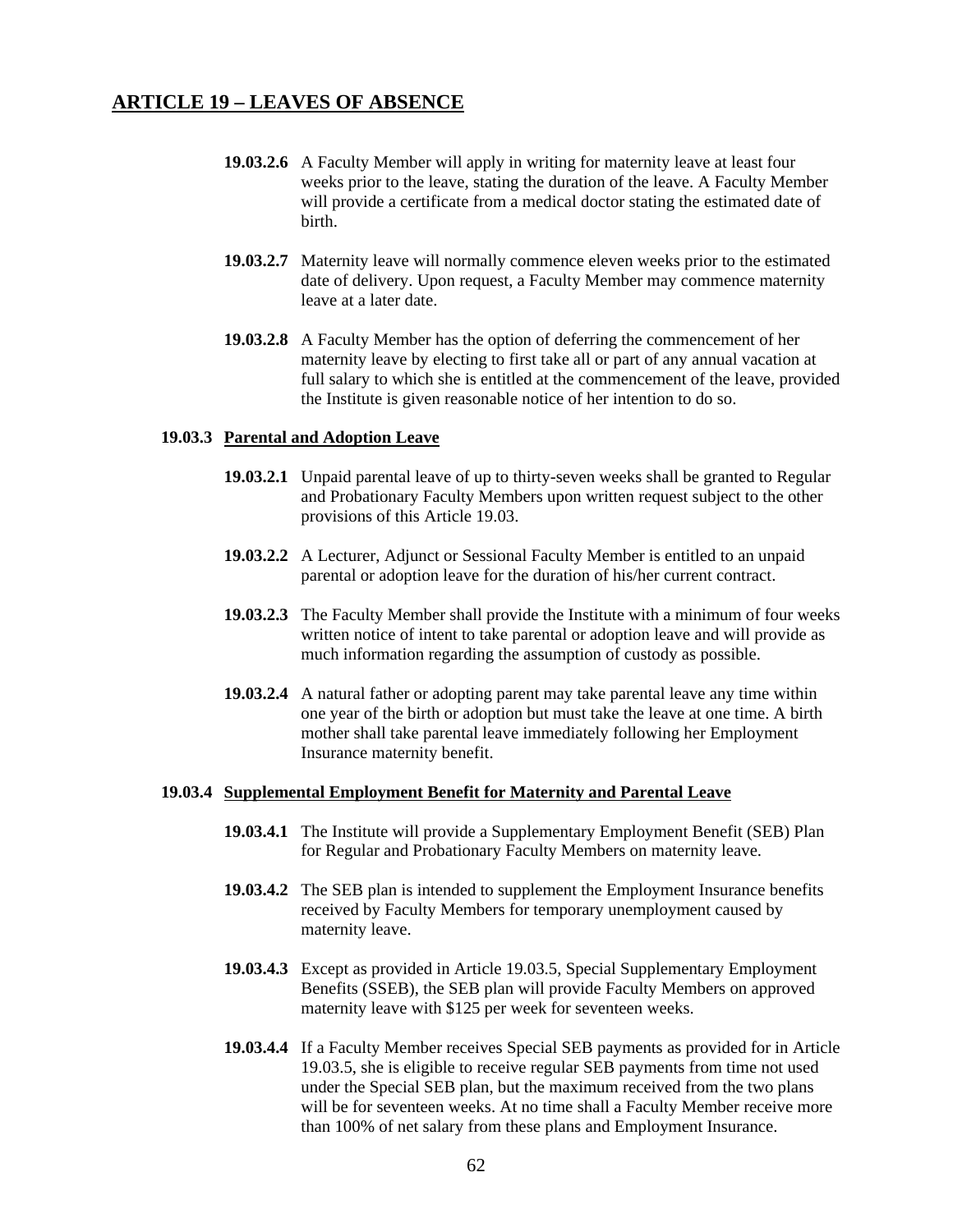- **19.03.4.5** A Faculty Member is not entitled to receive Supplemental Employment Benefits and disability benefits concurrently. To receive Supplemental Employment Benefits the Faculty Member shall provide the Institute with proof of application for and receipt of Employment Insurance benefits.
- **19.03.4.6** The SEB Benefit is payable for the two week Employment Insurance waiting period.
- **19.03.4.7** If a Faculty Member receives Special SEB payments as provided for in Article 19.03.5, she is eligible to receive regular SEB payments from time not used under the Special SEB plan, but the maximum received from the two plans will be for seventeen weeks. At no time shall a Faculty Member receive more than 100% of net salary from these plans and Employment Insurance.

#### **19.03.5 Special Supplementary Employment Benefits**

- **19.03.5.1** The Institute will provide a Special Supplementary Employment Benefit plan (SSEB) to supplement the Employment Insurance benefits received by Regular or Probationary Faculty Members on approved maternity leave who are medically unable to perform her job duties due to the pregnancy.
- **19.03.5.2** The benefit level paid under the SSEB plan is 100% of normal gross pay minus Employment Insurance benefits and required deductions.
- **19.03.5.3** A Faculty Member must prove that she is in receipt of Employment Insurance benefits in order to receive the SSEB payments.
- **19.03.5.4** This plan is payable for the two week Employment Insurance waiting period.

#### **19.04 Compassionate Care Leave**

#### **19.04.1 Entitlement**

A Faculty Member will be granted a compassionate care leave of absence without pay for up to eight (8) weeks to care for a gravely ill **family member**. In order to be eligible for this leave, the Faculty Member must provide a medical certificate as proof that the ill family member needs care or support and is at risk of dying within 26 weeks. **For the purposes of this Article only, family member is defined in accordance with the Employment Standards Act.** 

A Faculty Member who is granted a compassionate care leave of absence to care for a gravely ill **family member**, shall be entitled to the benefits as follows:

**a.** The Faculty Member's benefit coverage will continue for the duration of the compassionate care leave, to a maximum of eight (8) weeks, and the premium payment shall be on the same basis as if the Faculty Member were not on leave.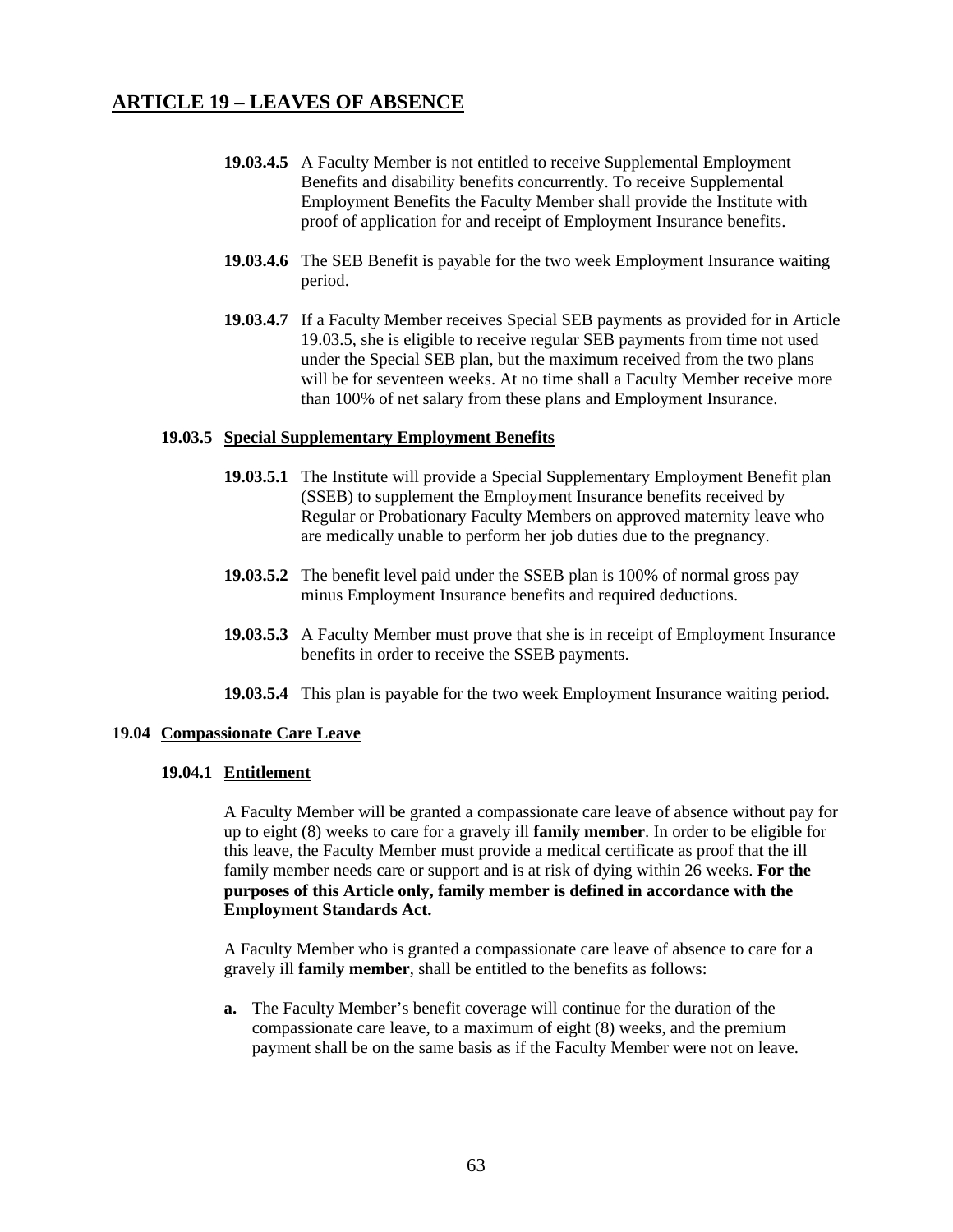- **b.** Where a Faculty Member elects to buy back pensionable service for part or all of the duration of the compassionate care leave, to a maximum of eight (8) weeks, the Institute shall pay the Employer portion of the pension contributions in accordance with the Pension Plan regulations.
- **c.** A Faculty Member who returns to work following a leave granted under this provision shall be placed in the position the employee held prior to the leave or in a comparable position.

#### **19.05 Additional Leaves**

Should a Faculty Member require additional time to care for a gravely ill parent, partner, child or step-child, additional leaves may be granted beyond the 8 week period specified in Article 19.04 above. Such additional leave shall be pursuant to Article 19.01 General Leave.

#### **19.06 Public Duties**

**19.06.1** The Institute may grant a leave of absence without pay to a Regular Faculty Member to engage in election campaign activities in a municipal, provincial or federal election to a maximum of ninety (90) days. Such requests shall be made with sufficient notice to enable the Institute to hire a suitable replacement.

#### **19.07 Exchange Leave**

- **19.07.1** A Regular Faculty Member may, with the agreement of the Vice President Academic, after consultation with Faculty Members curriculum area, exchange her/his position and responsibilities with a qualified person from another institution for a fixed period of time.
- **19.07.2** A request for exchange shall be considered for approval only if the exchange is of benefit to both the Institute and the Faculty Member.
- **19.07.3** The Faculty Member will continue to receive his/her salary and benefits for the duration of the exchange.
- **19.07.4** The exchange shall be at no additional cost to the Institute. All costs and pay for the exchanging individual shall be borne by the individual's institution.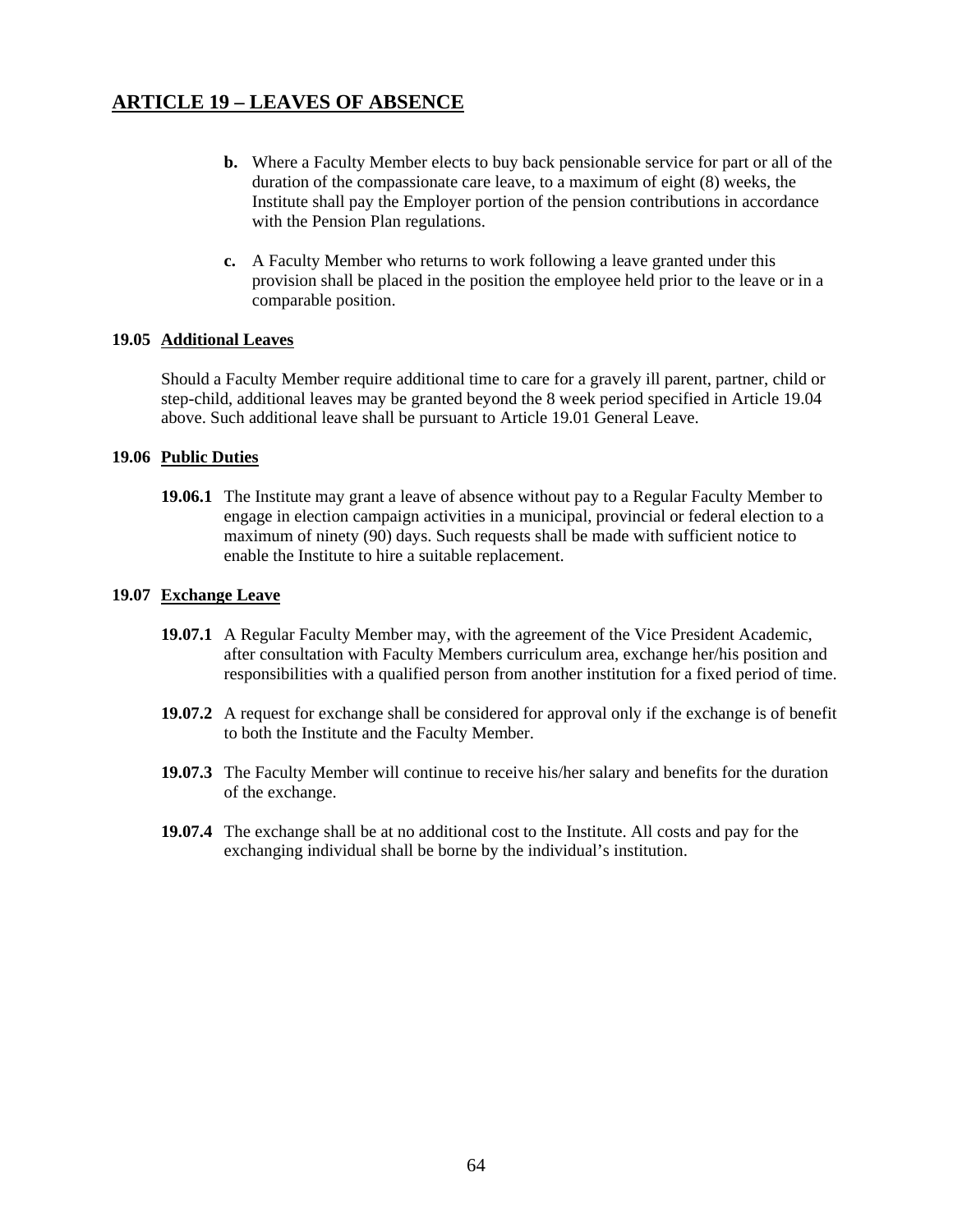## **ARTICLE 20 – SICK LEAVE**

#### **20.01 Regular and Probationary Faculty**

- **20.01.1** All full-time and part-time Regular and Probationary Faculty Members will be paid one hundred percent (100%) of salary for the first ninety days of any one continuous illness, injury or disability. Any one illness, injury or disability is deemed continuous for a maximum of six months following a return to work from sick leave or LTD benefits for that illness, injury or disability.
- **20.01.2** The Faculty Association and the Institute will implement a third party adjudication plan with a health insurance provider agreed to by the Parties with the cost to be borne by the Institute and with a jointly agreed appeal procedure.
- **20.01.3** If a Faculty Member produces a medical certificate from a duly qualified medical practitioner with respect to an absence due to illness, the Institute may request third party adjudication of the medical reasons for the absence. The Faculty Association shall be informed of any such request.
- **20.01.4** Where the Institute requests a third party adjudication, the Faculty Member agrees to provide authorization for such adjudication. The Institute, the Faculty Association and the Faculty Member agree to be bound by the adjudicated decision reached in accordance with Article 20.01.2.
- **20.01.5** The Institute and the Faculty Association recognize the confidentiality of health and medical information of employees. Access to employee health information will remain solely with the Faculty Member, the Faculty Member's doctor, and the third party adjudicator.
- **20.01.6** No Regular or Probationary Faculty Member shall receive sick leave pay while on a leave of absence without pay, maternity, parental or adoption leave, WCB benefits, or layoff.

### **20.02 Non-Regular Faculty**

- **20.02.1** All Non-Regular Faculty Members shall earn sick leave credits on a pro-rated basis according to their contracted teaching load at the rate of one and one-half days for each month worked for a 100% teaching load.
- **20.02.2** No Non-Regular Faculty Member shall earn sick leave credits while on a leave of absence without pay, maternity, parental or adoption leave, sick leave, WCB benefits or layoff.

### **20.03 General**

**20.03.1** Any Faculty Member absent because of illness may be required by the Institute to produce a certificate from a duly qualified medical practitioner of their choice who is licensed to practice in the Province of British Columbia, certifying that they are unable to carry out their duties due to illness. Any costs for the certificate will be paid by the Institute.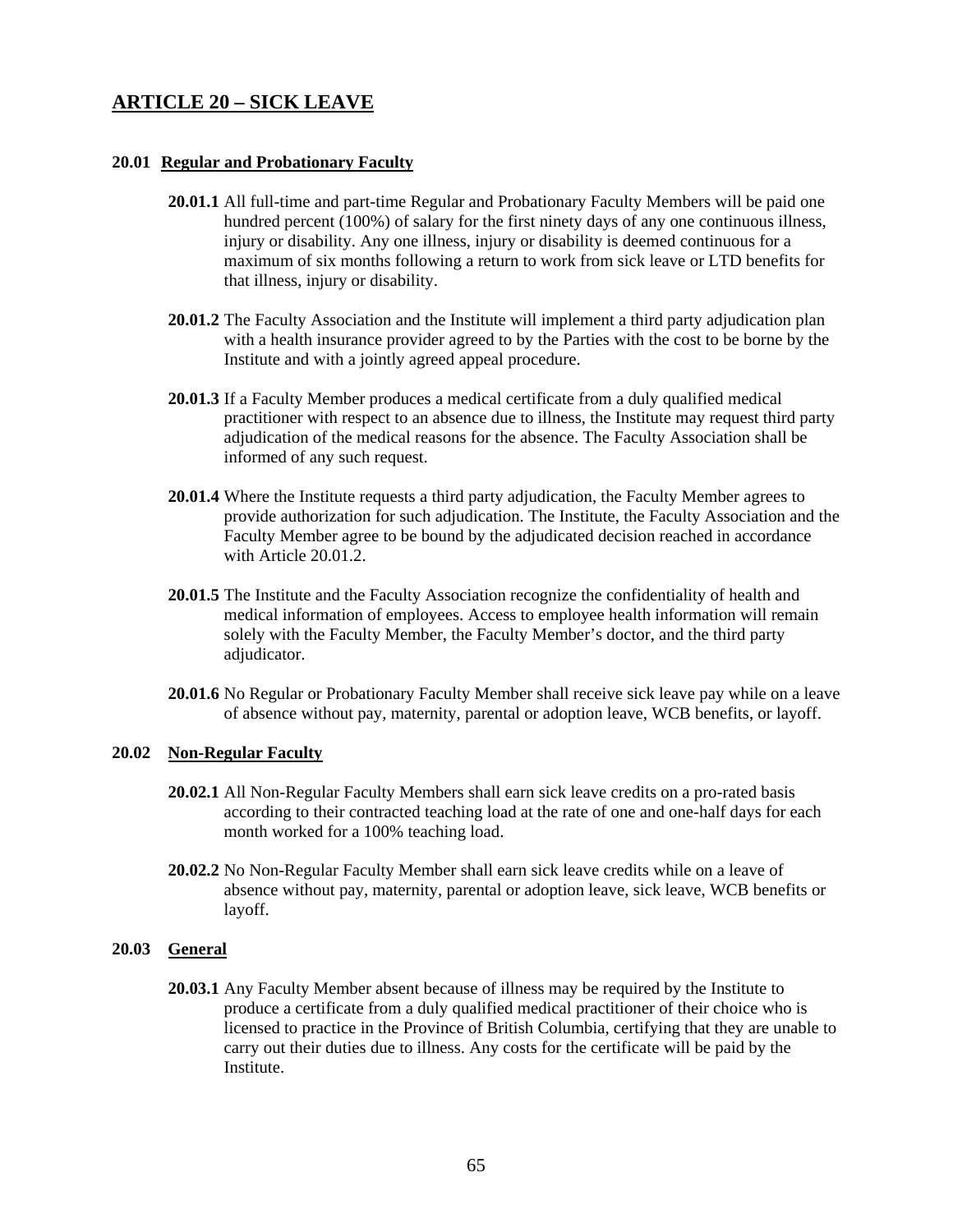## **ARTICLE 20 – SICK LEAVE**

- **20.03.2** Any Faculty Member returning to work from an absence due to illness, injury or disability for five or more consecutive working days may be required by the Institute to provide confirmation of illness by a duly qualified medical practitioner of their choice who is licensed to practice in the Province of British Columbia certifying that they are medically able to resume their duties. Any costs for the certificate will be paid by the Institute.
- **20.03.3** Immediately following the conclusion of a sick leave, LTD or WCB benefits period, the Faculty Member shall be returned to his/her contracted salary status.
- **20.03.4** Upon the conclusion of sick leave, LTD or WCB benefits period, Regular and Probationary Faculty Members shall be immediately returned to their duties or, if during the annual vacation period, they will proceed to use the time remaining for their annual vacation. If arrangements cannot be made for a return to normal instructional duties, alternative duties will be proposed by the Faculty Member concerned in conjunction with the Dean and the Faculty Association. A report will be submitted to the Dean at the conclusion of the period of special duties outlining the nature of work carried out and the results achieved. In any case, the Faculty Member will be returned to Regular salary status immediately upon the conclusion of sick leave, LTD or WCB benefits period.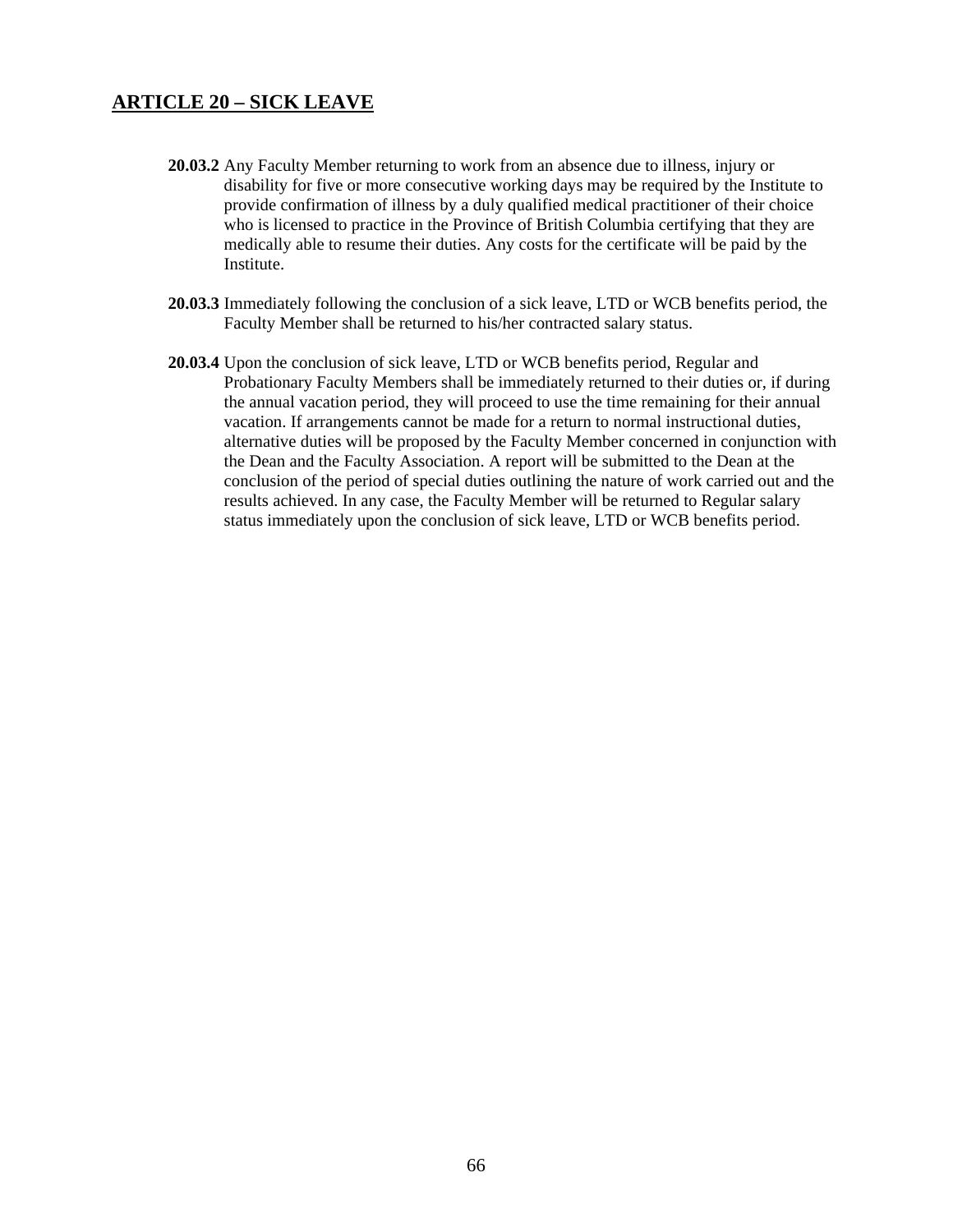#### **21.01 Basic Medical and Extended Health Insurance**

 The Institute shall arrange and pay for 100% of the monthly premiums for the Medical Services Plan of British Columbia and arrange and pay for 100% of the monthly premiums for an extended health insurance plan for all Regular and Probationary Faculty Members and Lecturers (full-time and part-time) and their dependents only.

#### **21.02 Optical Care Insurance**

 The Institute shall arrange and pay for optical care insurance for all Regular **and** Probationary Faculty Members (full and part-time), and Lecturers, to a maximum of **\$500** payable in any twenty-four (24) month period after six months participation in the plan. The terms and conditions of the Plan shall prevail, and any payment shall be subject to the provisions of the insurance carrier.

#### **21.03 Dental Plan**

 **21.03.1** The Institute shall arrange and pay for a dental plan for all Regular, Probationary Faculty Members and Lecturers (full-time and part-time) and their dependents, the Plan shall provide the following minimum coverage:

| Plan                                | Percentage of Approved Plan Schedule of Fees |
|-------------------------------------|----------------------------------------------|
| A – Basic Dental                    | 100\%                                        |
| B – Prosthetics, Crowns and Bridges | 50\%                                         |
| $C - Orthodontics$                  | 50%                                          |

 **21.03.2** A participating Faculty Member is only eligible for orthodontic services under Plan C after six months' participation in the Plan. The maximum amount for orthodontic treatment coverage shall be \$2,000 during a lifetime for any individual.

#### **21.04 Long-Term Disability Plan Coverage**

- **21.04.1** All Regular and Probationary Faculty Members (full-time and part-time) who have been actively employed for a period in excess of three months shall participate in the long term disability plan.
- **21.04.2** Lecturers are not eligible for long term disability benefit coverage.
- **21.04.3** Long term disability coverage will be provided in accordance with the terms and the contract with the insuring company on the following general basis:
	- amount of benefit sixty percent of basic monthly rate of earnings;
	- benefit effective following three months continuous absence due to sickness or injury;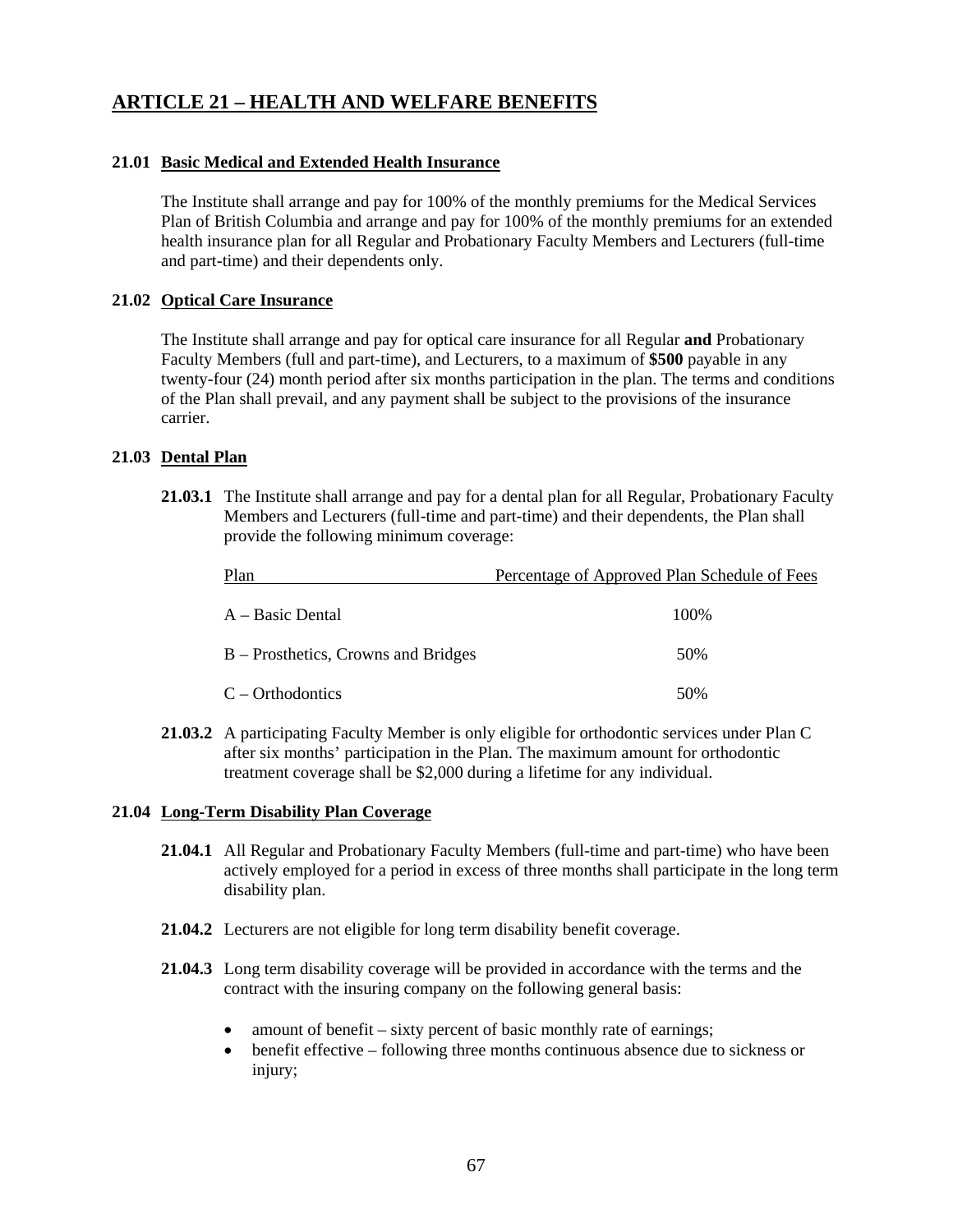- when so advised by the medical practitioner, and subject to the agreement of the LTD carrier, a Faculty Member may return to work on a part-time basis on salary for the workload actually taught, with the LTD carrier covering the remaining portion of the contracted salary at the sixty percent benefit amount.
- **21.04.4** The premium cost of salary indemnity coverage shall be borne entirely by the eligible Faculty Member and shall be paid by means of payroll deductions.

### **21.05 Group Life Insurance**

 The Institute shall arrange and pay for a group life insurance plan for all Regular and Probationary Faculty Members and Lecturers (full-time and part-time), who have been actively employed for three consecutive months. This plan shall provide three times annual salary to the next higher \$1,000. For Lecturers, the plan shall provide a flat benefit of \$75,000.

#### **21.06 Employee Assistance Plan**

- **21.06.1** The Institute shall maintain an employee assistance plan to be funded by the employer and employee portions of the Employment Insurance rebate for all Regular, Probationary and Non-Regular Faculty Members which provide counselling services to Faculty Members and their dependents with assured confidentiality.
- **21.06.2** Each year, the Institute shall provide the Benefits Committee with a financial summary of the administration of the plan within thirty (30) days of receipt of the information. The financial summary shall include a description of the employer and Faculty pro-rated portion of the Employment Insurance rebate described in 21.06.1

### **21.07 Benefit Coverage**

**21.07.1** Subject to the specific provision stated herein, all benefit plan coverage, terms, conditions and specific eligibility requirements with regard to optical care insurance, dental insurance, long term disability insurance, and group life insurance, shall at all times be covered by the actual terms and conditions of the contracts issued by the insurance carrier(s).

 The benefit plan descriptions contained in this Agreement are provided only for the purpose of general information.

**21.07.2** Regular and Probationary Faculty Members and Lecturers working less than forty percent of a full-time workload are not eligible for benefit coverage.

#### **21.07.3 Choosing and Ratifying Insurance Carriers and Plans**

 The Institute will consult with the Faculty Association through the Faculty representatives on the Benefits Committee regarding the insurance carriers and policies as well as continuance, changes and provisions related to any and all elements of the benefits coverage.

 Authorization for approval for any changes or amendments to any of the existing health and welfare plans terms of coverage provided for through this Agreement rests with the Faculty Association and is subject to ratification by it.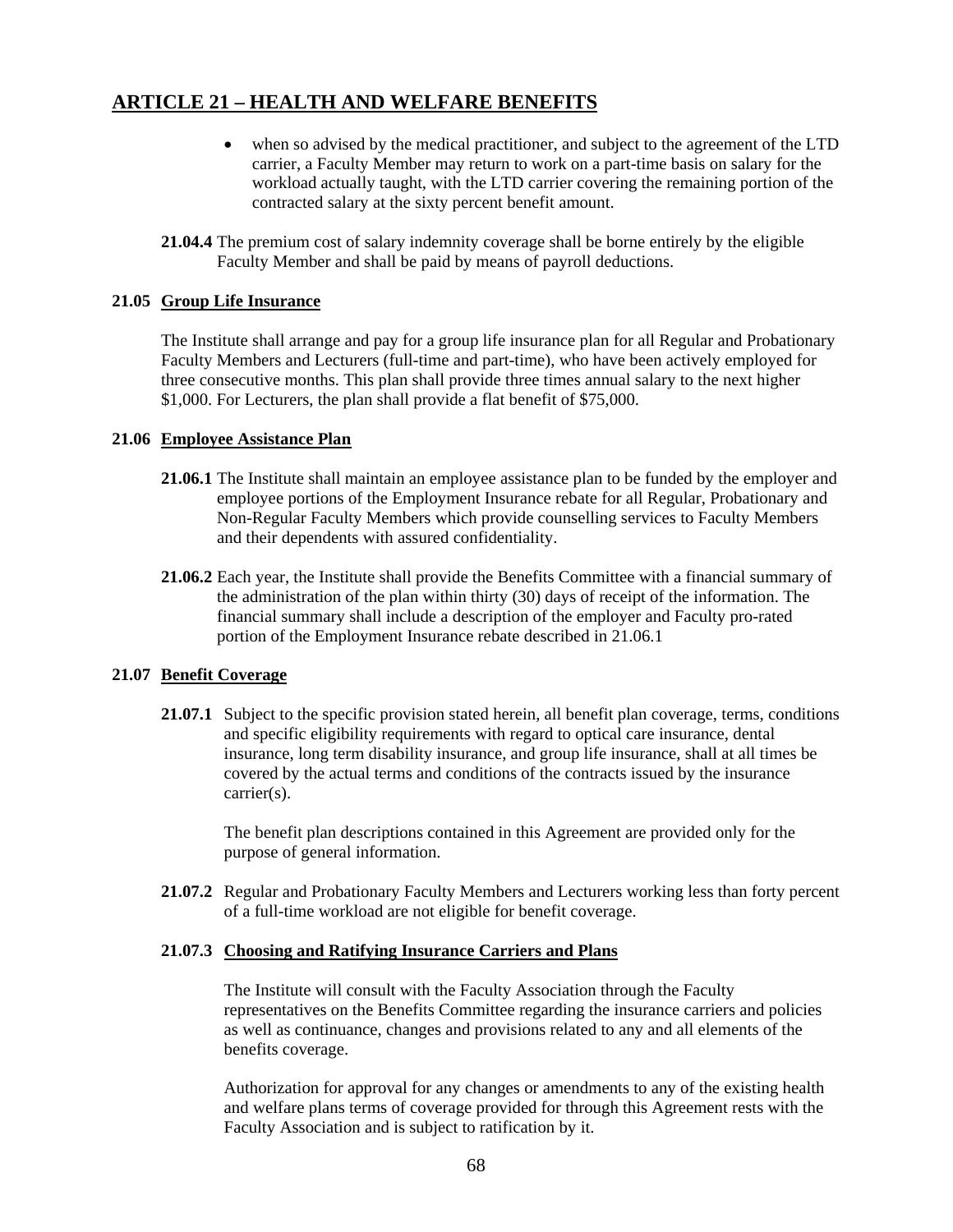#### **21.07.4 Duty to Provide Information**

 The Institute will ensure that current information regarding details of plans, carriers, coverage, limitations, exclusions and eligibility requirements is issued regularly to all insured Faculty Members and immediately following any changes. The above information will include procedural instructions and deadlines for application as well as any other administrative details specific to the Institute.

 The Institute shall arrange that the insurance carriers notify both the Institute and the Faculty Association immediately when changes are foreseen or planned in the limits or substance of the policy contracts.

 The Institute and the Faculty Association will make every effort to promptly provide any information regarding the benefit plans to any Faculty Member requesting the information.

#### **21.07.5 Responsibility of the Insured**

 It is understood and agreed that it is the responsibility of all Faculty Members to acquaint themselves with the specific details of coverage and eligibility requirements of all benefit plans, subject to having been provided with the relevant information as per Article 21.07.4.

 The Faculty Association and the Institute will not be directly responsible for oversights and errors made by the Faculty Members as to conditions of coverage or entitlement to benefits and to requirements for eligibility beyond the obligations specifically stipulated in this Agreement.

#### **21.07.6 Institute's Liability Limit**

 The Faculty Association recognizes and agrees that the Institute's obligation and liability with regard to providing the benefit and insurance coverages agreed to herein is in all events limited to arranging the underwriting of coverages by insurers and to the internal procedural administration of the plans. The Institute cannot be held liable for refusal by insurers to underwrite any plan, for cancellation of coverage by insurers, or for the rejection of any claim or claims by insurers. However, the Institute shall be responsible for the fair treatment of Faculty Members by the insurers.

## **21.07.7 Leave of Absence Without Pay**

- **21.07.7.1** The Parties to this Agreement recognize and agree that except where specifically provided in this Agreement, all benefits and entitlements provided by this Agreement are suspended for a Faculty Member who is absent on a leave of absence without pay in excess of thirty calendar days.
- **21.07.7.2** Except where otherwise stated in this Agreement, where a Faculty Member has been granted an approved leave of absence without pay in excess of thirty calendar days, and the Faculty Member has been participating in the following benefits coverages: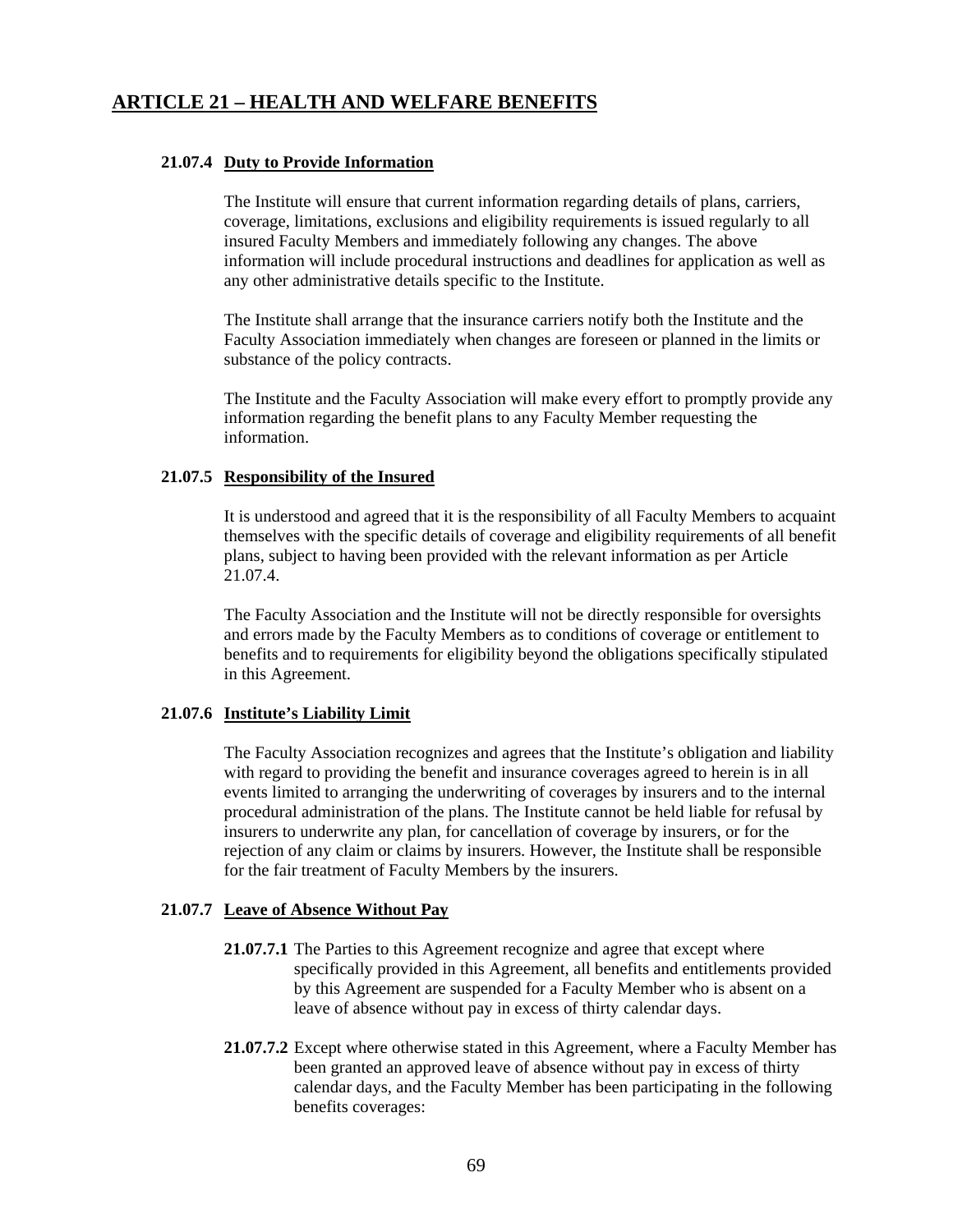- basic medical and extended health insurance
- optical care insurance
- dental plan
- long term disability plan
- group life insurance

 The Faculty Member may maintain the coverages in those plans subject to eligibility to remain covered under the terms of the individual policies. The Faculty Member must pay 100% of the premiums for those coverages during such leave, paid in advance before the leave commences or through a payment schedule prearranged with the Institute.

### **21.07.8 Same Sex Spouse**

 The Institute will recognize a same sex spousal relationship in the same way it recognizes opposite gender relationships.

 If the underwriters of the Institute's group benefits plan do not provide coverage for same sex couples, the Institute will make every reasonable effort, keeping in mind financial considerations, to obtain an underwriter that provides this coverage.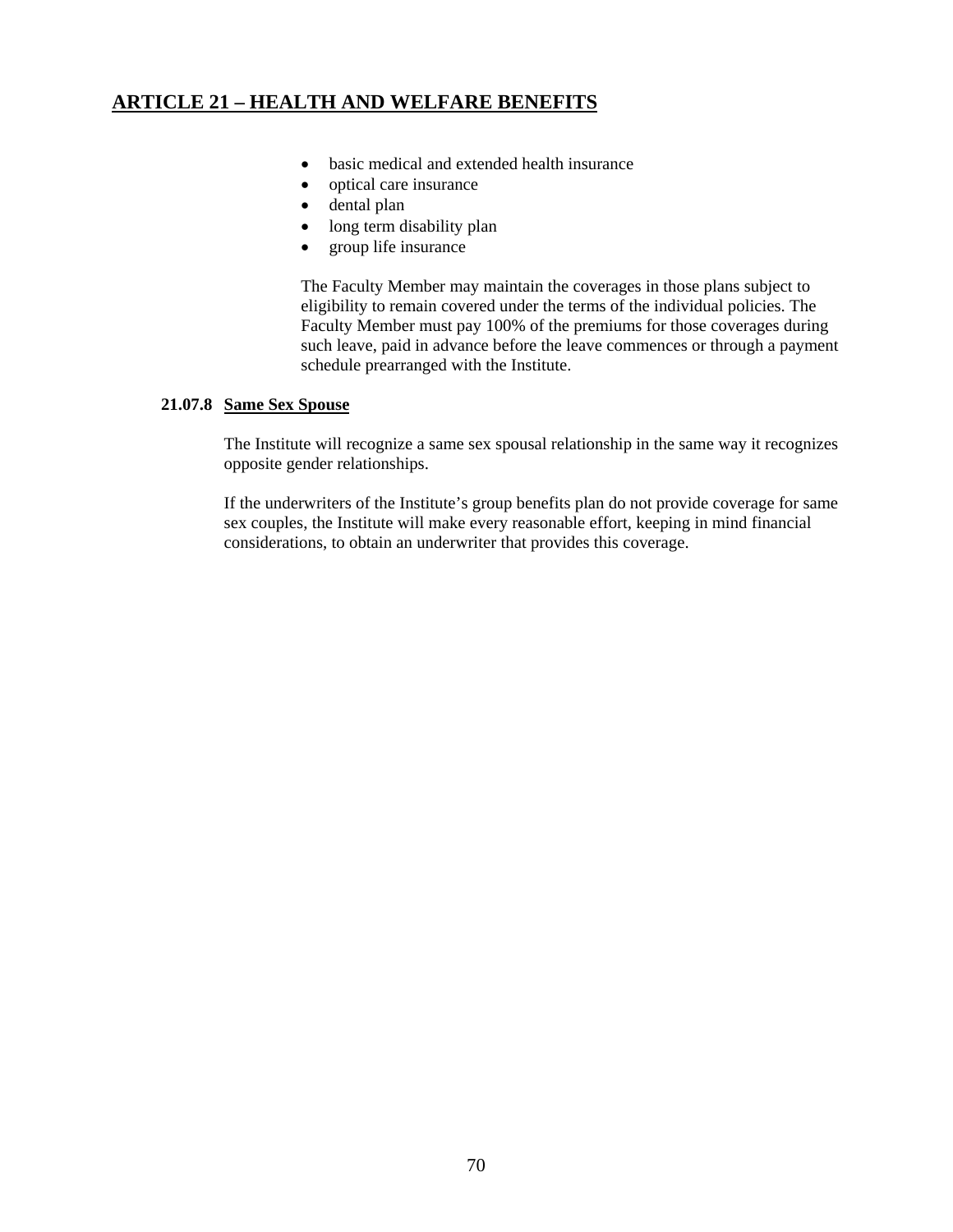## **ARTICLE 22 – BC COLLEGE PENSION PLAN**

#### **22.01 Full-Time Regular and Probationary Faculty Members**

**All eligible Faculty Members shall participate in the College Pension Plan in accordance**  with the College Pension Plan Regulations. The Institute will contribute to the cost of such coverage to the extent provided for in the College Pension Act.

#### **22.02 Non-Regular Faculty Members**

 Non-Regular Faculty Members are eligible to participate in the British Columbia College Pension Plan during their period of employment with the Institute in accordance with current legislation.

**22.02.1 Faculty Members who are eligible to opt out of the College Pension Plan may do so only upon providing a written waiver of their right to participate in the Plan, in accordance with the College Pension Plan Regulations.**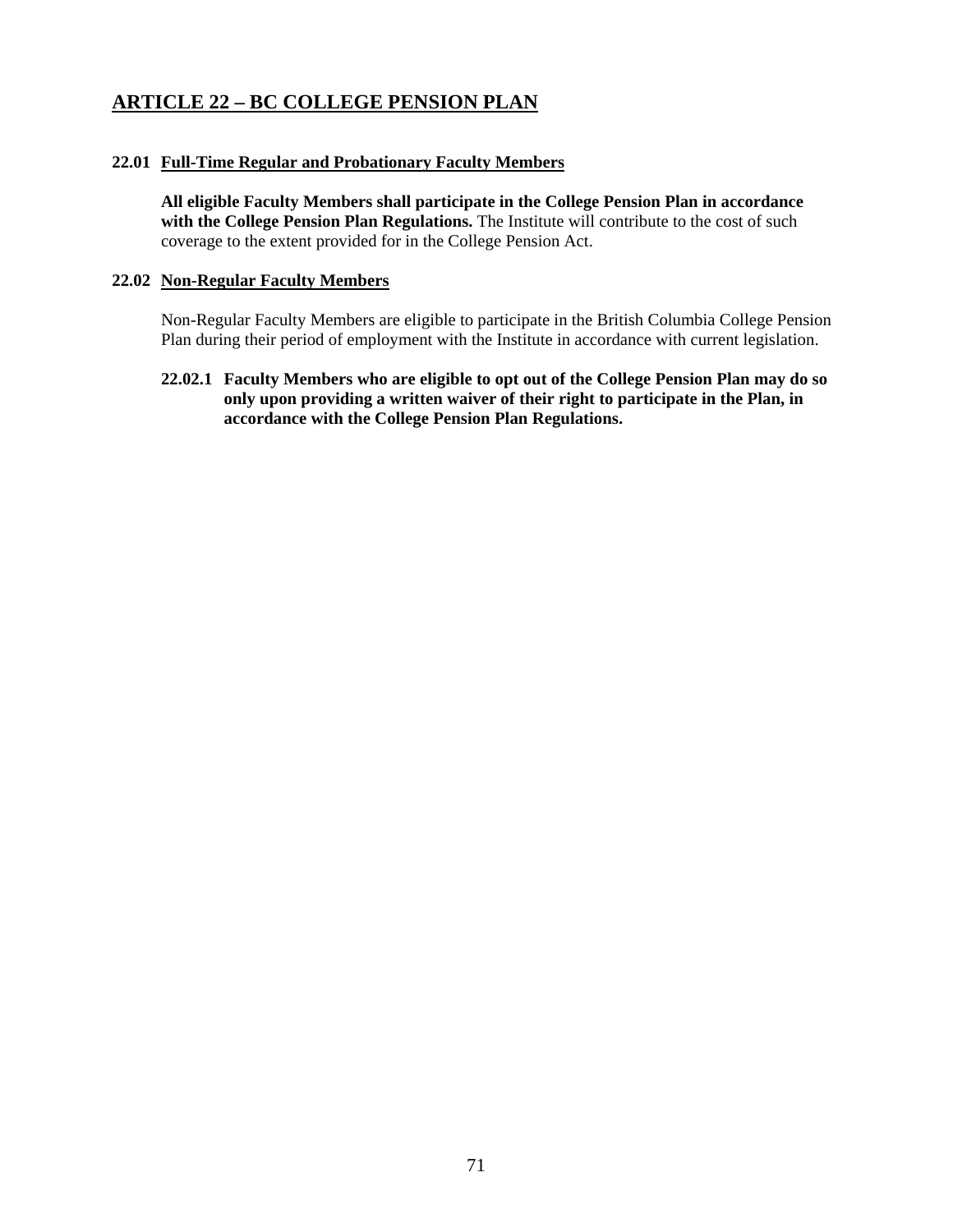# **ARTICLE 23 – EMPLOYMENT INSURANCE**

**23.01** Faculty Members shall be covered for employment insurances insofar as the statutes permit.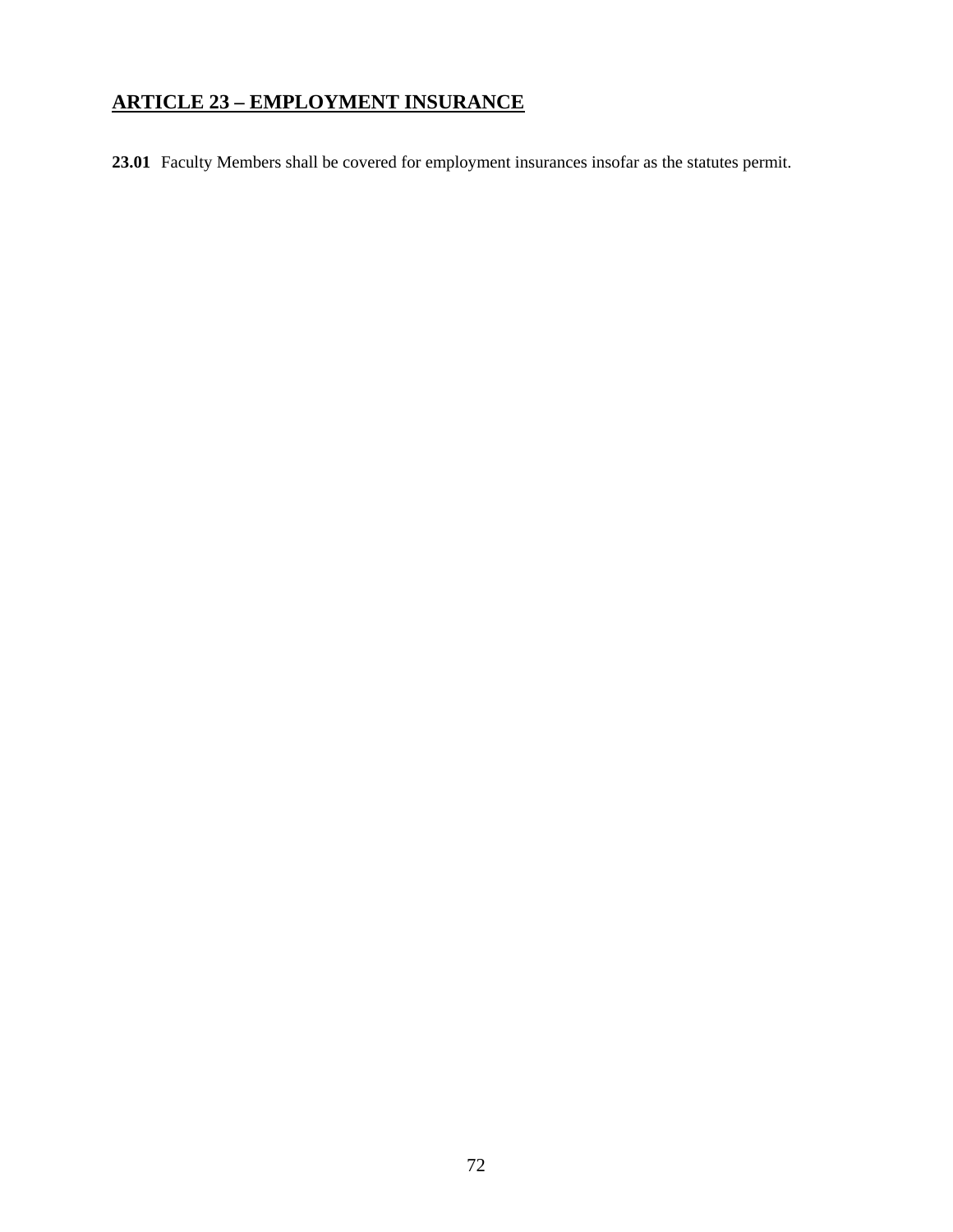# **ARTICLE 24 – CANADA PENSION PLAN**

**24.01** All Faculty Members shall participate in and contribute to the Canada Pension Plan in accordance with the applicable legislation. The Institute will contribute to the plan for each Faculty Member, to the extent provided for in the applicable legislation.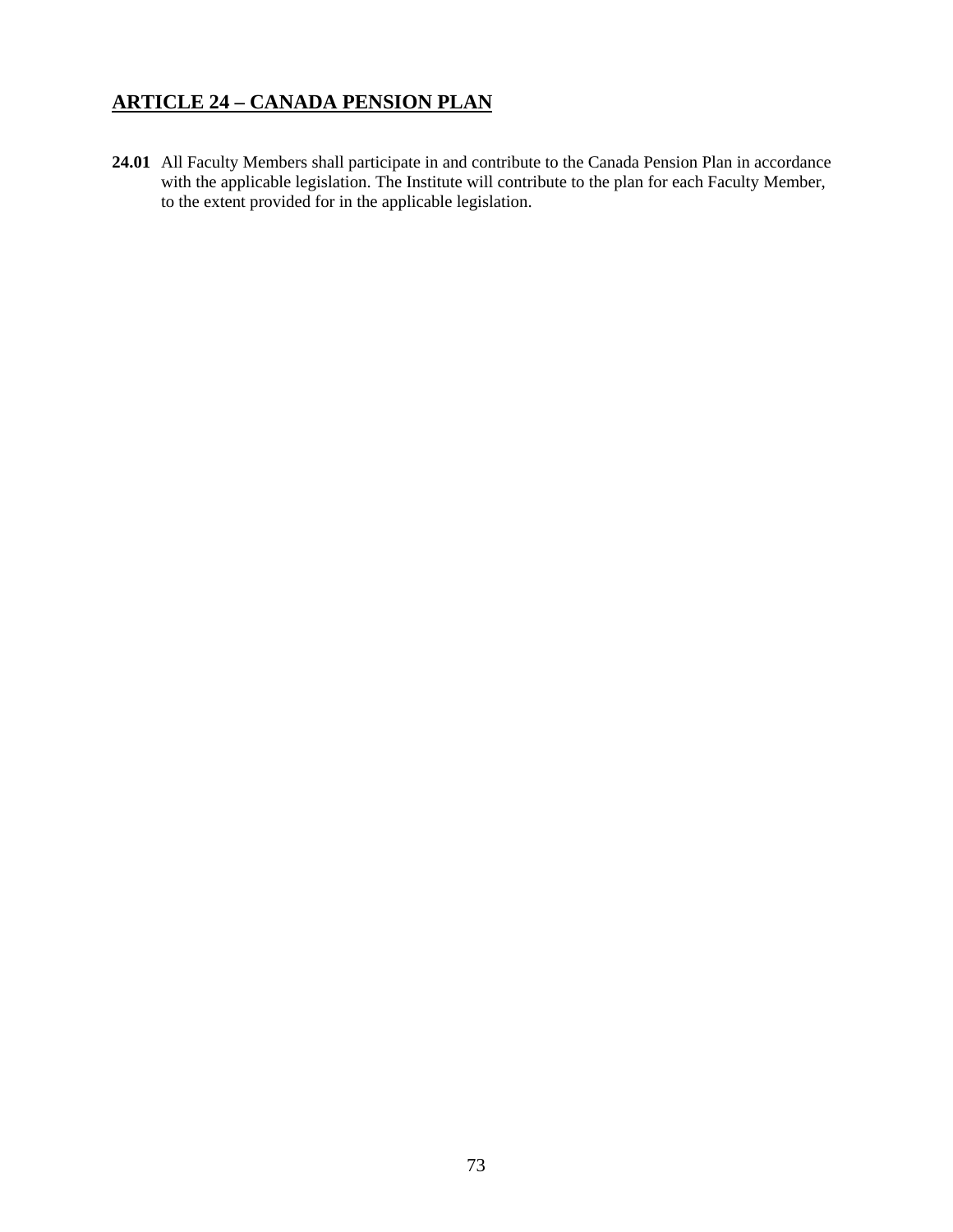# **ARTICLE 25 – WAIVER OF FEES FOR FACULTY MEMBERS REGISTERING IN INSTITUTE COURSES**

**25.01** In order to facilitate professional development and skills upgrading, Faculty Members will be able to access credit and Continuing Education courses offered by the Institute and will not be required to pay tuition fees, provided that no fee paying student is displaced and that the Faculty Member is not counted towards the minimum enrolment number required to run a particular course.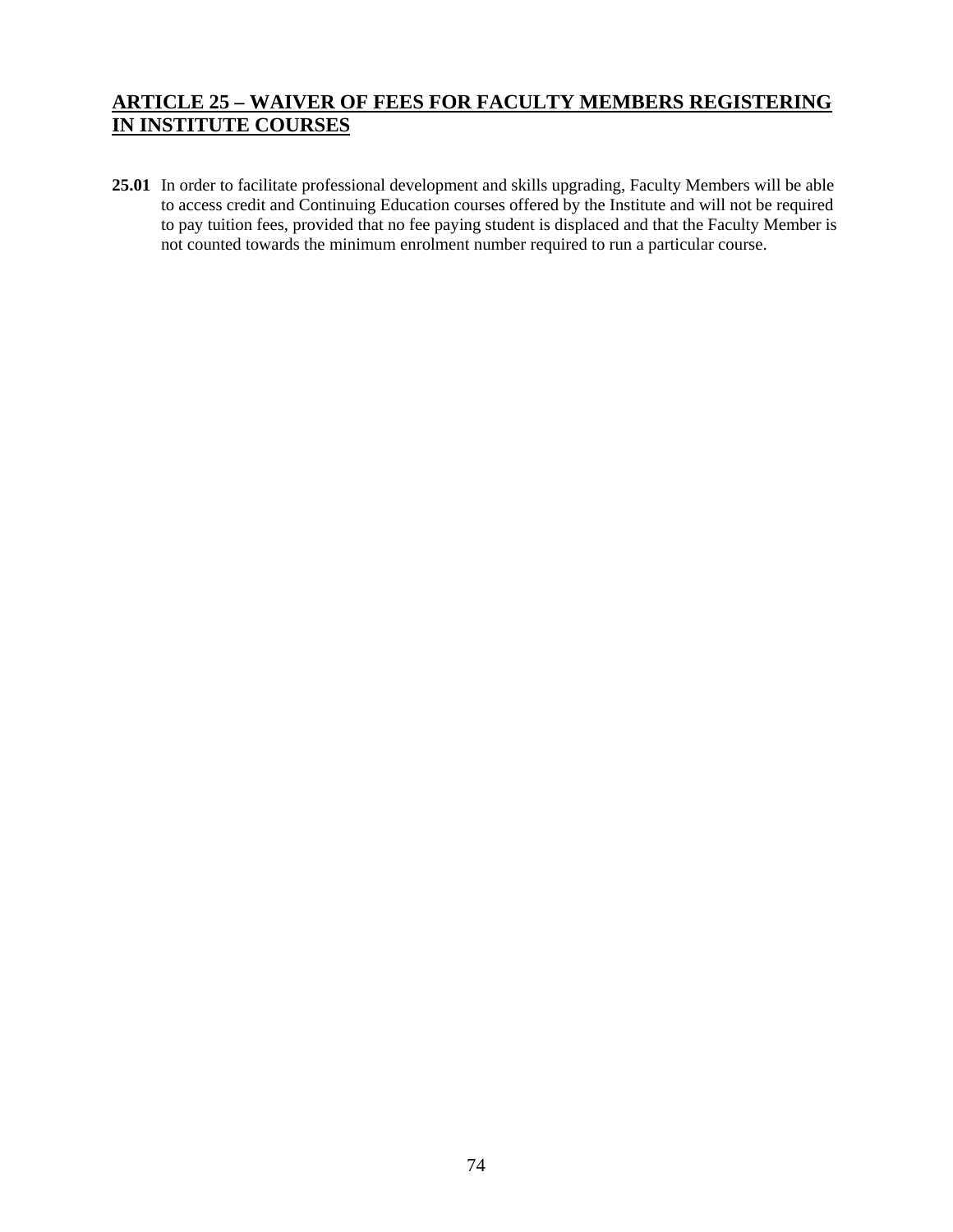# **ARTICLE 26 – DEATH BENEFIT**

**26.01** In the event of the death of a Regular or Probationary Faculty Member (full-time or part-time), or a Non-Regular Faculty Member who has been employed by the Institute for at least one year, the Institute shall pay to the Estate one month's salary exclusive of any amount already earned by the deceased up to the date on which the deceased was last employed by the Institute.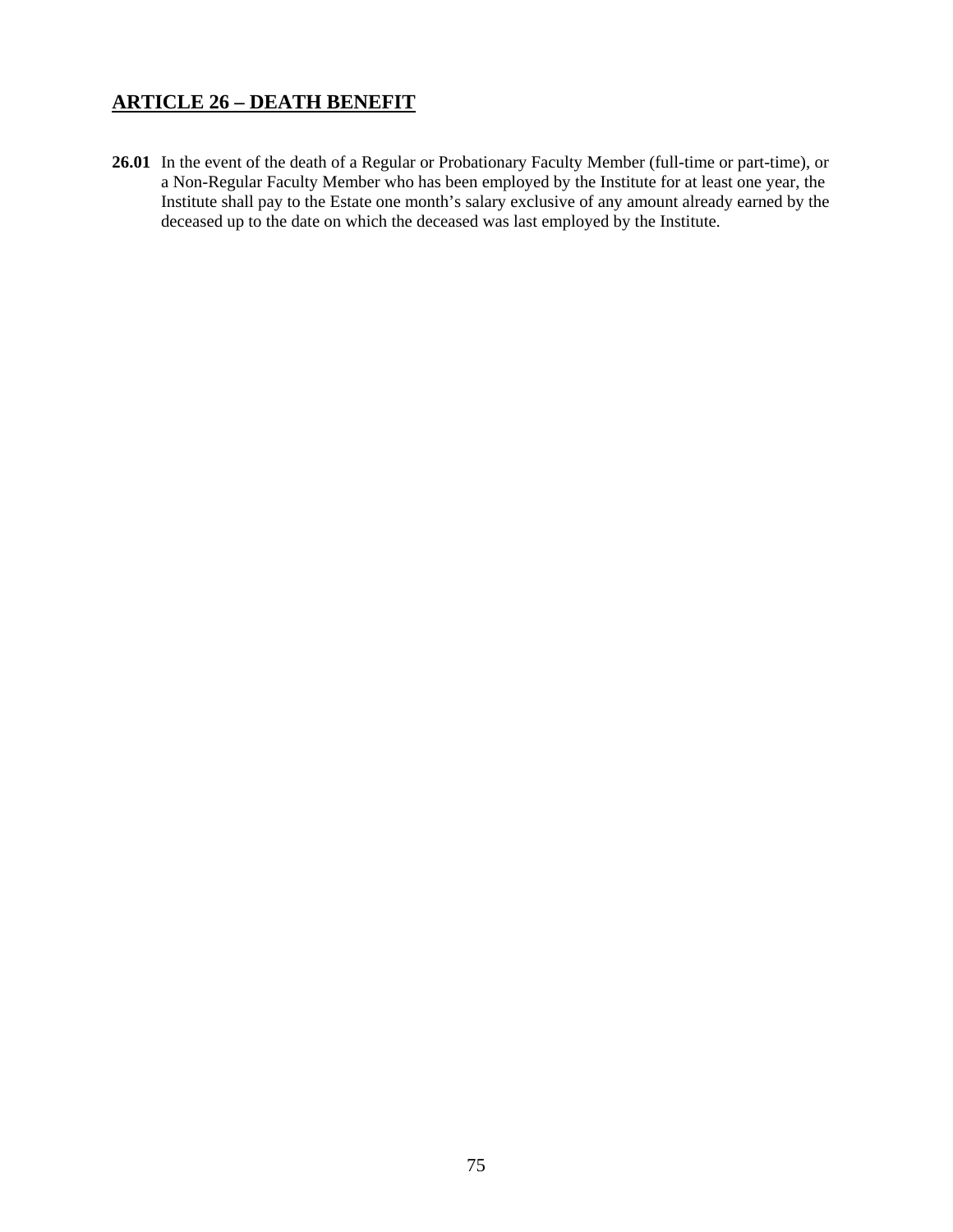# **ARTICLE 27 – HEALTH AND SAFETY**

### **27.01 Workers Compensation Act**

The Institute and the Faculty Association agree to comply with all regulations made pursuant to the Workers Compensation Act, or any other statute of the Province of British Columbia pertaining to the safe working environment of the Faculty, staff, students and the Institute.

- **27.02** It is agreed that the maintenance of a safe, non-hazardous and sanitary environment requires the cooperation and contribution of every Faculty Member and of the Institute. Accordingly, Faculty Members are obligated to fully comply with any and all reasonable rules of conduct established by the Institute.
	- **27.02.1** The Institute and Faculty Association agree to maintain an Occupational Health and Safety Committee to include at least one representative from the Faculty Association. The Faculty Association agrees to support the Institute in obtaining representatives to serve on the committee.
	- **27.02.2** The Occupational Health and Safety Committee shall hold meetings at regular intervals and where necessary on an expedited basis to consider any unsafe, hazardous, **violent,** or dangerous conditions in the workplace, to review any specific complaints pertaining thereto, and to make recommendations pertaining to the alleviation and elimination of occupational health and safety hazards and unfavourable conditions. A copy of all minutes of the Health and Safety Committee shall be sent to the President of the Institute.
	- **27.02.3** Every Faculty Member is obligated to report at the first possible opportunity any injury or accident and/or any unsafe, hazardous, violent, or unsanitary condition which might result in an injury or accident, to the President of the Institute or to the Institute Facilities Manager and, in addition, is obligated at the first possible opportunity to file an immediate written report of the injury or accident or the unsafe, hazardous, violent, or unsanitary condition with the chairperson of the Occupational Health and Safety Committee.
	- **27.02.4** Provided the Faculty Member reports the injury or accident or the unsafe, hazardous, violent, or unsanitary condition in accordance with 27.02.3 above, the Faculty Member shall not be disciplined or suffer any loss of wages for a refusal to work until either a member of the Occupational Health and Safety Committee, or a person designated to investigate the complaint by the said committee, or a safety officer from the Workers' Compensation Board advises that the situation complained of does not constitute an unsafe, hazardous, violent, or unsanitary condition. In such cases, the Institute reserves the right to direct the Faculty Member to carry on responsibilities in another safe and non-hazardous area, provided that the Faculty Member can do so in a reasonable manner.

#### **27.03 Protective Gear**

 The Institute will provide protective clothing and equipment determined necessary by the Occupational Health and Safety Committee. Requests for replacement of safety gear which has deteriorated will not be unreasonably denied.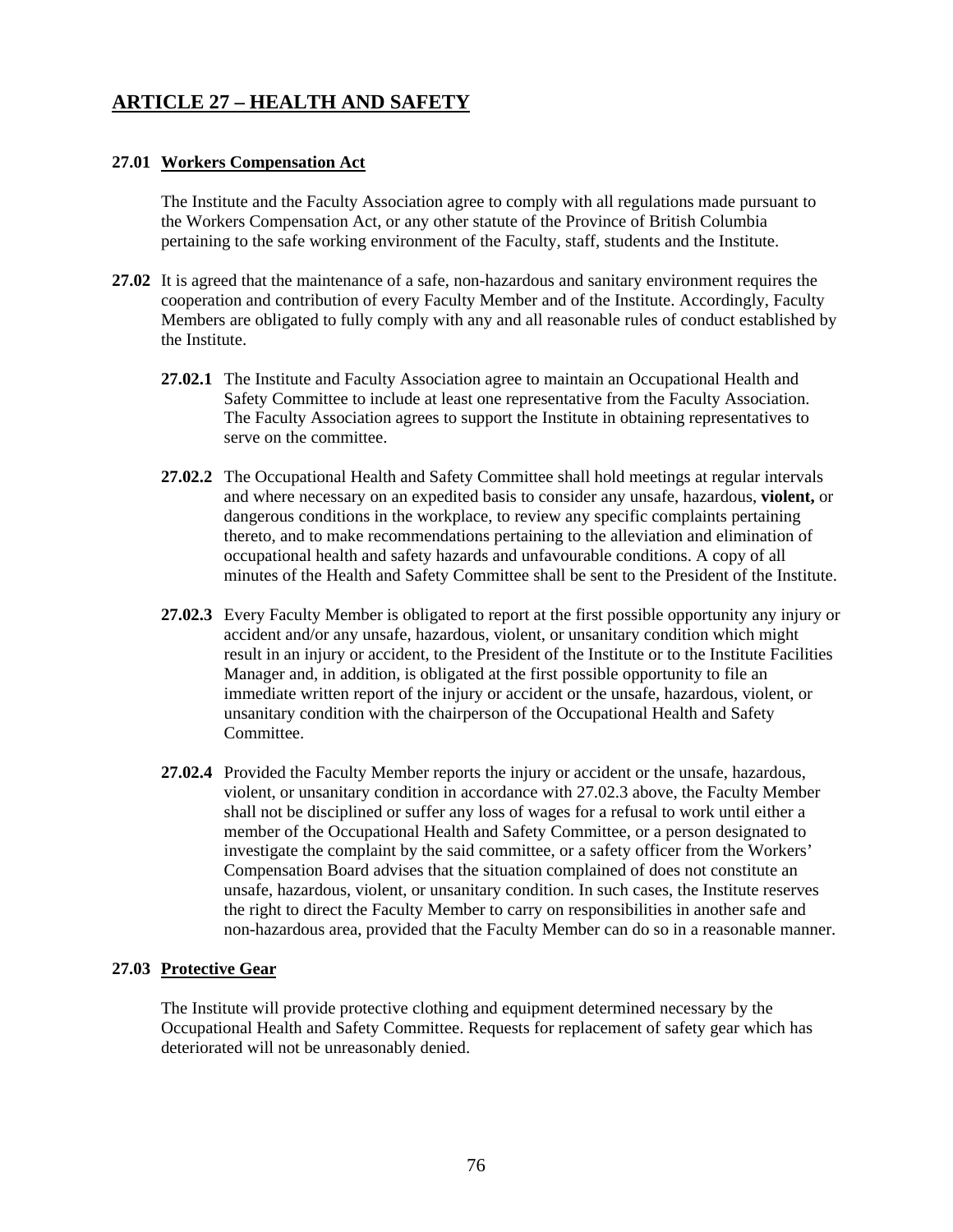# **ARTICLE 28 - HARASSMENT**

### **28.01 Statement of Commitment**

The Faculty Association and the Institute are committed to providing a working and learning environment free of harassment. Harassment is a serious offence that may be cause for disciplinary sanctions including, where appropriate, dismissal.

### **28.02 Definitions**

- **28.02.1** Harassment is a form of discrimination that adversely affects the recipients on one or more of the prohibited grounds under the BC Human Rights Code. The prohibited grounds are age, race, colour, ancestry, place of origin, political belief, religion, marital status, physical or mental disability, sex, sexual orientation, and, in the case of employment, unrelated criminal convictions.
- **28.02.2** Harassment as defined above is behaviour or the effect of behaviour, whether direct or indirect, which meets one of the following conditions:
	- is abusive or demeaning;
	- would be viewed by a reasonable person experiencing the behaviour or effect of the behaviour, as an interference with his/her participation in an institutional related activity;
	- creates a poisoned environment.
- **28.02.3** Sexual harassment is behaviour of a sexual nature by a person who knows or ought reasonably to know that the behaviour is unwanted or unwelcome; and
	- which interferes with another person's participation in an institution-related activity, or
	- leads to or implies employment, or academically-related consequences for the person harassed, or
	- which creates a poisoned environment.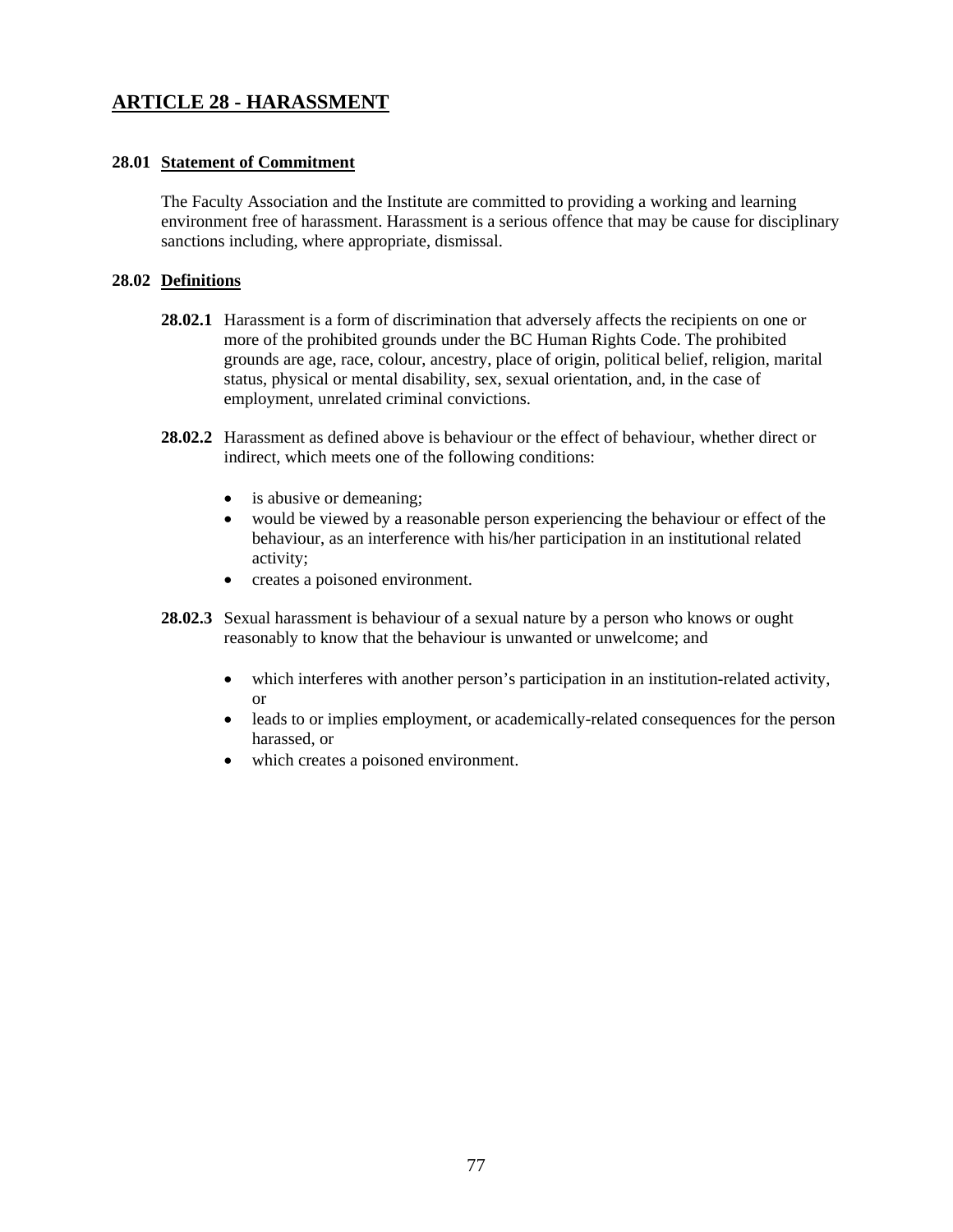## **ARTICLE 29 – DISCIPLINE, SUSPENSION AND DISMISSAL**

### **29.01 Discipline**

- **29.01.1** No Faculty Member shall be disciplined or dismissed without just and reasonable cause.
- **29.01.2** A Faculty Member shall have the right to Faculty Association representation at any formal meeting with the Institute regarding matters of a potentially disciplinary nature involving the Faculty Member and at any disciplinary meeting with the Institute.
- **29.01.3** The Institute shall remove disciplinary letters from the Faculty Member's personnel file that are three years or older, provided that there have been no further disciplinary infractions of any nature within the preceding three year period. This provision does not apply to letters of suspension issued under Article 29.02.

### **29.02 Suspension**

 In accordance with Section 37(1) of The College and Institute Act, the Institute President may suspend a Faculty Member for just and reasonable cause. The reasons for which a suspension may be made include, but are not limited to:

- repeated or gross misconduct;
- neglect of duty;
- refusal or neglect to obey a lawful order of the Institute;
- being charged with a criminal offence and where the circumstances thereby created render it inadvisable for the continuance of duties;
- willful or repeated disregard of established Institute policies and procedures;
- personal behaviour that is unacceptable and will bring disrepute upon, or is detrimental to, the Institute;
- unsatisfactory service;
- **29.02.1** Suspension shall be preceded or accompanied by notice, in writing to the Faculty Member with a copy to the Faculty Association, giving reasons for, as well as the duration of the suspension.
- **29.02.2** In cases of suspension, the Institute President shall report the action to the Board with a statement of his/her reasons in accordance with Section 37(3) of The College and Institute Act.
- **29.02.3** Suspension of a Faculty Member may be with or without pay and benefits.
- **29.02.4** The Faculty Member, in accordance with Section 37(4) of The College and Institute Act, may appeal the suspension to the Board.
- **29.02.5** In the event that the appeal results in the exoneration of the Faculty Member, no further disciplinary action shall be taken and a record to this effect shall be placed in the Faculty Member's personnel file. The Faculty Member may request the removal of all reference material concerning this matter from his/her files.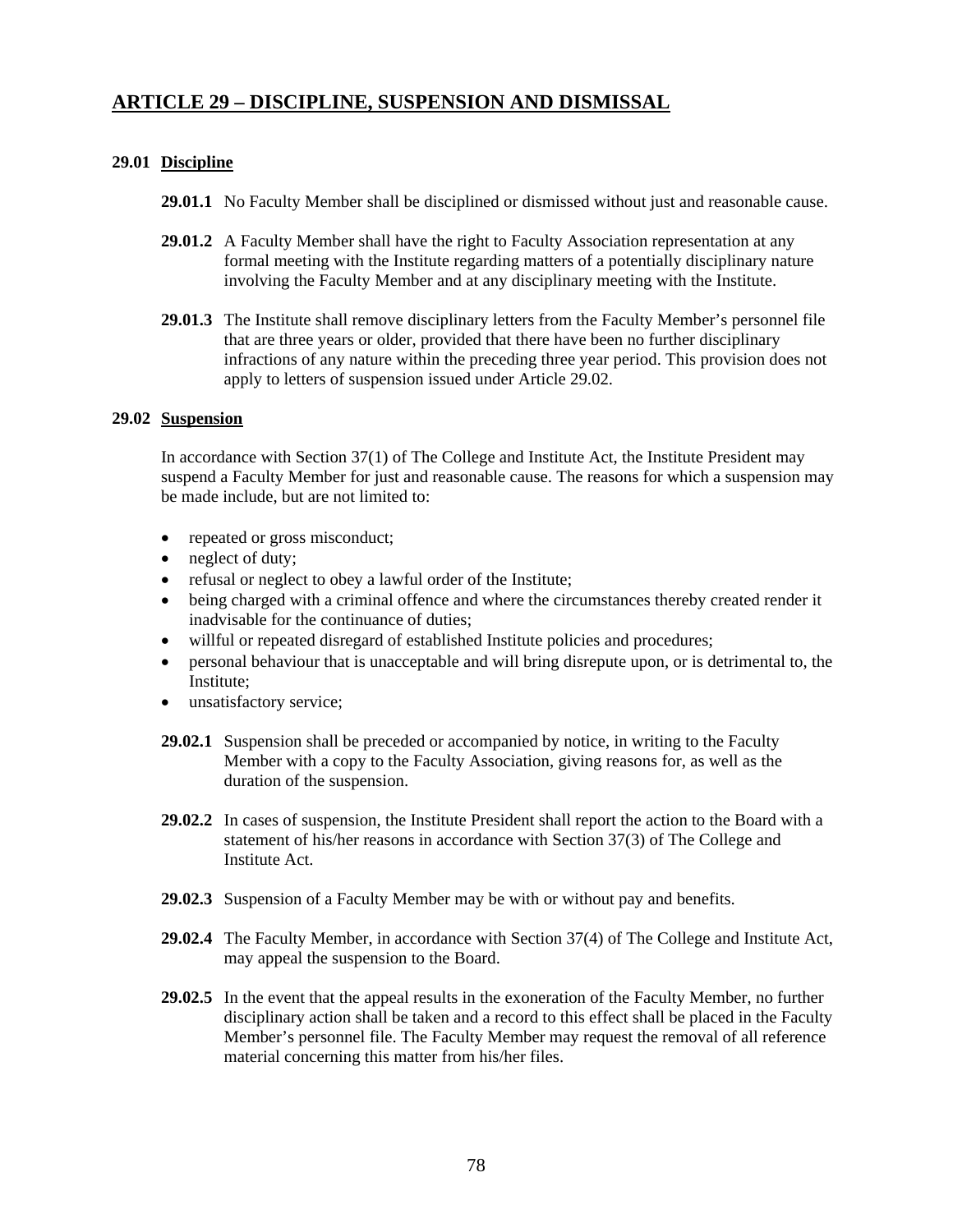## **ARTICLE 29 – DISCIPLINE, SUSPENSION AND DISMISSAL**

### **29.03 Dismissal**

- **29.03.1** The Institute may dismiss a Faculty Member for just cause. Cause shall include, but is not limited to:
	- gross misconduct;
	- persistent neglect of Faculty responsibilities;
	- professional incompetence directly related to Faculty responsibilities.
- **29.03.2** When the Institute President, or his/her designate, determines that there is just cause for dismissal, termination shall be preceded or accompanied by notice, in writing, giving the reason for the dismissal, with a copy to the Faculty Association.
- **29.03.3** A Faculty Member may appeal his/her dismissal to the Board.
- **29.03.4** In the event that the appeal results in the exoneration of the Faculty Member, no further disciplinary action shall be taken and a record to this effect shall be placed in the Faculty Member's personnel file. The Faculty Member may request the removal of all reference material concerning this matter from his/her files.

### **29.04 Right to Grieve**

 A Faculty Member considered by the Faculty Association to be wrongfully or unjustly disciplined, suspended, or dismissed shall be entitled to recourse under Article 30 (Grievance Procedure).

### **29.05 Reinstatement**

- **29.05.1** When a Faculty Member has been suspended or dismissed and, as a result of a subsequent grievance procedure the suspension or dismissal is found to be unjustified and no alternate discipline has been substituted, the Faculty Member shall be reinstated immediately and no record of the matter shall remain on the Faculty Member's personnel file unless requested by the Faculty Member.
- **29.05.2** In any reinstatement arising from this Article, there shall be full reimbursement of seniority and repayment of all back pay and benefits unless otherwise jointly decided by the President of the Institute, the Faculty Association and the Faculty Member, or by a mutually agreed to arbitrator who shall provide a written decision.

### **29.06 Termination for Cause**

 A Faculty Member terminated for cause shall, without prejudice, be given one month's salary and benefits under Articles 21.01, 21.02, 21.03, and 21.05, after dismissal.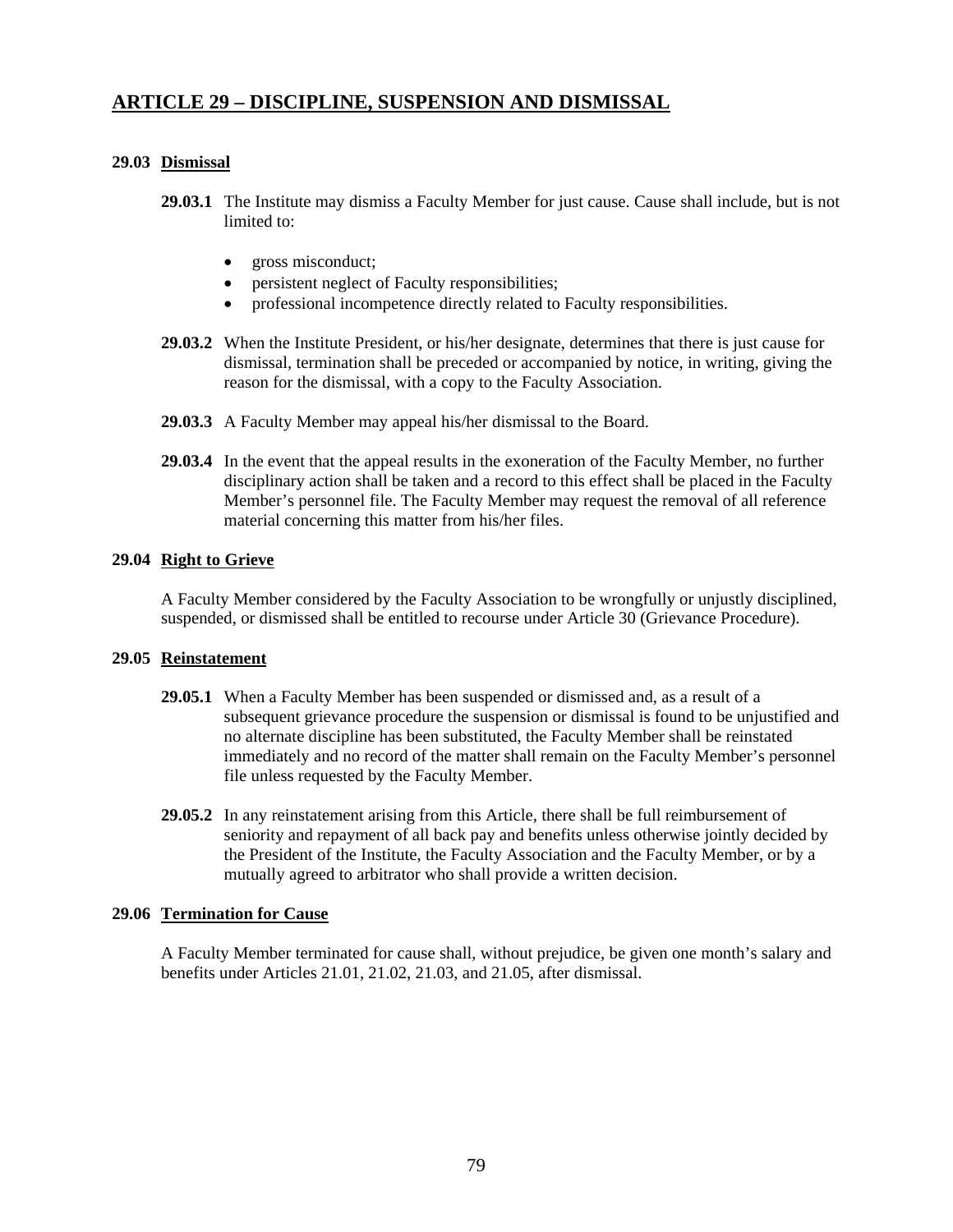## **ARTICLE 30 – GRIEVANCE PROCEDURE**

**30.01** The Institute and the Faculty Association recognize that grievances may arise concerning differences between the Parties respecting the interpretation, application, operation, or any alleged violation of this Agreement, including a question as to whether or not a matter is subject to arbitration.

### **30.01.1 Initiation of Grievance**

 When a dispute arises, an attempt shall be made by the Faculty Member to settle the grievance with the appropriate management representative. Failing a satisfactory solution, the Faculty Association shall initiate an informal meeting between the Grievor, a Faculty Association representative and the Dean or the administrative supervisor in the case of a Librarian or Counsellor within ten working days after the situation leading to the grievance has arisen or within ten working days from the time the Faculty Member should reasonably have known of the occurrence of the situation giving rise to the grievance.

### **30.01.2 Stage One**

 Should the Grievor not receive a satisfactory response from the Dean, (or the administrative supervisor in the case of a Librarian or Counsellor) within ten working days after the initial consultation referred to above, the Faculty Association, upon the request and on behalf of the Grievor, may submit a written grievance to the Vice President Academic, or designate. The written grievance shall cite the factual background of the grievance, the provision(s) of the Agreement alleged to have been infringed upon or violated, and the remedy sought. The Grievor and/or the designated executive member of the Faculty Association shall attempt to settle the matter with the Vice President Academic or his/her designate. A written reply shall be given to the Grievor and to the Faculty Association within ten working days of receipt of the written grievance.

#### **30.01.3 Stage Two**

 Within ten working days from the date of the written response by the Vice President Academic, or designate, the grievance may be referred by the Faculty Association to the President who shall then attempt to resolve the matter. Such reference shall be accompanied by the written grievance statement from stage one.

 The Grievor and the Faculty Association shall be given a written reply within ten **working days following receipt by the President of the stage two written grievance.** 

#### **30.01.4 Arbitration**

Within ten working days from the date of the President's written response to stage two, the Faculty Association's representatives may advise the President in writing that the Association wishes to refer the matter to an arbitrator for final and conclusive settlement. If the Faculty Association proposes referring the grievance to a three member arbitration board, such written advice shall include the name of the Faculty Association's nominee.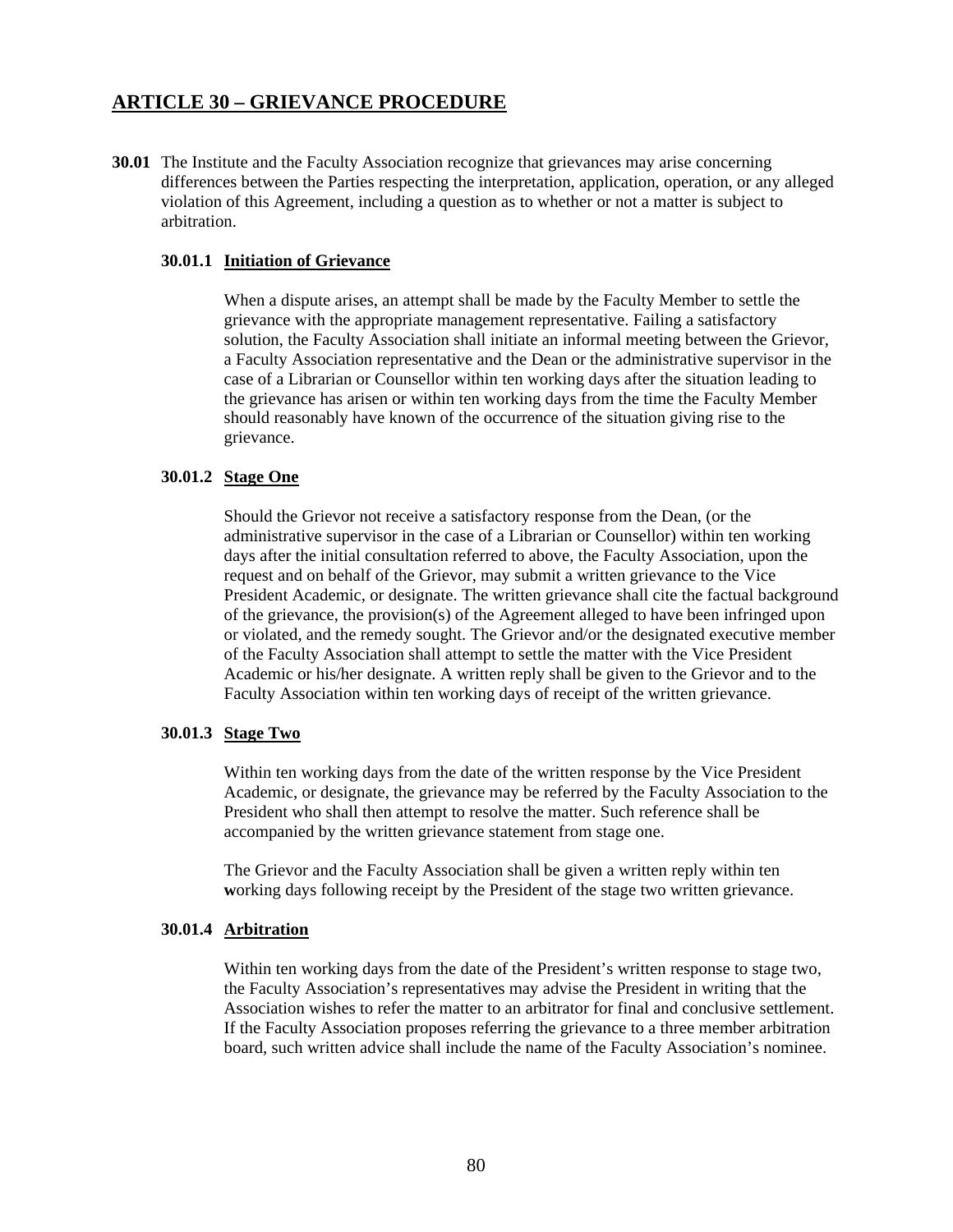# **ARTICLE 30 – GRIEVANCE PROCEDURE**

### **30.01.5 Expedited Arbitration**

As an alternative to arbitration, the Parties may agree to expedited arbitration as provided for in the Labour Code of British Columbia at which time the provisions of the Labour Code shall take effect.

**30.02** The Parties may agree to waive any stage of the grievance procedure and/or to extend or waive time limits therein. Such agreement shall not be withheld unreasonably.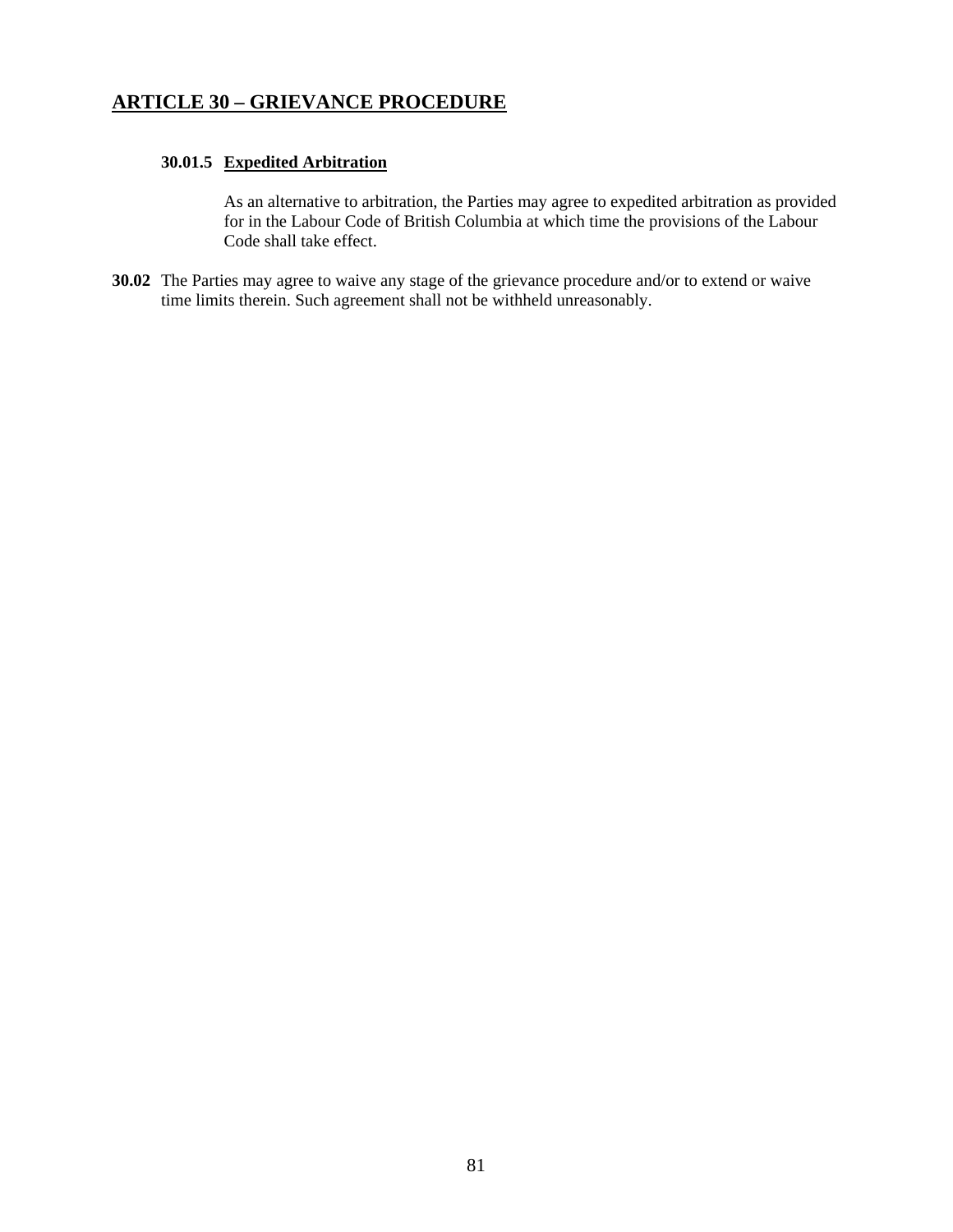# **ARTICLE 31 – ARBITRATION PROCEDURE**

- **31.01** Within seven days of receiving written notice under Article 30.01.4, the Parties shall confer and agree upon a mutually agreeable arbitrator to decide the grievance. If the Parties cannot agree upon a mutually agreeable arbitrator, either Party may apply to the Minister of Labour to make such appointment.
- **31.02** The decision of the arbitrator shall be in writing and shall be final and binding. Such decisions shall be made and a copy provided to both Parties within fifteen days from the date of the appointment of the arbitrator.
- **31.03** The Parties shall jointly bear the costs of the arbitrator. Each Party shall bear the expenses and costs of its witnesses and counsel.
- **31.04** Notwithstanding the above, if the Parties mutually agree to refer the grievance to a three-person arbitration board whose decision shall be final and binding, one member shall be nominated by each Party and the two nominees shall appoint the chairperson within seven days of notification under Article 30.01.4. If the nominees cannot agree upon a mutually agreeable chairperson, either Party may apply to the Minister of Labour to make such an appointment. The costs of the chairperson shall be shared equally between the Parties. Each Party shall bear the expenses and cost of its own nominee.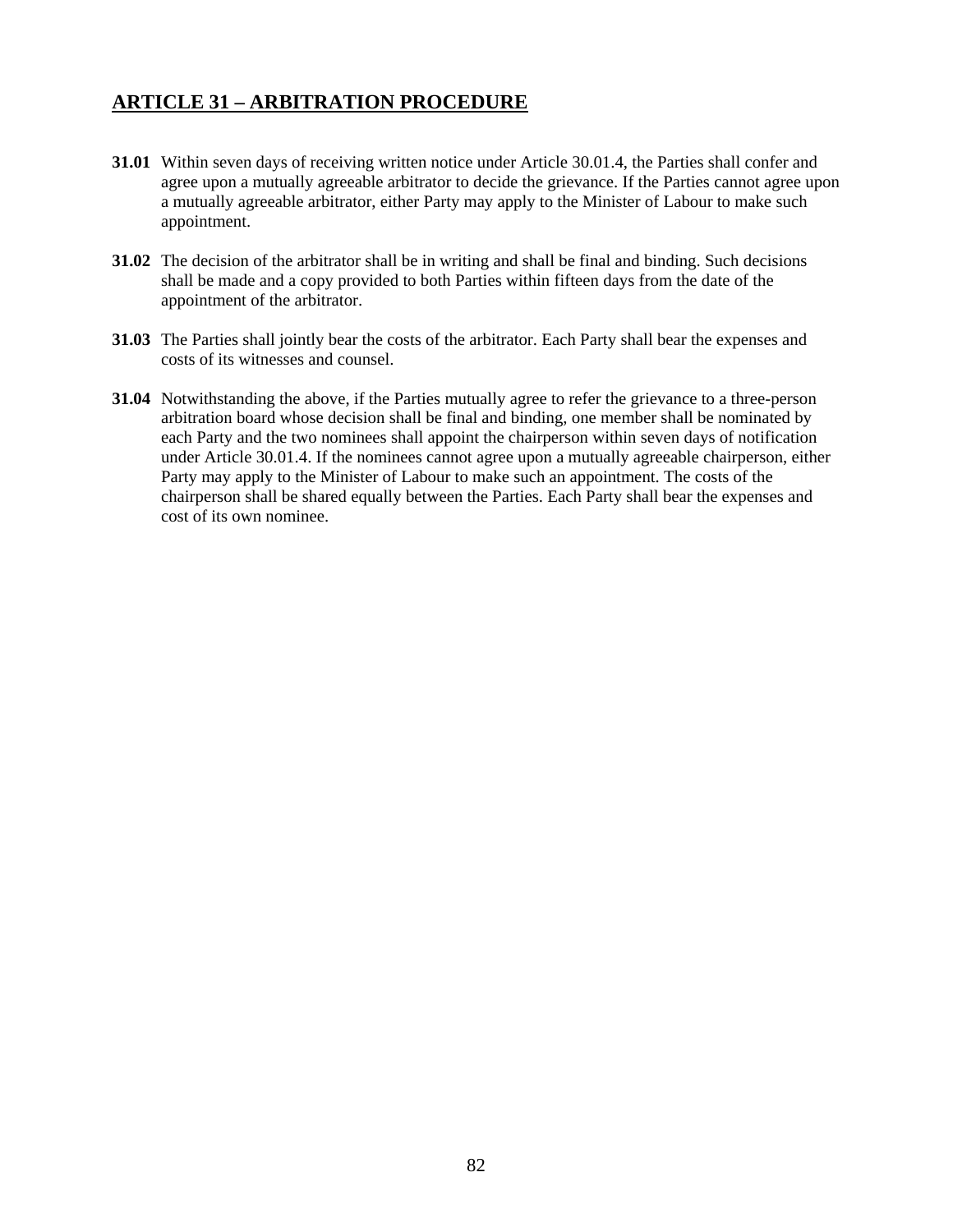# **ARTICLE 32 – PERSONNEL FILES**

- **32.01** An official personnel file shall be maintained by the Institute for every Faculty Member and shall include the following, if applicable:
	- summaries of course evaluations (for Teaching Faculty) or administrative assessments (for Non-Teaching Faculty);
	- the recommendation forwarded by the Development Review Committee to the Evaluation Committee;
	- the Evaluation Committee's letter concerning developmental issues;
	- peer letters of assessment;
	- curriculum vitae:
	- professional development reports;
	- sabbatical reports;
	- teaching schedules, course outlines, course enrolment figures, and synopses of grades (for Teaching Faculty Members);
	- and any other material regarding teaching, scholarly activity or professional practice as provided by the Faculty Member.
- **32.02** Every Faculty Member shall have access to his/her personnel file during working hours with reasonable notice to the Human Resources Department.
- **32.03** A Faculty Member shall be copied with any negative or adverse entry to his/her personnel file within ten working days of the entry being made. Failure to so advise the Faculty Member shall result in the removal of the entry from the file.
- **32.04** Except for routine administrative access, personnel files shall be open to other persons only with the written permission of the Faculty Member concerned.
- **32.05** Upon the conclusion of any disciplinary complaint, investigation, or action in which the Faculty Member does not receive disciplinary action, and with the agreement of the Faculty Member concerned, all documents relating to the incident shall be removed from the Faculty Member's personnel file.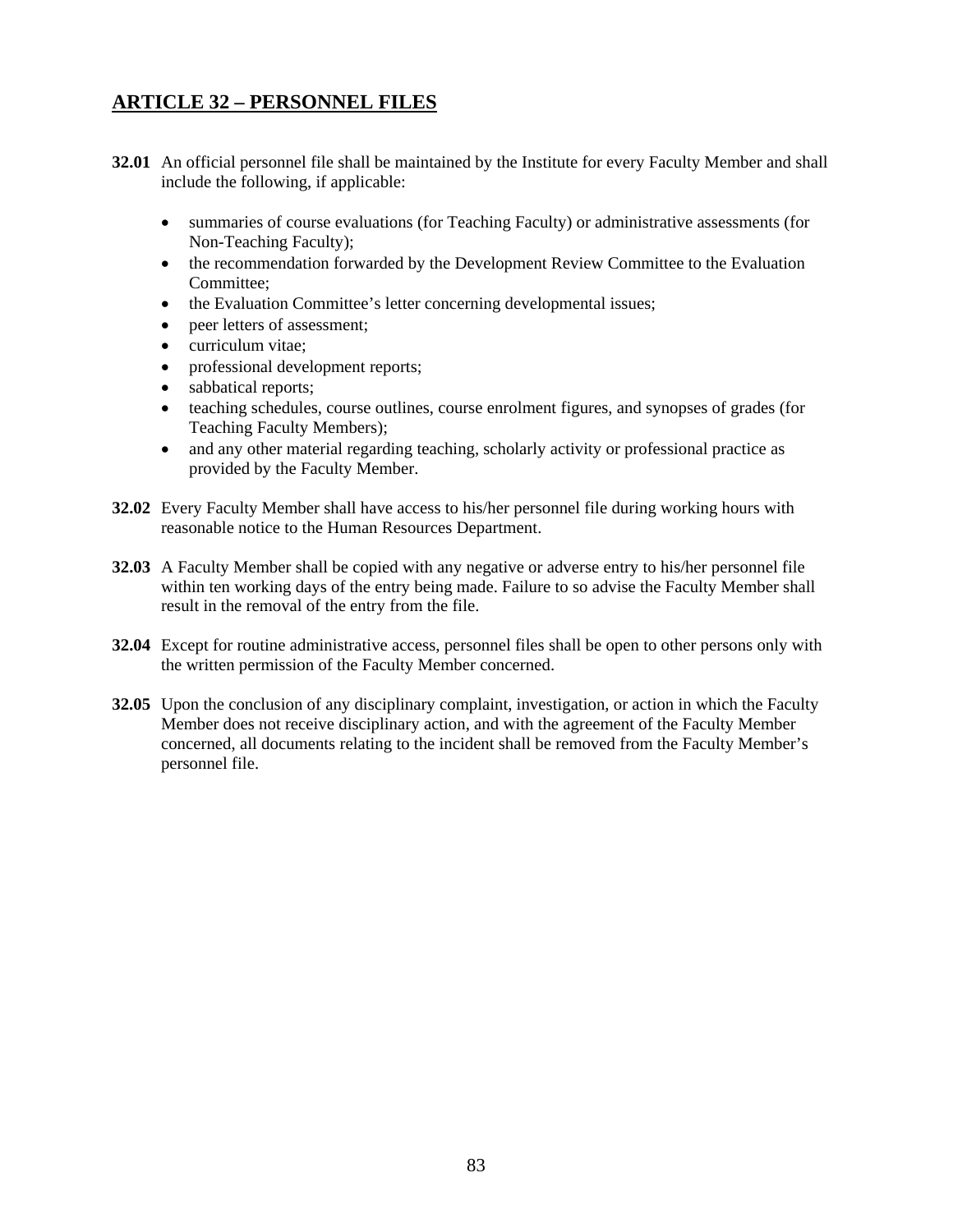### **ARTICLE 33 – VOLUNTARY RESIGNATIONS AND RETIREMENTS**

- **33.01** A Regular or Probationary Faculty Member may resign by giving four months notice, in writing for Teaching Faculty Members, and one month notice in writing for Non-Teaching Faculty Members, to the President of the Institute, with a copy to the Faculty Association.
- **33.02** A Regular or Probationary Faculty Member's appointment may be terminated at any time by mutual consent on an agreed date.

### **33.03 Early Retirement**

 All Regular Faculty Members who meet the qualifications may participate in the early retirement plan.

### **33.03.1 Conditions**

- **33.03.1.1** The Institute recognizes the mutual benefits of an early retirement plan for Regular Faculty Members and agrees to make such opportunities available to qualified members at its sole discretion within the parameters of available funds.
- **33.03.1.2** Once early retirement has been offered and accepted, at midnight of the retirement date mutually agreed on, a Faculty Member ceases to be an employee of the Institute and member of the Faculty Association, and forfeits all privileges of seniority.

### **33.03.2 Eligibility and Qualifications**

**33.03.2.1** To be eligible to apply for early retirement, a Faculty Member must be fiftyfive or older at the time of the proposed retirement, have a minimum of ten years' service to the Institute and be at the maximum step allowed on the current salary scale.

### **33.03.3 Procedures**

- **33.03.3.1** A Regular Faculty Member may apply for early retirement at any time prior to or following his/her fifty-fifth year by making written application to the President of the Institute with a copy to the Faculty Association.
- **33.03.3.2** Regular Faculty Members must apply for early retirement at least one year in advance of the desired retirement date.
- **33.03.3.3** Faculty Members returning from sabbatical leaves must remain in the employment of the Institute for at least one year prior to the desired retirement date, or refund salary as provided in Article 18.10.9.
- **33.03.3.4** The application should provide evidence of eligibility and specify the desired date of termination.
- **33.03.3.5** The Faculty Member's remuneration as determined in Article 33.03.4.2 will be paid over a period not to exceed five years.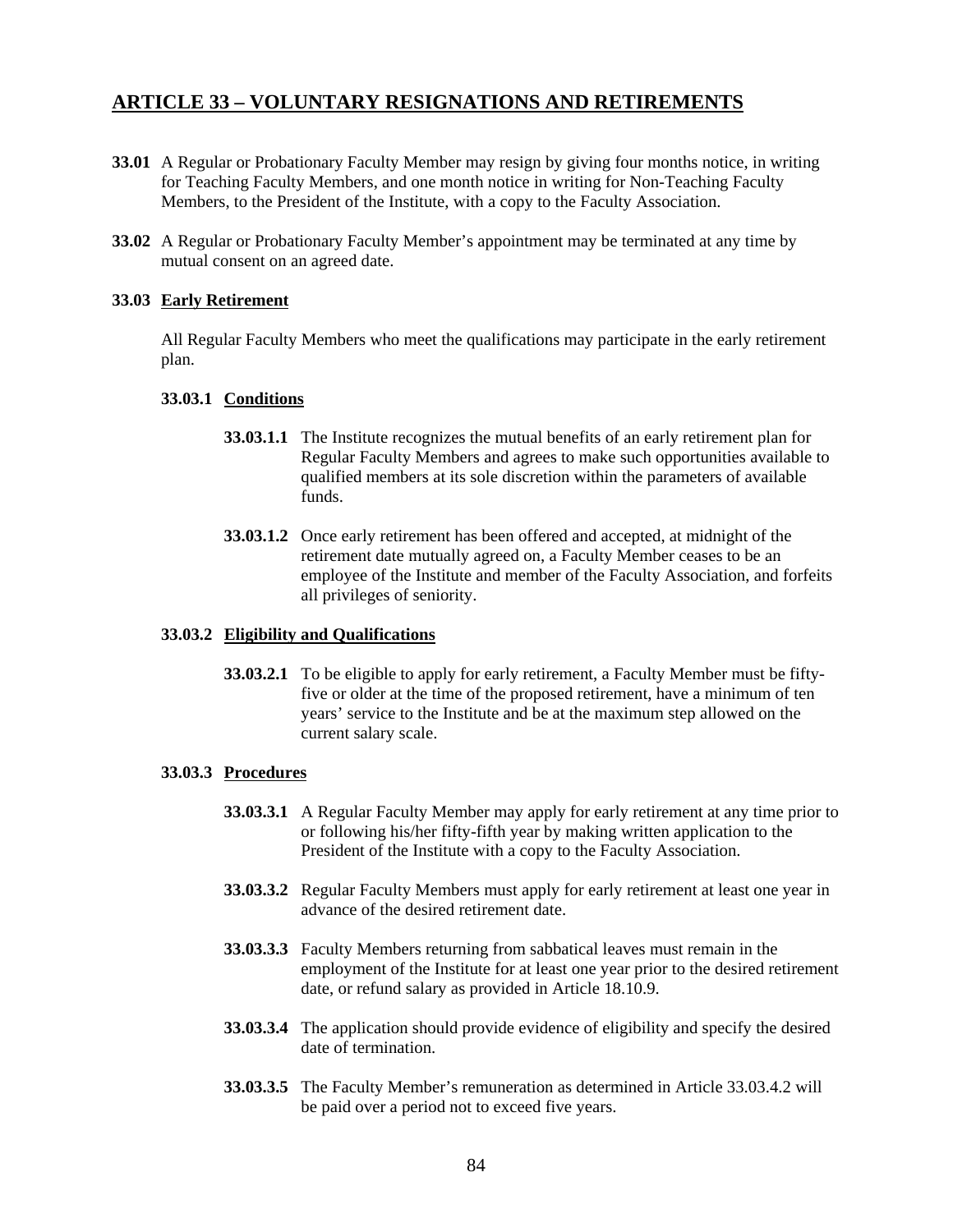### **ARTICLE 33 – VOLUNTARY RESIGNATIONS AND RETIREMENTS**

- **33.03.3.6** The President and/or the Vice President Academic, in consultation with the Dean, will review early retirement applications.
- **33.03.3.7** In making decisions about early retirement applications the President shall take into account the long and short term objectives of the Institute, the effect of the early retirement requests on the Institute's educational programs and course offerings, replacement strategies and available resources over the affected period.
- **33.03.3.8** Applicants shall be informed of the decisions about their requests within six months of submitting their applications. All decisions shall be at the Institute's sole discretion.
- **33.03.3.9** A Faculty Member has the right to accept or decline an early retirement incentive offer made by the Institute within thirty days of the offer being proposed.

### **33.03.4 Early Retirement Financial Considerations**

- **33.03.4.1** Total remuneration for early retirement shall be based on one year's salary at time of retirement, pro-rated for part-time Regular appointments.
- **33.03.4.2** Remuneration for early retirement shall be calculated as follows:

| $Age$ (years) | Remuneration (% of total salary) |
|---------------|----------------------------------|
| 55 to 60      | 100%                             |
| 61            | 80%                              |
| 62            | 60%                              |
| 63            | 40%                              |
| 64            | 20%                              |

- **33.03.4.3** Payments for Faculty Members who retire between ages fifty-five and sixty shall be made in five equal payments on successive anniversary dates or on such dates as mutually agreed. Payments for Faculty Members who retire between ages sixty-one and sixty-five shall be divided by the number of years between sixty-five and the age at which the Faculty Member retires and paid in equal payments on successive anniversary dates or on such dates as mutually agreed.
- **33.03.4.4** Subject to the health and welfare carrier's provisions, basic medical, extended health and dental benefits provided by the Institute to the retiring Faculty Member shall remain in place until the end of the month following the month in which he/she retires. The Faculty Member shall be responsible for paying the full cost of benefits provided for the additional month.
- **33.03.4.5** The Institute is not required to replace Faculty Members granted early retirement. All decisions to fill tenure track positions shall be made under the provisions of Article 10 – Hiring of Faculty.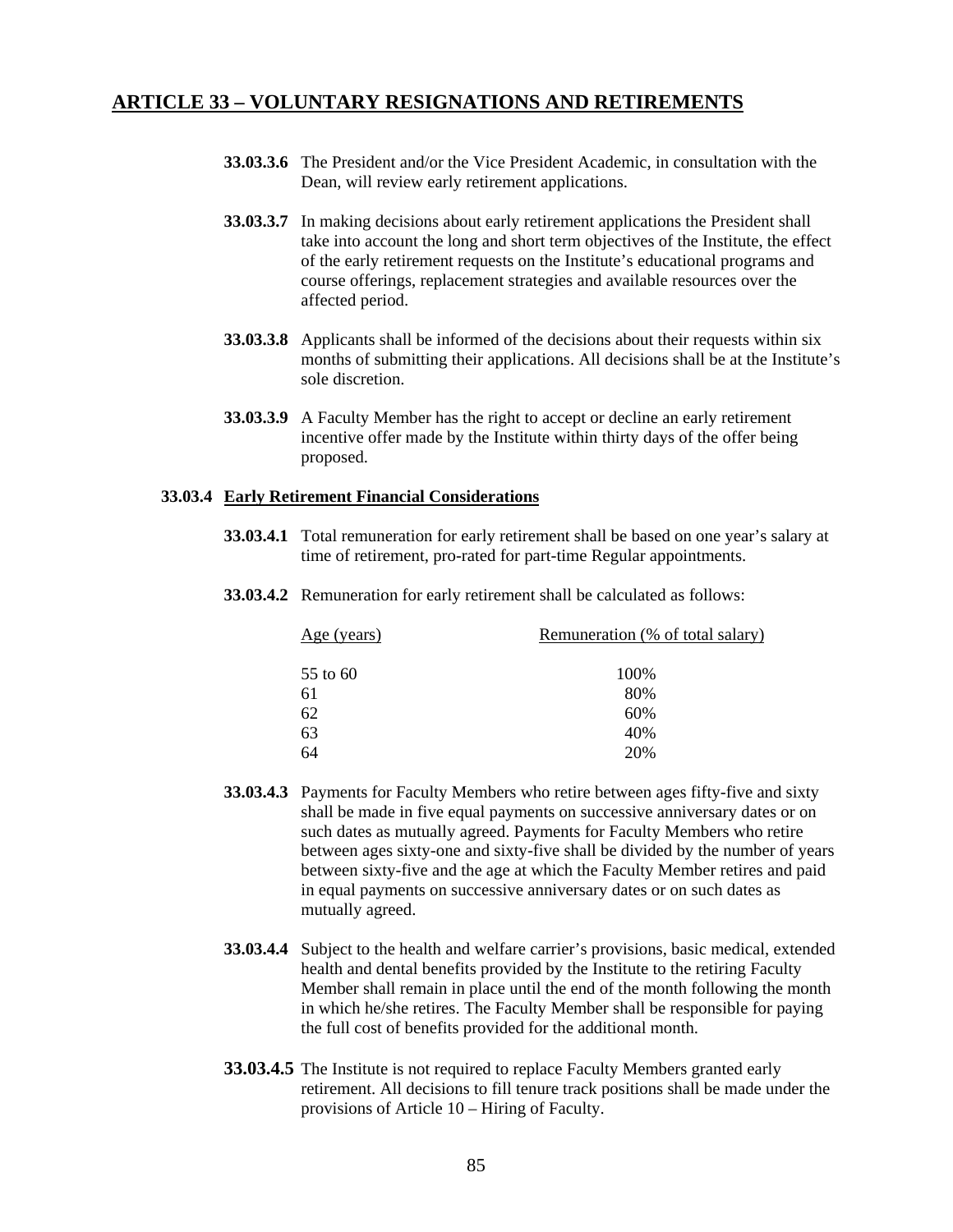# **ARTICLE 34 – REDUCTIONS IN NUMBERS OF REGULAR AND PROBATIONARY FACULTY**

**34.01** In the event of decreased enrollment, elimination of programs, changes in course offerings, or a shortage of funds, the Institute may deem it necessary to reduce the number of Faculty Members. The Institute recognizes the importance to Faculty Members, their families, and to the community of a stable employment situation and the desirability that it be maintained if possible and therefore, will apply the following procedures in the event it finds it necessary to reduce numbers of Faculty Members.

### **34.02 Reduction Sequence**

- **34.02.1** If it is probable that a reduction of Regular or Probationary Faculty Members will be necessary, the Faculty Association will be notified immediately of the probability and the areas in which it might occur.
- **34.02.2** At least thirty days before the Institute intends to give written notice to the Regular and/or Probationary Faculty Members affected, the Institute will arrange meetings with the Faculty Association to explore alternatives. Alternatives may include reassignment, subject to the operational requirements of the Institute. Such reassignment will be made by the Dean, in consultation with the affected Faculty Member. The Faculty Member will have the option to refuse reassignment and accept salary and time reduction of an equivalent percentage time to the class that has inadequate enrollment. Such reassignment or time reduction shall only be for the semester period during which the enrollment deficiency occurs.
- **34.02.3** If the reductions in the number of Regular and/or Probationary Faculty Members are necessary, the order will be on the basis of reverse seniority within the specific art discipline area. Leave of absence is not an interruption of continuous employment for purposes of applying this provision.

For the purpose stated above, seniority is calculated from date of hire as a Probationary Faculty Member.

- **34.02.4** Wherever possible, Regular and/or Probationary Faculty Members affected by such reduction will be given preference for movement to another instructional area of the Institute for purposes of employment, provided no other Regular and/or Probationary Faculty Member will be displaced as a result.
- **34.02.5** The Institute recognizes that in some circumstances, Regular and/or Probationary Faculty Members may require time to train for such positions. Therefore, the preference above may be preserved for one year after the Faculty Member ceases to be employed pursuant to the reduction sequence. During that year, the Institute may employ new instructors only on a sessional basis so that this preference can be exercised at the end of the year.
- **34.02.6** This Article does not apply to Probationary or Non-Regular Faculty Members or **to** other Faculty Members whose contracts expire at the end of the Institute year.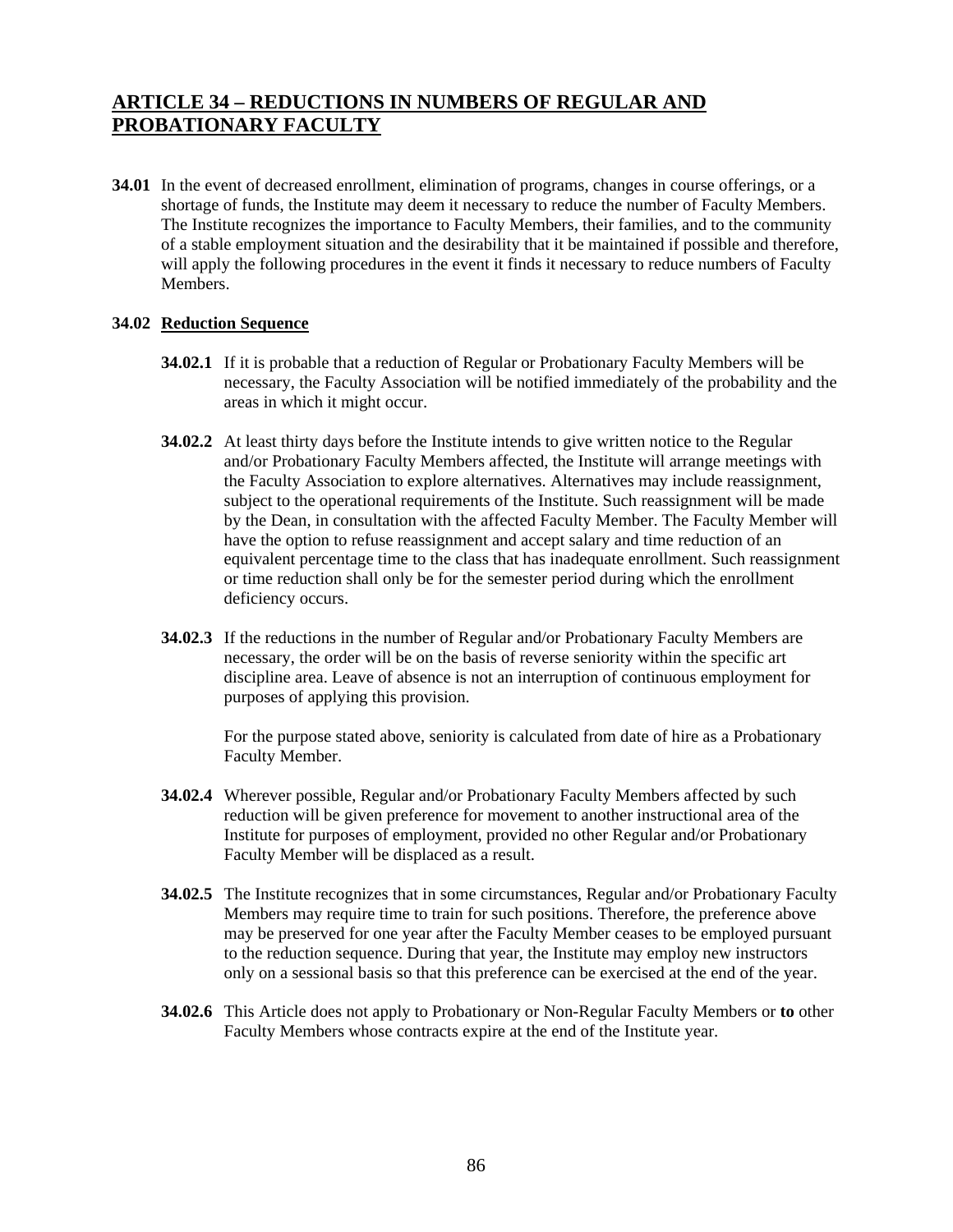## **ARTICLE 34 – REDUCTIONS IN NUMBERS OF REGULAR FACULTY**

### **34.03 Conditions of Termination**

### **34.03.1 Notice of Termination**

- **34.03.1.1** Regular or Probationary Faculty Members with less than six years of continuous employment with the Institute will be given a minimum of six months advance notice of the date of their termination.
- **34.03.1.2** Regular Faculty Members with less than eight years of continuous employment with the Institute and more than six years will be given a minimum of eight months advance notice of the date of their termination.
- **34.03.1.3** Regular Faculty Members with more than eight years of continuous employment with the Institute will be given a minimum of nine months advance notice of the date of their termination.
- **34.03.2** Where the Institute fails to give the required notice of termination to an eligible Faculty Member under Article 34.03.1 above, it may give the Faculty Member a shorter advance notice of the date of termination provided it continues payment after the date of termination of that Faculty Member's regular base salary on a monthly basis until the applicable notice period is met by any combination of advance notice, if any, and the monthly base salary payments. However, if a Faculty Member is subsequently offered and accepts re-employment with the Institute under Article 34.04 prior to the expiration of post-termination monthly base salary payments, such monthly payments shall cease forthwith and be replaced by the regular monthly compensation attached to the position of employment.
- **34.03.3** The records of Regular or Probationary Faculty Members terminated owing to necessary Faculty reduction and all references supplied to others with respect to the Faculty Member involved shall clearly point out the nature of the release and every effort shall be made to avoid any stigma of dismissal being attached thereto.
- **34.03.4** These provisions do not apply to Non-Regular Faculty Members or to any other Faculty Members whose contracts expire at the end of the Institute year.

#### **34.04 Reappointment Period**

- **34.04.1** If it is found that Faculty Members can be increased in a specific case, the Institute shall offer re-appointment to those Regular or Probationary Faculty Members who are qualified for this area and who were terminated according to Article 34.03 above within the previous two years, in the reverse order of termination.
- **34.04.2** Former Faculty Members may extend the two year re-appointment period for an additional twelve months, provided they apply in writing to the President of the Institute for the extension, at least one month prior to the expiration of the initial re-appointment period.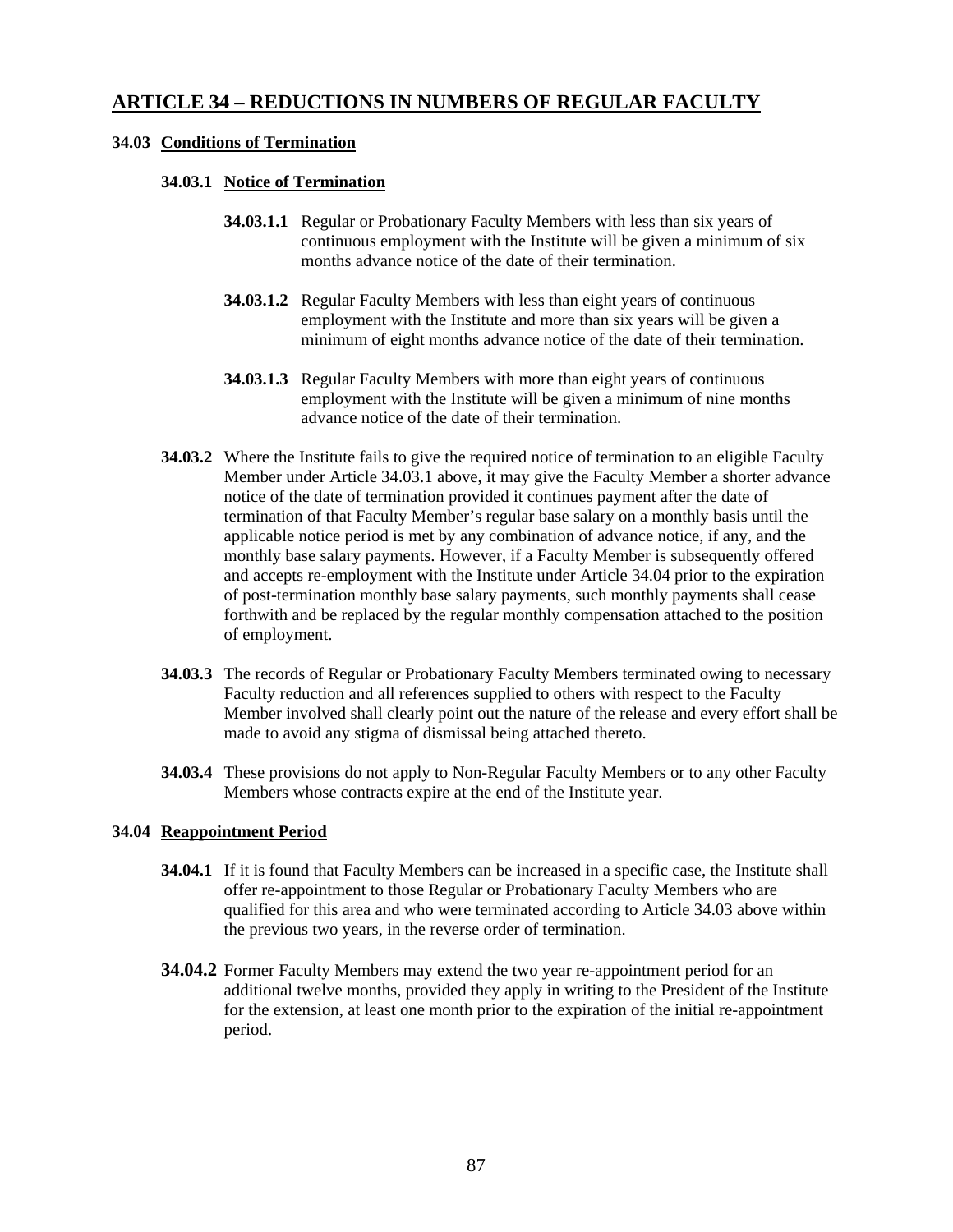# **ARTICLE 35 – TECHNOLOGICAL CHANGE**

### **35.01 Definition**

 For purposes of this Agreement the term "technological change" shall be understood to mean Institute implemented changes in the manner in which teaching operations and services are performed, where such change or changes significantly alter the terms and conditions or security of employment of full-time and/or part-time Regular Faculty Members, or alter significantly the basis on which this Agreement was negotiated. "Technological change" shall not refer to changes in teaching operations and services for reasons enumerated in Article 34 dealing with "reduction" in numbers of Faculty Members.

### **35.02 Notice**

When the Institute intends to introduce a technological change:

- **35.02.1** The Institute agrees to notify the Faculty Association as far as possible in advance of its intention and to update the information provided as new developments arise and modifications are made;
- **35.02.2** The foregoing notwithstanding, the Institute shall provide the Faculty Association, at least ninety days before the term in which an introduction of a technological change is foreseeable effects and repercussions on Regular Faculty Members.

#### **35.03 Data to be Provided**

 The notice mentioned in Article 35.02 shall be given in writing and shall contain pertinent data, including:

- **35.03.1** the nature of the change;
- **35.03.2** the date on which the Institute proposes to effect the change;
- **35.03.3** the approximate number, type and location of Regular Faculty Members likely to be affected by the change;
- **35.03.4** the effects the change may be expected to have on their working conditions and terms of employment;
- **35.03.5** all other pertinent data relating to the anticipated effects on Regular Faculty Members.
- **35.04** The notice mentioned in Article 35.02 and information mentioned in Article 35.03 shall also be given to Regular Faculty Members likely to be affected.

#### **35.05 Consultations**

 Where the Institute has notified the Faculty Association of its intention of introducing a technological change, the Parties will undertake to meet within the next thirty calendar days and to hold constructive and meaningful consultations in an effort to reach an agreement on solutions to the problems arising from this intended change and on measures to be taken by the Institute to protect Regular Faculty Members from any adverse effects. The Institute and Faculty Association agree to bargain in good faith on all aspects of the intended change.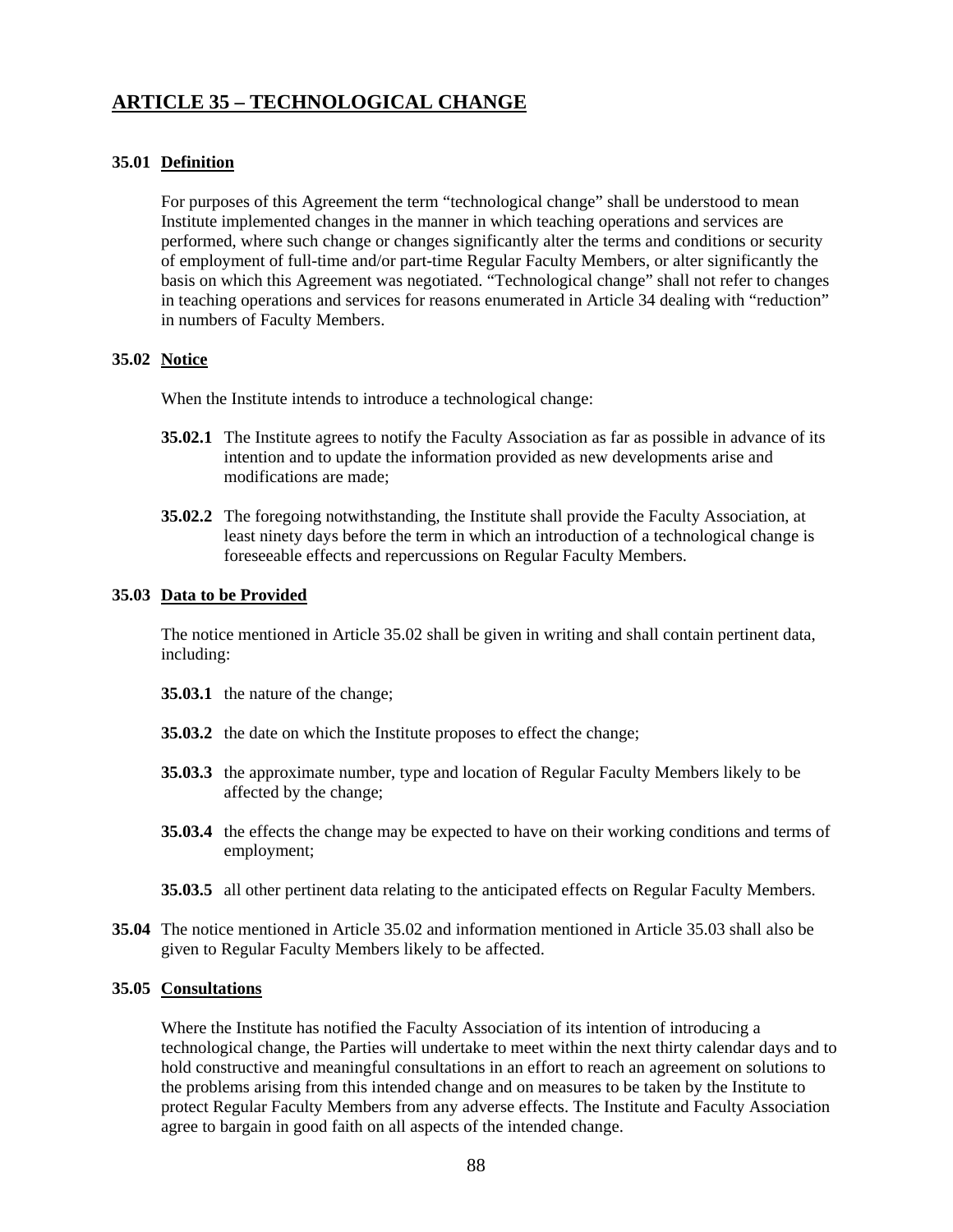# **ARTICLE 35 – TECHNOLOGICAL CHANGE**

### **35.06 Resulting Agreements**

 Where the Parties agree to appropriate solutions to the problems arising out of intended technological changes, the solution shall be prepared as a Letter of Agreement between the Parties. Such Letter of Agreement shall have the same effect as the provisions of the existing Collective Agreement and shall be subject to the grievance procedure, up to and including arbitration.

### **35.07 Failure to Agree**

 Where the Parties do not reach an agreement within sixty calendar days after the date in which the Faculty Association has received notification from the Institute of its intention of introduction of a technological change, and various matters, including compensation in the event of reduction, remain unresolved, the Parties shall refer such matters to arbitration within twenty-one calendar days of failure to agree.

### **35.08 Effect of Dispute Resolution on Introduction of Technological Change**

 Technological change shall not be introduced by the Institute until the matter is resolved by agreement or arbitration.

### **35.09 Reduction in Number of Regular Faculty Members as a Result of Technological Change**

 In the event of a reduction in the number of Regular Faculty Members as a consequence of technological change, such reductions shall be governed by the reduction sequence provisions of this Agreement contained in Article 34.02.

#### **35.10 Relocation or Reassignment**

 A Regular Faculty Member cannot be relocated or reassigned within the Institute as a result of technological change without the written consent of the Faculty Member.

### **35.11 Notice of Termination**

Should a Regular Faculty Member not be relocated, reassigned, or retrained, advance notice of termination shall be given as follows:

- **35.11.1** Regular Faculty Members with less than six years of continuous employment with the Institute will be given a minimum of six months advance notice of the date of their termination.
- **35.11.2** Regular Faculty Members with less than eight years of continuous employment with the Institute and more than six years will be given a minimum of eight months advance notice of the date of their termination.
- **35.11.3** Regular Faculty Members with more than eight years of continuous employment with the Institute will be given a minimum of nine months advance notice of the date of their termination.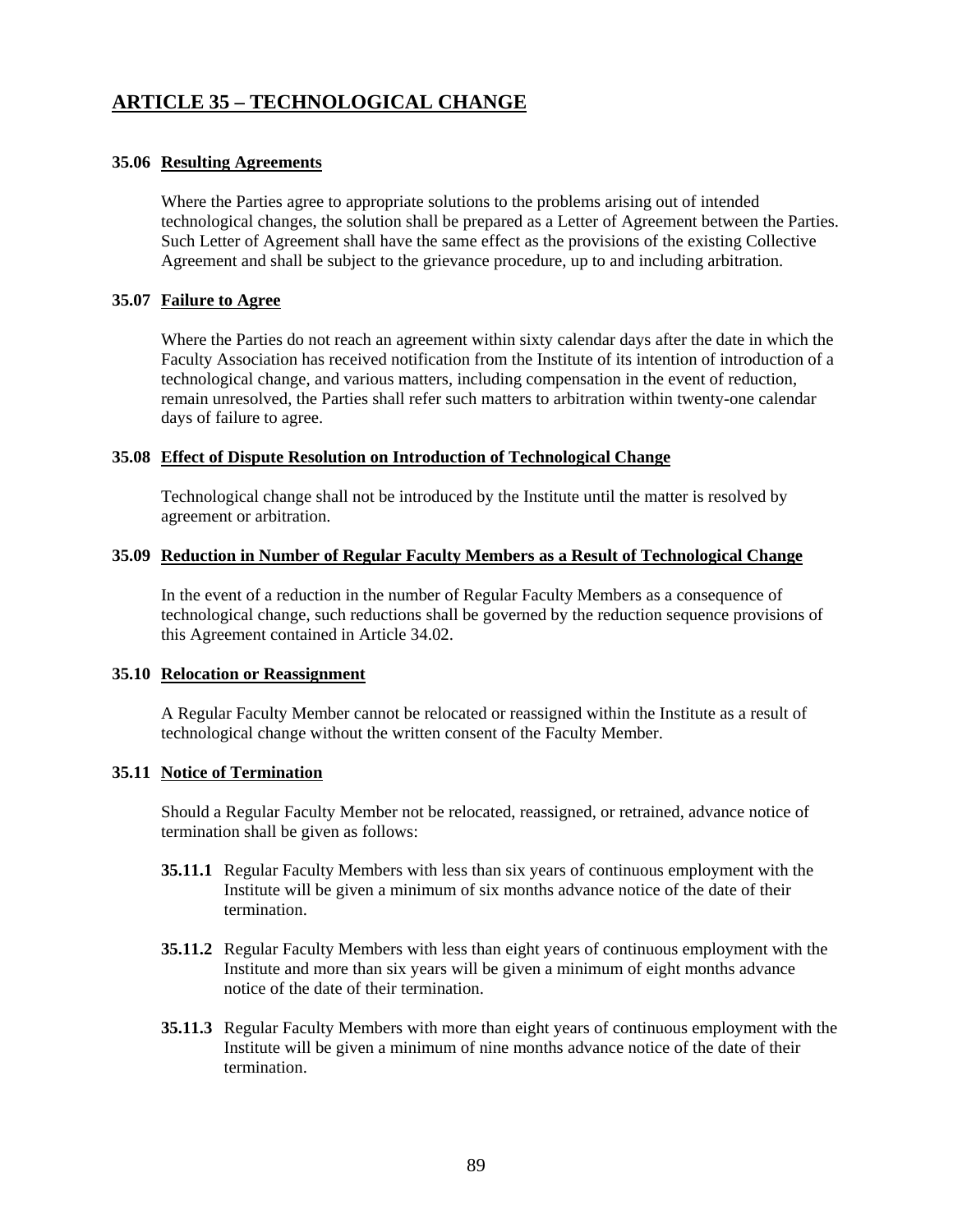# **ARTICLE 35 – TECHNOLOGICAL CHANGE**

**35.11.4** Where the Institute fails to give the required notice of termination to an eligible Faculty Member under Article 35.11.1 it may give the Faculty Member a shorter advance notice of the date of termination, provided it continues payment after the date of termination of that Faculty Member's regular base salary on a monthly basis until the applicable notice period is met by any combination of advance notice, and the monthly base salary payments.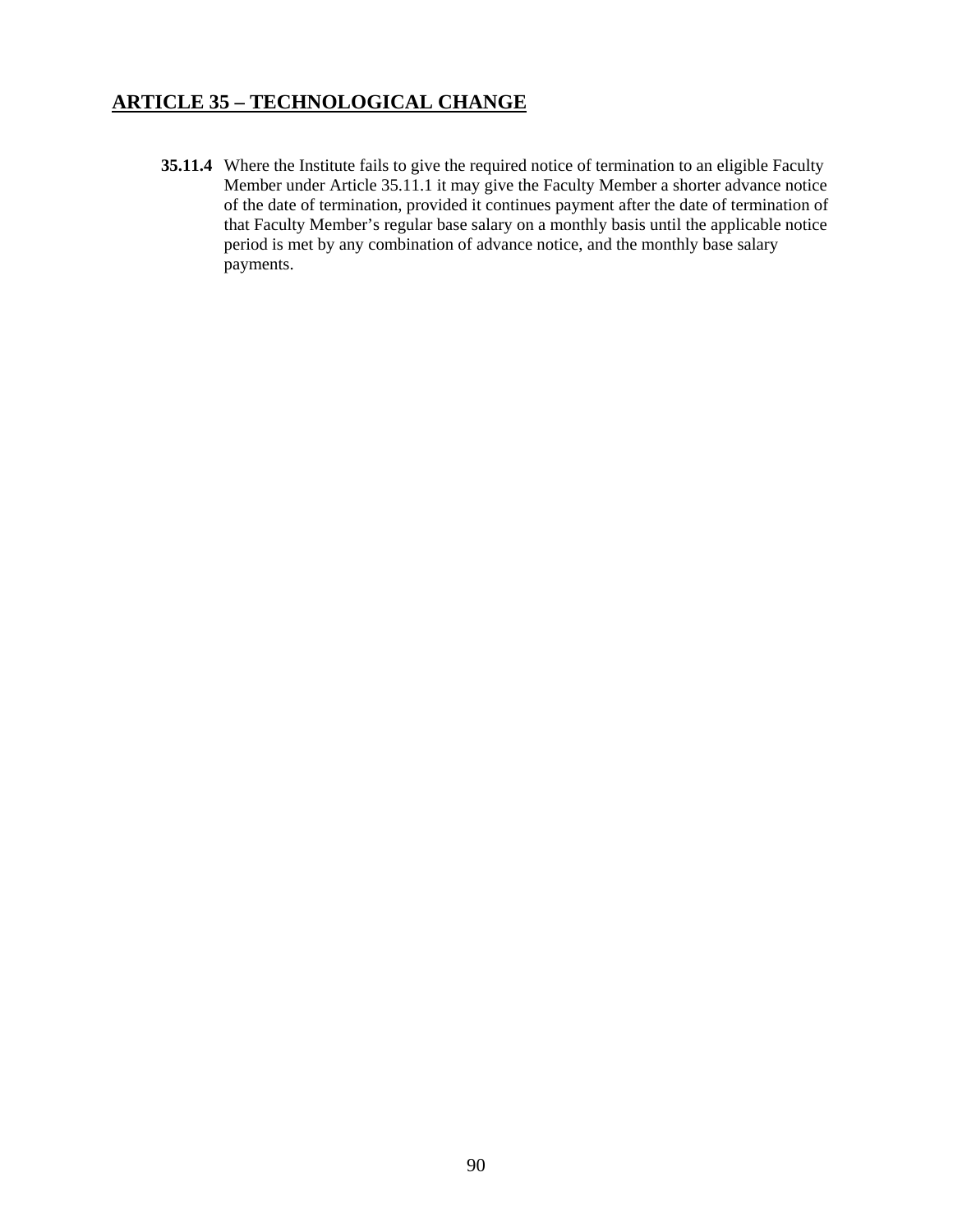## **ARTICLE 36 – INDEMNIFICATION**

- **36.01** Except where there has been gross negligence or malicious or willful misconduct on the part of a Faculty Member, or any criminal acts committed by the Faculty Member, the Institute will:
	- **36.01.1** indemnify and save harmless the Faculty Member from any action brought against the Faculty Member which arises from the proper performance of approved duties for the Institute by the Faculty Member, and for any legal fees and disbursements actually and reasonably incurred in such proceedings; and
	- **36.01.2** provide notice to any current or former Faculty Member who is named in a claim or action filed against the Institute.
- **36.02** In the event of any claim or action being brought against a current or former Faculty Member in his/her professional capacity, or the occurrence of any incident or event that could lead to legal proceedings, the Faculty Member will:
	- **36.02.1** notify the Institute forthwith in writing, and
	- **36.02.2** provide all relevant information to the Institute.
- **36.03** The Institute shall have the discretion to retain counsel of its choice to defend the Faculty Member during any proceeding brought against the Faculty Member and subject to this Article, to direct the defense of the action, and to settle in compromise any claim after consultation with the Faculty Member.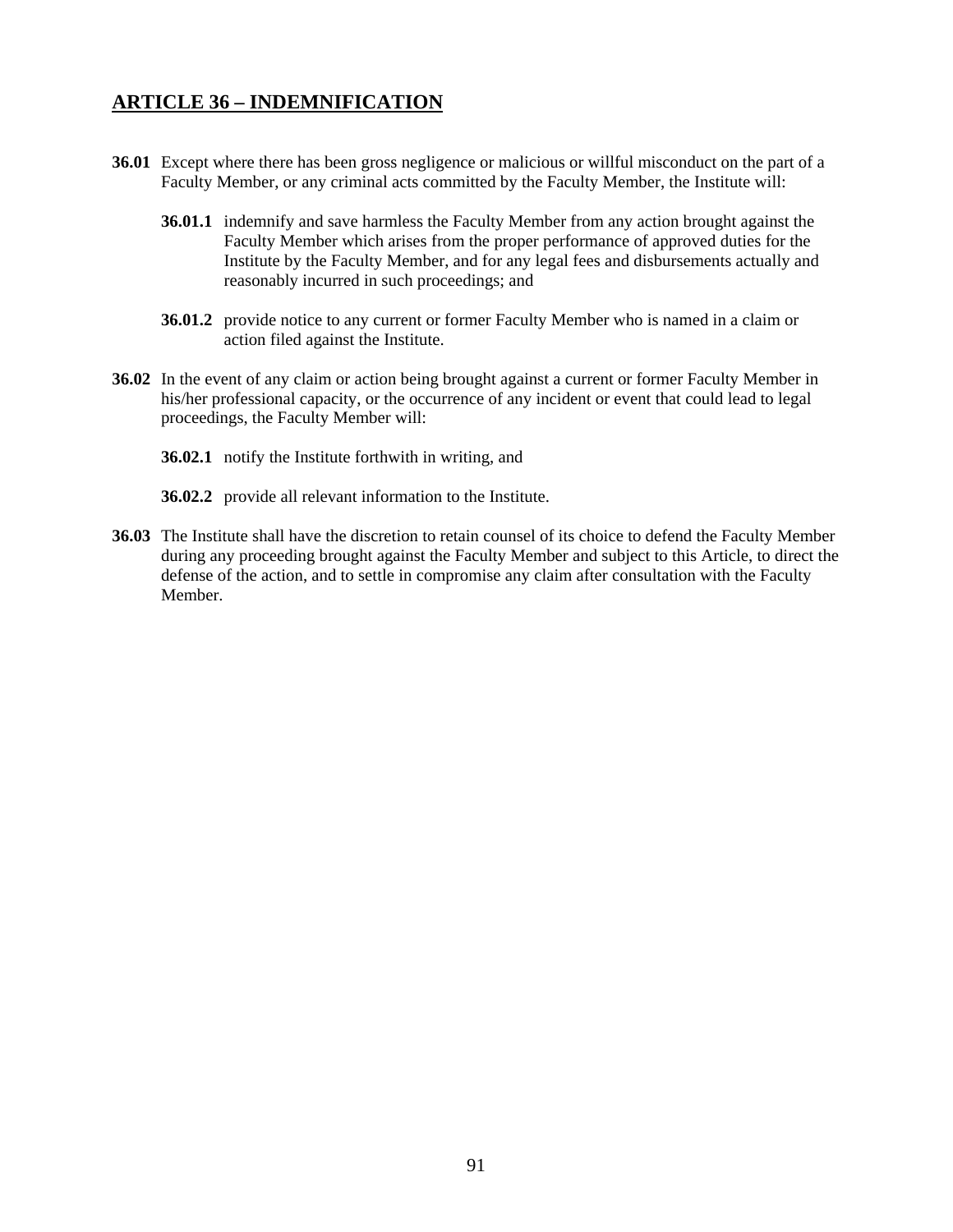# **ARTICLE 37 – INTELLECTUAL PROPERTY RIGHTS**

### **37.01 Preamble**

The Parties to this Collective Agreement agree to comply with the federal statutes and common law governing intellectual property rights as they apply to copyright, trademarks, patents, industrial designs and trade secrets.

 As such, the Institute recognizes that the delivery of its curriculum benefits from the investment in scholarship, research, professional practice, and course development undertaken by Faculty.

### **37.02 General**

 The Faculty recognizes the Institute's ownership of the curriculum and of the material developed which defines that curriculum, such as course outlines.

 A Faculty Member's lecture materials, demonstrations, written or graphic materials, audio visual, digital, or new media materials and any other teaching aids which the Faculty Member creates, develops, acquires or introduces into the Institute in support of that Faculty Member's teaching or teaching related functions shall be the Faculty Member's sole property and shall not be used by others without the Faculty Member's permission, with the exception of course outlines which are the property of the Institute.

### **37.03 Intellectual Property**

**37.03.1** When one or more Faculty Members have been hired (full or part-time) in an appointment solely to create and produce a specific, tangible product for the Institute, or

 When one or more Faculty Members are given specifically defined release time (full or part-time) from usual duties, including voluntary release from activities which would otherwise be done during a Faculty Member's non-teaching month, solely to create and produce a specific tangible product for the Institute, or

 When one or more Faculty Members are paid in addition to their time (or a flat rate), in an appointment solely to produce a specific tangible product for the Institute (such payment to be subject to negotiation between the Parties), the product shall be the property of the Institute. The following provisions shall apply.

- **37.03.2** If the user of the product produces any income, other than direct Institute student fees when the product is used by the Faculty Members in offering Institute courses, then the income shall be shared 63/37 respectively between the Institute and those Faculty Members significantly involved in the creative aspects of the production after the following costs have been met:
	- direct salary costs of the Faculty Members with significant creative roles in the production, excluding clerical, technician and management functions;
	- cost of benefits directly related to the salary amounts;
	- other direct compensation costs such as overtime;
	- pro-rated share of major production costs such as any special equipment leased or purchased, and major materials cost;
	- specific marketing costs.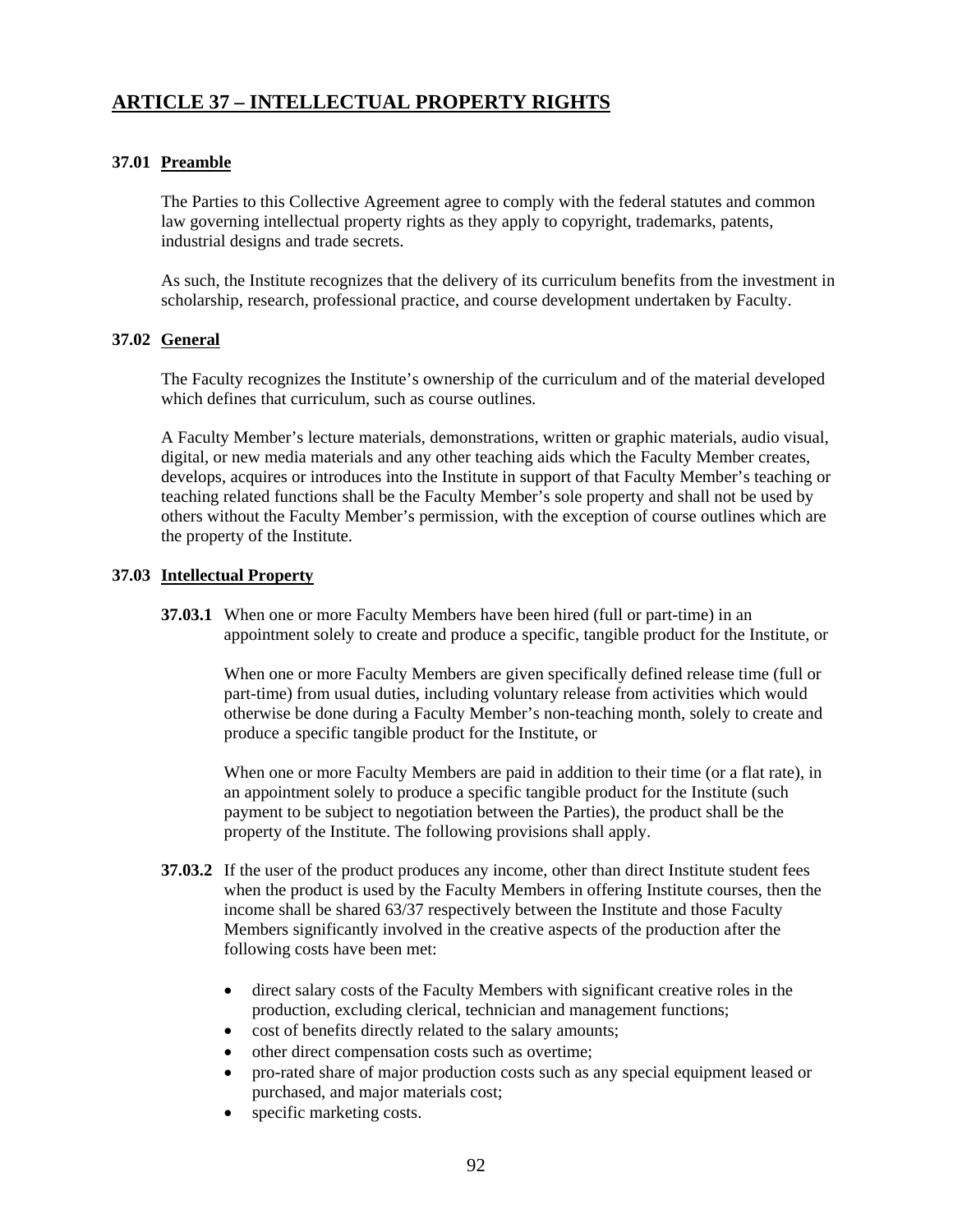## **ARTICLE 37 – INTELLECTUAL PROPERTY RIGHTS**

- **37.03.3** In the event that more than one person is significantly involved in creating the product, as described in Article 37.03.1 above, then the proportion of the production attributable to each Faculty Member shall be determined by those Faculty Members. If agreement among them is not reached by the time the finished product is created, then the Institute shall determine the proportionate sharing of authorship and production among Faculty Members. The proportionate sharing of the Faculty Members' share of net proceeds shall be in accordance with Article 37.03.2 above.
- **37.03.4** The income and costs described in Article 37.03.2 above shall be calculated in accordance with accepted accounting principles; and further, those calculations shall, upon request, be available to the Faculty Members concerned. The calculation of income and costs, if unsatisfactory to any Faculty Member involved, is subject to the grievance procedure as to the mathematics and the appropriateness and the amounts of the factors involved.
- **37.03.5** The Institute shall, upon request, grant license to the producer(s) to market the product, but subject to the Institute's approval regarding the marketing plan, advertising and promotional materials, price and market.
- **37.03.6** Other than as provided in Article 37.02 above, when a Faculty Member creates and produces manuals, texts, workbooks, films, slides, video tapes, audio visual materials, digital media, courseware or computer programs, etc, with Institute resources, and does so under an agreed grant, subsidy or compensation from the Institute, all of which are subject to negotiation between the Parties, ownership of any materials produced shall remain with the Faculty Member. If there is income from the sale, rent or lease of the product, then the proceeds shall be shared equally between the producer and the Institute until the Institute's accumulated share of the proceeds equals any originally agreed grant, subsidy, or compensation from the Institute.
- **37.03.7** Where Faculty Members use production facilities outside the control of the Institute, non-Institute supplies, and work outside of their usual duties, the Institute shall have no right, title, or interest in any product, copyright, patent, trademark or industrial design.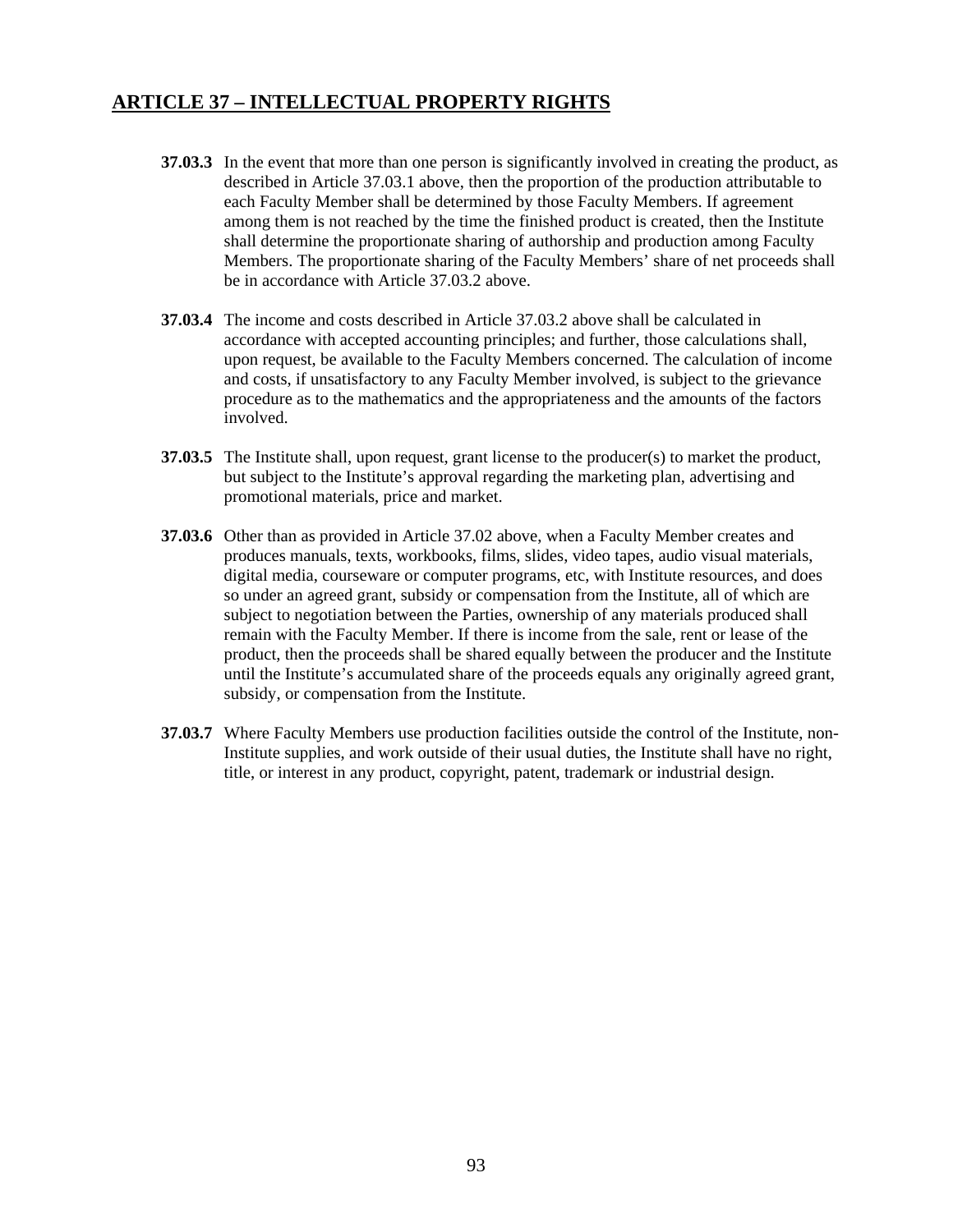## **ARTICLE 38 – ON-LINE LEARNING COURSES CREDIT PROGRAMMES**

**38.01** The Institute and the Faculty Association support the application of on-line learning to enhance student access and choice within a framework of pedagogically sound delivery modes.

On-line learning may include, but is not limited to, on-line or web-based instruction, hybrid or mixed-mode programs and courses.

The successful development, delivery and planning of on-line learning programs or courses will be done through a process that includes consultation between the Vice President Academic or designate and the Faculty Members who will plan and deliver the courses.

**38.02** Criteria for the determination of appropriate release time for the development and revision of online learning programs or courses shall be developed in consultation between the Vice President Academic or designate and the Faculty Members involved.

If it is anticipated that the curriculum development activity will exceed the contracted timeframe, the Faculty Member shall meet with the Vice President Academic and provide rational for the extension. If the Vice President agrees to extend the curriculum development activity, appropriate remunerations and/or release time shall be provided.

- **38.03** The Institute shall provide the necessary technological and human resources support to enable Faculty Members assigned to develop and deliver on-line learning programs and courses to successfully perform the work.
- **38.04** Faculty Members assigned to deliver on-line learning programs and courses shall be provided with appropriate training in the relevant technology, as determined by the Institute.
- **38.05** The Institute shall determine the level of technical expertise and support to be provided for students enrolled in on-line learning courses.
- **38.06** Faculty Members shall not be required to deliver on-line learning programs/courses from their homes.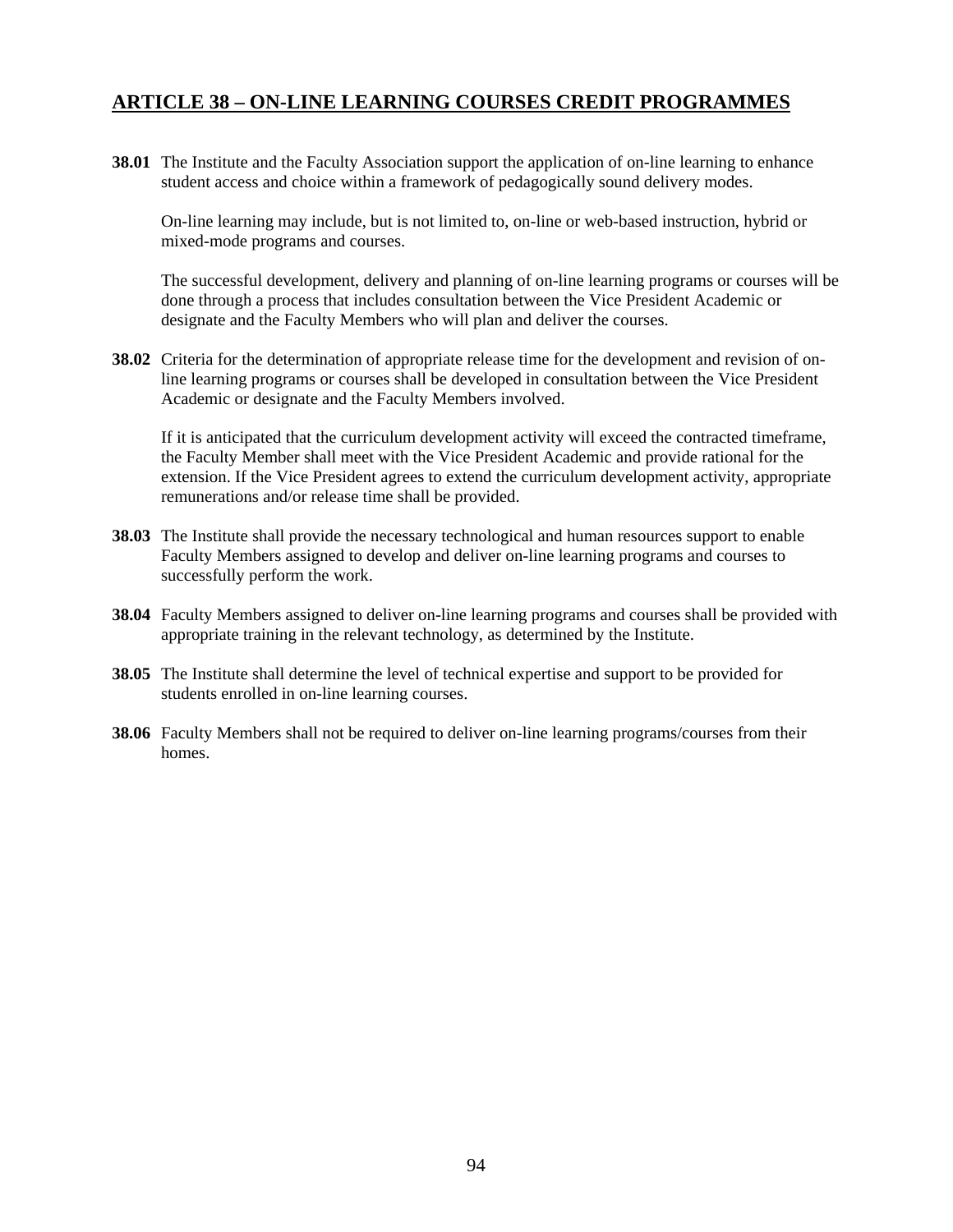# **ARTICLE 39 – GALLERY SHOW**

**39.01** The Faculty Association will have a group show for one month per year in the Charles H. Scott Gallery. The Institute shall contribute fifty percent of the cost of the exhibition to a maximum of \$500 annually.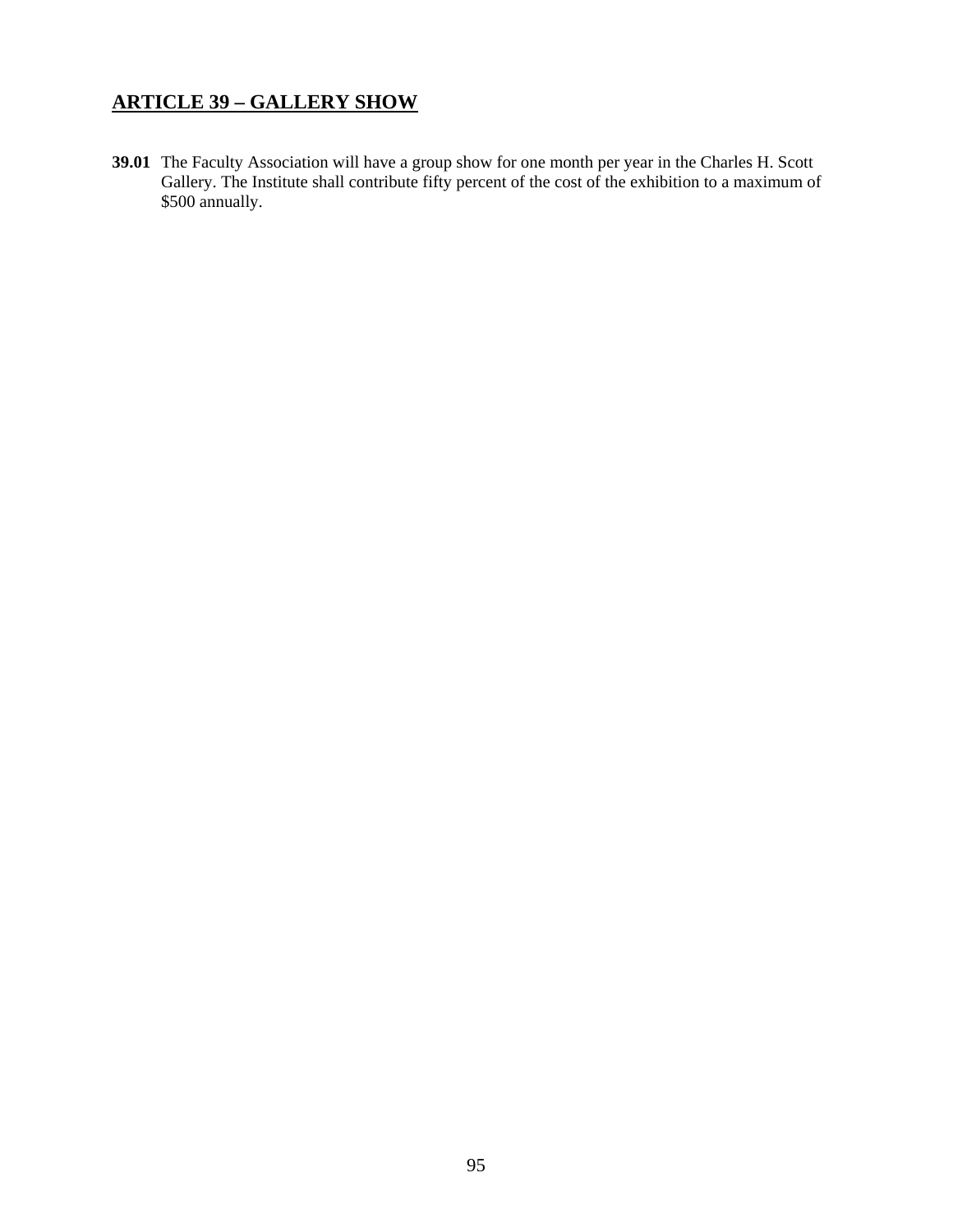# **ARTICLE 40 – DEFERRED SALARY PLAN**

**40.01** The Institute and the Faculty Association agree to meet before the end of the academic year 2006 to discuss the feasibility of and interest in establishing a Deferred Salary Plan.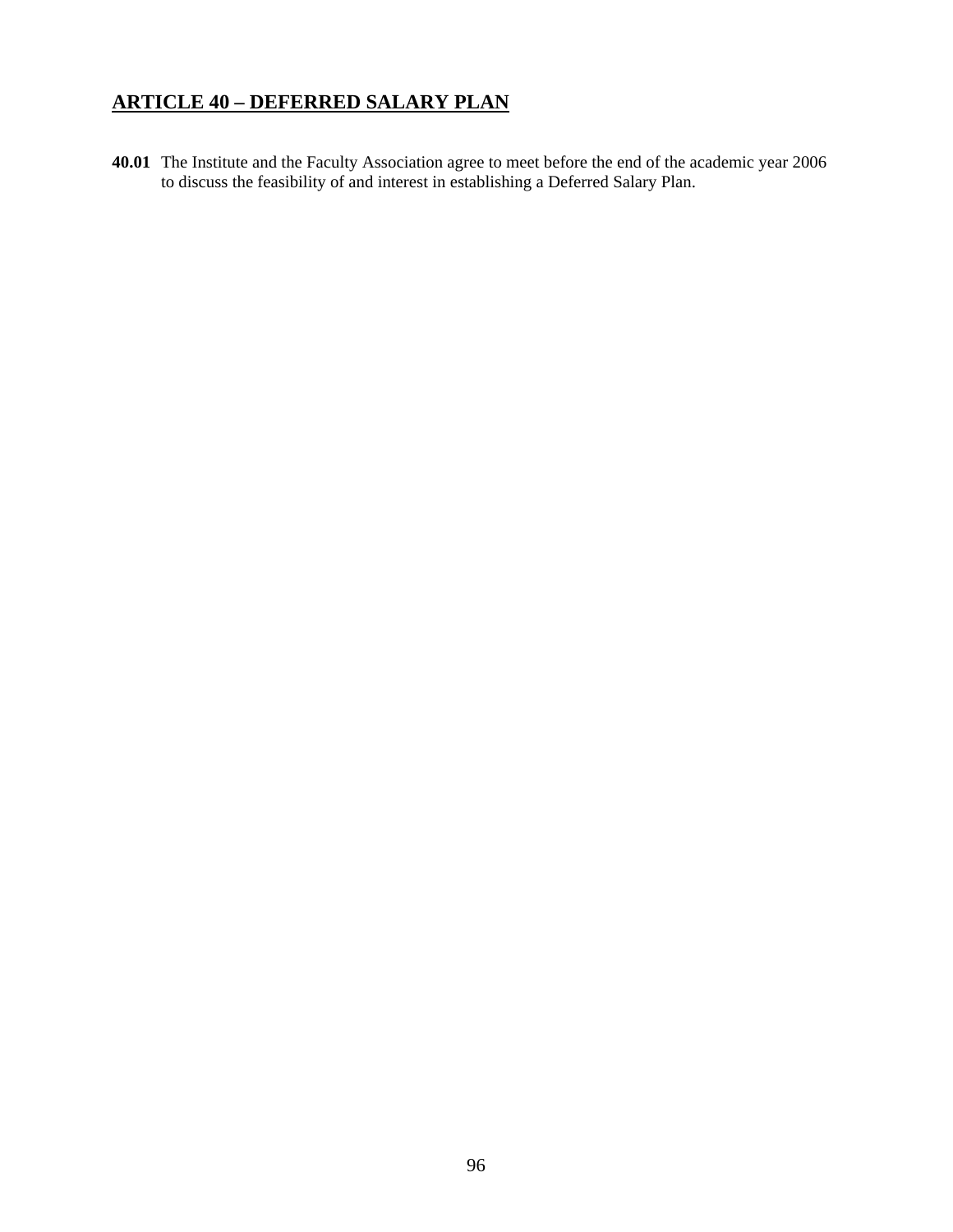# **ARTICLE 41 – GENERAL PROVISIONS**

- **41.01** The Institute shall provide to all Faculty Members bound by this Agreement a copy of any notice affecting their employment.
- **41.02** The Institute shall provide to the President of the Faculty Association, or designate, copies of the agenda for the Institute Board meetings, the approved minutes of such meetings, and any other public information requested.
- **41.03** Prior to the beginning of every semester, or whenever changes occur, the Institute shall provide the Faculty Association with a list of workload allocation per Faculty Member.
- **41.04** The Institute shall meet with the Faculty Association on a semestral basis, to discuss the range of information required regarding Faculty Member's employment status and related data available through administration records.
- **41.05** Subject to prior use for educational purposes, the Faculty Association shall have the right to use Institute facilities for meetings.
- **41.06** The Institute and the Faculty Association agree to share equally the cost of the production and distribution of copies of this Collective Agreement so that up-to-date copies can be provided to all Faculty Members, administration, Board Members and appropriate staff.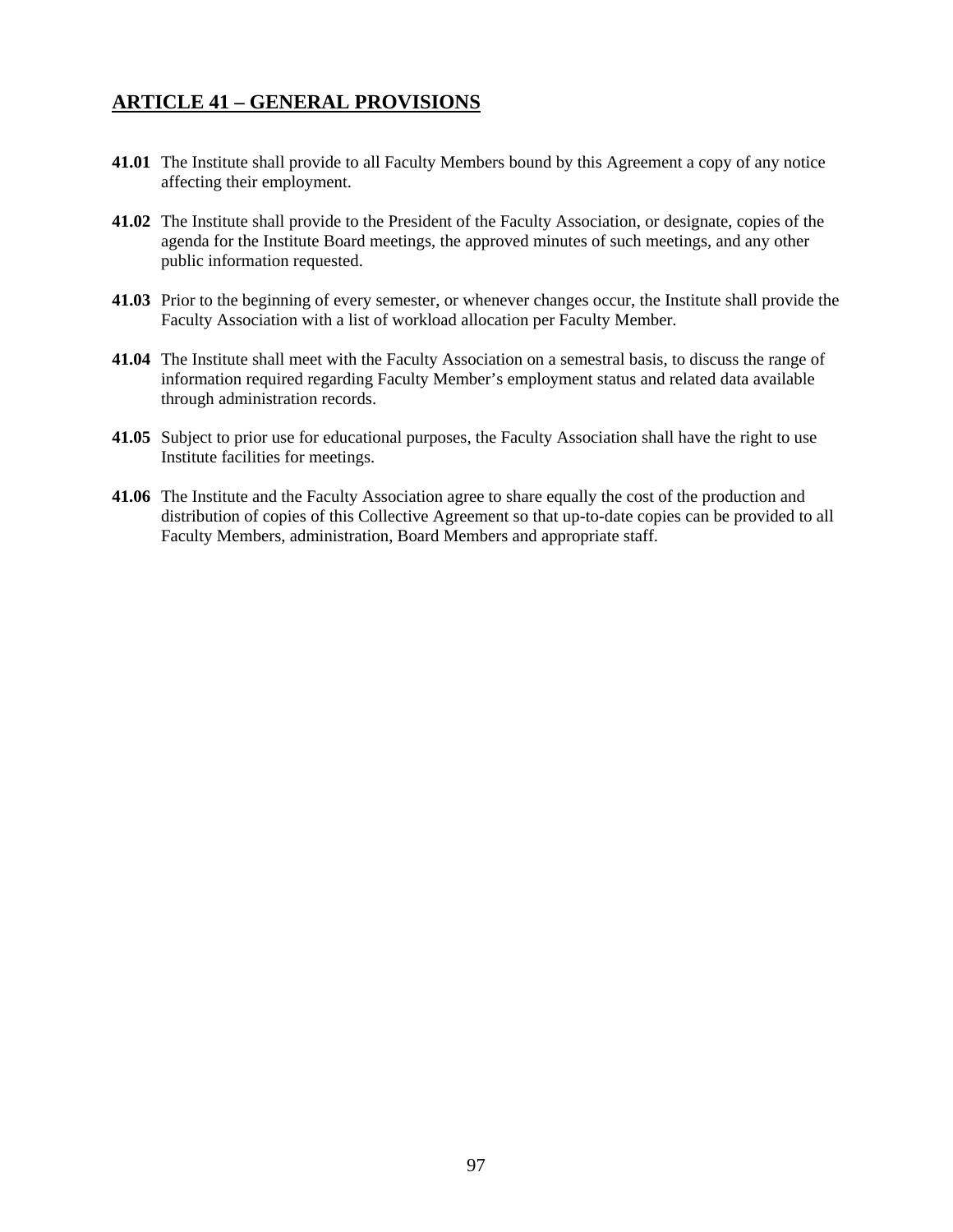# **ARTICLE 42 – BUDGETS AND FINANCIAL INFORMATION**

- **42.01** Curriculum area budgets and capital budgets shall be developed with the aid of proposals and consultation from the Faculty Members in that curriculum area.
- **42.02** The Dean shall be responsible for seeking such input from Faculty Members within their respective curriculum area prior to the curriculum area budgets being submitted to the Institute Vice President, Finance and Administration Services.
- **42.03** The administrative supervisor shall be responsible for seeking such input from Librarians and Counsellors prior to the budgets being submitted to the Vice President, Finance and Administration Services.
- **42.04** The Institute agrees that in the interests of open administration it will make available all relevant and non-confidential financial information to representatives of the Faculty Association when requested to do so by a member of the Association's Executive, or in any event prior to such time as budgets are submitted.
- **42.05** Without limiting the generality of the foregoing, the Institute will provide financial documents of public record and documentation relative to the preparation of budgets and discuss same with the representatives of the Faculty Association, when requested to do so by a member of the Association's Executive.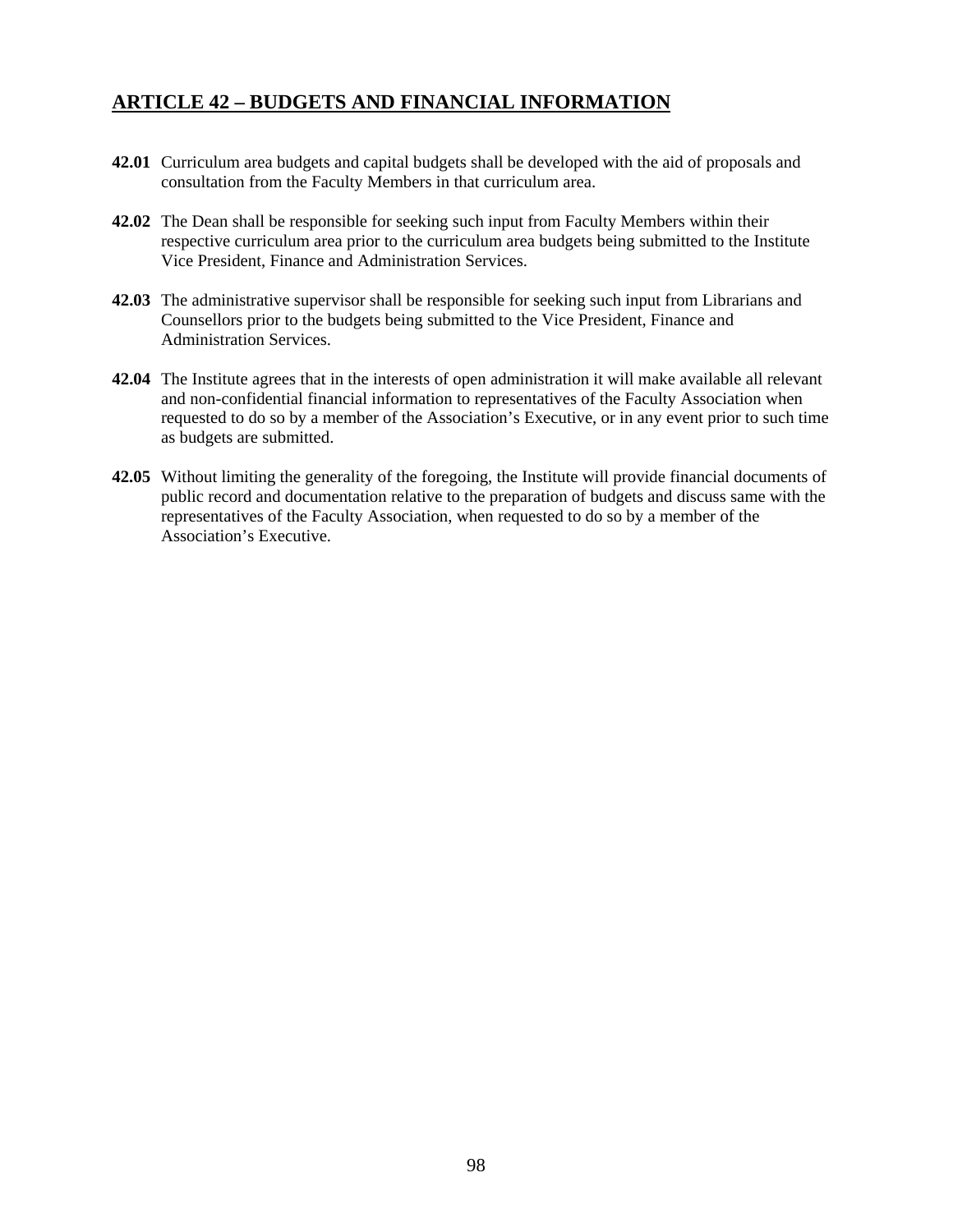## **ARTICLE 43 – STRIKE AT INSTITUTE PREMISES**

- **43.01** An employee's refusal to cross a legal picket line at any Institute premises shall not be considered a violation of this Agreement nor in itself constitute grounds for suspension, dismissal or warning of unsatisfactory service.
- **43.02** The withholding of pay from Faculty Members for services not performed because of picket lines is understood not to constitute disciplinary action by the Institute as described in Article 43.01.
- **43.03** When Faculty Members are on strike or locked out, their health and welfare benefits, other than pension benefits or contributions, normally provided under Article 21 by the Institute shall continue to be provided by the Institute for the duration of the strike or lockout.
	- **43.03.1** During a strike or lockout the Faculty Association shall reimburse the Institute, on a monthly basis, 100% of benefits premium costs incurred for Faculty Members during the strike or lockout.
- **43.04** In the event of a strike or lockout at the Institute premises, the Faculty Association may request access to its office for members of the Faculty Association Executive. Such access shall be used only for the purpose of accessing Faculty Association files, information or computers within the Faculty Association office. Such access shall not be denied unreasonably.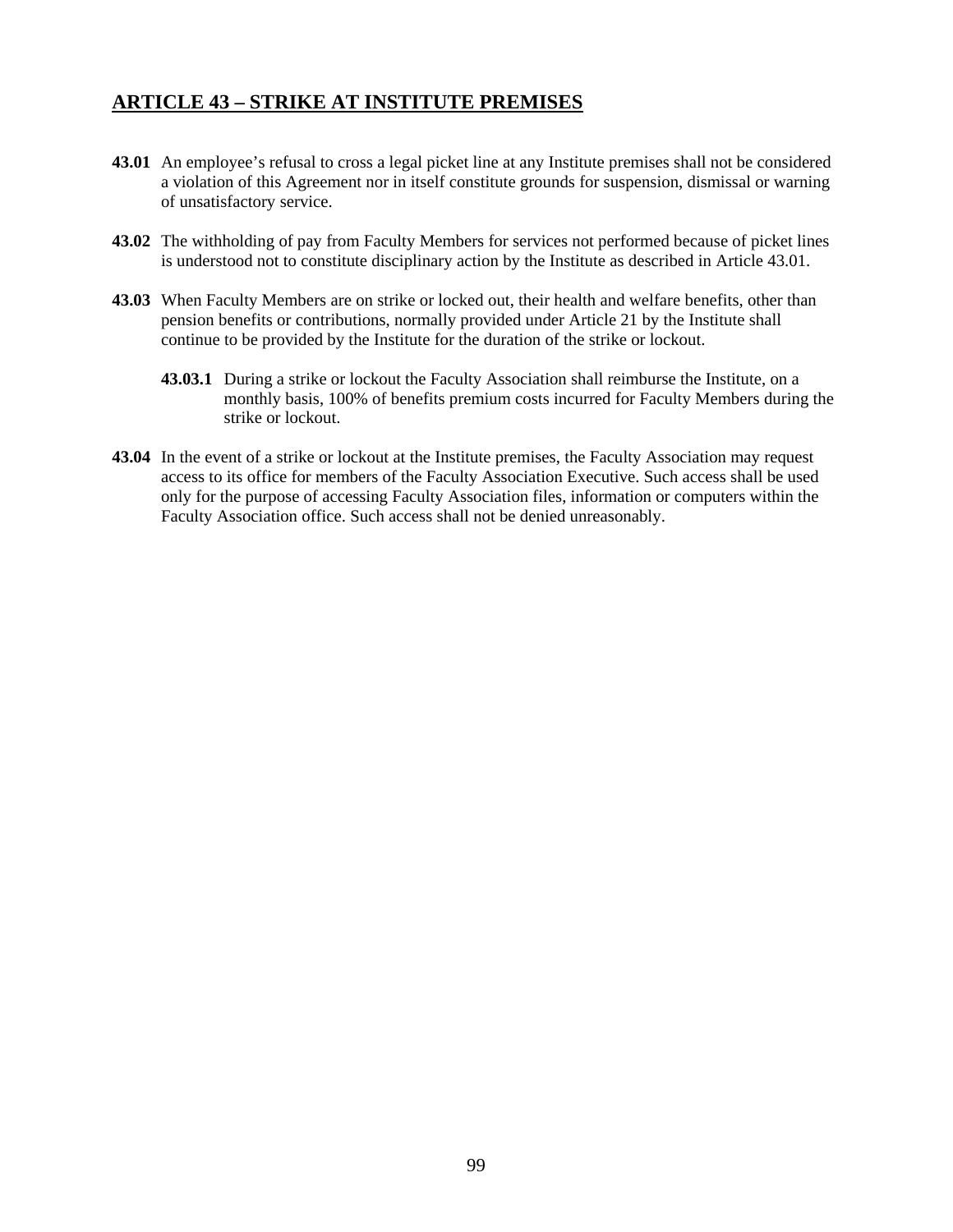# **ARTICLE 44 – RULES OF INTERPRETATION FOR THIS AGREEMENT**

- **44.01** The Parties agree to comply with the provisions of the Human Rights Act and agree that any alleged violations of the Act can be grieved pursuant to this Agreement.
- **44.02** In this Agreement, unless the context otherwise requires, words importing a male person shall include a female person and vice versa, and words used in the singular shall be constructed as meaning the plural if the facts or context so require.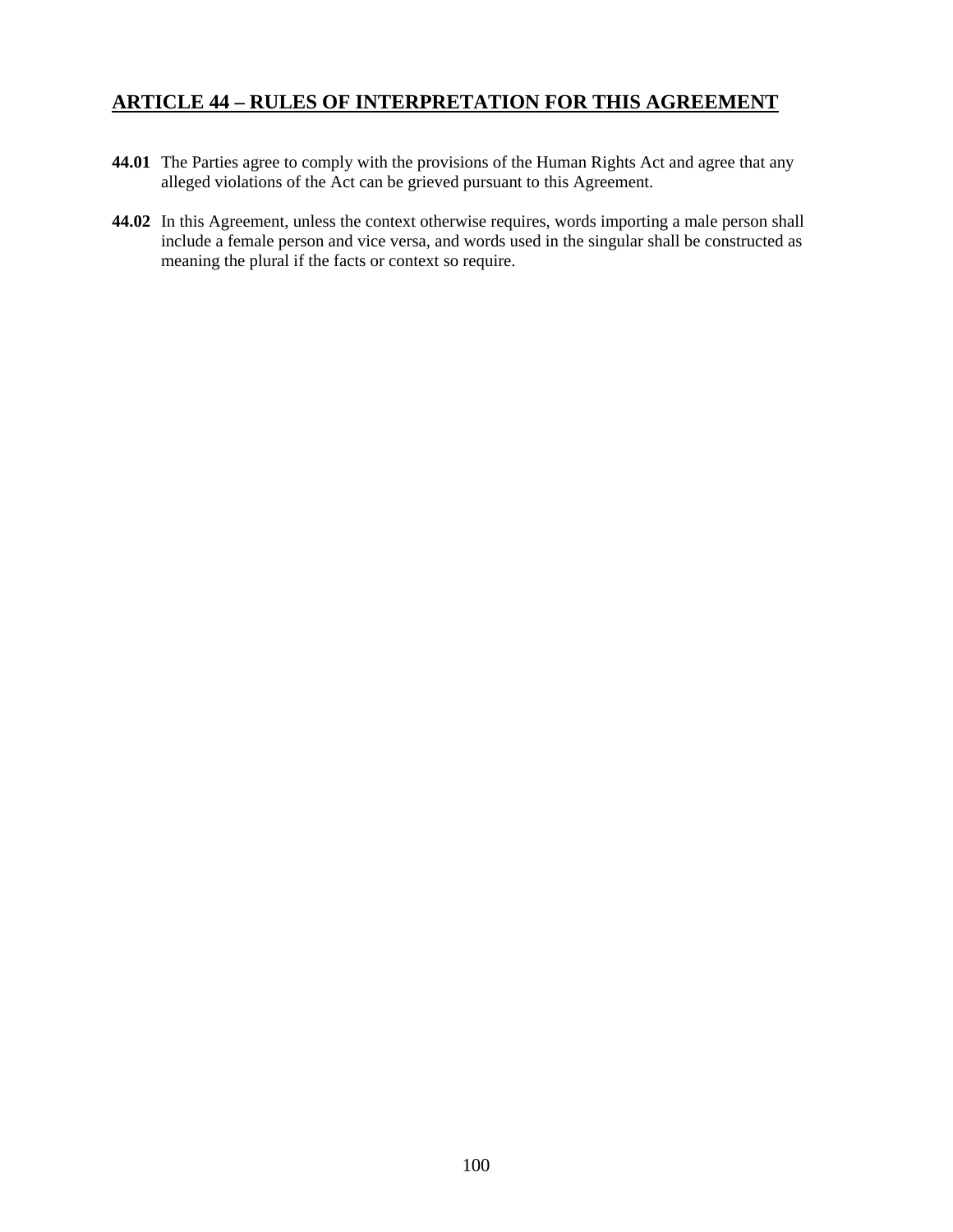# **ARTICLE 45 – SAVING CLAUSE**

**45.01** In the event that any future legislation renders null and void or materially alters any provision of this Agreement, the remaining provisions shall remain in effect for the terms of the Agreement, and the Parties hereto shall negotiate a mutually agreeable provision to be submitted for the provisions so rendered null and void or materially altered.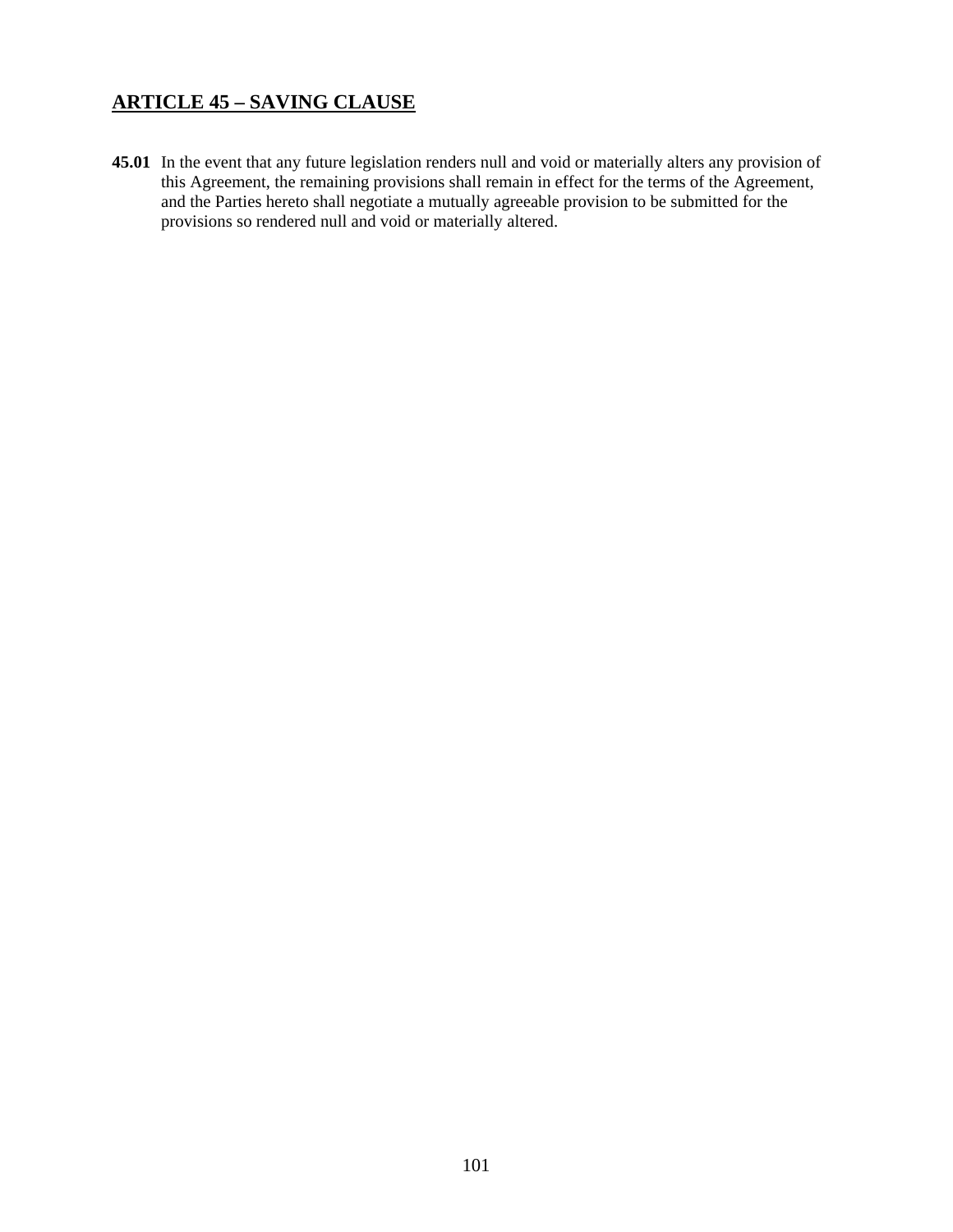## **ARTICLE 46 – TERM AND DURATION**

- **46.01** This Agreement shall become effective on **1 April 2007** and shall continue in full force and effect until the **31st day of March 2010,** and from year to year thereafter unless on or before the 1st day of January 2007, either Party gives to the other written notice of its desire to alter or amend same. Unless noted otherwise, all changes to the Agreement shall be effective the date of ratification by both Parties.
- **46.02** During any period when collective bargaining negotiations are being conducted between the Parties to amend this Agreement, the present Agreement shall continue in full force and effect until:
	- **46.02.1** the Faculty Association commences a lawful strike; or
	- **46.02.2** the Institute commences a lawful lockout; or
	- **46.02.3** the Parties enter into a new or amended Agreement.
- **46.03** There is agreement that any wage increase agreed to during the term of this Agreement shall be made retroactive to 1st April of the applicable contract year.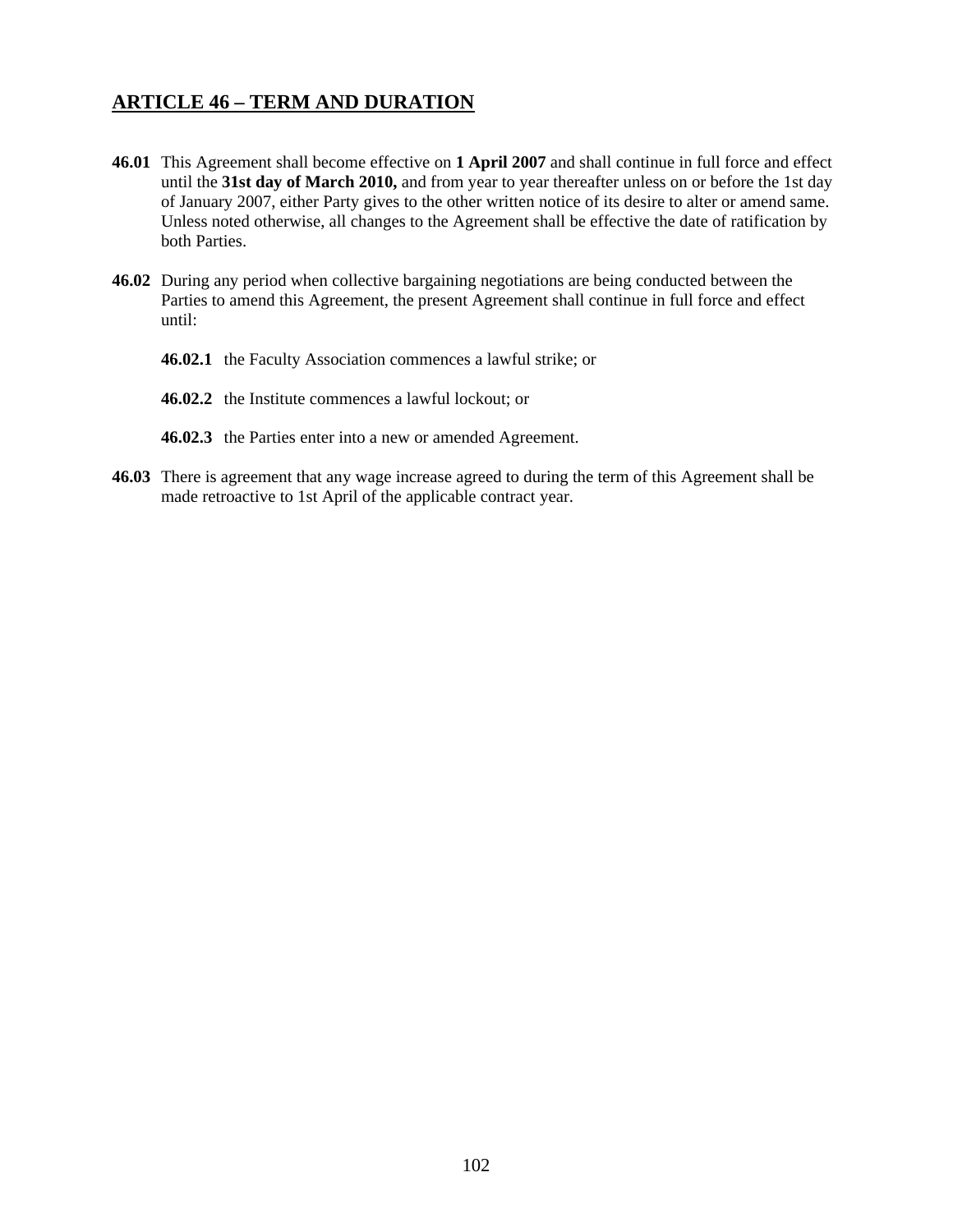IN WITNESS THEREOF the Parties hereto have entered into this Agreement on the \_\_\_ day of **2007** at the City of Vancouver, in the Province of British Columbia.

Signed on this day of 2007 on behalf of:

### *The Emily Carr Institute of Art and Design*

Per: George Pedersen, Board Chair Per: Dr. Ronald Burnett, President Per: Michael Clifford, VP Finance and Administration Per: Anne Stobart, Director of Human Resources *Post-Secondary Employers' Association*  Per: Nick Rubidge, Chair

*The Emily Carr Institute of Art and Design Faculty Association* 

Per:

**Tom Becher, President** 

Per:

**Craig Berggold, Vice President**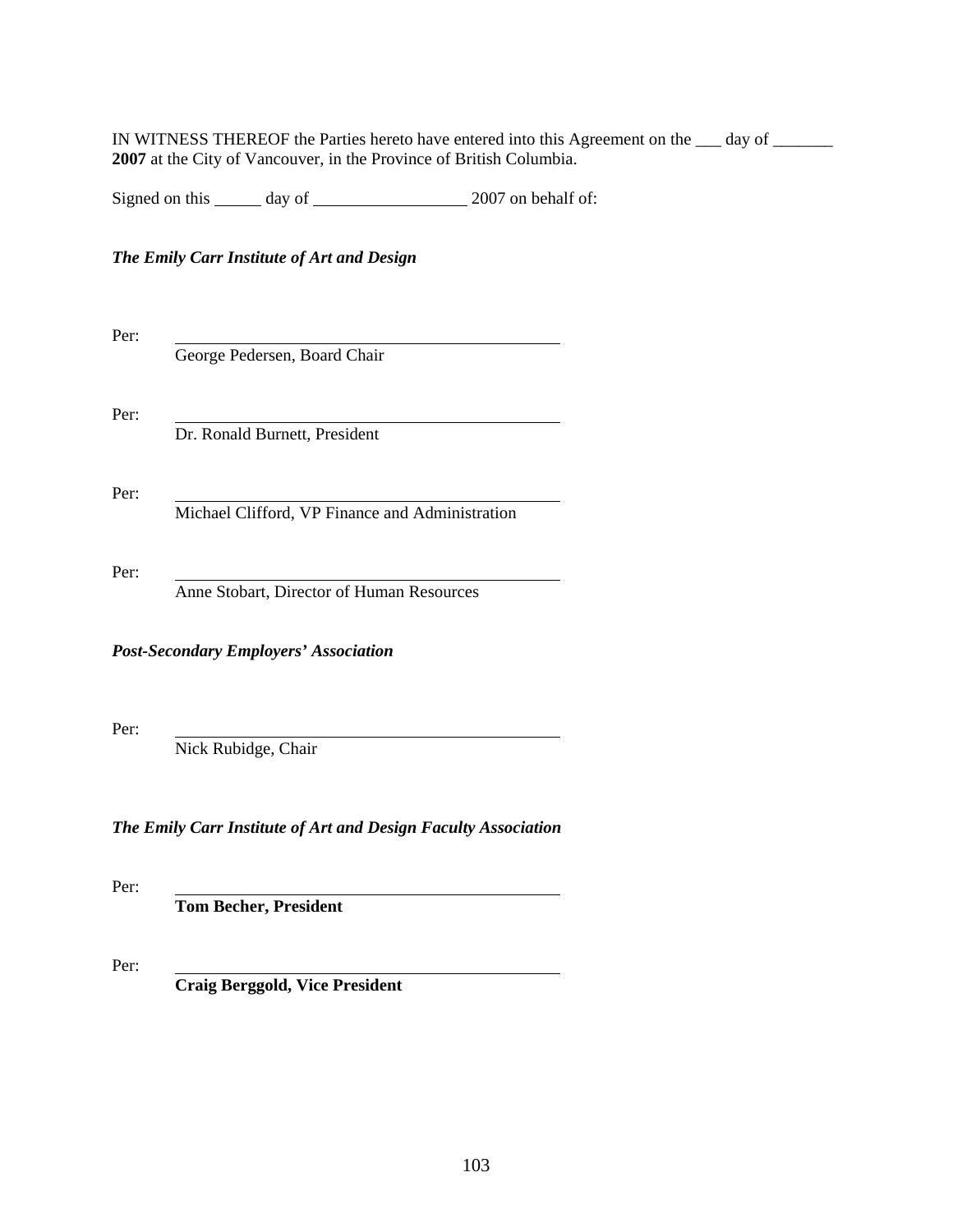# **APPENDIX I**

# **PROVINCIAL SALARY SCALE**

| <b>STEP</b>             | 1 April 2007<br>to<br><b>31 March 2008</b> | <b>1 April 2008</b><br>to<br>31 March 2009 | 1 April 2009<br>to<br>31 March 2010 |
|-------------------------|--------------------------------------------|--------------------------------------------|-------------------------------------|
| 1                       | \$78,729                                   | \$80,972                                   | \$83,231                            |
| $\overline{2}$          | \$74,795                                   | \$76,366                                   | \$77,970                            |
| 3                       | \$69,671                                   | \$71,134                                   | \$72,628                            |
| $\overline{\mathbf{4}}$ | \$66,819                                   | \$68,223                                   | \$69,655                            |
| 5                       | \$64,372                                   | \$65,724                                   | \$67,104                            |
| 6                       | \$61,925                                   | \$63,225                                   | \$64,553                            |
| 7                       | \$59,477                                   | \$60,726                                   | \$62,002                            |
| 8                       | \$57,030                                   | \$58,228                                   | \$59,450                            |
| 9                       | \$54,583                                   | \$55,729                                   | \$56,899                            |
| 10                      | \$52,135                                   | \$53,230                                   | \$54,348                            |
| 11                      | \$49,688                                   | \$50,731                                   | \$51,797                            |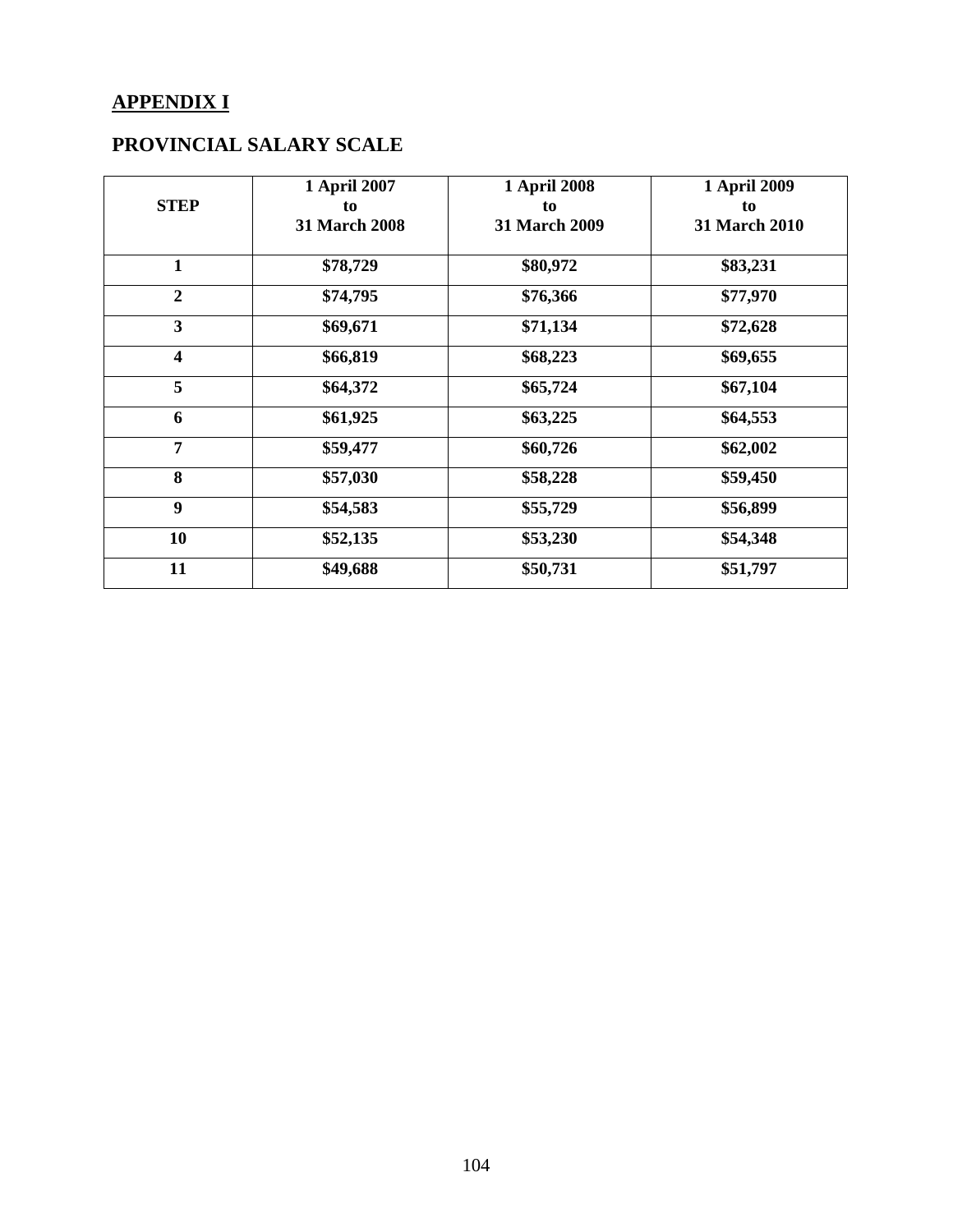# **APPENDIX II**

*The provisions set out in Article 10 (Hiring of Faculty) supercede those of this Appendix II. Refer to Article 10.3.1 (Placement Committee) and 10.3.2 (Appeals).*

# **PLACEMENT OF NEW PROBATIONARY FACULTY ON THE SALARY SCALE**

### **Preamble**

*This Appendix will continue to apply until the Institute and the Faculty Association agree upon new guidelines and methods of calculating placement for new appointments.* 

Salary placements on the scale will take into account three components: education, teaching and professional practice.

### **1.1 Guidelines**

- A system of points are used for recognizing the various components of a Faculty curriculum vitae or resume.
- No new Faculty will be placed higher than three steps below the top step.
- There can be no more than one point attributed for one year.

### **1.2 Points for Education**

| $\bullet$ | Diploma           | zero point  |
|-----------|-------------------|-------------|
| $\bullet$ | Bachelor's Degree | zero points |
| $\bullet$ | Master's Degree   | one points  |
| $\bullet$ | Doctorate         | two points  |

(The points are not cumulative. Points are attributed to the highest educational level attained.)

The Committee at it's discretion, may award cumulative points based on additional post-secondary diplomas and credentials.

#### **1.3 Points for Teaching**

 A maximum of 0.5 points for each year of full-time teaching. (A pro-rated formula of part-time courses is based on a full-time load per year.) Non-credit courses shall not be counted.

### **1.4 Points for Professional Practice**

 A maximum of 0.25 points for each year of professional practice or relevant employment as verified through the candidate's professional practice history or in the case of self-employed artists or designers by exhibition record, receipt of grants or commissions, completed projects.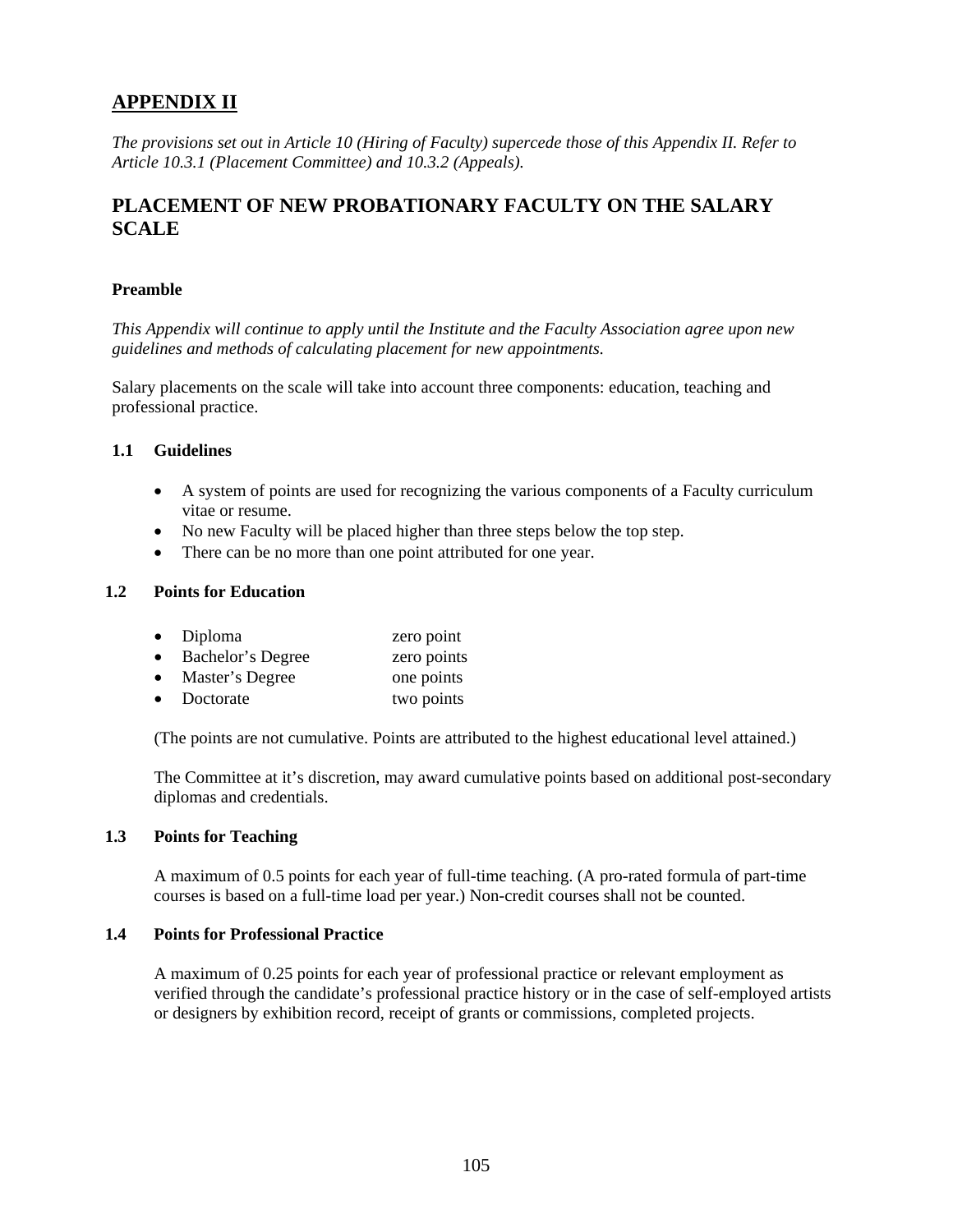### **1.5 Calculations**

Any combination of teaching experience/professional practice/relevant employment that overlaps within one year will be counted as 12 months maximum per year.

| Professional Practice/Relevant Employment           | $x .25 =$ |        |
|-----------------------------------------------------|-----------|--------|
| Teaching                                            | $x .50 =$ |        |
| Total Points for Professional Practice and Teaching |           | Line 1 |
| Education                                           |           | Line 2 |
| Total                                               |           | Line 3 |

Add together Line 1 plus Line 2 to get Line 3. Line 3 is the only figure that will be either rounded up or down.

Line 3 equals the number of steps to count up from the bottom of the scale, with Step 10 being (1).

### **1.6 Committee for Placement of Newly Appointed Faculty**

A Committee will decide on the placement of newly-appointed Faculty. It will comprise the following:

- Vice President Academic or designate
- Vice President Finance and Administration
- Emily Carr Faculty Association President or designate

### **1.7 Placement of New Regular Faculty on Salary Scale**

 The Institute and Faculty Association agree that new placements on the salary scale should reflect a Faculty Member's level of education, teaching experience and professional practice involvement and consequently agree to use this Appendix as a guideline for such placements.

 It is further agreed that this process is an administrative guideline only, is neither grievable nor attributable, nor does it supersede any provisions of the Collective Agreement. The Institute reserves the right to place Faculty positions on the salary scale at its sole discretion, but agrees that alterations to this placement policy will be made in consultation with the Faculty Association.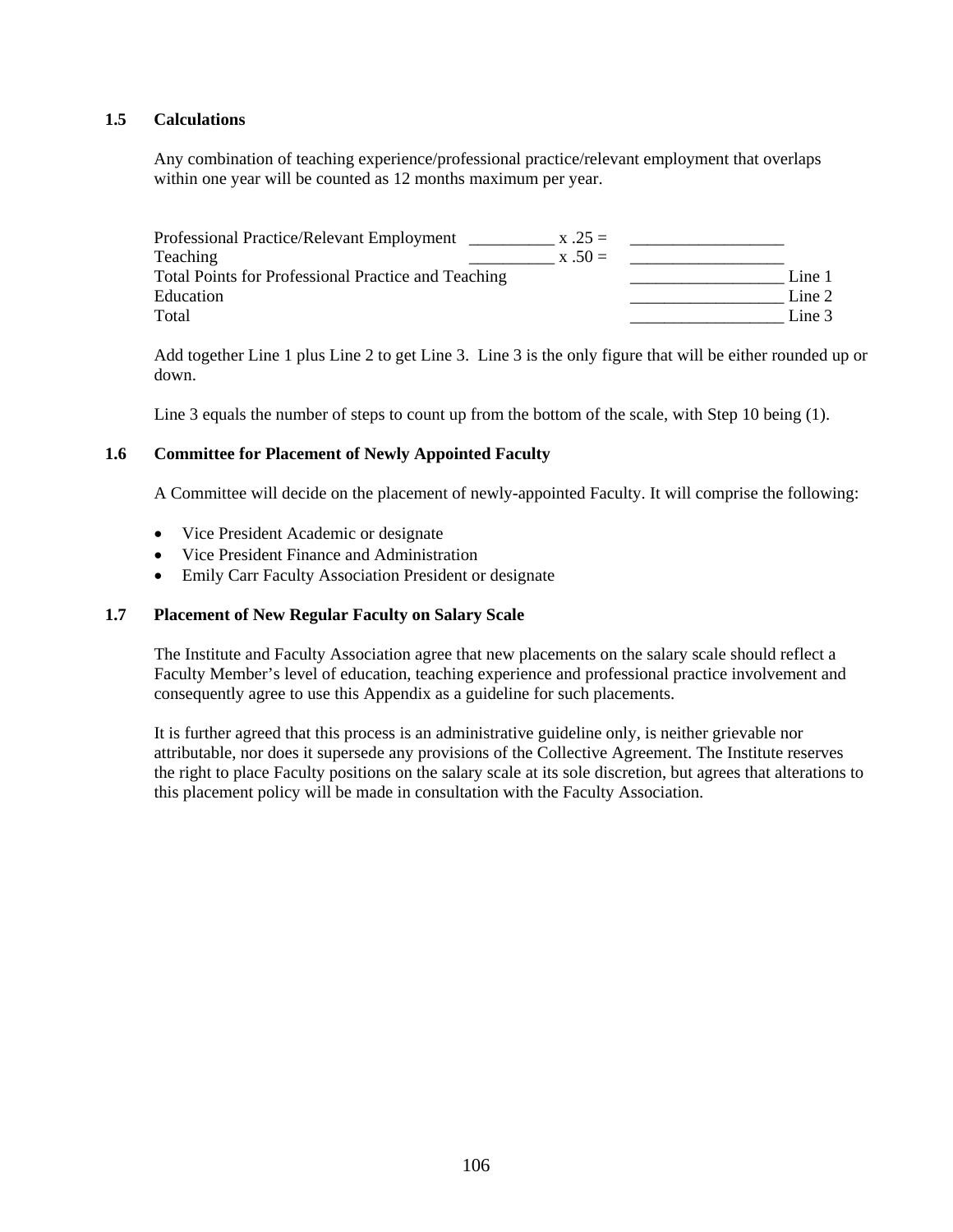# **APPENDIX III**

### **Appendix III will be reviewed during the period of this Agreement.**

## **LETTER OF UNDERSTANDING TEMPORARY AND PERMANENT WORKLOAD INCREASES**

### **1.1 Permanent Workload Increase**

Part-time Regular Faculty Members and those part-time Probationary Faculty Members who have completed three years in their appointment shall have priority rights to any work identified as available for permanent workload increase and for which they are qualified. Whenever a course section is identified as available for permanent workload increase, all part-time Probationary Faculty Members who have completed three years in their appointment shall be notified and invited to apply for the position. The permanent workload increase procedure shall occur prior to Non-Regular hiring procedures on an annual basis.

### **1.1.1 Procedure**

The Dean, in consultation with the Regular Faculty Members within specific curriculum areas, will identify those course sections available to part-time Regular Faculty Members and those part-time Probationary Faculty Members who have completed three years in their appointment for permanent workload increase and make a recommendation to the Vice President Academic for approval.

### **1.1.2 Posting**

All part-time Regular Faculty Members and those part-time Probationary Faculty Members who have completed three years in their appointment shall receive notification of the availability of all course sections available for permanent workload increase through the Institute's mail, voice mail, bulletin board systems and by email. The notification shall clearly indicate the course title, catalogue description, course relationship to the specific curriculum area(s), and application requirements. The posting period shall be for ten continuous days.

#### **1.1.3 Application Process**

A covering letter identifying course(s) applied for and outlining how their experience and expertise are appropriate for the position, and

A curriculum vitae documenting teaching experience, professional experience, research/ scholarly activity, and community service.

#### **1.1.4 Permanent Workload Increase Committee**

Applications shall be reviewed by the Permanent Workload Increase Committee comprising of the Dean; the Director of Human Resources (as an ex-officio, non-voting member); and three Regular Faculty Members (two from the affected curriculum area(s) and one Faculty Member from another curriculum area).

 Committee membership shall include representation of areas of expertise relative to the identified course sections.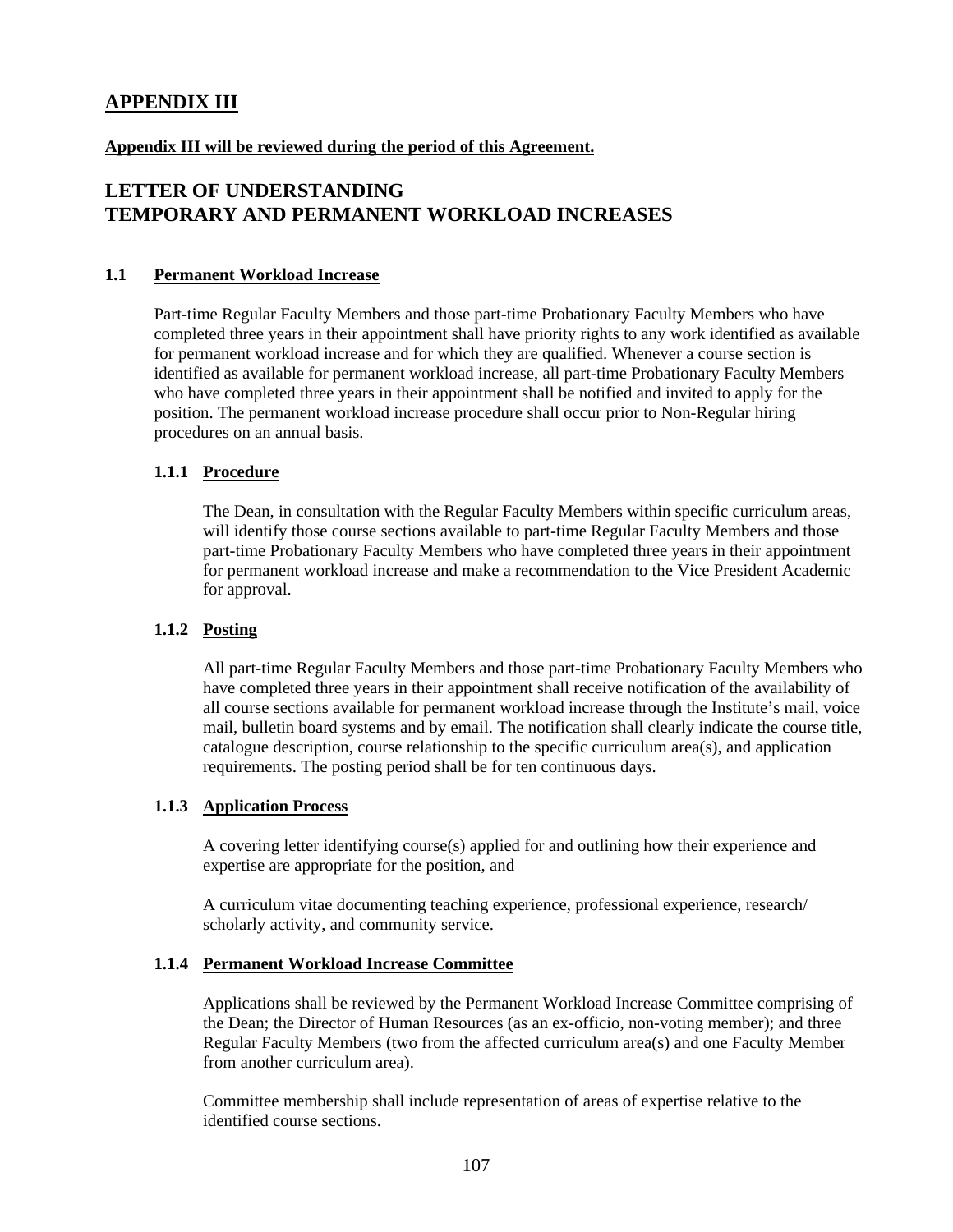# **APPENDIX III**

# **LETTER OF UNDERSTANDING TEMPORARY AND PERMANENT WORKLOAD INCREASES Page 2 of 2**

### **1.1.5 Selection Criteria**

Whether only one or more than one candidate applies, the Permanent Workload Increase Committee will make its decision using as non-prioritized guidelines such criteria as: teaching experience and effectiveness; professional practice/scholarship; seniority; service to the Institute community; service to the art and design communities.

#### **1.1.6 Selection Process**

The Permanent Workload Increase Committee shall present their recommendation to the President. In the event that the President does not agree with the Committee recommendation, the course(s) will be filled by a Non-Regular appointment and reviewed the following year.

### **2.1 Temporary Workload Increase**

 Part-time Regular Faculty Members and those part-time Probationary Faculty Members who have completed three years in their appointment may increase their teaching load on a semester-by-semester basis when required to replace other Faculty Members, to teach additional temporary sections, or to explore and test new areas of curriculum.

 Part-time Regular Faculty Members and those part-time Probationary Faculty Members who have completed three years in their appointment may apply for any work identified as available for Non-Regular appointment and for which they are qualified. Annually, part-time Regular Faculty Members and those part-time Probationary Faculty Members who have completed three years in their appointment shall be notified and invited to apply for a temporary workload increase on a non-priority basis through the Non-Regular hiring process.

 Regular Faculty Members receiving such appointments are expected to participate in additional committee, administrative and Institute service commensurate with the increase in teaching load.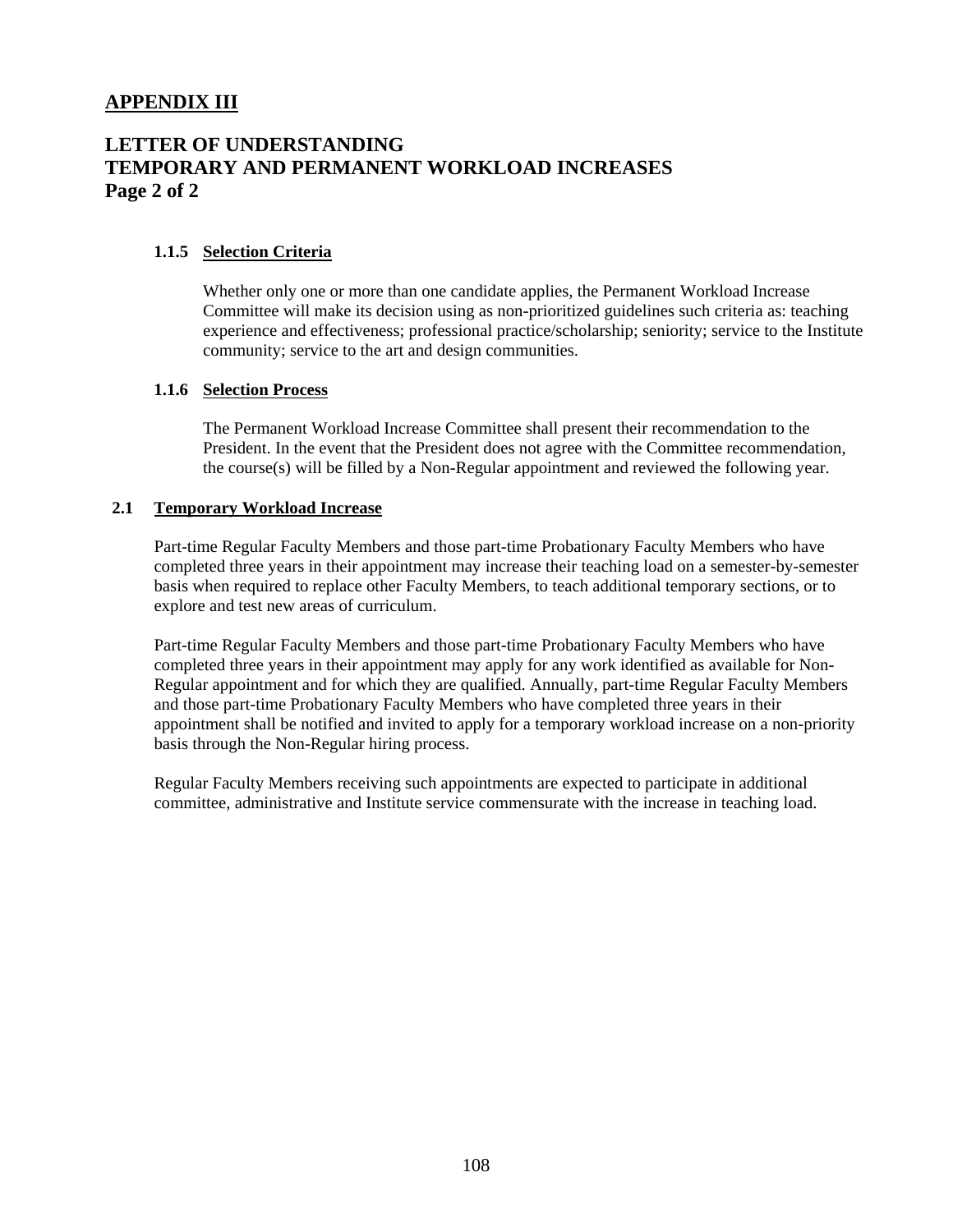# **APPENDIX IV**

#### Appendix IV will be reviewed during the period of this Agreement.

*The provisions set out in Article 14 (Salaries) supersede those of this Appendix IV. Refer to Article 14.08 (compensation for Non-Regular Teaching Faculty).* 

#### **PROCEDURES FOR SEMESTRAL SESSIONAL NON-CONTINUING APPOINTMENTS**

*Draft: March 1997* 

#### **Preamble**

Semestral Sessional appointments are offered in the credit program on a semester-by-semester basis and stipulate specific commencement and termination dates in a given academic year. A semestral Sessional appointment can stipulate a teaching lead from three up to a maximum of fifteen credits per semester for studio appointments or from three up to a maximum of twelve credits per semester for academic appointments.

#### **1.1 Procedure for Identifying Course Sections**

 The Dean, in consultation with Regular Faculty in the specific curriculum area(s), will identify those course sections which should be created and filled as semestral Sessional appointments and will recommend suitable candidates to the President of the Institute. The decision to grant the appointments resides with the President in consultation with the Dean. Appointments will be announced prior to the end of the previous semester. It is recognized that some appointments cannot be confirmed until the beginning of each academic semester.

#### **1.2 Duties and Responsibilities**

 The primary duties and responsibilities of each Faculty Member shall be to teach educational program(s) and course content as described in the curriculum assigned to the Faculty Member.

 Teaching is defined as the responsibility for the research, design, preparation, coordination, delivery, grading, evaluation, and supervision of a scheduled curriculum course content.

#### **1.3 Contract Duration**

 Contracts are sixteen weeks in duration. The Fall semester contract period will commence with the first duty day in August. The Spring semester contract will commence with the first duty day in January.

 Each contract shall expire on its termination date automatically and without notice. Any further appointment, even one following immediately upon a previous one, shall constitute a new, separate appointment, not a renewal or extension of the previous one.

 The Institute offers this appointment in good faith and makes no commitment beyond the terms and duration of the appointment.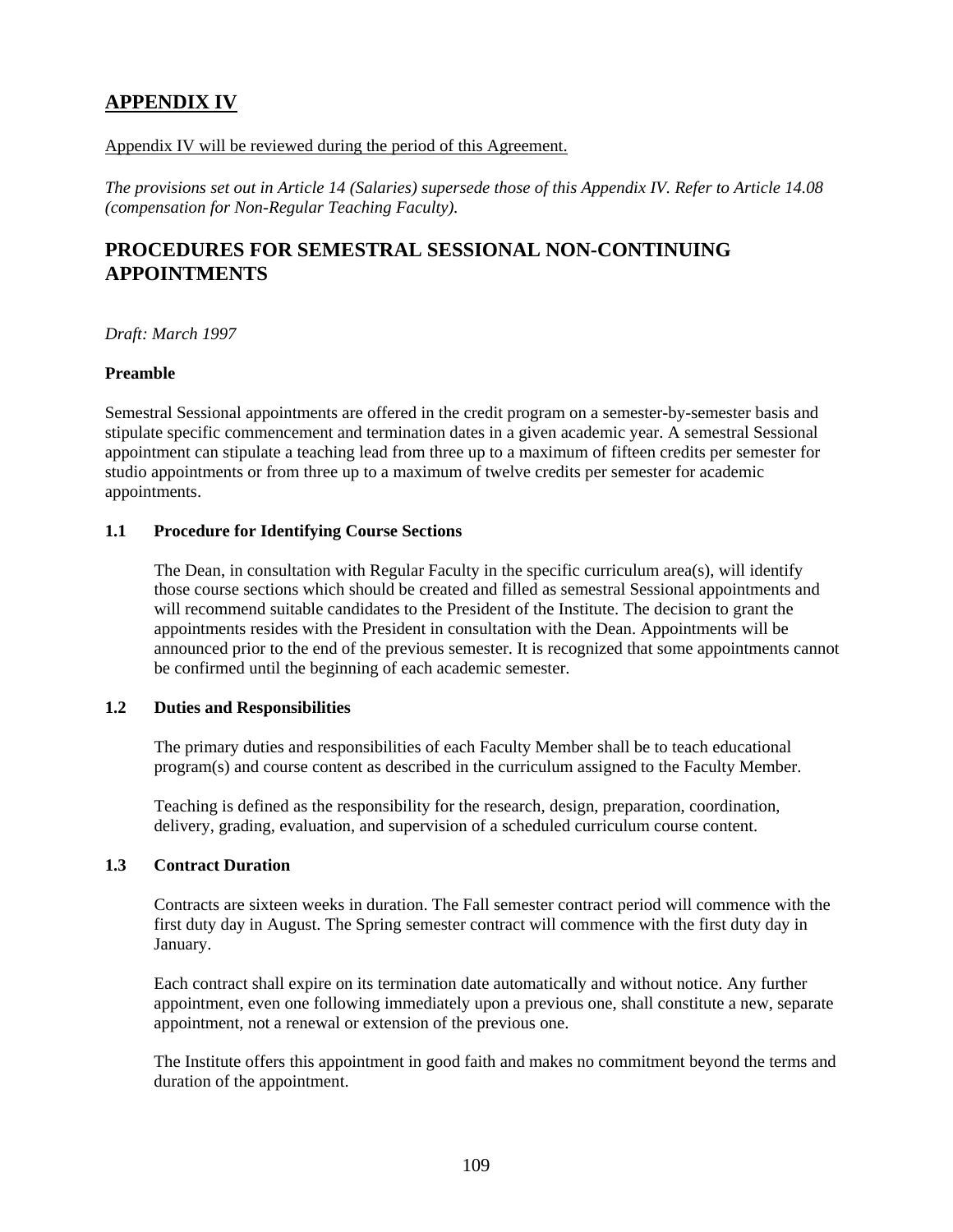#### **APPENDIX IV**

#### **PROCEDURES FOR SEMESTRAL SESSIONAL NON-CONTINUING APPOINTMENTS Page 2 of 3**

#### **1.4 Remuneration and Benefits**

Remuneration will be based on the following formulas:

• Studio Semestral Sessional Appointments

Per three credit course: 1/10 of Step **8** (**Provincial** Salary Scale) multiplied by 0.75.

The stipend includes a four percent allowance per three credit course in lieu of vacation leave.

Benefits: studio semestral Sessional Faculty shall receive a two percent cash payment per three credit course in lieu of fringe benefits. **Effective 1 September 2008 six percent.** 

 Assigned duties - \$300: an additional payment for assigned duties as specified in the letter of appointment not generally to exceed six hours per three credit course.

Additional duties - \$300: an additional payment of \$300 maximum per three credit course may be authorized for additional duties specified by the Dean, not generally to exceed six hours per three credit course.

Preparation time: remuneration for preparation time is included in the per course stipend.

• Academic Semestral Sessional Appointments

Per three credit course: to 1/8 of Step **8** (**Provincial** Salary Scale) multiplied by 0.75.

The stipend includes a four percent allowance per three credit course in lieu of vacation leave.

 Benefits: academic semestral Sessional Faculty shall receive a two percent cash payment per three credit course in lieu of fringe benefits. **Effective 1 September 2008 six percent.** 

 Assigned duties - \$300: an additional payment for assigned duties as specified in the letter of appointment not generally to exceed six hours per three credit course.

Additional duties - \$300: an additional payment of \$300 maximum per three credit course may be authorized for additional duties as specified by the Dean, not generally to exceed six hours per three credit course.

Preparation time: remuneration for preparation time is included in the per course stipend.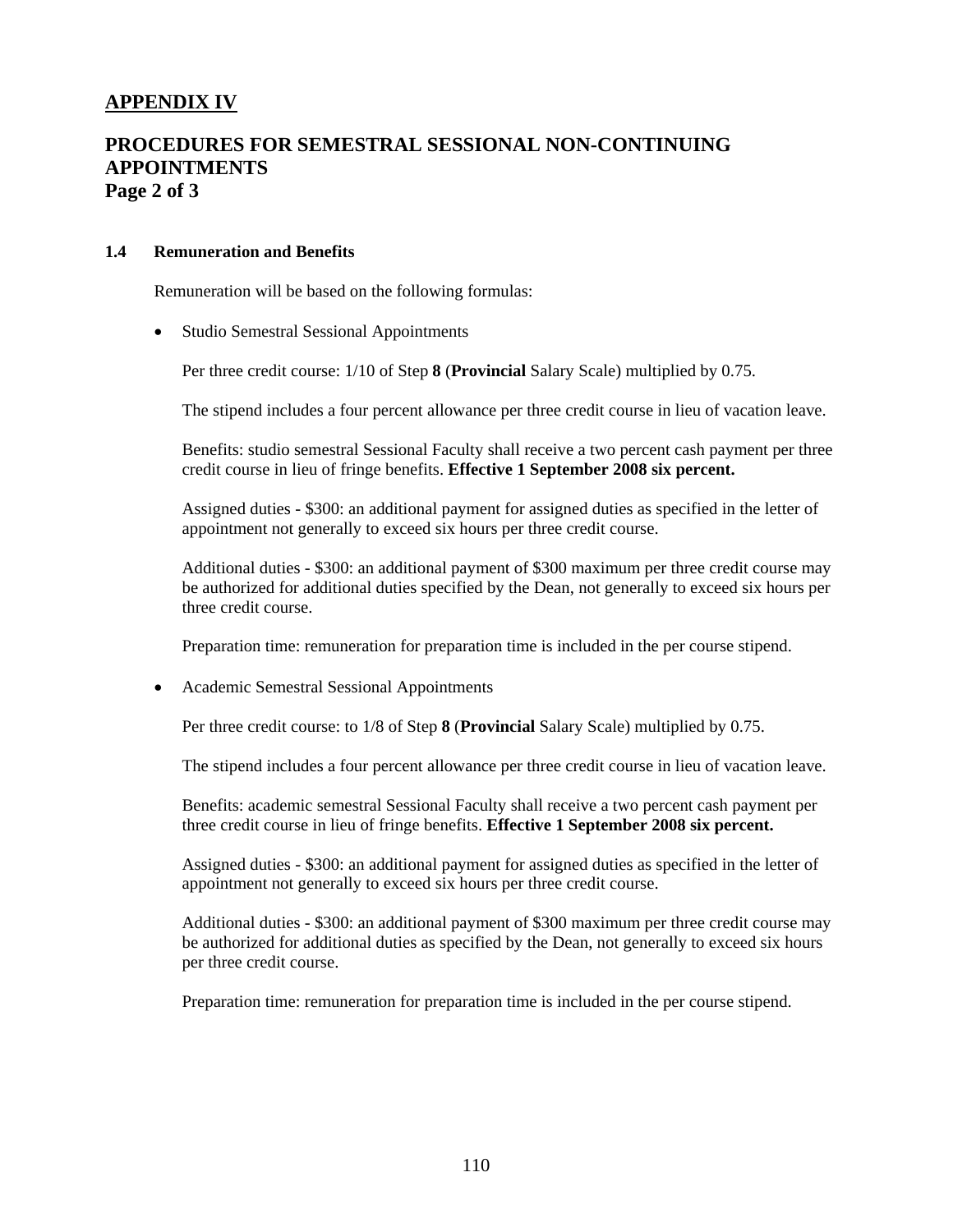# **APPENDIX IV**

#### **PROCEDURES FOR SEMESTRAL SESSIONAL NON-CONTINUING APPOINTMENTS Page 3 of 3**

#### **1.5 Application Process**

All applicants will apply in writing to the Director of Human Resources and include:

- a covering letter identifying course(s) and outlining how their experience and expertise are appropriate for such an assignment, and
- a curriculum vitae documenting teaching experience, professional experience, research/ scholarly activity, and community service,
- slides of recent work if applicable and/or examples of published scholarship and recent portfolio samples.

#### **1.6 Evaluation**

 Semestral Sessional Faculty shall be subject to the Faculty evaluation process as outlined in the Collective Agreement.

#### **1.7 Selection Criteria**

 Candidates will be recommended for semestral Sessional appointments using the following nonprioritized guidelines: teaching experience and effectiveness, professional practice/scholarship, service to the Institute community, service to art and design communities, and employment equity policies of the Collective Agreement.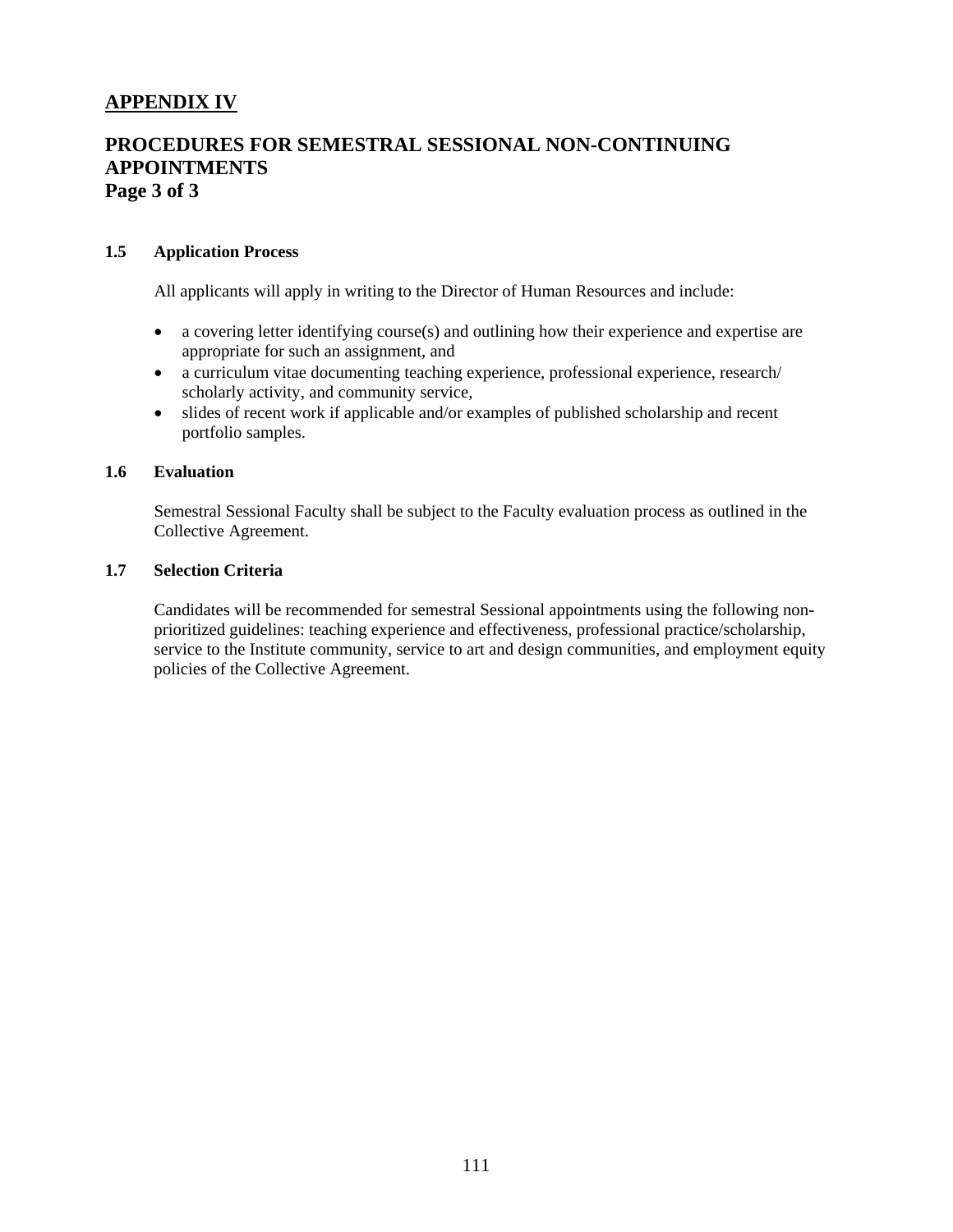# **APPENDIX V**

# **LETTER OF UNDERSTANDING GRANDFATHERING ROFR FOR EXISTING LECTURERS**

During the term of this Agreement (1 April 200**7** to 31 March 20**10**) the Institute and the Faculty Association agree that the following four individuals who have Lecturer status as 4 April 2004, shall be able to exercise existing Right of First Refusal to the maximum of a full-time equivalent workload, subject to all provisions of Article 8.03.6.

- Janice Ball
- Martin Borden
- Sheila Hall
- Phillippe Raphanel

The aforementioned Lecturers may retain their Lecturer status for two (2) academic years in the event that they do not secure any contracts during that period. For the purpose of maintaining Lecturer status, courses delivered during the summer shall be considered. If, after two academic years without a contract, they subsequently receive a contract the terms and conditions applicable to Sessional Faculty will apply.

The aforementioned Lecturers may apply for up to one year's leave of absence on a one time basis. If granted, the leave shall not form part of the two year period referenced above.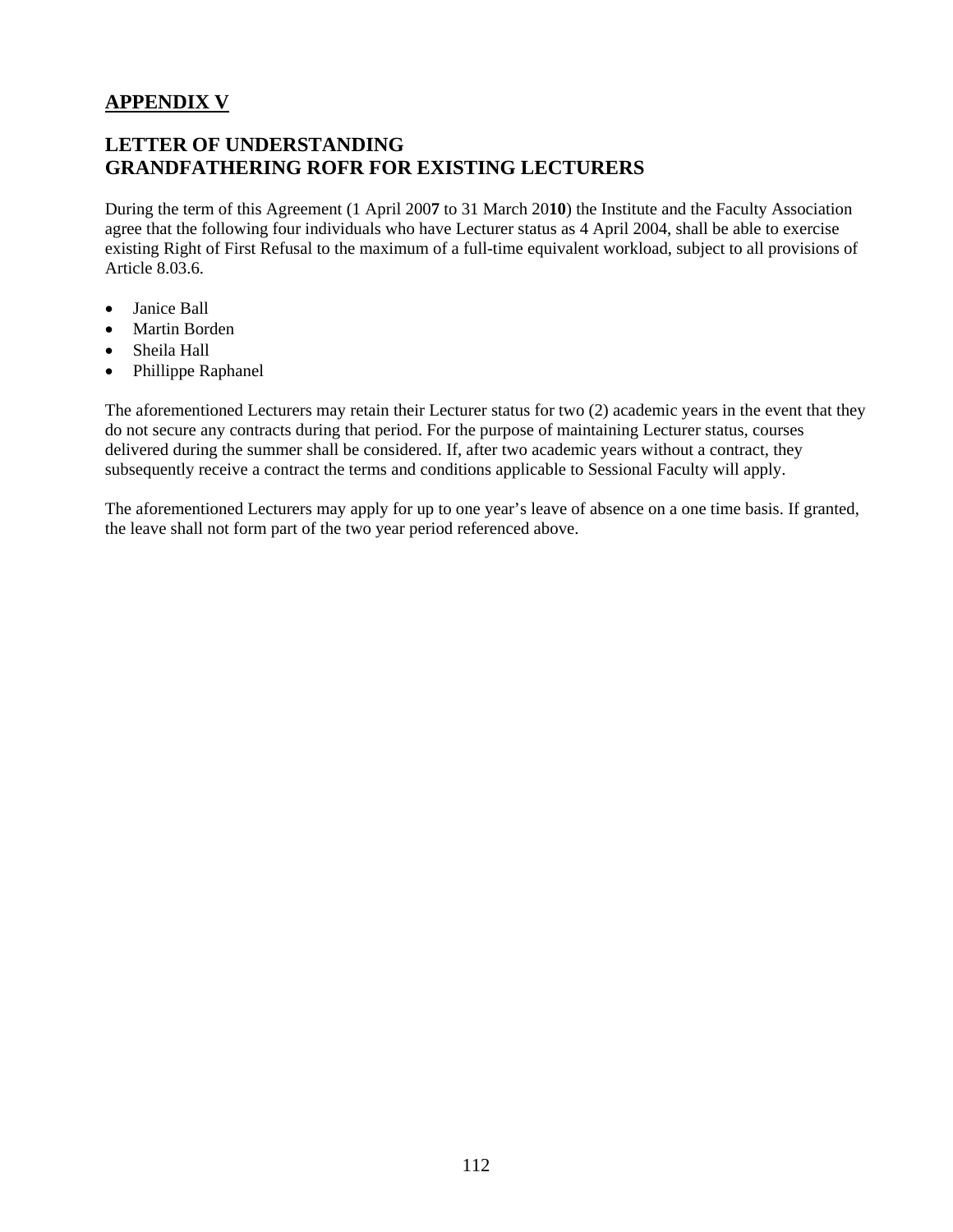# **APPENDIX VI**

.

# **LETTER OF UNDERSTANDING FACULTY MEMBERS AND NON-BARGAINING UNIT POSITIONS**

The Faculty Association recognizes the Institute's right to establish and fill non-bargaining unit positions, subject to the Faculty Association's right under the provisions of the Labour Relations Code to challenge the exclusion of such positions from the bargaining unit.

The Faculty Association also recognizes the Institute's right to fill such positions with Faculty Members, subject to the provisions of the Collective Agreement between the Emily Carr Institute of Art and Design and the Emily Carr Institute of Art and Design Faculty Association.

Notwithstanding its rights, the Institute recognizes that when a new, non-bargaining unit position is established that will be filled by a member of the bargaining unit, it is in the interests of both Parties to the Collective Agreement to meet to discuss the position.

To this end, the Institute will meet with representatives of the Faculty Association prior to filling such temporary or permanent positions to discuss any concerns that the Faculty Association may have regarding:

- Faculty Association Members appointed to excluded full or part-time positions.
- The application of the Collective Agreement to movement of Faculty Association Members out of and back into the Faculty Association, and
- Non-Faculty Institute employees coming into the Faculty Association.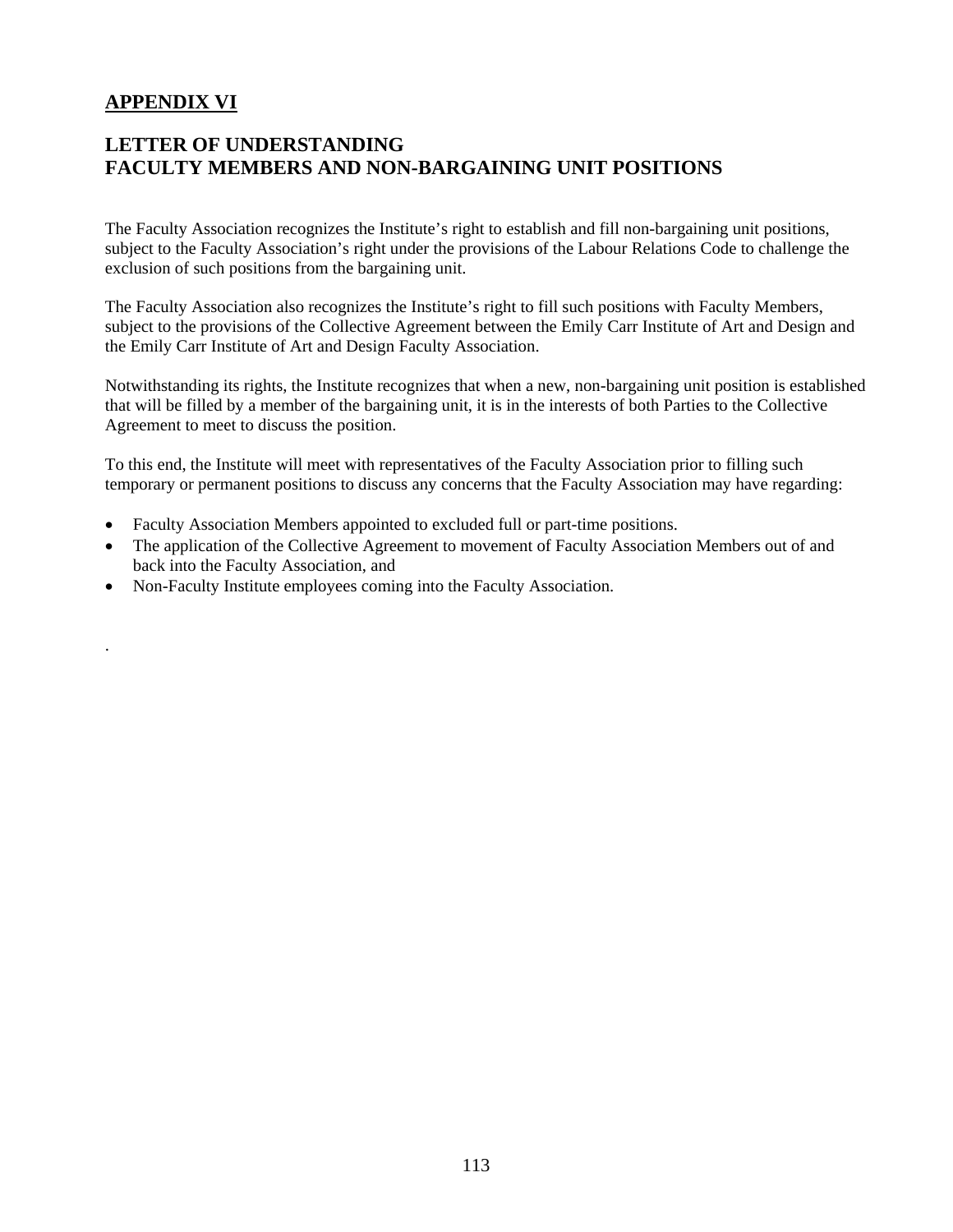# **APPENDIX VII**

# **LETTER OF UNDERSTANDING VIOLENCE IN THE WORKPLACE**

The Faculty Association and the Institute agree that the Joint Occupational Health and Safety Committee will be requested to draft a policy and procedures for consideration by the Institute concerning violence in the workplace. The draft should include, but not be limited to, the following:

- a statement on a commitment to a workplace free from violence;
- a statement that there will be zero tolerance of violence in the classroom and the Institute;
- procedures for dealing with violent situations;
- procedures for dealing with violent individuals;
- procedures and information to be included for reporting violent incidents;
- responsibilities of the Institute, the Faculty Members, staff, and students.

The Occupational Health and Safety Committee shall also draft a recommendation for an education program dealing with violence prevention and response to violent situations.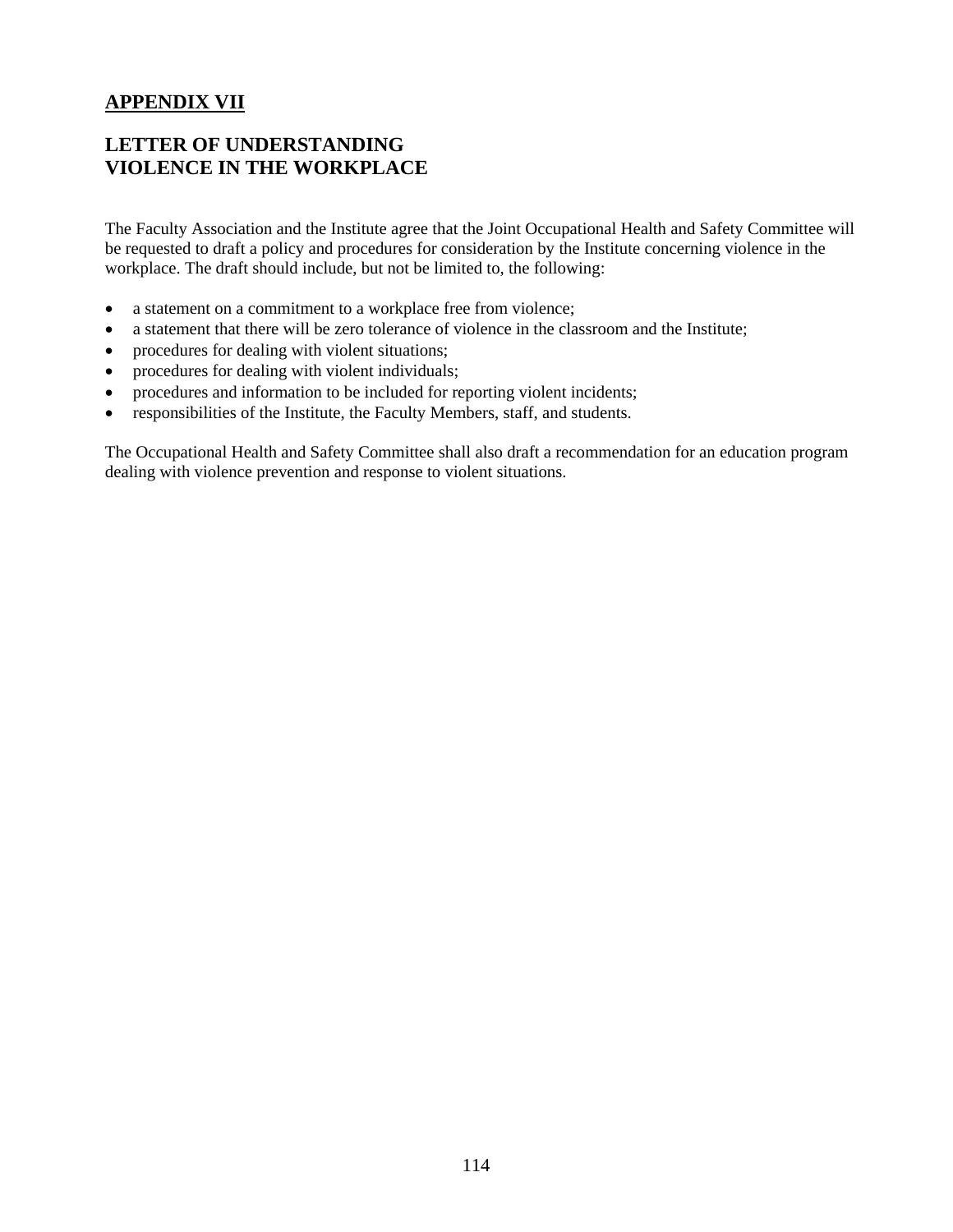#### **APPENDIX VIII**

# **LETTER OF UNDERSTANDING PROBATIONARY SELECTION COMMITTEE**

#### **Associate Deans**

The Faculty Association and the Institute agree that the position of Associate Dean shall remain in the bargaining unit during the life of this Collective Agreement.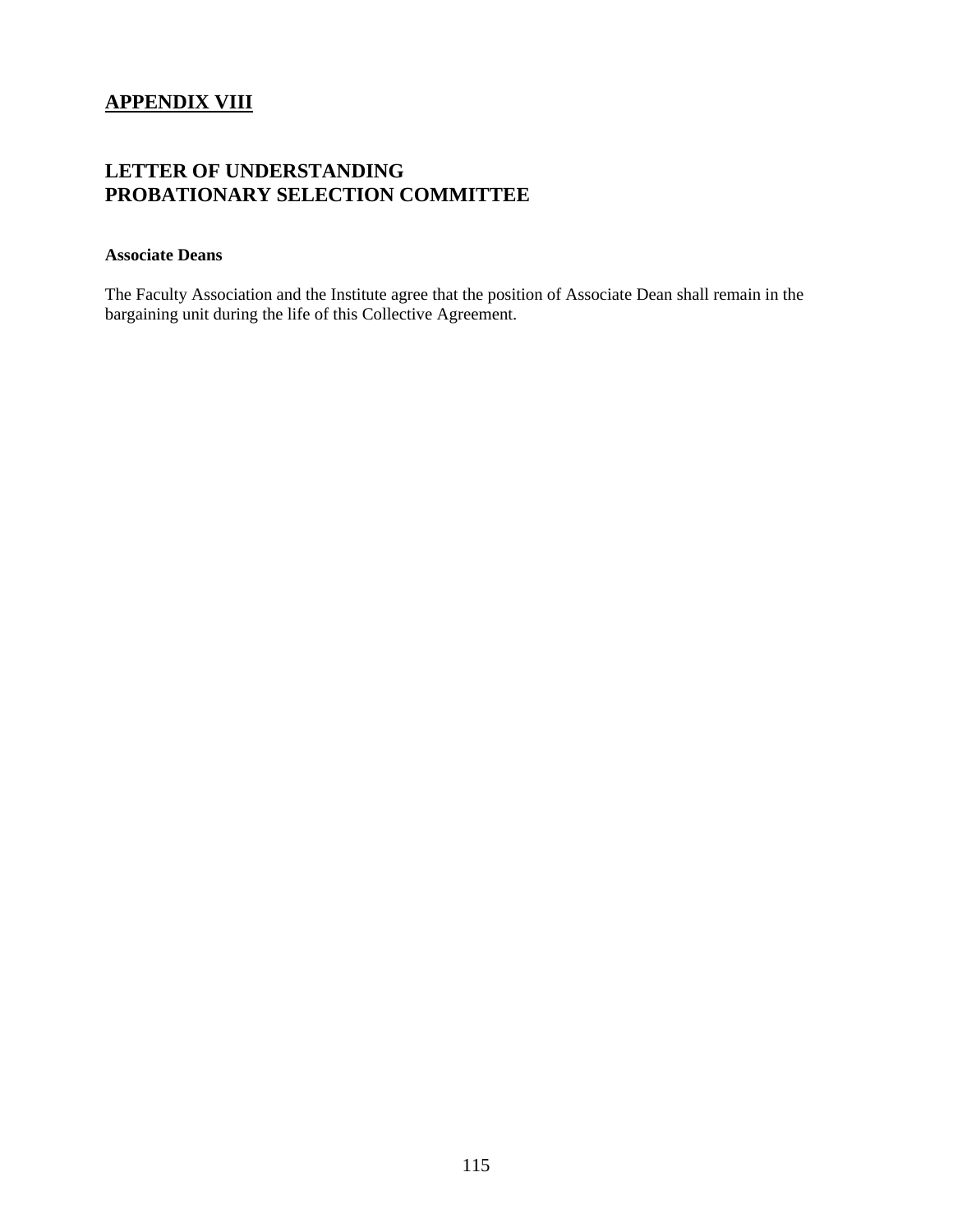# **APPENDIX IX**

# **LETTER OF UNDERSTANDING EMPLOYMENT EQUITY**

- 1. The Parties agree that, notwithstanding the following, the Institute retains its right to hire Faculty Members, subject only to any provisions contained in this Agreement.
- 2. Neither the Institute, Faculty Association or Faculty Members, in carrying out their obligations under this Agreement shall discriminate in matters of hiring and employment because of race, colour, creed, national origin, age, sex, marital status, persons with disabilities or sexual orientation.
- 3. The Parties to this Agreement shall jointly appoint at least two members to an Employment Equity Committee whose responsibility shall be to identify any barriers that would prevent the Parties from meeting their obligations. If barriers are identified an action plan will be developed.
- 4. Policies or measures designed to support the proactive recruitment of members of the four groups identified in the Human Rights Act shall not be considered as discrimination for the purposes of this Letter of Understanding. The four designated groups are: women, aboriginals, visible minorities and persons with disabilities.
- 5. The Committee shall meet to begin its work within three months of the ratification of the Agreement.
- 6. Recommendations of the Committee shall be made to the President of the Institute with a copy to the Faculty Association President.

Any Action Plan shall be implemented in the Institute by the expiry of this Agreement.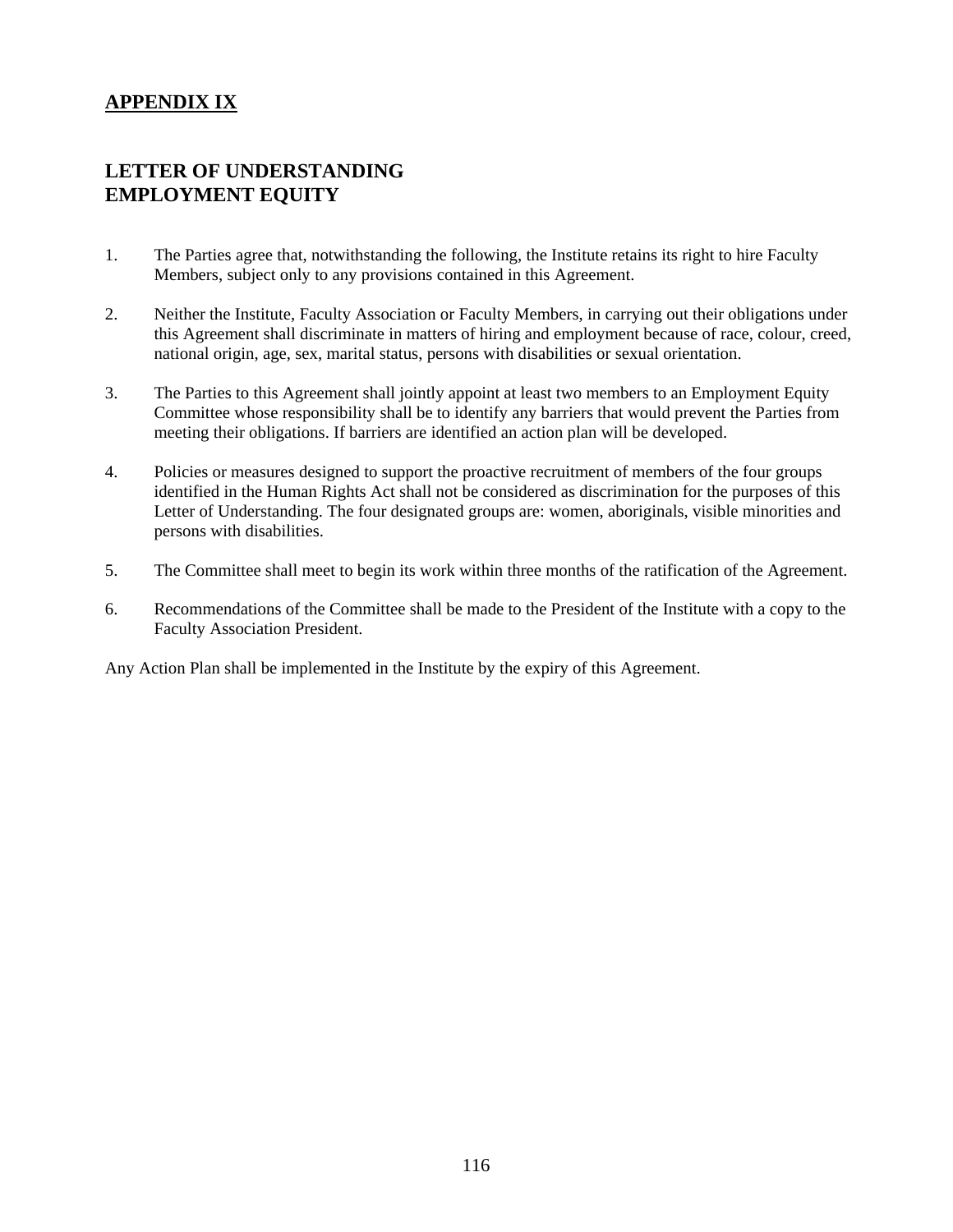# **APPENDIX X**

# **LETTER OF UNDERSTANDING JOINT COMMITTEE – ARTICLE 37**

#### **Article 37 – Intellectual Property Rights**

The Faculty Association and the Institute shall establish a joint committee consisting of two Faculty Association representatives and two representatives of the Institute.

The Committee shall review the current provisions of Article 37 concerning intellectual property rights. The Committee shall make any recommendations concerning amendments to Article 37 to both the Association and the Institute.

The Committee shall complete its work before the expiry of this Agreement.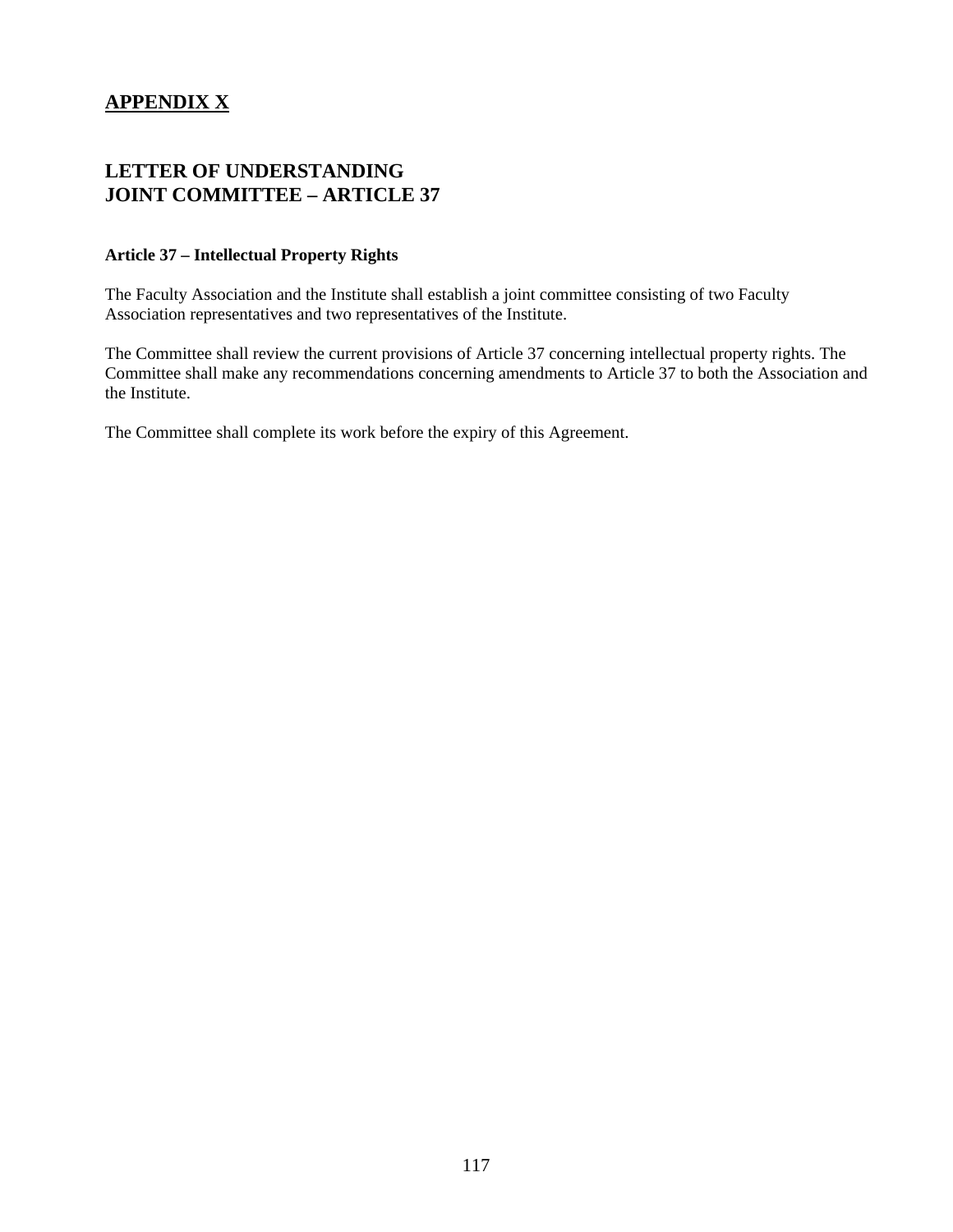# **APPENDIX XI**

#### **LETTER OF UNDERSTANDING CREATION OF REGULAR POSITIONS**

- 1. The Joint Consultation Committee will review course offerings annually to provide input into the assessment of whether there is the potential to create one or more new Regular Faculty positions.
- 2. If potential Regular Faculty positions are identified, the Joint Consultation Committee will make its recommendation to the President. The President shall have sole discretion to approve or reject the Joint Consultation Committee's recommendation.
- 3. If the President approves the creation of a new Regular position, recruitment for the new position will be as outlined in Article 10 – Hiring of Faculty.
- 4. The review of course offerings by the Joint Consultation Committee in no way limits the rights of the Institute as described in Article 4.01 – Management Rights.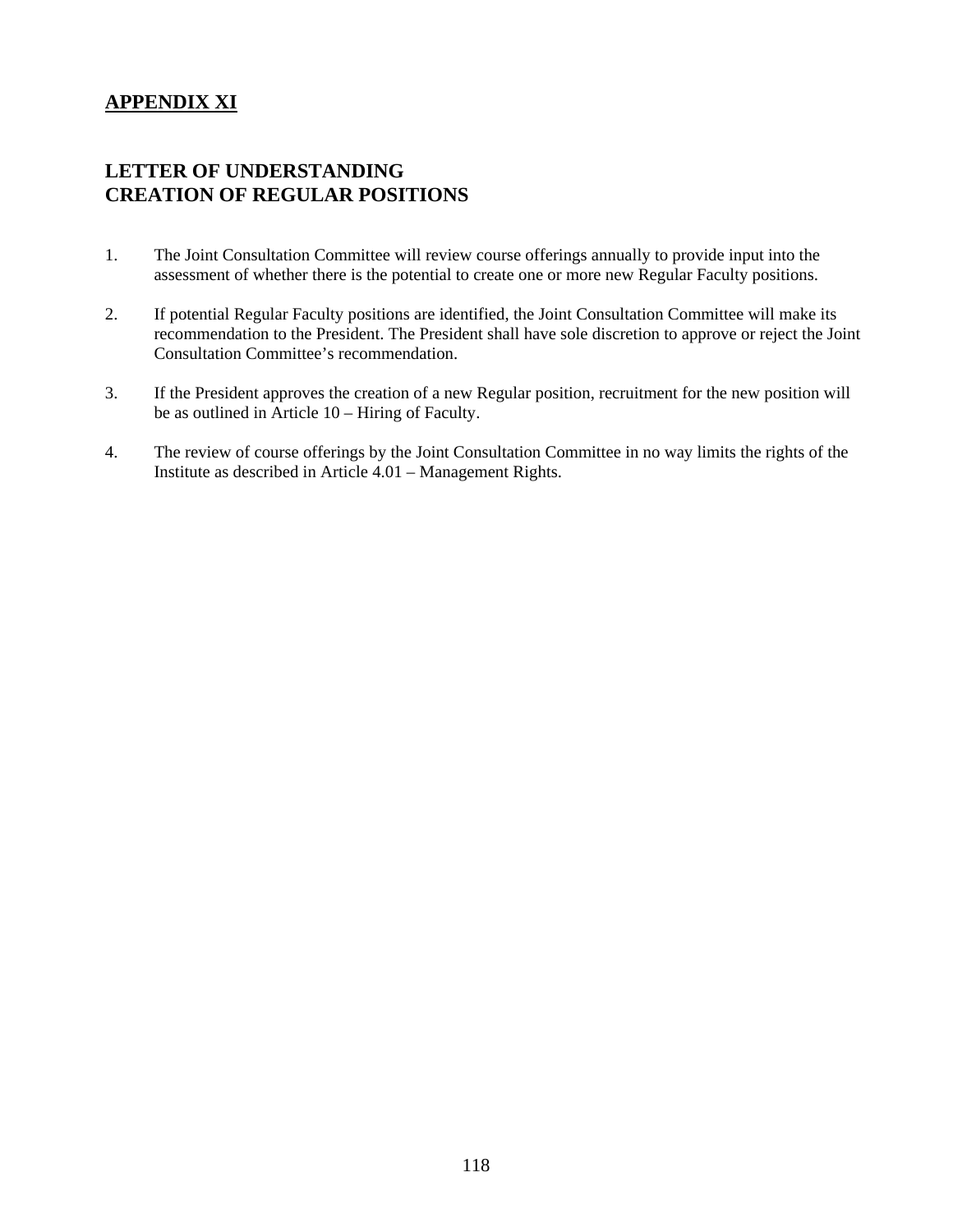# **APPENDIX XII**

#### **LETTER OF UNDERSTANDING RETIREMENT**

**The Parties recognize that legislative changes affecting mandatory retirement may take effect during the lifetime of this Agreement and that these changes may supercede any Agreement between the Parties contained herein.** 

**In the meantime, employees who wish to continue employment after retirement age may apply in writing to the Institute President. Annual extensions may be granted subject to operational need and meritous performance. Any decision made with respect to this clause will be at the discretion of the Institute President and will not be subject to the grievance procedure.**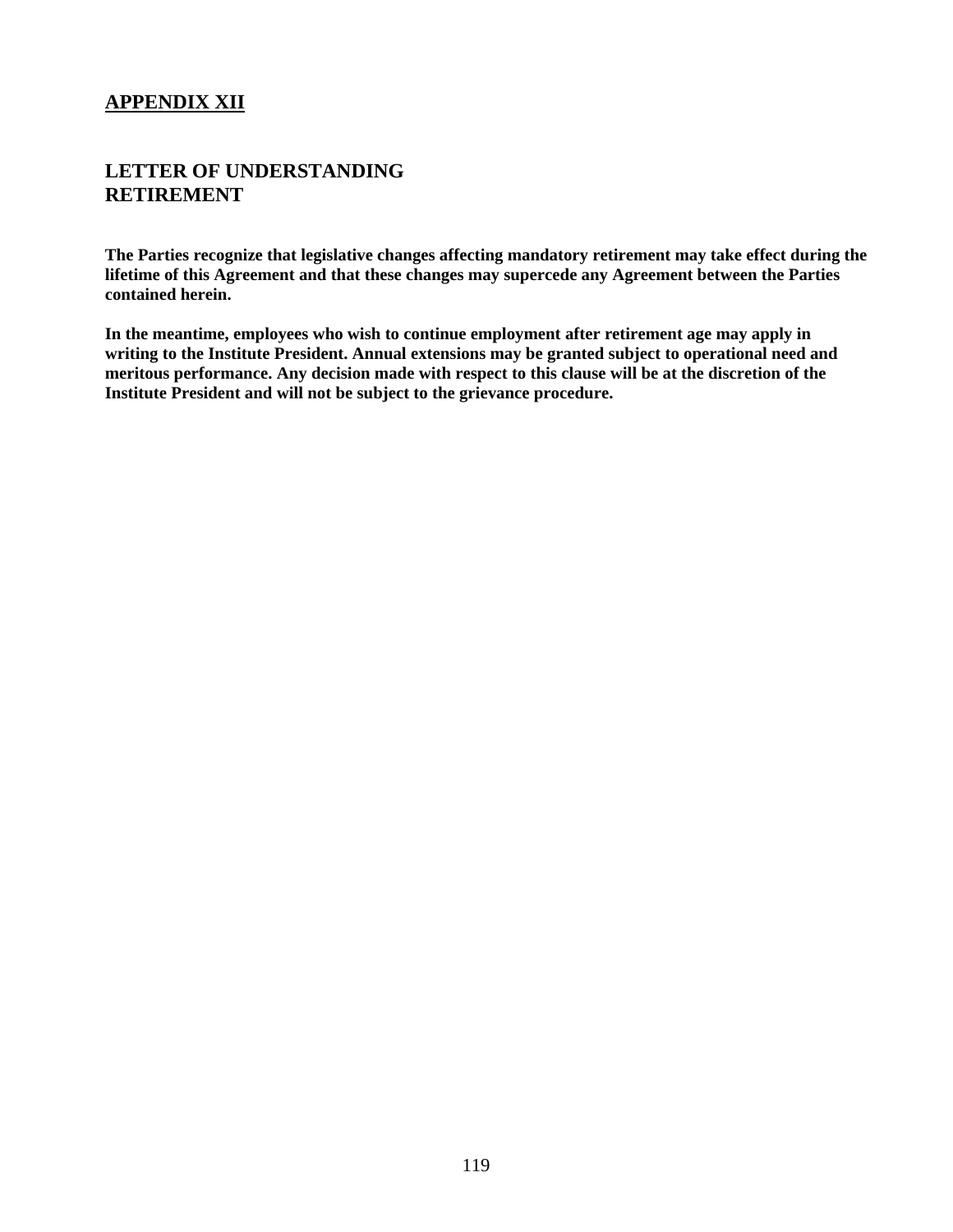#### **APPENDIX XIII**

#### **LETTER OF UNDERSTANDING GRADUATE STUDENTS STUDIO CREDIT COURSE DELIVERY**

**The Parties agree that, up to five percent (5%) of sections in the Fall, Spring and Summer semesters may be delivered by graduate students as part of a supervised learning component of their graduate program at Emily Carr Institute.** 

**These students will be members of the ECIAD Faculty Association for the contract period only. However, the Parties recognize the unique pedagogical relationship between the Institute and its graduate students and, accordingly, agree that the application of the Collective Agreement is limited to the following articles, where relevant:** 

**Articles 1, 3, 4, 15, 20.02, 23, 24, 27, 28, 32, 36, 37, 38, 41, 42, 43, 44, 45 and 46 of the Collective Agreement shall apply to their terms and conditions of employment. In addition, graduate students would be eligible for up to five calendar days bereavement leave without loss of pay upon a death in the immediate family as defined under Article 19.02.1 and other leaves as provided by the Employment Standards Act. Development of a dispute resolution process as it applies to the identified articles, and in lieu of Articles 31 and 31, shall be referred to the Joint Consultation Committee.** 

**Graduate students shall receive a stipend of \$2,500 per section which includes vacation pay and percentage in lieu of benefits.** 

**Should a graduate student subsequently receive a Non-Regular Faculty contract, any course delivery made as a graduate student would not be credited for the purpose of earning the Right of First Refusal. Course allocation to graduate students will not supercede the exercise of Right of First Refusal.** 

**Graduate students delivering courses shall be supervised by Faculty Members.** 

**The process of the hiring and dismissal of students for course delivery, the assignment of Faculty supervisors, and the means of ensuring curriculum area input into the identification of courses to be delivered by graduate students shall be referred to the Joint Consultation Committee for discussion and recommendations.**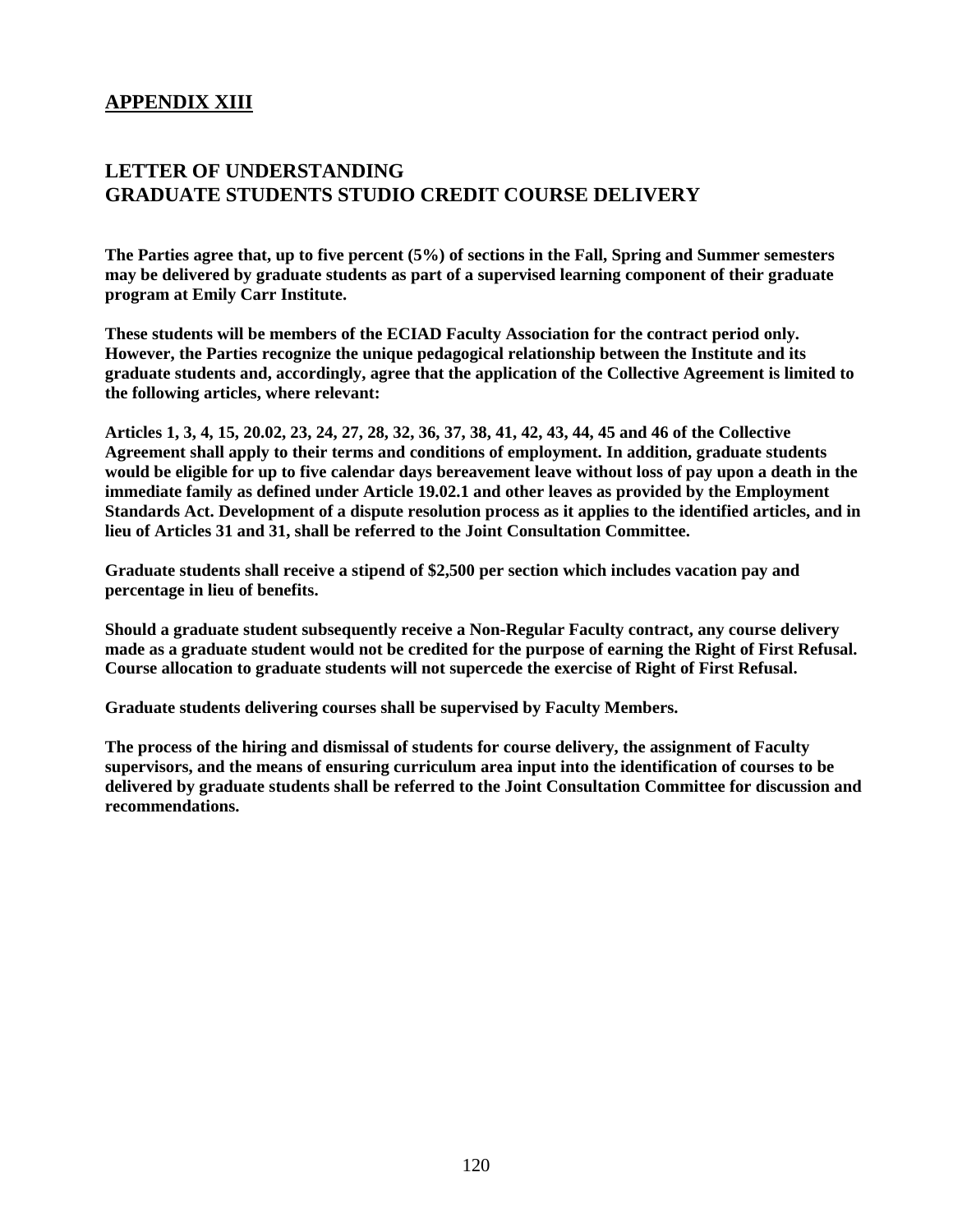#### **APPENDIX XIV**

#### **LETTER OF UNDERSTANDING FINANCIAL INCENTIVE**

**Each member of the bargaining unit employed by Emily Carr Institute 31 March 2007 shall receive an incentive one-time payment if the bargaining unit's Memorandum of Agreement for its 2007-10 Collective Agreement with its Employer is signed by the Union and the Employer by 31 March 2007.** 

**The incentive payment shall be four thousand dollars (\$4,000) for each full-time equivalent employee and shall be pro-rated for part-time employees. For the purpose of the determination of the amount of the incentive payment, a full-time equivalent employee is a Regular or Non-Regular employee who worked on a full-time basis for the twelve (12) month period ending on the incentive eligibility date. The incentive payment for an employee who worked less than full-time over this period shall be pro-rated for the fraction of a full-time employee workload, as defined in the Collective Agreement, that the employee worked over this period. For the purpose of calculating the amount of an employee's incentive payment, time spent by employees on paid leaves and the leaves listed below shall be considered as time worked:** 

- **maternity or parental leave**
- **short-term disability leave**
- **long-term disability or Workers' Compensation leave that commenced within the twelve (12) month period ending on the incentive eligibility date.**

**The incentive payment shall be paid to employees as soon after the date of ratification as is practicable for the institution to determine and pay the payment amounts to employees. The Employer shall make every reasonable effort to make the incentive payment to employees no later than 31 May 2007.**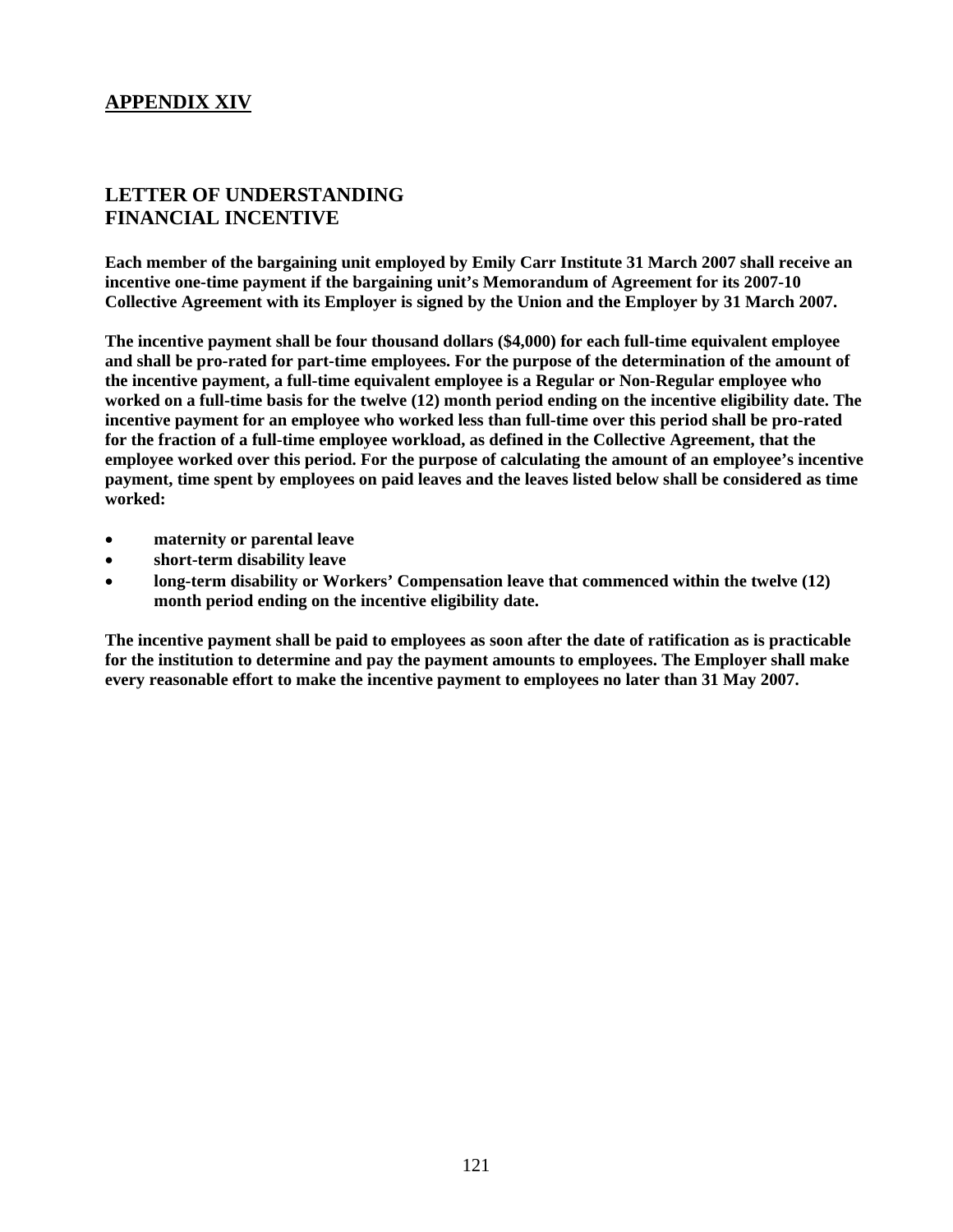# **APPENDIX XV**

#### **LETTER OF UNDERSTANDING FISCAL DIVIDEND**

**The Parties Agree As Follows:** 

**Having agreed the term of the Collective Agreement to be from 1 April 2007 to 31 March 2010, a Fiscal Dividend Bonus may be paid from a one-time fund (the "Fund") generated out of monies, in excess of \$150 million, surplus to the BC government, as defined in the Province's audited financial statements, for the fiscal year 2009-10.** 

- **1. If fiscal dividend funds are determined to be available, a Fiscal Dividend will be paid as soon as is reasonably practicable.**
- **2. The quantum of the Fund accessible for the Parties to this Agreement will be based on the Province's audited financial statements as at 31 March 2010. The Fund will be determined as follows:** 
	- **i. The calculations will be based on the surplus, as calculated before deduction of any expense associated with the Fiscal Dividend Bonus, achieved in fiscal 2009-10, as published in the audited financial statements for that fiscal year, provided that the surplus is in excess of \$150 million.**
	- **ii. Only final surplus monies in excess of \$150 million will be part of the Fund, and the total quantum of the Fund for the entire public sector (including all categories of employees) will not exceed \$300 million.**
	- **iii. The quantum of the Fund will be constrained by the proportion of the public sector that is eligible to participate in the Fiscal Dividend Bonus ie 100% of the Fund will be available if 100% of all categories of employees in the public sector under the Purview of the Public Sector Employers' Council participate, but if a lesser number participate, a proportionately lesser amount of the Fund will be available.**
	- **iv. Additionally, the Fund will be proportioned among all groups of public sector employees by ratio of group population to total population participating.**
- **3. The Fiscal Dividend Bonus will be paid to each member of the bargaining unit who is employed by the institution on 31 March 2010.**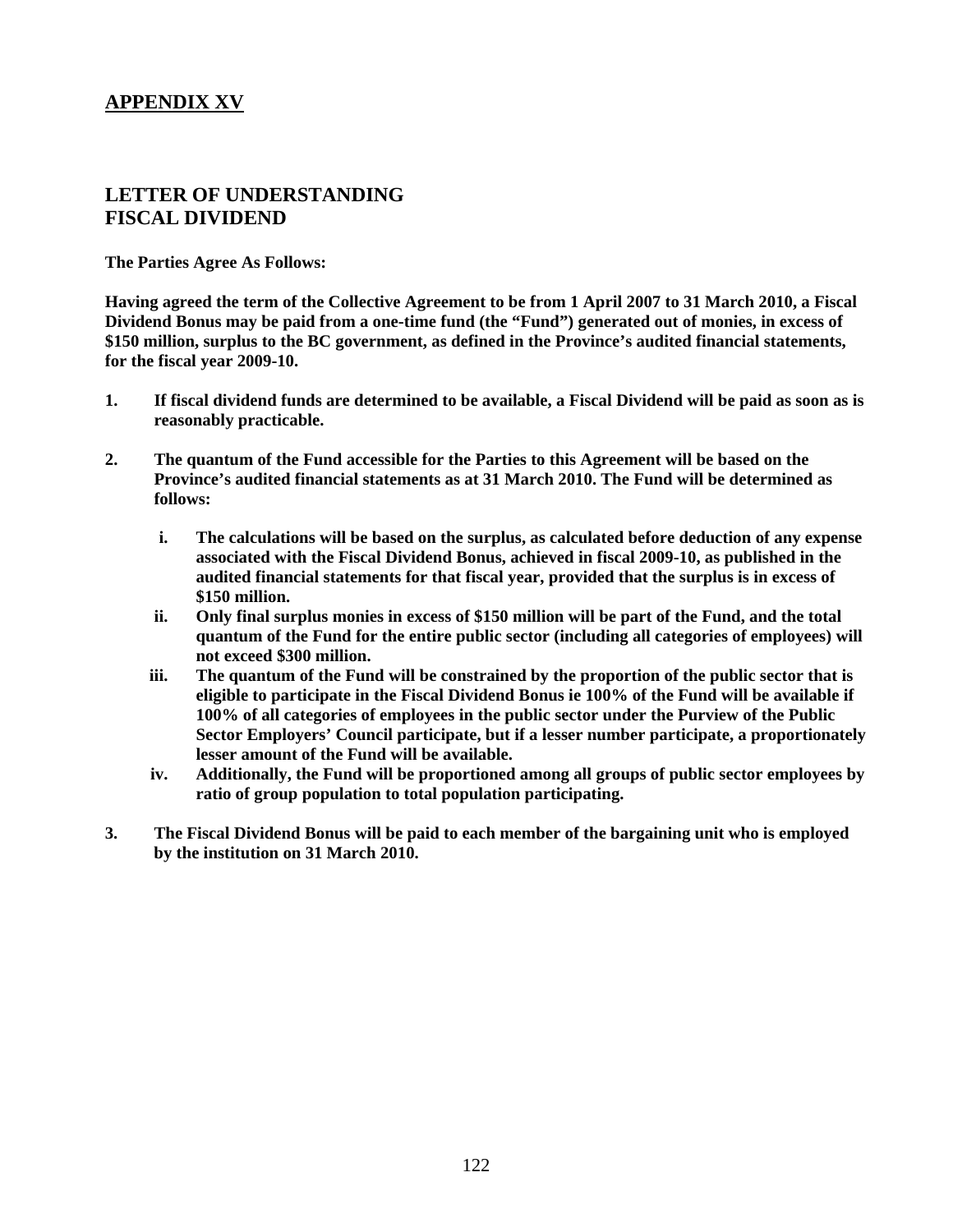# **INDEX**

|             |                                           | <b>Article</b>     | Page |
|-------------|-------------------------------------------|--------------------|------|
| $\mathbf A$ | <b>Access to Personnel Files</b>          | 32.0               | 83   |
|             | <b>Adjunct Appointments</b>               | 8.03.7             | 20   |
|             | <b>Administrative Appointments</b>        | 7.0                | 14   |
|             | Administrative Responsibilities           | 13.04              | 40   |
|             | <b>Administrators Teaching</b>            | 6.0                | 13   |
|             | <b>Adoption Leave</b>                     | 19.03.3            | 62   |
|             | <b>Agreement Interpretation</b>           | 44.0               | 100  |
|             | <b>Annual Vacations</b>                   | 16.0               | 49   |
|             | Applicability of the Collective Agreement | 2.0                | 8    |
|             | <b>Arbitration Procedure</b>              | 31.0               | 82   |
|             | Association Membership and Dues           | 3.0                | 9    |
| B           | <b>Benefits</b>                           | 21.0               | 67   |
|             | <b>Bereavement Leave</b>                  | 19.02.1.1          | 60   |
|             | <b>Budgets and Financial Information</b>  | 42.0               | 98   |
| $\mathbf C$ | Canada Pension Plan                       | 24.0               | 73   |
|             | <b>Collective Agreement Applicability</b> | 2.0                | 8    |
|             | College Pension Plan                      | 22.0               | 71   |
|             | Committees:                               |                    |      |
|             | <b>Benefits</b>                           | 1.05               | 5    |
|             | Developmental Review                      | 11.02.3            | 29   |
|             | Evaluation                                | 11.02.4            | 30   |
|             | Joint Consultation                        | 4.04               | 10   |
|             | Joint Workload                            | 13.08              | 41   |
|             | Permanent Workload Increase               | Appendix III 1.1.4 | 107  |
|             | Placement                                 | 10.03.1            | 26   |
|             | Probationary Selection                    | 10.02              | 25   |
|             | Professional Development Fund             | 17.03              | 51   |
|             | Sabbatical and Educational Leaves         | 18.05              | 54   |
|             | Tenure and Promotion                      | 11.03.3            | 31   |
|             | <b>Contact Hours</b>                      | 13.03.1            | 39   |
|             | <b>Course Preparation</b>                 | 13.05              | 40   |
|             | <b>Creation of Regular Positions</b>      | Appendix XI        | 118  |
|             | (Letter of Understanding)                 |                    |      |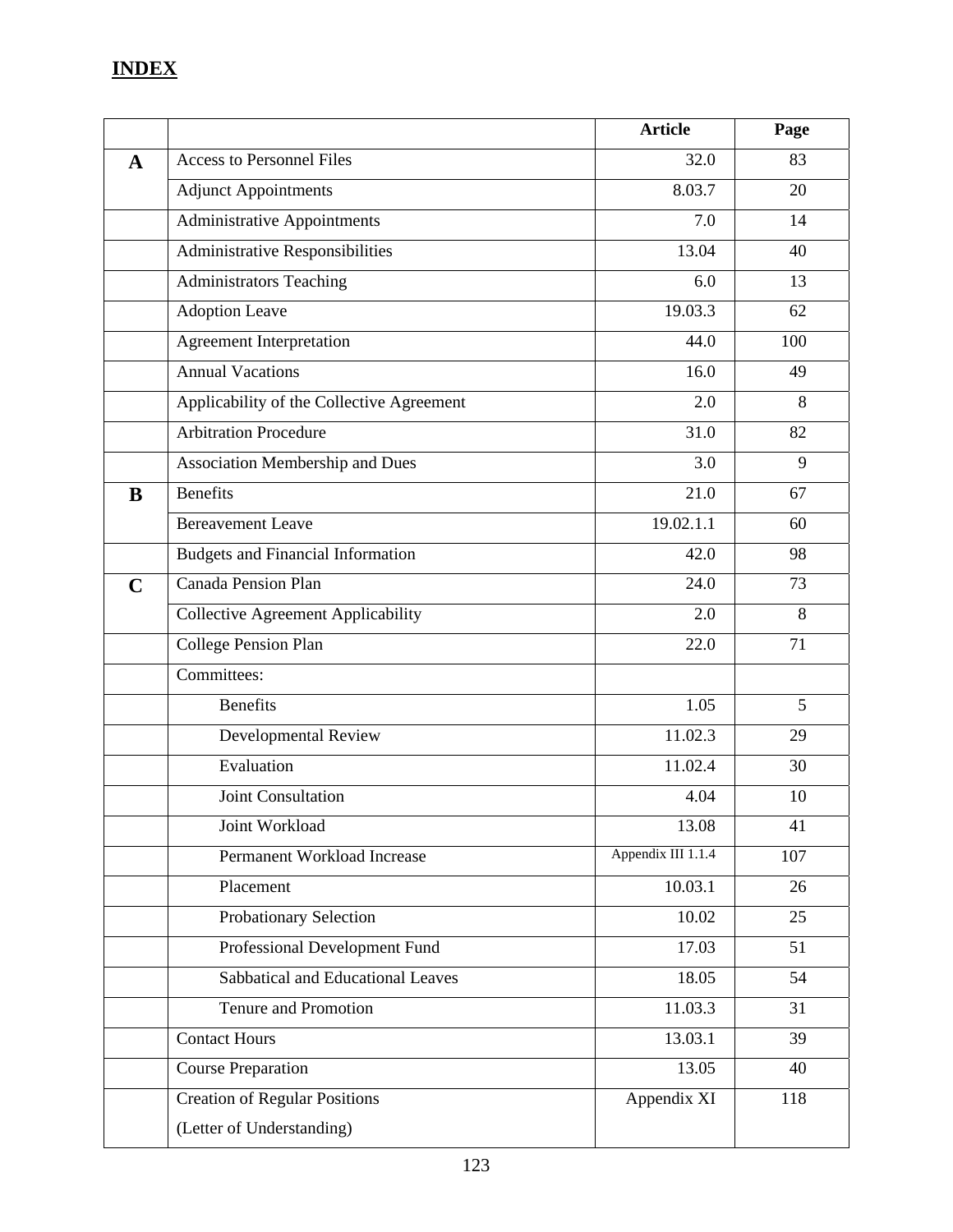|   |                                                                                | <b>Article</b> | Page           |
|---|--------------------------------------------------------------------------------|----------------|----------------|
| D | Death Benefit                                                                  | 26.0           | 75             |
|   | Deferred Salary Plan                                                           | 40.0           | 96             |
|   | Definitions                                                                    | 1.0            | 5              |
|   | Definition of Teaching                                                         | 12.02          | 35             |
|   | Dental Plan                                                                    | 21.03          | 67             |
|   | Designer in Residence Appointments                                             | 8.03.9         | 21             |
|   | <b>Developmental Review Committee</b>                                          | 11.02.3        | 29             |
|   | Discipline, Suspension and Dismissal                                           | 29.0           | 78             |
|   | Dues                                                                           | 3.0            | 9              |
| E | <b>Early Retirement</b>                                                        | 33.03          | 84             |
|   | <b>Educational Leaves</b>                                                      | 18.11          | 58             |
|   | <b>Emily Carr Courses</b>                                                      | 25.0           | 74             |
|   | Employee Assistance Plan                                                       | 21.06          | 68             |
|   | <b>Employee Benefits</b>                                                       | 21.0           | 67             |
|   | <b>Employment Classifications</b>                                              | 8.0            | 16             |
|   | <b>Employment Equity</b>                                                       | Appendix IX    | 116            |
|   | (Letter of Understanding)                                                      |                |                |
|   | <b>Employment Insurance</b>                                                    | 23.0           | 72             |
|   | <b>Employment Year</b>                                                         | 1.16           | $\overline{7}$ |
|   | <b>Evaluation Committee</b>                                                    | 11.02.4        | 30             |
|   | <b>Extended Health Benefits</b>                                                | 21.01          | 67             |
| F | Faculty Members and Non-Bargaining Unit Positions<br>(Letter of Understanding) | Appendix VI    | 113            |
|   | Filing of Vacancies                                                            | 10.0           | 25             |
|   | <b>Financial Incentive</b>                                                     | Appendix IV    | 121            |
|   | <b>Financial Information</b>                                                   | 42.0           | 98             |
|   | <b>First Refusal</b>                                                           | 8.03.6         | 19             |
|   | <b>Fiscal Dividend</b>                                                         | Appendix XV    | 122            |
|   | <b>Funeral Leave</b>                                                           | 19.02.1.2      | 60             |
| G | <b>Gallery Show</b>                                                            | 39.0           | 95             |
|   | General Holidays                                                               | 15.0           | 48             |
|   | <b>General Provisions</b>                                                      | 41.0           | 97             |
|   | Grandfathering ROFR for Existing Lecturers<br>(Letter of Understanding)        | Appendix V     | 112            |
|   | Graduate Students Studio Credit Course Delivery                                | Appendix XIII  | 120            |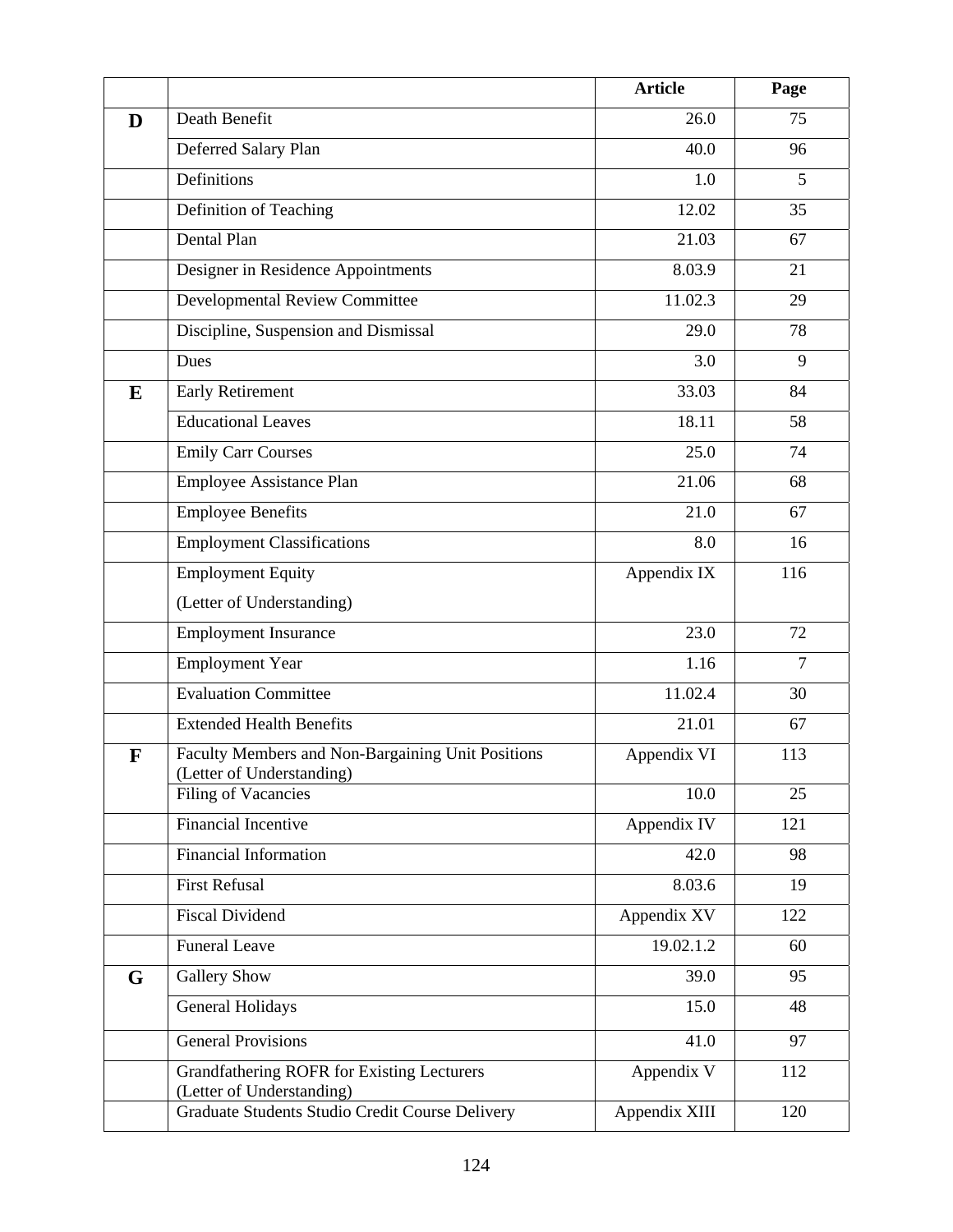|           |                                                      | <b>Article</b> | Page           |
|-----------|------------------------------------------------------|----------------|----------------|
|           | <b>Grievance Procedure:</b>                          | 30.0           | 80             |
|           | <b>Stage One</b>                                     | 32.01.2        | 80             |
|           | <b>Stage Two</b>                                     | 30.01.3        | 80             |
|           | Arbitration                                          | 30.01.4        | 80             |
|           | Group Life Insurance                                 | 21.05          | 68             |
| H         | Harassment                                           | 28.0           | 77             |
|           | <b>Health and Welfare Benefits</b>                   | 21.0           | 67             |
|           | Health Related Absence (Maternity)                   | 19.03          | 60             |
|           | Health and Safety                                    | 27.0           | 76             |
|           | Hiring                                               | 10.0           | 25             |
|           | Holidays                                             | 15.0           | 48             |
| I         | <b>Incremental Step Increases</b>                    | 14.04          | 44             |
|           | Indemnification                                      | 36.0           | 91             |
|           | <b>Institute Courses</b>                             | 25.0           | 74             |
|           | <b>Institute Policy</b>                              | 1.03           | $\overline{5}$ |
|           | <b>Intellectual Property Rights</b>                  | 37.0           | 92             |
|           | Interpretation for this Agreement                    | 44.0           | 100            |
| ${\bf J}$ | <b>Joint Consultation Committee</b>                  | 4.04           | 10             |
|           | Jury Duty and Court Appearance                       | 19.02.1.3      | 60             |
| L         | Leaves of Absence:                                   | 19.0           | 60             |
|           | Educational                                          | 18.11          | 58             |
|           | Bereavement                                          | 19.02.1.1      | 60             |
|           | Maternity                                            | 19.03          | 60             |
|           | Parental and Adoption                                | 19.03.3        | 62             |
|           | Sabbatical                                           | 18.02          | 52             |
|           | Sick                                                 | 20.0           | 65             |
|           | With Pay                                             | 19.02          | 60             |
|           | Without Pay                                          | 19.01          | 60             |
|           | Lecturer Appointments                                | 8.03.4         | 18             |
|           | Letters of Understanding:                            |                |                |
|           | Faculty Members and Non-Bargaining Unit<br>Positions | Appendix VI    | 113            |
|           | <b>Grandfathering ROFR for Existing Lecturers</b>    | Appendix V     | 112            |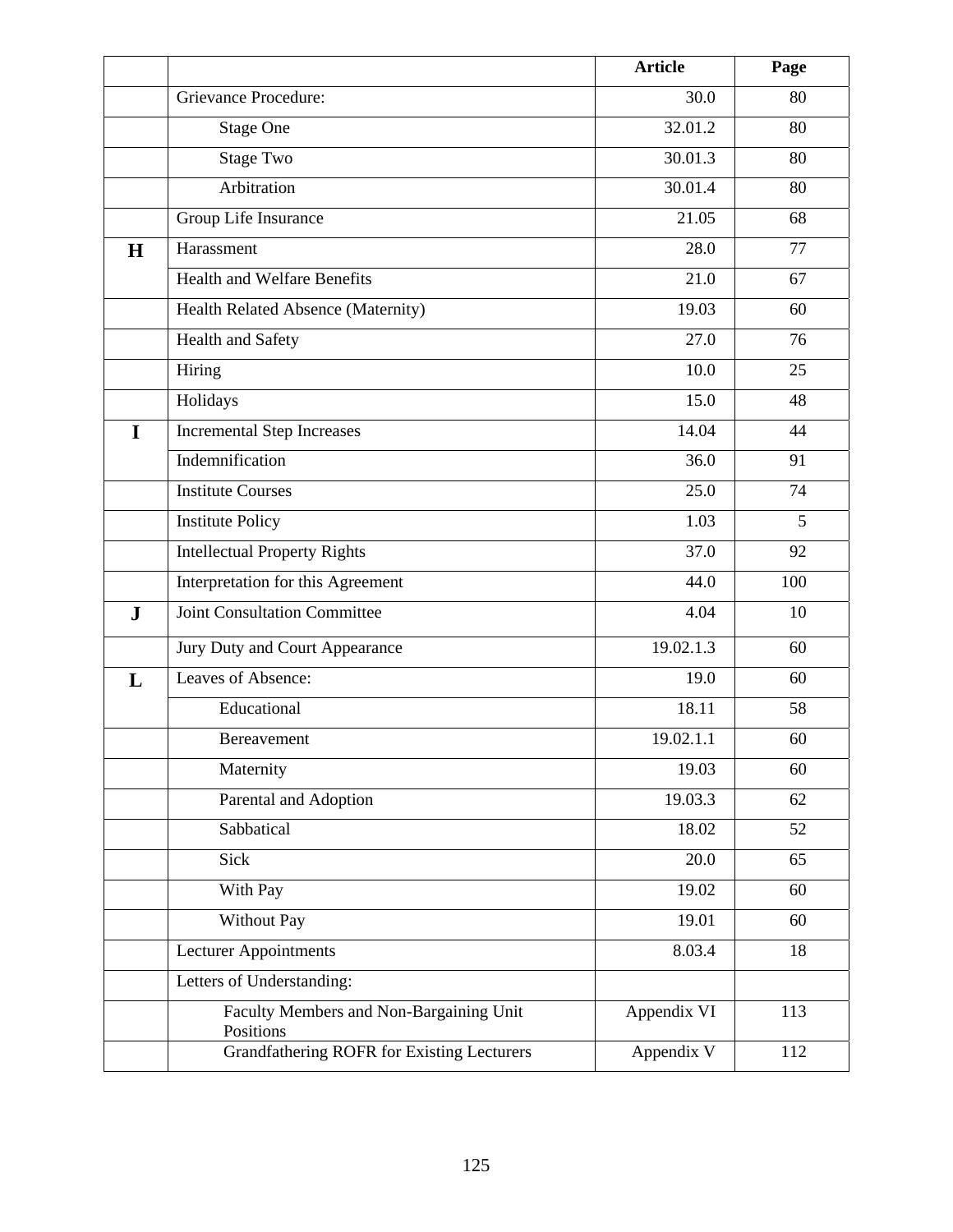|             |                                                                   | <b>Article</b> | Page    |
|-------------|-------------------------------------------------------------------|----------------|---------|
|             | Temporary and Permanent Workload Increases                        | Appendix III   | 107     |
|             | Violence in the Workplace                                         | Appendix VII   | 114     |
|             | Long Term Disability Plan                                         | 21.04          | 67      |
| $\mathbf M$ | <b>Management Rights</b>                                          | 4.0            | 10      |
|             | Maternity Leave:                                                  | 19.03          | 60      |
|             | Top Up                                                            | 19.03.4 & 5    | 62 & 63 |
|             | Membership Information                                            | 3.0            | 9       |
|             | Movement between Faculty and Administrative<br>Appointments       | 7.0            | 14      |
| N           | Non-Regular Appointments                                          | 8.03.3         | 17      |
|             | Non-Regular, Non-Teaching Appointments                            | 8.03.10        | 21      |
|             | Notice of Termination                                             | 34.03.1        | 87      |
| $\mathbf 0$ | Occupational Health and Safety                                    | 27.0           | 76      |
|             | <b>Online Learning Courses Credit Programmes</b>                  | 38.0           | 94      |
|             | <b>Optical Care Insurance</b>                                     | 21.02          | 67      |
| ${\bf P}$   | Parental and Adoption Leave:                                      | 19.03.3        | 62      |
|             | Top Up                                                            | 19.03.4 & 5    | 62 & 63 |
|             | Pay Periods                                                       | 14.03          | 44      |
|             | Pension Plan (Canada)                                             | 24.0           | 73      |
|             | Pension Plan (College)                                            | 22.0           | 71      |
|             | <b>Performance Reviews</b>                                        | 11.0           | 28      |
|             | Permanent Workload Increases (Letter of Understanding)            | Appendix III   | 107     |
|             | Personnel File                                                    | 32.0           | 83      |
|             | <b>Picket Lines</b>                                               | 43.0           | 99      |
|             | <b>Placement Committee</b>                                        | 10.03.1        | 26      |
|             | Placement of New Probationary Faculty on Salary Scale             | Appendix II    | 105     |
|             | Probationary Appointments                                         | 8.03.2         | 16      |
|             | Probationary Selection Committee                                  | 10.02          | 25      |
|             | Probationary Selection Committee                                  | Appendix VIII  | 115     |
|             | (Letter of Understanding)                                         |                |         |
|             | Procedures for Semestral Sessional Non-Continuing<br>Appointments | Appendix IV    | 109     |
|             | Professional Development Fund Committee                           | 17.03          | 51      |
|             | Professional Development Month                                    | 17.01          | 50      |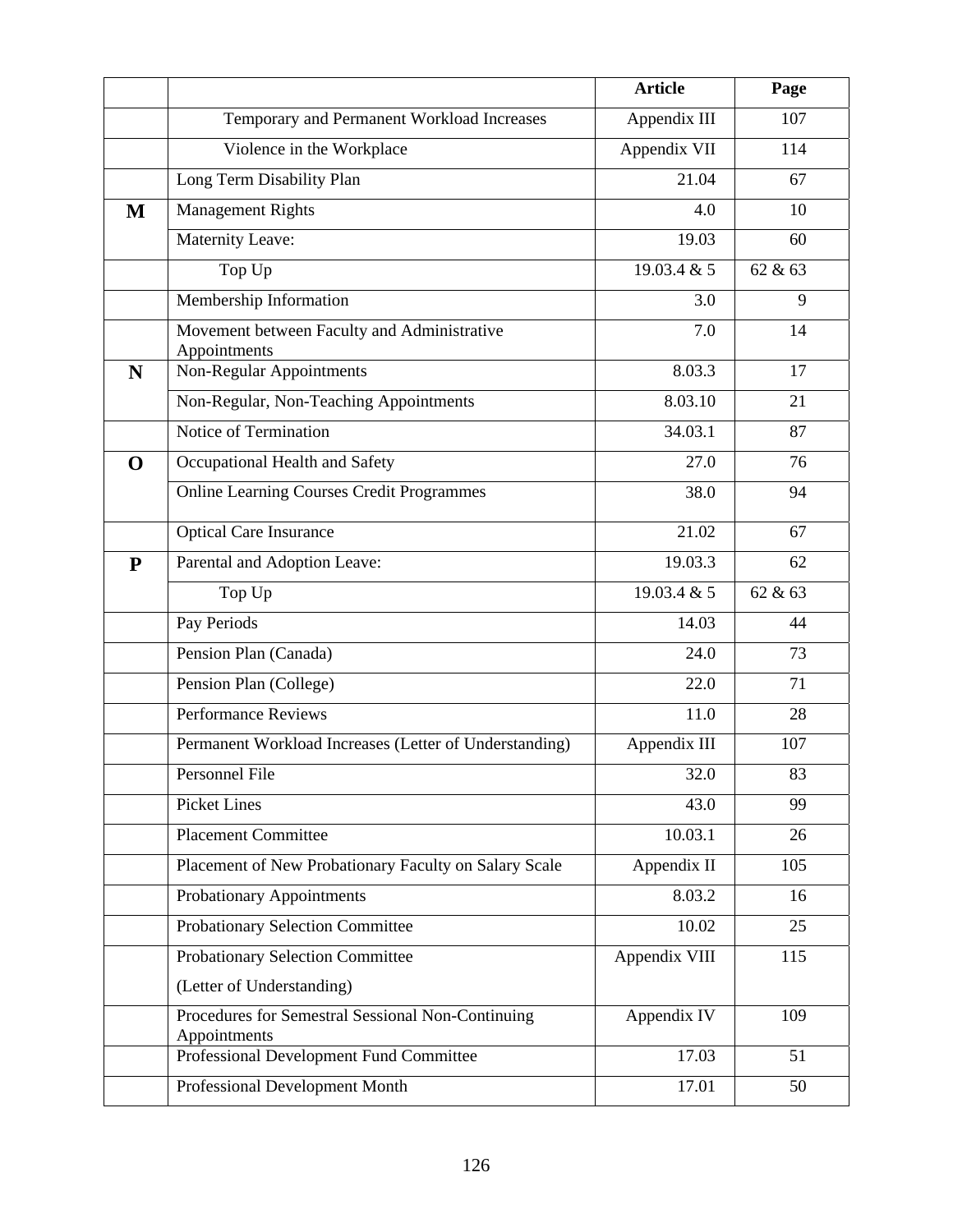|             |                                                  | <b>Article</b>     | Page    |
|-------------|--------------------------------------------------|--------------------|---------|
|             | Promotion of Rank                                | 11.04.1            | 31      |
|             | Protective Gear                                  | 27.03              | 76      |
| Q           | Qualifications                                   | 9.0                | 23      |
| $\mathbf R$ | <b>Reduced Workload</b>                          | 13.06              | 40      |
|             | Reductions in Numbers of Regular Faculty         | 34.0               | 86      |
|             | <b>Regular Appointments</b>                      | 8.03.1             | 16      |
|             | Regular Supplementary Employment Benefits        | 19.03.4            | 62      |
|             | Release Time for Faculty Association Dues        | 5.0                | 12      |
|             | Retirement                                       | 33.0               | 84      |
|             | Reviews (Performance and Tenure and Promotions)  | 11.0               | 28      |
|             | <b>Right of First Refusal</b>                    | 8.03.6             | 19      |
|             | <b>Rights of Management</b>                      | 4.0                | 10      |
|             | Rules of Interpretation for this Agreement       | 44.0               | 100     |
| S           | Sabbatical and Educational Leave Committee       | 18.05              | 54      |
|             | <b>Sabbatical Leaves</b>                         | 18.02              | 52      |
|             | Salaries                                         | 14.0               | 44      |
|             | Salary Placement of New Probationary Faculty     | Appendix II        | 105     |
|             | <b>Salary Scale</b>                              | Appendix I         | 102     |
|             | Same Sex Spouse                                  | 21.07.8            | 70      |
|             | <b>Saving Clause</b>                             | 45.0               | 101     |
|             | Scholar in Residence Appointments                | 8.03.9             | 21      |
|             | Semestral Sessional Non-Continuing Appointments  | Appendix IV        | 109     |
|             | <b>Sessional Appointments</b>                    | 8.03.5             | 18      |
|             | <b>Sick Leave</b>                                | 20.0               | 65      |
|             | <b>Special Supplementary Employment Benefits</b> | 19.03.5            | 63      |
|             | <b>Stage One (Grievance Procedure)</b>           | 30.01.2            | 80      |
|             | Stage Two (Grievance Procedure)                  | 30.01.3            | 80      |
|             | <b>Strike at Institute Premises</b>              | 43.0               | 99      |
|             | <b>SUB Plans</b>                                 | $19.03.4 \times 5$ | 62 & 63 |
|             | <b>Substitute Faculty Member</b>                 | 8.03.8             | 21      |
|             | Suspension                                       | 29.2               | 78      |